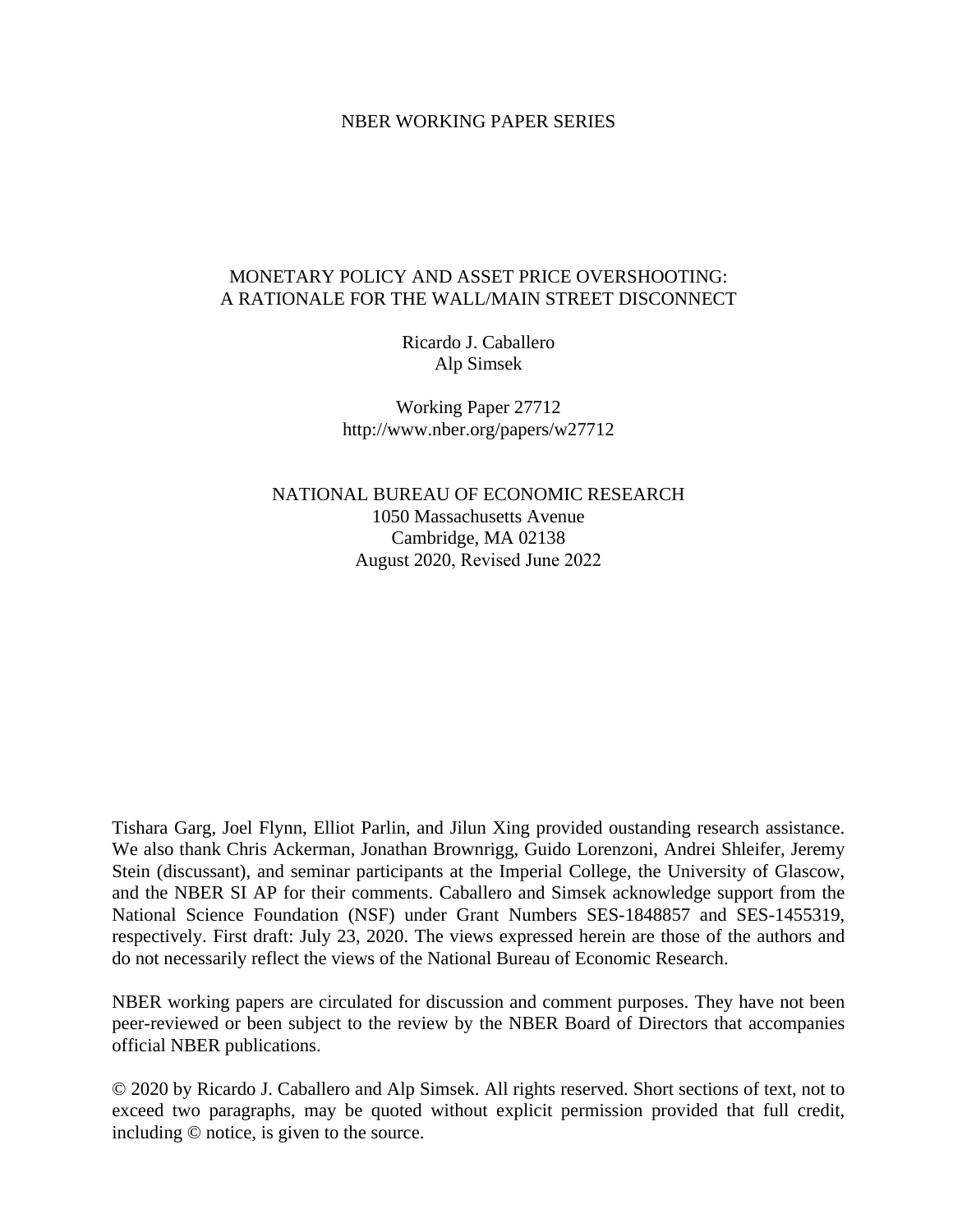Monetary Policy and Asset Price Overshooting: A Rationale for the Wall/Main Street Disconnect Ricardo J. Caballero and Alp Simsek NBER Working Paper No. 27712 August 2020, Revised June 2022 JEL No. E21,E32,E43,E44,E52,G12

# **ABSTRACT**

We analyze optimal monetary policy and its implications for asset prices, when aggregate demand has inertia and responds to asset prices with a lag. If there is a negative output gap, the central bank optimally overshoots aggregate asset prices (asset prices are initially pushed above their steady-state levels consistent with current potential output). Overshooting leads to a temporary disconnect between the performance of financial markets and the real economy, but it accelerates the recovery. When there is a lower-bound constraint on the discount rate, overshooting becomes a concave and non-monotonic function of the output gap: the asset price boost is low for a deeply negative initial output gap, grows as the output gap improves over a range, and shrinks toward zero as the output gap improves further. This pattern also implies that good macroeconomic news is better news for asset prices when the output gap is more negative. Finally, we document that during the Covid-19 recovery, the policy-induced overshooting was large—sufficient to explain the high levels of stock and house prices in 2021.

Ricardo J. Caballero Department of Economics, E52-528 MIT 77 Massachusetts Avenue Cambridge, MA 02139 and NBER caball@mit.edu

Alp Simsek Yale School of Management Yale University Edward P. Evans Hall 165 Whitney Ave New Haven, CT 06511 and NBER alp.simsek@yale.edu

Dynamic link to most recent draft is available at https://www.dropbox.com/s/e92ev3owfw286fy/overshooting\_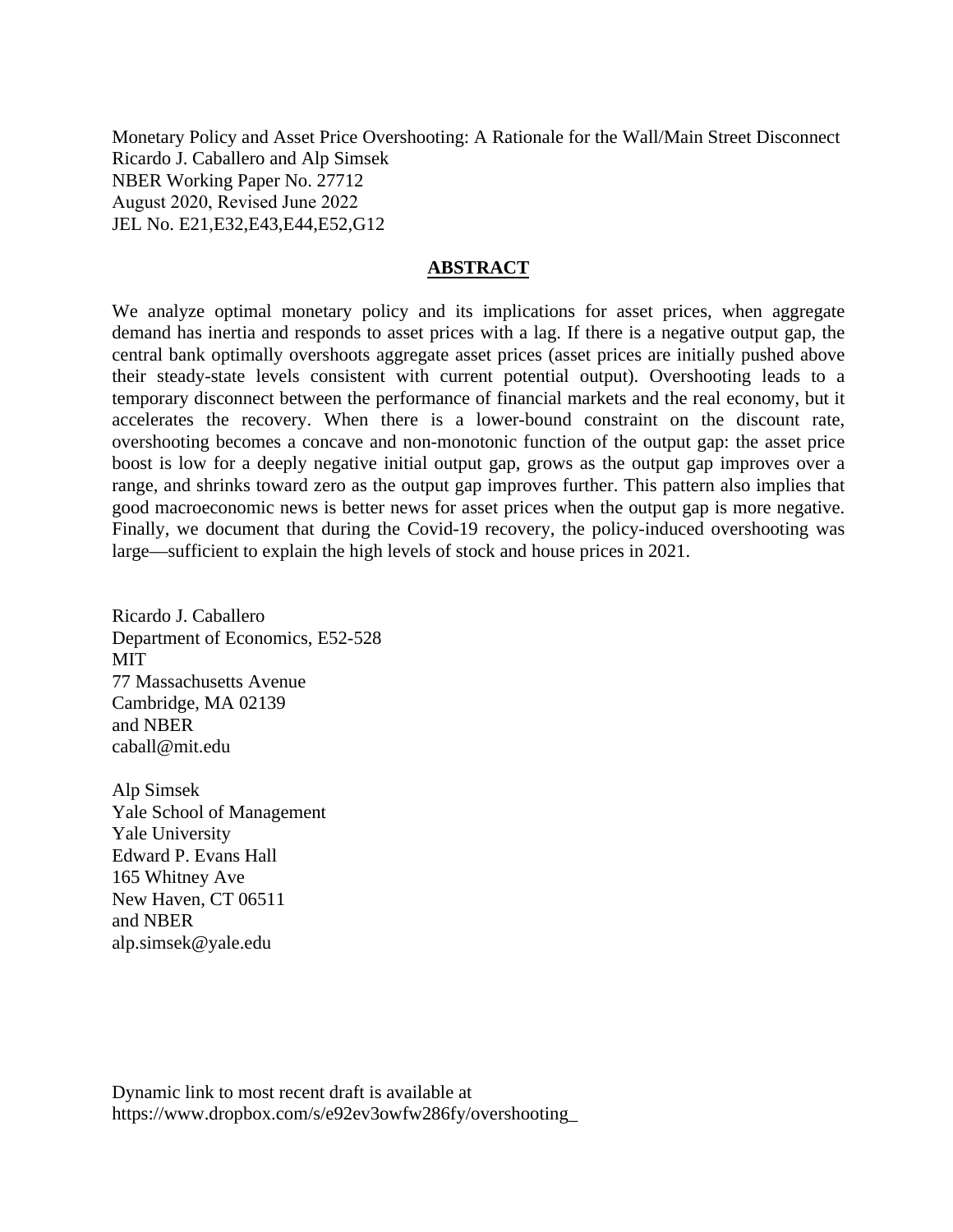# 1. Introduction

The initial recovery from the Covid-19 recession featured a large *disconnect* between the performance of the real economy and financial markets. The left panel of Figure [1](#page-3-0) shows that, by the end of 2020, the U.S. output was still significantly below its long-run potential, whereas stock prices (as well as house and bond prices) vastly exceeded their pre-pandemic levels.[1](#page-2-0) The robust recovery of asset markets was primarily due to the aggressive monetary (and fiscal) policy response to the Covid-19 shock. During the early stages of the recession, monetary policy stabilized asset prices by containing and then reversing the large spike in the risk-premium (see, e.g., [Caballero and Simsek](#page-33-0) [\(2021a\)](#page-33-0)). Subsequently, monetary policy supported asset prices by keeping short and long interest rates low. By the end of 2020, the excess valuation in asset prices (relative to pre-Covid) was mostly attributable to the sharp decline in *safe real rates*, rather than to a decline in the risk premium (see Section [4](#page-23-0) and [Knox and Vissing-Jorgensen](#page-35-0) [\(2021\)](#page-35-0)). A debate started about whether monetary policy support was excessive and creating frothy financial market conditions.

Fast-forward to mid 2022 and the disconnect between the real economy and the markets disappeared. The economy recovered faster than most people expected, and the rapid recovery created inflationary pressures. The Fed responded to the rise in inflation by announcing the gradual withdrawal of monetary policy support. This announcement led to a sharp decline in asset prices and induced a reconnect between the markets and the economy. The decline in stock prices in 2022 can be largely explained by the increase in real interest rates (see Section [4\)](#page-23-0).

In this paper, we present a model where this type of initial *disconnect* and subsequent reconnect between the markets and the economy, driven by policy induced fluctuations in real rates, is not an anomaly but a desirable feature. Our model is similar to the textbook New-Keynesian model, with the key difference that aggregate demand has *inertia* and responds to asset prices gradually (see, e.g., [Chodorow-Reich et al.](#page-33-1) [\(2021\)](#page-33-1) for empirical evidence supporting this property). Our main result shows that, when output is below its potential, monetary policy optimally induces asset price overshooting: aggregate asset prices are initially high (above their steady-state levels consistent with current potential output) even though output is low. A central bank that dislikes output gaps reduces the real rates and boosts asset prices to close the output gap as fast as possible. This boost

<span id="page-2-0"></span><sup>&</sup>lt;sup>1</sup>The early disconnect between the quick recovery of financial markets and the sluggish response of the real economy was the source of much debate, as highlighted by the cover page of The Economist, May 9th, 2020 ("A dangerous gap: The markets v the real economy").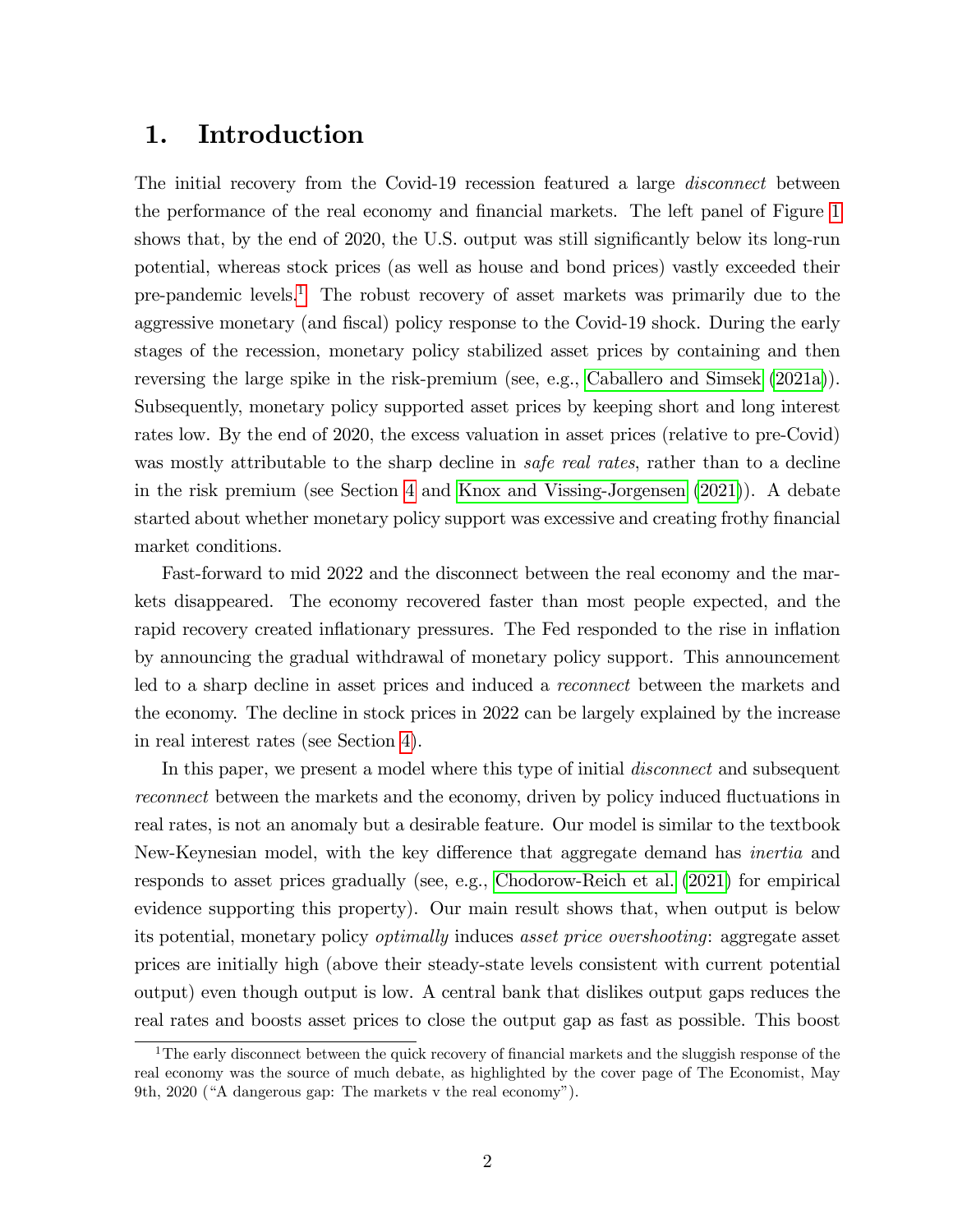

<span id="page-3-0"></span>Figure 1: The disconnect and the subsequent reconnect between Wall Street and Main Street. The series for S&P500 over potential GDP is scaled to equal one on December 31, 2019. Potential GDP is the estimate by the Congressional Budget Office (CBO). See Appendix [D](#page-72-0) for data sources.

creates a large, temporary disconnect between Önancial markets and the real economy, but it also accelerates the recovery. As output recovers, the central bank gradually raises the real rates and reverses the asset price overshooting, which reconnects the markets and the economy.

The specific reason for the overshooting result in our model is that individual agents adjust their consumption infrequently. Output is determined by aggregate demand, and aggregate demand depends on asset prices through a wealth effect on consumption. With continuous and full microeconomic adjustments, the central bank "sets" asset prices at the right level, to make aggregate demand equal to potential output at all times. In contrast, with infrequent microeconomic adjustments, a central bank facing a negative output gap due to a depressed aggregate demand needs to overshoot asset prices so that the agents that do adjust (partially) compensate for the depressed consumption of those that do not. At a more general level, the key ingredient that drives overshooting is the inertial response of aggregate demand to asset prices. Aggregate demand inertia also emerges from frictions outside of our model, such as habit formation (see the literature review for further discussion).<sup>[2](#page-3-1)</sup>

<span id="page-3-1"></span><sup>&</sup>lt;sup>2</sup>Aggregate demand inertia also provides a natural explanation for the "long and variable" monetary policy transmission lags observed in practice (see [Woodford](#page-36-0) [\(2005\)](#page-36-0), Chapter 5, for a formalization). In a recent speech, Federal Reserve Chairman Powell emphasized the importance of these transmission lags: ìFinally, we continue to believe that monetary policy must be forward looking, taking into account. . . the lags in monetary policy's effect on the economy" [\(Powell](#page-35-1)  $(2020)$ ).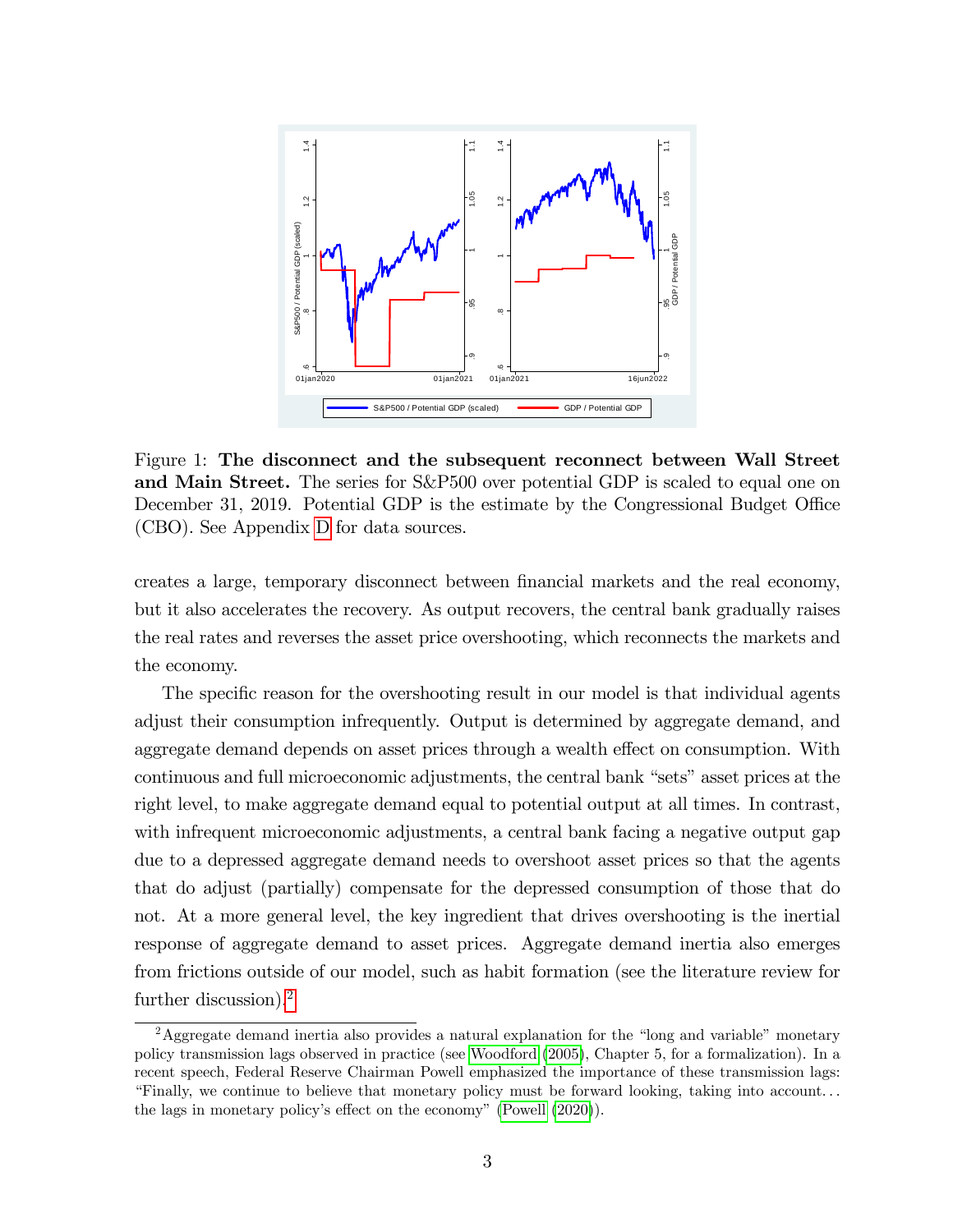Our second set of results follows from adding a lower-bound constraint on the discount rate. This constraint makes the overshooting a concave and non-monotonic function of the output gap. For a deeply negative initial output gap, the asset price boost is low since the constraint is severely binding. As the output gap improves up to a threshold, the asset price boost grows since the constraint is effectively relaxed. As the output gap improves beyond the threshold, the asset price boost shrinks toward zero. In this range, the central bank is nearly unconstrained and it optimally "tapers" the overshooting in response to an improvement in the output gap. This interaction between constraints and optimal overshooting also provides an explanation for the fact that the impact of macroeconomic news on stock prices depends on the stage of the business cycle (e.g., [McQueen and Roley](#page-35-2) [\(1993\)](#page-35-2); [Boyd et al.](#page-33-2) [\(2005\)](#page-33-2); [Andersen et al.](#page-32-0) [\(2007\)](#page-32-0); [Law et al.](#page-35-3) [\(2019\)](#page-35-3)). In our model, as in the data, good macroeconomic news is better news for asset prices when the output gap is lower (more negative) and the economy is farther from full recovery.

Our last set of results documents the size and impact of the policy-induced overshooting during the recovery from the Covid-19 recession. To facilitate this exercise, we decompose the aggregate asset price in our setting into a "market-bond portfolio"—driven by forward interest rate changes, and a "residual"—driven by expected cash flows and other factors. The market-bond portfolio captures the policy support to asset prices through risk-free rates. The price of this portfolio increased substantially during the Covid-19 recovery—sufficient to explain the high levels of stock and house prices in 2021. A backof-the-envelope calculation suggests that this asset price overshooting in 2021 increased 2022 output by about 2.3%. We also compare the Covid-19 episode with the Great Recession and show that the market-bond portfolio response was much faster during the Covid-19 recovery.

Literature review. In our model, monetary policy operates through financial markets as in [Caballero and Simsek](#page-33-3)  $(2020, 2021a,b)$  $(2020, 2021a,b)$  $(2020, 2021a,b)$ . The central bank affects asset prices, which in turn affect aggregate demand. The distinctive feature of this paper is the delayed response of aggregate demand to asset prices. Also, in the context of the Covid-19 recession, [Caballero and Simsek](#page-33-0) [\(2021a\)](#page-33-0) provides an explanation for the large initial decline in asset prices and highlights the key role of LSAPs in reversing that decline; while this paper provides a rationale for the subsequent Wall/Main Street disconnect (see Figure [1\)](#page-3-0).

Our paper is part of a large New-Keynesian literature (see [Woodford](#page-36-0) [\(2005\)](#page-36-0); [GalÌ](#page-34-0) [\(2015\)](#page-34-0) for textbook treatments). Our key ingredient, aggregate demand inertia, is routinely assumed in quantitative New-Keynesian models because it helps match the observed gradual response of spending to a variety of shocks (see [Brayton et al.](#page-33-5) [\(2014\)](#page-33-5)). However,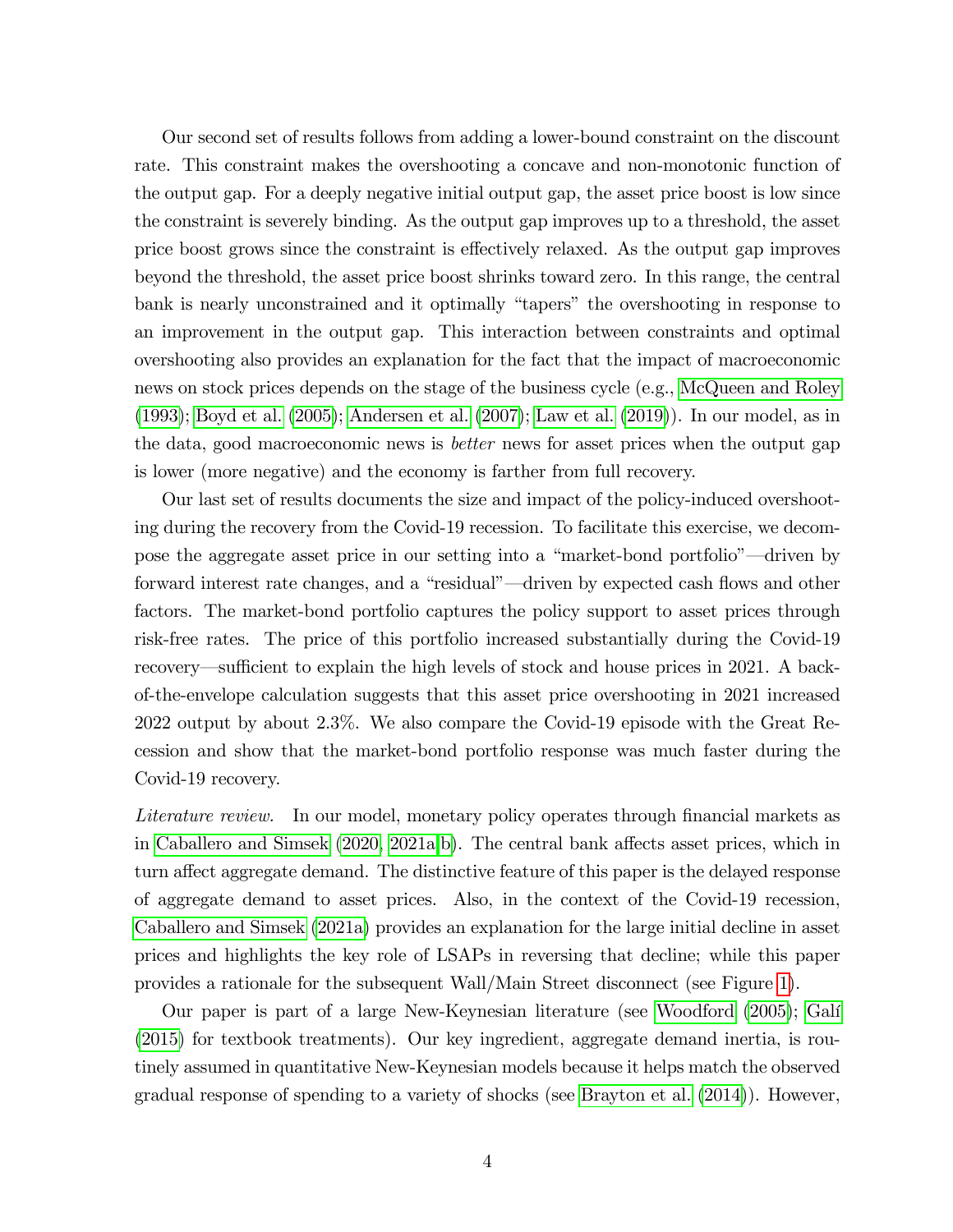the policy implications of aggregate demand inertia are less well understood. [Fuhrer](#page-34-1) [\(2000\)](#page-34-1); [Amato and Laubach](#page-32-1) [\(2004\)](#page-32-1) study the optimal monetary policy implications of habit formation—a specific source of aggregate demand inertia.<sup>[3](#page-5-0)</sup> We also study optimal monetary policy with aggregate demand inertia, but we focus on the implications for asset prices and obtain an overshooting result. In follow-on work [\(Caballero and Sim](#page-33-6)[sek](#page-33-6)  $(2022)$ , we investigate the effects of aggregate demand inertia in an environment with a temporary supply shock. There, we focus on the implications for overheating and inflation, rather than on asset prices and overshooting.

We capture aggregate demand inertia by assuming infrequent adjustment of individual consumption. An extensive literature on durables' consumption (and investment) uses fixed adjustment costs to document this type of infrequent adjustment and its implications for aggregate durables' consumption and investment (see [Bertola and Caballero](#page-32-2) [\(1990\)](#page-32-2) for an early survey). There is also a literature that emphasizes infrequent re-optimization for broader consumption categories—due to behavioral or informational frictions—and uses this feature to explain the inertial behavior of aggregate consumption (e.g., [Caballero](#page-33-7) [\(1995\)](#page-33-7); [Reis](#page-35-4) [\(2006\)](#page-35-4)) as well as asset pricing puzzles (e.g., [Lynch](#page-35-5) [\(1996\)](#page-35-5); [Marshall and](#page-35-6) [Parekh](#page-35-6) [\(1999\)](#page-35-6); [Gabaix and Laibson](#page-34-2) [\(2001\)](#page-34-2)). We take infrequent adjustment of individual consumption as given (driven by a Poisson process for simplicity) and study its implications for optimal monetary policy.

Our asset-price decomposition in the context of the Covid-19 recovery is related to recent work by [Van Binsbergen](#page-36-1) [\(2020\)](#page-36-1); [Knox and Vissing-Jorgensen](#page-35-0) [\(2021\)](#page-35-0). Our marketbond portfolio is the same as the duration-matched fixed-income portfolio analyzed by [Van Binsbergen](#page-36-1) [\(2020\)](#page-36-1). We focus on the price change of this portfolio, which is central for our analysis, whereas [Van Binsbergen](#page-36-1) [\(2020\)](#page-36-1) focuses on the total return. Likewise, [Knox and Vissing-Jorgensen](#page-35-0) [\(2021\)](#page-35-0) focus on the total return of the stock market and provide a more general asset-price decomposition that incorporates the risk-premium and cash-flow news, in addition to the safe rate news that we analyze. For the Covid-19 episode, [Knox and Vissing-Jorgensen](#page-35-0) [\(2021\)](#page-35-0) find that the initial decline in stock prices is driven by an increase in the risk premium, but the subsequent recovery and boom are heavily influenced by declining interest rates, consistent with our findings. More broadly, a growing empirical literature analyzes the stock price changes after the Covid-19 shock and finds that monetary policy plays a large role (see, e.g., [Gormsen and Koijen](#page-34-3)  $(2020)$ ).<sup>[4](#page-5-1)</sup>

<span id="page-5-0"></span><sup>&</sup>lt;sup>3</sup>A strand of the literature uses models of aggregate demand inertia to compare the performance of different monetary policy rules (see, e.g., [Svensson](#page-36-2) [\(2003\)](#page-36-2); [Svensson and Woodford](#page-36-3) [\(2007\)](#page-36-3)).

<span id="page-5-1"></span><sup>&</sup>lt;sup>4</sup>Several studies find that unconventional monetary policies (which we discuss in Section [4\)](#page-23-0) also had a large positive impact on asset prices (e.g., [Fed](#page-34-4) [\(2020\)](#page-34-4); [Cavallino and De Fiore](#page-33-8) [\(2020\)](#page-33-8); [Arslan et al.](#page-32-3) [\(2020\)](#page-32-3); [Haddad et al.](#page-34-5) [\(2021\)](#page-34-5)). Other studies analyze the broader set of factors that drive asset prices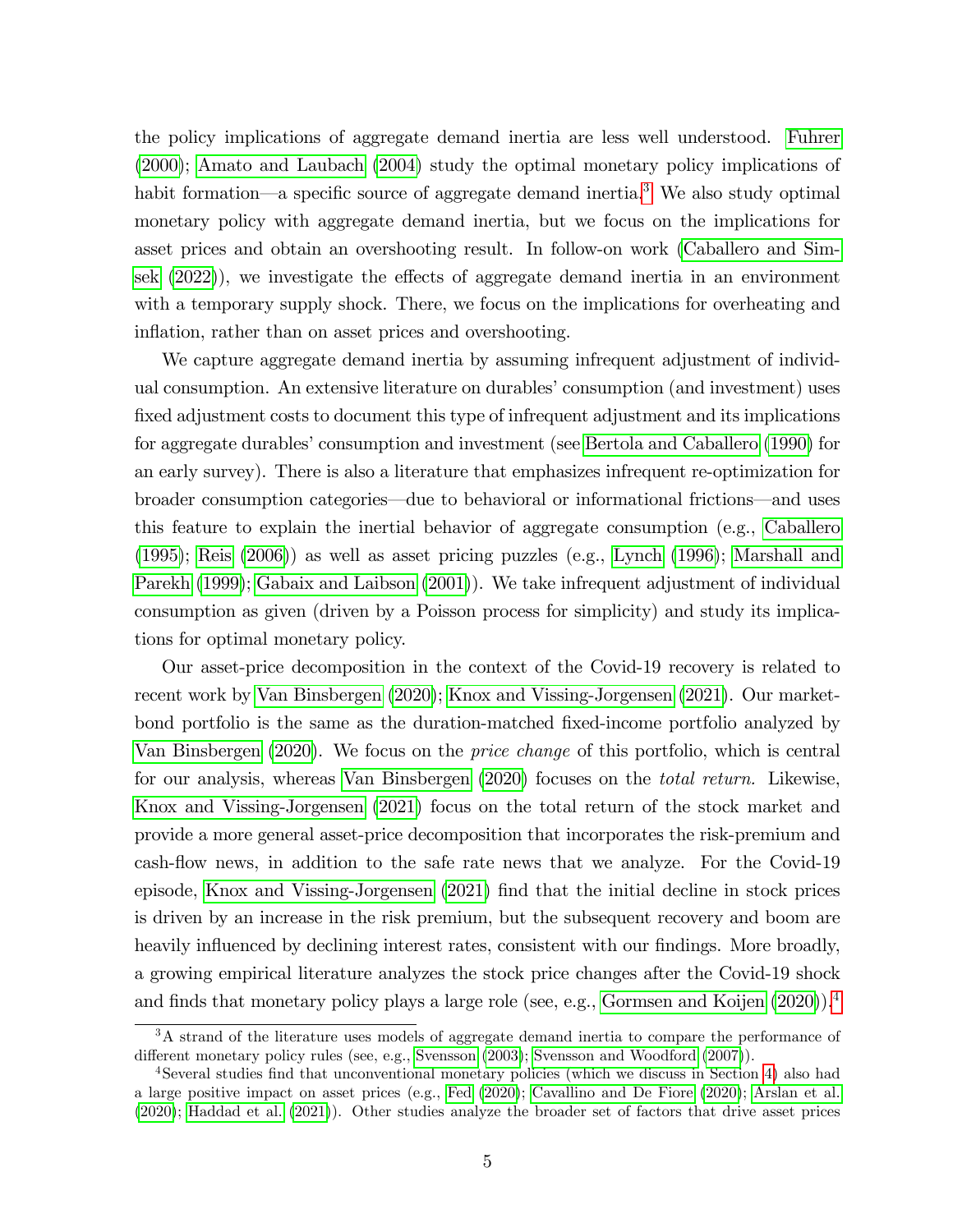Also, as we discuss in Section [3.2,](#page-21-0) our results with constrained monetary policy shed some light on the empirical literature documenting that the impact of macroeconomic news on asset prices depends on the stage of the business cycle.

In terms of the model's ingredients, this paper is related to and supported by an extensive empirical literature documenting that: (i) monetary policy affects asset prices (e.g., [Jensen et al.](#page-35-7) [\(1996\)](#page-35-7), [Thorbecke](#page-36-4) [\(1997\)](#page-36-4), [Jensen and Mercer](#page-35-8) [\(2002\)](#page-35-8), [Rigobon and](#page-36-5) [Sack](#page-36-5) [\(2004\)](#page-36-5), [Ehrmann and Fratzscher](#page-34-6) [\(2004\)](#page-34-6), [Bernanke and Kuttner](#page-32-4) [\(2005\)](#page-32-4), [Bauer and](#page-32-5) [Swanson](#page-32-5)  $(2020)$ —these papers find that, on average, an unanticipated 100 bps increase in the policy rate or the one-year treasury yield is associated with a decrease in stock market returns in the range of 5% to 7%; (ii) asset prices affect aggregate demand and output (e.g., [Davis and Palumbo](#page-34-7) [\(2001\)](#page-34-7), [Dynan and Maki](#page-34-8) [\(2001\)](#page-34-8), [Gilchrist and Zakrajöek](#page-34-9) [\(2012\)](#page-34-9), [Mian et al.](#page-35-9) [\(2013\)](#page-35-9), [Kyungmin et al.](#page-35-10) [\(2020\)](#page-35-10), [Di Maggio et al.](#page-34-10) [\(2020\)](#page-34-10), [Chodorow-Reich et al.](#page-33-1)  $(2021)$ , [Guren et al.](#page-34-11)  $(2021)$ —these papers find wealth and balance sheet effects in the range of 3–10 cents on the dollar depending on the sample and the specific asset price;<sup>[5](#page-6-0)</sup> (iii) the effect of asset prices on aggregate demand and output is gradual (e.g., [Davis and](#page-34-7) [Palumbo](#page-34-7) [\(2001\)](#page-34-7); [Dynan and Maki](#page-34-8) [\(2001\)](#page-34-8); [Lettau and Ludvigson](#page-35-11) [\(2004\)](#page-35-11); [Carroll et al.](#page-33-9) [\(2011\)](#page-33-9); [Case and Shiller](#page-33-10) [\(2013\)](#page-33-10); [Chodorow-Reich et al.](#page-33-1) [\(2021\)](#page-33-1))—these papers find that consumption typically takes about two years to fully adjust to stock price changes.

The rest of the paper is organized as follows. Section [2](#page-6-1) introduces our baseline model, establishes our main overshooting result, and discusses several extensions. Section [3](#page-17-0) ana-lyzes asset price overshooting with a discount rate lower-bound. Section [4](#page-23-0) quantifies the asset price overshooting driven by risk-free rates during the recovery from the Covid-19 recession. Section [5](#page-31-0) provides final remarks. [A](#page-37-0)ppendices A[-D](#page-72-0) contain omitted microfoundations, proofs, extensions, and data sources, respectively.

# <span id="page-6-1"></span>2. A model with aggregate demand inertia

In this section, we describe our baseline model, define the equilibrium, and establish our main results. We focus on a recovery scenario following a recessionary shock to the economy, when aggregate demand is below potential output. We show that, when aggregate demand has inertia and responds to asset prices gradually, optimal monetary

during the Covid-19 episode (e.g., [Ramelli and Wagner](#page-35-12) [\(2020\)](#page-35-12); [Landier and Thesmar](#page-35-13) [\(2020\)](#page-35-13); [Baker et al.](#page-32-6) [\(2020\)](#page-32-6); [Davis et al.](#page-34-12) [\(2021b,](#page-34-12)[a\)](#page-34-13)).

<span id="page-6-0"></span><sup>&</sup>lt;sup>5</sup>In addition, [Cieslak and Vissing-Jorgensen](#page-33-11) [\(2020\)](#page-33-11) show that the Fed pays attention to the stock market, mainly because policymakers believe the stock market affects the economy through a wealth effect.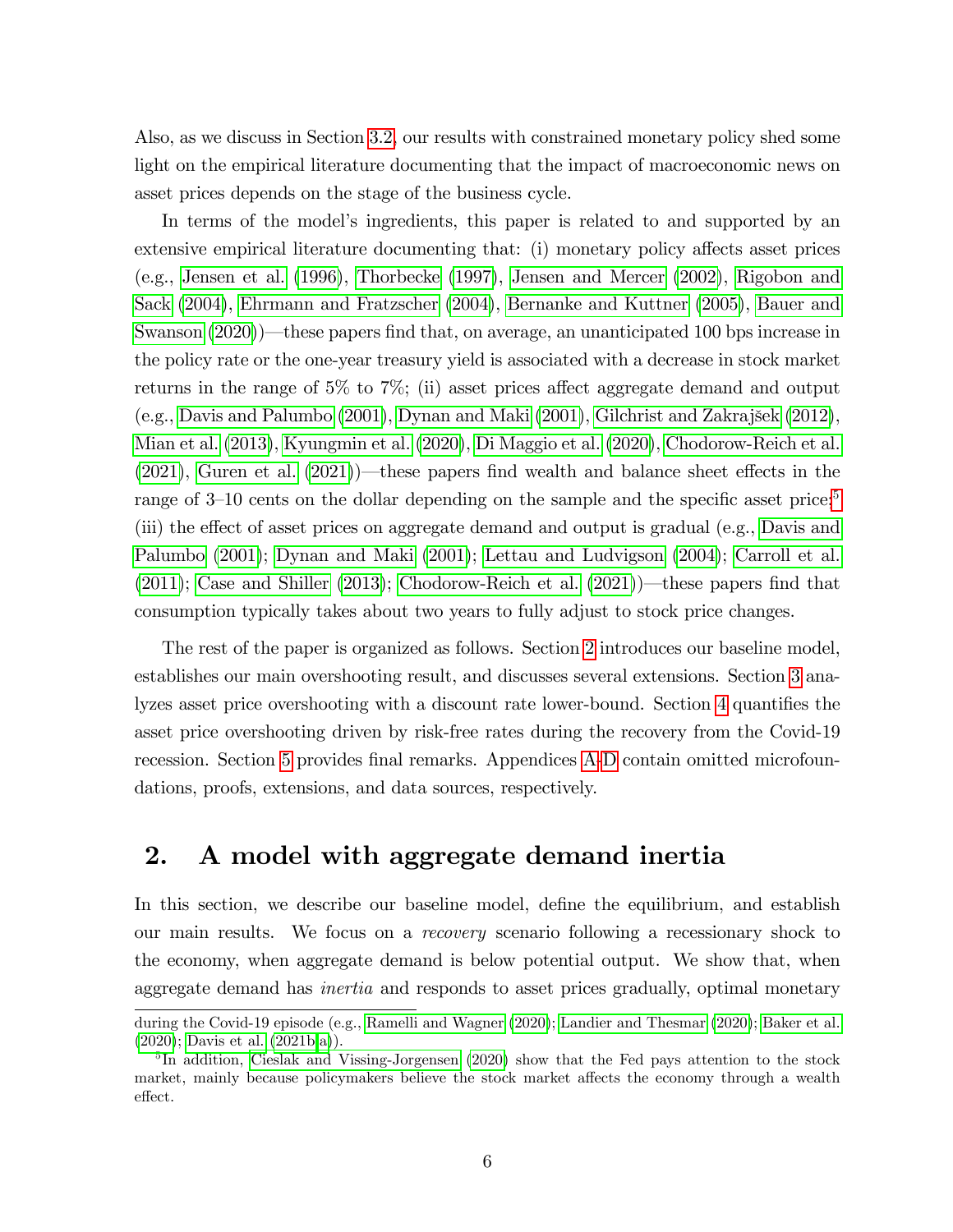policy overshoots asset prices. We keep the baseline model simple and discuss various extensions at the end of the section.

# 2.1. Environment and equilibrium

Our model is a variant of the textbook New-Keynesian model presented in [GalÌ](#page-34-0) [\(2015\)](#page-34-0). The key difference is *aggregate demand inertia*.

**Agents.** There are two types of agents, denoted by superscript  $i = s$  ("stockholders") and  $i = h$  ("hand-to-mouth households"). This separation is useful because it allows us to decouple stockholders' consumption problem from the labor supply decision. Our focus is on the stockholders, whose spending has inertia and responds to asset prices sluggishly. Stockholders own all financial assets (claims on firms' profits) but do not supply any labor. Hand-to-mouth households supply labor (endogenously) and spend all of their income in each period.

**Supply side and nominal rigidities.** Time  $t \geq 0$  is continuous and there is no uncertainty. A competitive final goods producer combines the intermediate goods according to the CES technology,  $Y(t) = \left(\int_0^1 Y(t,\nu)^{\frac{\varepsilon-1}{\varepsilon}} d\nu\right)^{\varepsilon/(\varepsilon-1)}$  for some  $\varepsilon > 1$ . A continuum of monopolistically competitive firms, denoted by  $\nu \in [0, 1]$ , produce the intermediate goods. These firms have fully sticky nominal prices (we endogenize inflation in Appendix [C.2\)](#page-60-0). Since these firms operate with a markup, they find it optimal to meet the demand for their good (for relatively small demand shocks, which we assume). Therefore, output is determined by aggregate demand, which depends on the consumption of stockholders,  $C^{s}(t)$ , and hand-to-mouth households,  $C^{h}(t)$ :

<span id="page-7-0"></span>
$$
Y(t) = C^{s}(t) + C^{h}(t).
$$
 (1)

Labor,  $L$ , is the only factor of production. The intermediate good firms produce according to the Cobb-Douglas technology

$$
Y(t,\nu) = AL(t,\nu)^{1-\alpha},
$$

where  $1 - \alpha$  denotes the share of labor. Labor is supplied by hand-to-mouth households. They have the per-period utility function

$$
\log C^{h}(t) - \chi \frac{L(t)^{1+\varphi}}{1+\varphi},
$$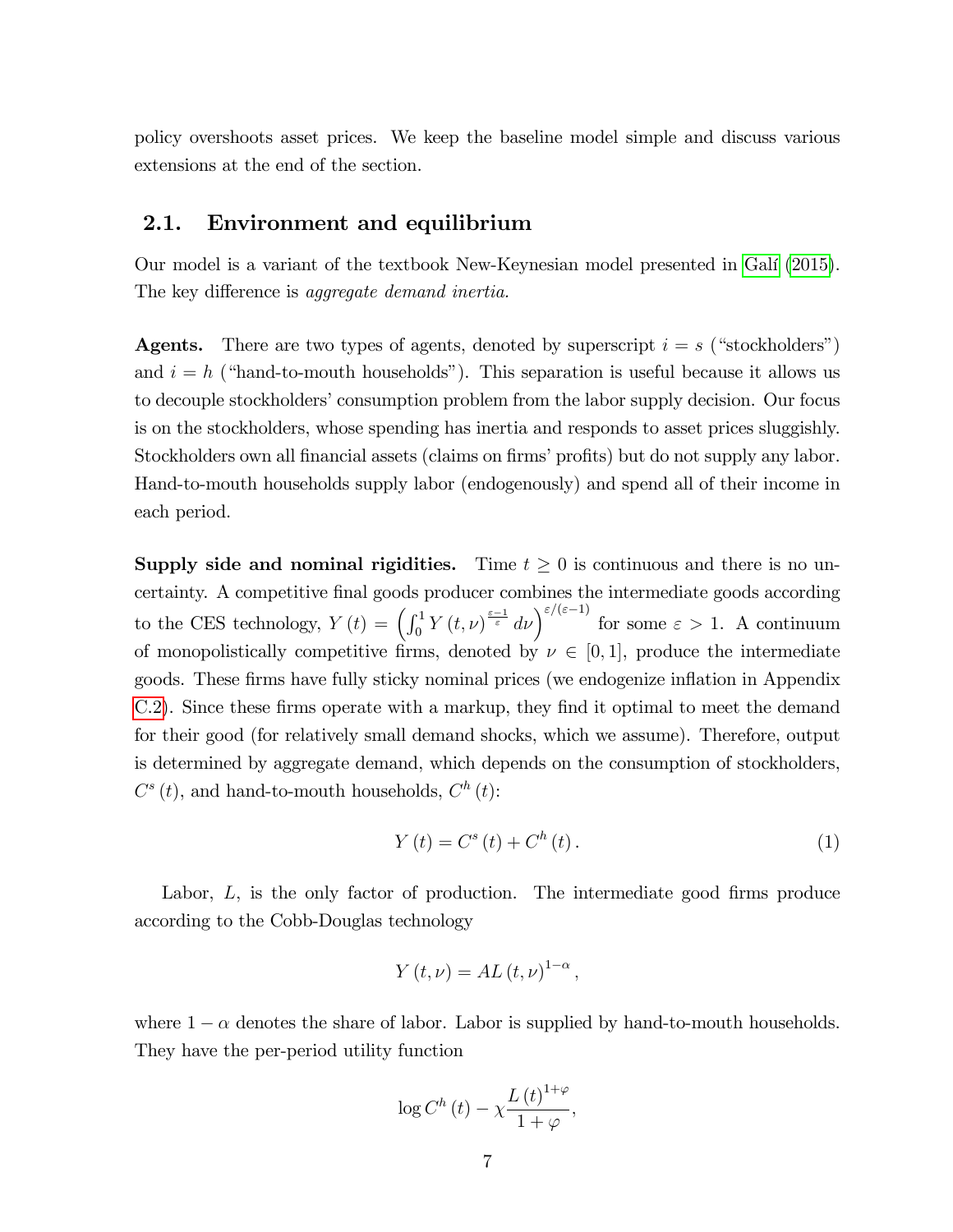which leads to a standard labor supply curve (see Appendix [A\)](#page-37-0).

With these production technologies, if the model was fully competitive, the labor's share of output would be constant and given by,  $(1 - \alpha) Y(t)$ . However, since the intermediate good firms have monopoly power and make pure profits, the labor's share is smaller than  $(1 - \alpha) Y(t)$ . To simplify the exposition, we assume the government taxes part of the firms' profits (lump-sum) and redistributes to workers (lump-sum) so that the labor's share is as in the fully competitive case. This implies the spending of hand-to-mouth households (who supply all labor) is<sup>[6](#page-8-0)</sup>

<span id="page-8-1"></span>
$$
C^{h}(t) = (1 - \alpha) Y(t).
$$
 (2)

Combining Eqs. [\(1\)](#page-7-0) and [\(2\)](#page-8-1), yields

<span id="page-8-2"></span>
$$
Y(t) = \frac{C^s(t)}{\alpha}.
$$
\n(3)

Hand-to-mouth households create a Keynesian multiplier effect, but output is ultimately determined by stockholders' spending,  $C^{s}(t)$ .

In Appendix  $A$ , we characterize the equilibrium in a flexible-price benchmark economy without nominal rigidities (the same setup except the intermediate good firms have fully flexible prices). In this benchmark, the labor supply is the solution to  $\chi(L^*)^{1+\varphi} = \frac{\varepsilon-1}{\varepsilon}$ and output is given by  $Y^* = A(L^*)^{1-\alpha}$ . We refer to  $Y^*$  as the *potential* output. In our model with sticky prices, output is determined by Eq. [\(3\)](#page-8-2) and can deviate from potential output.

**Financial markets.** There are two assets. First, there is a "market portfolio" that is a claim on firms' profits,  $\alpha Y (t)$  (the firms' share of output). We let  $P (t)$  and  $R (t)$  denote the real price and the real discount rate of the market portfolio. Since there is no risk, by no arbitrage the discount rate satisfies

<span id="page-8-3"></span>
$$
R\left(t\right) = \frac{\alpha Y\left(t\right) + \dot{P}\left(t\right)}{P\left(t\right)}.\tag{4}
$$

Second, there is a risk-free asset in zero net supply with real interest rate  $R^{f}(t)$ . The central bank controls  $R^f(t)$  by setting the nominal interest rate. Since there is no inflation

<span id="page-8-0"></span><sup>&</sup>lt;sup>6</sup>Formally, letting  $T(t)$  denote the appropriate transfer, hand-to-mouth agents' income is  $W(t)L(t)$ +  $T(t) = (1 - \alpha) Q(t) Y(t)$ , where  $W(t)$  is the nominal wage and  $Q(t) = \left(\int Q(t,\nu)^{1-\varepsilon} d\nu\right)^{1/(1-\varepsilon)}$  is the nominal price of the final good.  $Q(t, \nu)$  denotes the nominal price of good  $\nu$ . See [A](#page-37-0)ppendix A for details.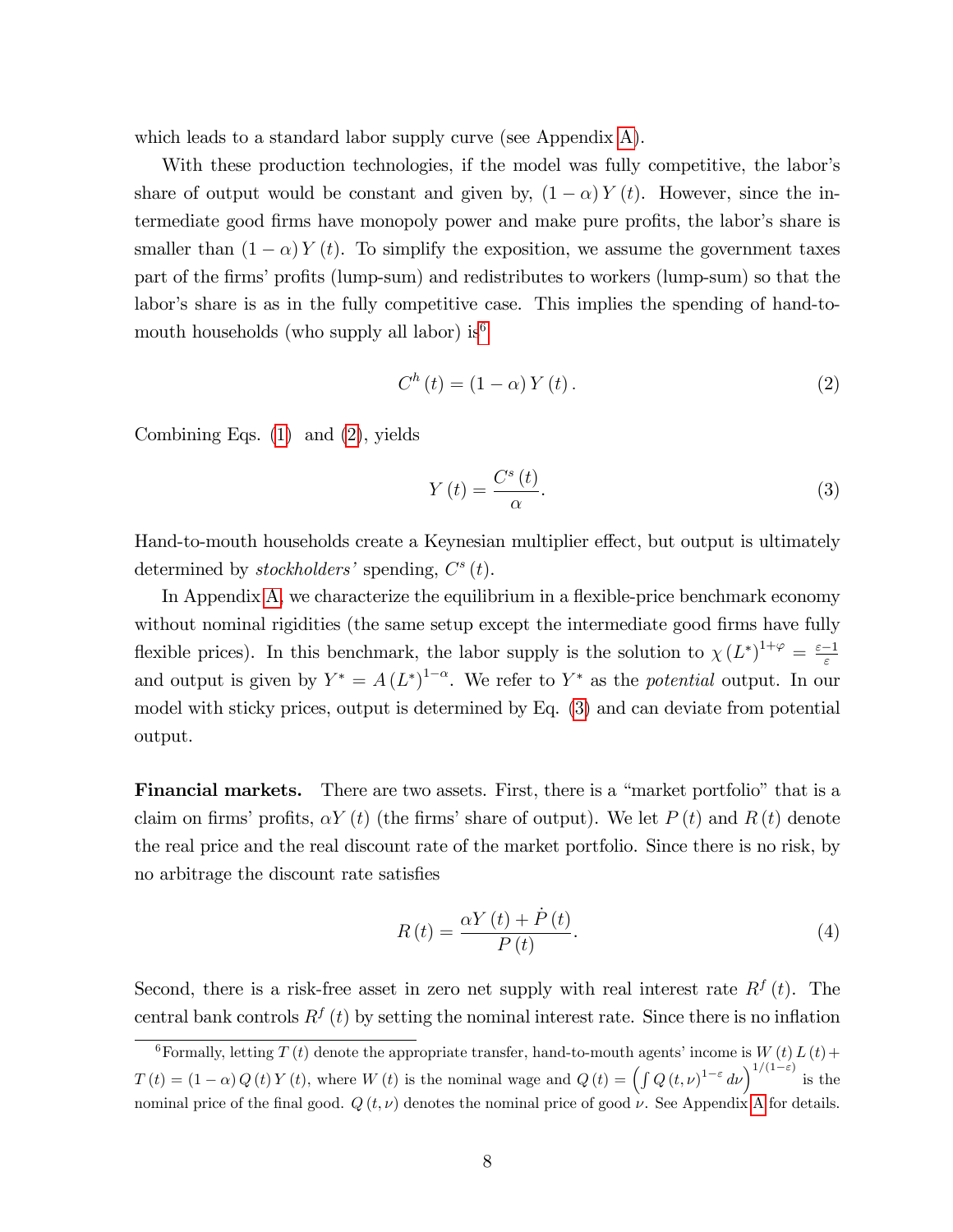(except for Appendix [C.2\)](#page-60-0), the nominal and the real interest rates are the same. Since there is no risk, the interest rate and the discount rate are also the same,  $R^{f}(t) = R(t)$ . Going forward, we drop  $R^{f}(t)$  from the notation and assume the central bank directly controls the discount rate. We discuss how a risk premium would affect our analysis in Section [2.3.5.](#page-17-1)

Steady-state with potential output. There is a continuum of identical stockholders that own the market portfolio and make consumption-savings and portfolio choices. These stockholders have time-separable log utility, with discount rate  $\rho$ . If there were no other frictions, stockholders would spend a constant fraction of their wealth,  $C^{s}(t) = \rho P(t)$ . Using Eq. [\(3\)](#page-8-2), if the central bank adjusts the asset return to target an output level equal to its potential, the economy immediately reaches a steady-state consistent with the flexible-price benchmark:

<span id="page-9-0"></span>
$$
Y(t) = Y^*, \quad C^s(t) = C^{s,*} = \alpha Y^*
$$
  
\n
$$
R(t) = R^* = \rho \quad \text{and} \quad P^* = \frac{\alpha Y^*}{\rho}.
$$
\n
$$
(5)
$$

Aggregate demand inertia. We depart from this environment by assuming that *stock*holders adjust their spending (and portfolio allocations) infrequently. At every instant, a random fraction of stockholders adjusts, with constant hazard  $\theta$ . Their allocations remain unchanged until the next time they have a chance to adjust. Let  $C^{s,adj}(t)$  denote the adjusting stockholders' total spending. Assuming that the adjusting stockholders are randomly selected, stockholders' total spending follows

$$
\dot{C}^{s}(t) = \theta\left(C^{s,adj}(t) - C^{s}(t)\right).
$$

Total spending increases if and only if the adjusting stockholders' spending exceeds the current level of spending,  $C<sup>s</sup>(t)$ . Using Eq. [\(3\)](#page-8-2), and log-linearizing around the potential steady-state, we further obtain

<span id="page-9-1"></span>
$$
\dot{y}(t) = \theta\left(c^{s,adj}\left(t\right) - y\left(t\right)\right). \tag{6}
$$

Here,  $x(t) = \log \left( \frac{X(t)}{X^*} \right)$  $X^*$ ) is the log-deviation of the corresponding variable from its potential level in [\(5\)](#page-9-0). We refer to the log-deviation of output,  $y(t)$ , as the *output gap*.

Eq. [\(6\)](#page-9-1) captures our key friction: Aggregate demand (and the output gap) has inertia and responds to the spending decisions of adjusting stockholders sluggishly. The hazard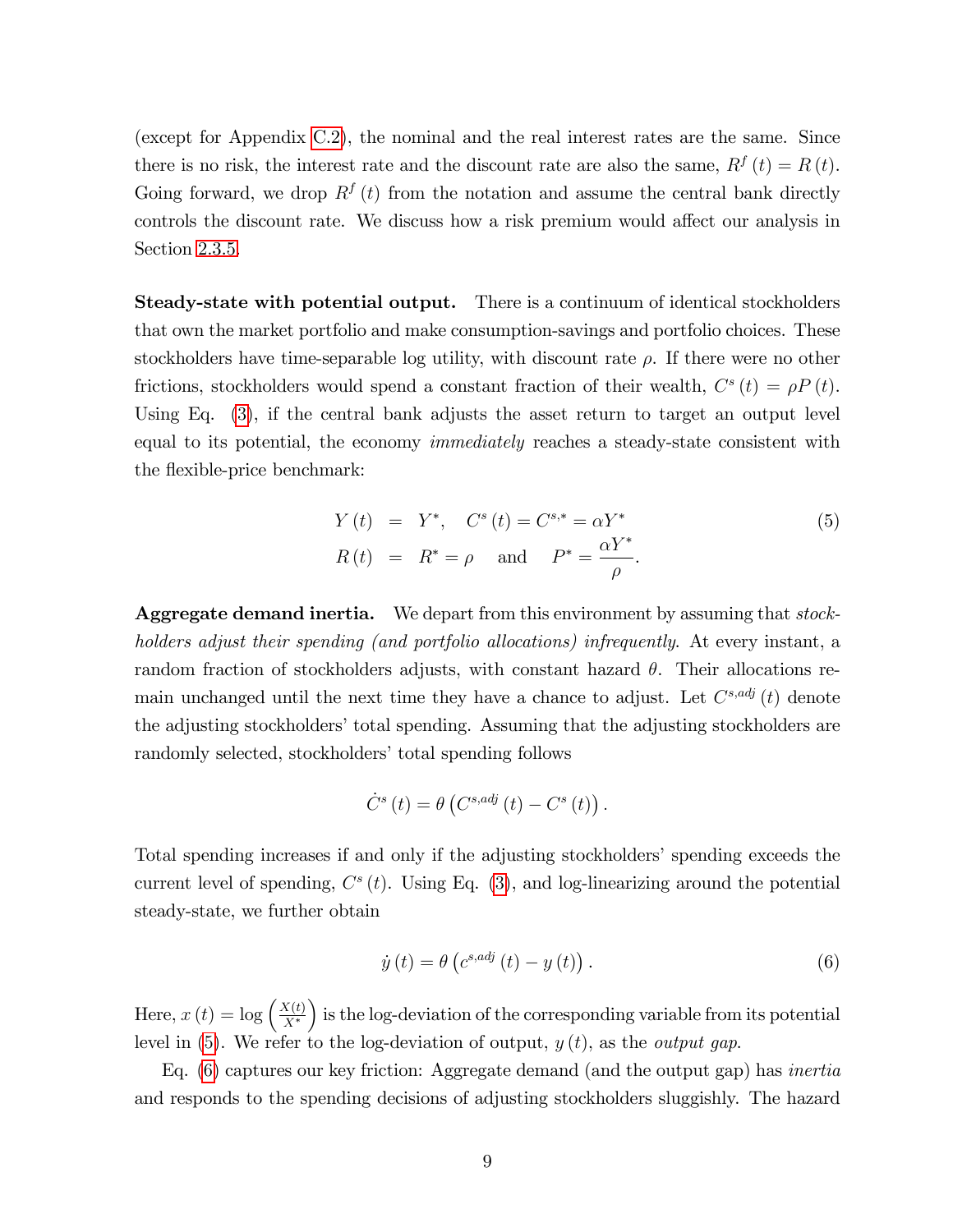parameter  $\theta$  captures the degree of aggregate demand inertia.

Consumption wealth effect with demand inertia. We next specify the adjusting stockholders' total spending,  $C^{adj}(t)$ . Note that there is a representative stockholder whose wealth equals aggregate wealth,  $P(t)$ . When adjusting, this adjusting stockholder chooses her new consumption level according to the following log-linear rule:

<span id="page-10-1"></span>
$$
c^{s,adj}(t) = mp(t) + ny(t).
$$
\n<sup>(7)</sup>

The parameters,  $m > 0, n \in [0, 1)$ , capture the sensitivity of consumption to asset prices and output. Individual stockholders follow a similar rule scaled by their wealth.<sup>[7](#page-10-0)</sup>

We adopt the consumption rule in [\(7\)](#page-10-1) to simplify the exposition. When  $m = 1$  and  $n = 0$ , we have the optimal rule of a continuously-adjusting stockholder,  $c^{s, adj}(t) = p(t)$ (equivalently,  $C^{s,adj}(t) = \rho P(t)$ ). This rule is not optimal for a sluggish stockholder who incorporates the fact that she might not get to adjust in future periods. In Appendix [C.1,](#page-53-0) we show that the optimal (log-linearized) consumption rule is given by [\(7\)](#page-10-1) with appropriate weights  $m, n$  (see Section [2.3.2\)](#page-15-0). The weights are endogenous to the dynamic equilibrium path but exogenous to monetary policy decisions (as long as the central bank sets discount rates without commitment, which we assume). We do not focus on this fully rational case and instead treat  $m, n$  as exogenous parameters, to avoid fixed-point arguments that are orthogonal to our main contributions. Appendix [C.1](#page-53-0) shows that our main result also holds with the optimal (rational-expectations) consumption rule.

Combining Eqs. [\(6\)](#page-9-1) and [\(7\)](#page-10-1), the output gap follows

<span id="page-10-2"></span>
$$
\dot{y}(t) = \theta \left( m p(t) + n y(t) - y(t) \right). \tag{8}
$$

The initial output gap,  $y(0) = c^{s}(0)$ , is exogenous (determined by an unmodeled history). The output gap responds to the asset price gap,  $p(t)$ , due to the standard consumption wealth effect. However, the response is gradual due to aggregate demand inertia.

Portfolio choice and equilibrium in financial markets. For symmetry, we assume stockholders are also sluggish with respect to their portfolio choices, although this does

<span id="page-10-0"></span><sup>&</sup>lt;sup>7</sup>Formally, let  $a^i(t)$  denote a stockholder's wealth and  $\alpha^i(t) = \frac{a^i(t)}{P(t)}$  $\frac{a(t)}{P(t)}$  denote her wealth share. A stockholder with wealth share  $\alpha^i(t)$  follows the rule  $C^{i,adj}(t) = C^{s,*}\alpha^i(t) \exp(m p(t) + n y(t))$ . Aggregating across all adjusting stockholders, we obtain [\(7\)](#page-10-1) since wealth shares satisfy  $\sum_i \alpha^i(t) = 1$ . With this rule, there might be paths along which some stockholders' wealth becomes zero, e.g., if the stockholder does not adjust for a long time. If this happens, the budget constraint binds and consumption falls to zero. We ignore these paths since we focus on relatively small shocks and log-linearized dynamics.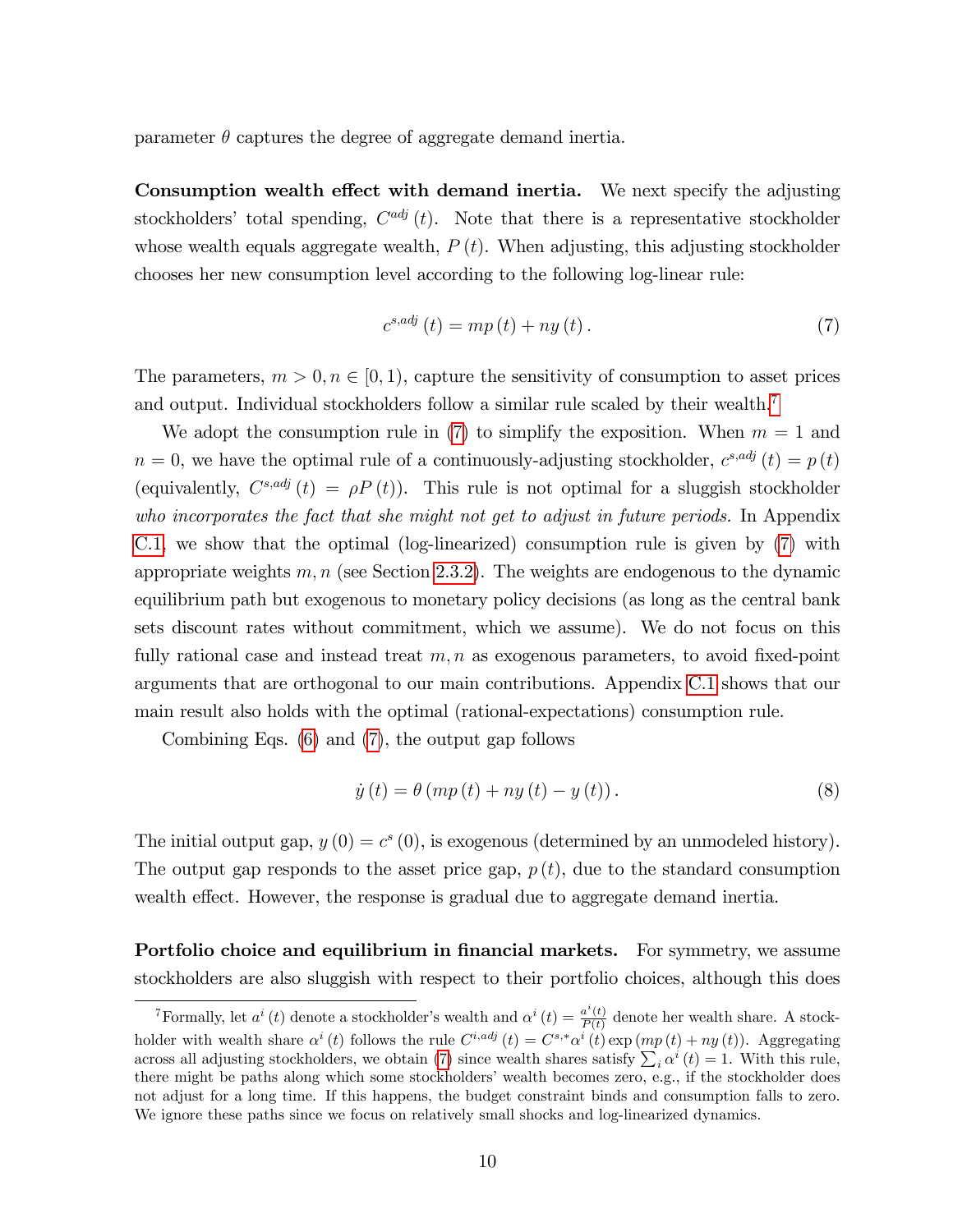not play any role in our analysis. Specifically, Eq.  $(4)$  also holds with sluggish stockholders. Given these returns, the stockholders that adjust are indifferent to changing their portfolios. We assume all stockholders invest all of their wealth in the market portfolio, which ensures market clearing. We also log-linearize Eq.  $(4)$  around the potential levels in [\(5\)](#page-9-0), to obtain

<span id="page-11-0"></span>
$$
r(t) = \frac{\rho}{1+\rho} (y(t) - p(t)) + \frac{1}{1+\rho} \dot{p}(t).
$$
 (9)

Here,  $r(t) \equiv \log \frac{1+R(t)}{1+\rho}$  is the log-deviation of the gross discount rate from its potential. Eq. [\(9\)](#page-11-0) is a continuous time version of the standard Campbell-Shiller approximation.

Monetary policy. The central bank implements a path of output, asset price, and discount rate gaps,  $[y(t), p(t), r(t)]_{t\in(0,\infty)}$ , that satisfy Eqs. [\(8\)](#page-10-2) and [\(9\)](#page-11-0) given  $y(0)$ . We can think of the central bank as targeting a path of output and asset price gaps,  $[y (t), p (t)]_{t \in (0,\infty)}$ , that satisfy Eq. [\(8\)](#page-10-2) given y (0). Then Eq. [\(9\)](#page-11-0) describes the equilibrium rate path,  $[r(t)]_{t\in(0,\infty)}$ , that the central bank needs to set to achieve its target.

We assume the central bank's objective function is

<span id="page-11-1"></span>
$$
V(0, y(t)) = \int_0^\infty e^{-\rho t} \left( -\frac{1}{2} y(t)^2 - \frac{\psi}{2} p(t)^2 \right) dt.
$$
 (10)

As usual, the central bank dislikes output gaps,  $y(t)$ . We assume a quadratic cost function, which leads to closed-form solutions. In addition, the central bank also dislikes asset price gaps,  $p(t)$ . In the limit  $\psi \to 0$ , we have the conventional setup in which the central bank does not (directly) pay attention to asset prices. Our main results hold in this conventional limit, but optimal policy overshoots asset prices by an extreme amount. In practice, a large asset price overshooting could lead to a number of concerns that range from financial stability (e.g., high asset prices can increase the risk of a collapse) to wealth redistribution (e.g., high asset prices can increase inequality). We capture these types of concerns with the parameter  $\psi > 0$ , which we refer to as "aversion-to-overshooting." The central bank's discount rate is the same as that of the stockholders,  $\rho$ .

Finally, we assume the central bank sets the current policy without commitment: it sets the current asset price gap  $p(t)$ , taking the path of future gaps as given. In this case,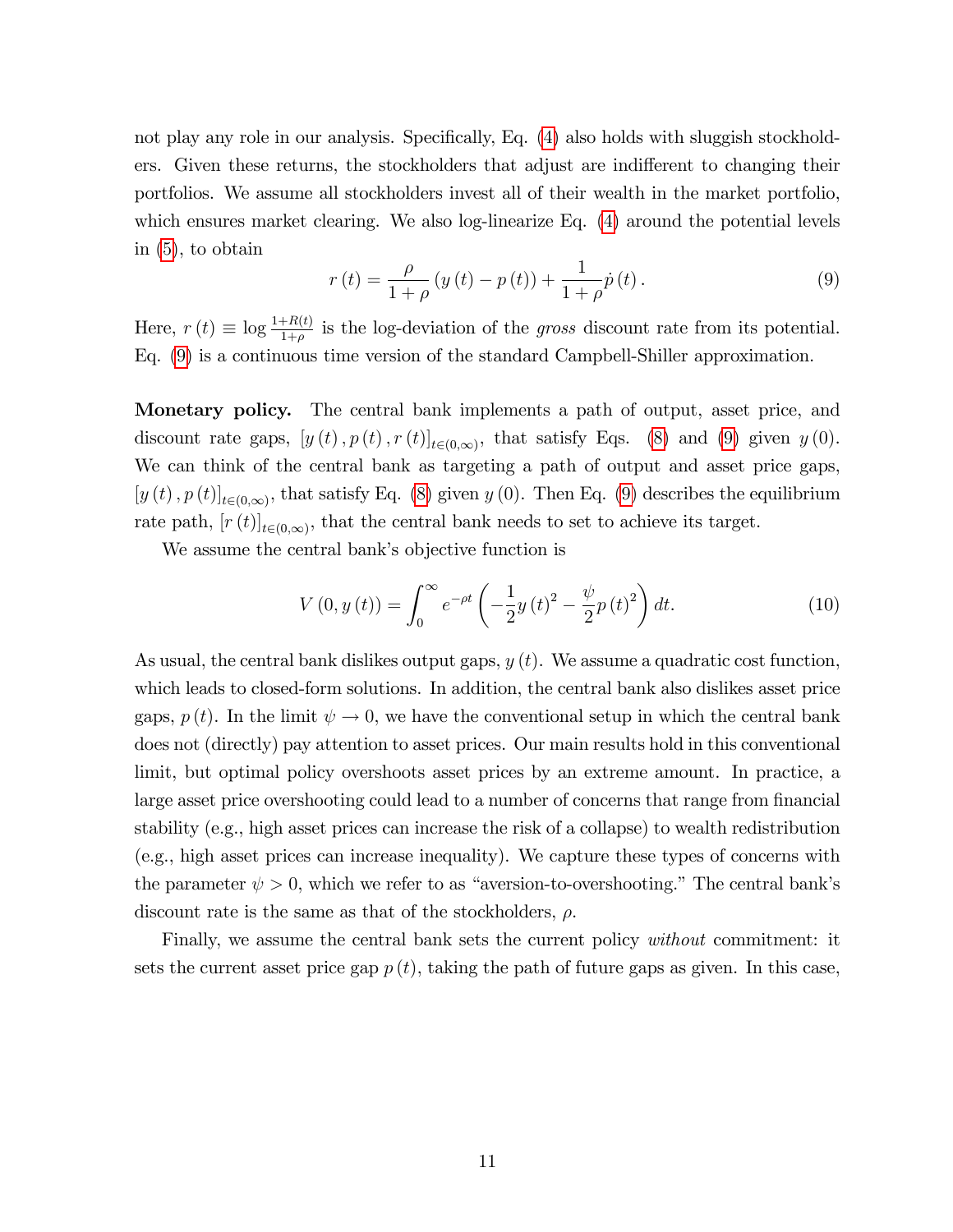the central bank's policy problem can be formulated recursively as, ${}^{8}$  ${}^{8}$  ${}^{8}$ 

<span id="page-12-1"></span>
$$
\rho V(y) = \max_{p} -\frac{y^2}{2} - \psi \frac{p^2}{2} + V'(y) \dot{y},
$$
  
\n
$$
\dot{y} = \theta (mp - (1 - n) y),
$$
  
\n
$$
V(y) \le 0 \text{ and } V(0) = 0.
$$
\n(11)

The constraints in the last line follow from the objective function in [\(10\)](#page-11-1) and ensure that we pick the correct solution to the recursive problem. We define the equilibrium as follows.

**Definition 1.** A (log-linearized) equilibrium with optimal monetary policy,  $[y(t), p(t), r(t)]_{t=0}^{\infty}$ , is such that the path of output and asset price gaps,  $[y(t), p(t)]$ , solve the recursive problem  $(11)$  and the discount rate satisfies Eq.  $(9)$ .

## <span id="page-12-3"></span>2.2. Asset price overshooting in a recovery

We next solve for the equilibrium and establish our overshooting result. To capture the recovery from a recessionary shock, we focus on the case with a negative initial output gap,  $y(0) < 0$ , where aggregate demand has yet to catch up with potential output. Our main result shows that the optimal policy features asset-price overshooting: the central bank optimally chooses a positive asset price gap. That is, even though output is below its potential level, the asset price is high and above its potential level. We also show that the central bank overshoots asset prices by more when aggregate demand is more inertial and responds to asset prices more gradually.

Consider the plannerís problem [\(11\)](#page-12-1). In the appendix, we conjecture and verify that the solution is a quadratic function,

<span id="page-12-2"></span>
$$
V(y) = -\frac{1}{2v}y^2,
$$
\n(12)

where 
$$
0 = v^2 - (\rho + 2\theta (1 - n)) v - \frac{\theta^2 m^2}{\psi}
$$
. (13)

Here,  $v > 0$  ("value") denotes an endogenous coefficient. Since  $V(y) < 0$ , we also have  $v > 0$ : the solution corresponds to the positive root of [\(13\)](#page-12-2).

<span id="page-12-0"></span><sup>8</sup>The lack of commitment does not restrict monetary policy in our baseline model. The Principle of Optimality implies that maximizing [\(10\)](#page-11-1) subject to [\(8\)](#page-10-2) is equivalent to solving problem [\(11\)](#page-12-1). Lack of commitment is restrictive when we introduce inflation (see Appendix [C.2\)](#page-60-0) or when we endogenize the consumption function in [\(7\)](#page-10-1) (see Appendix [C.1\)](#page-53-0).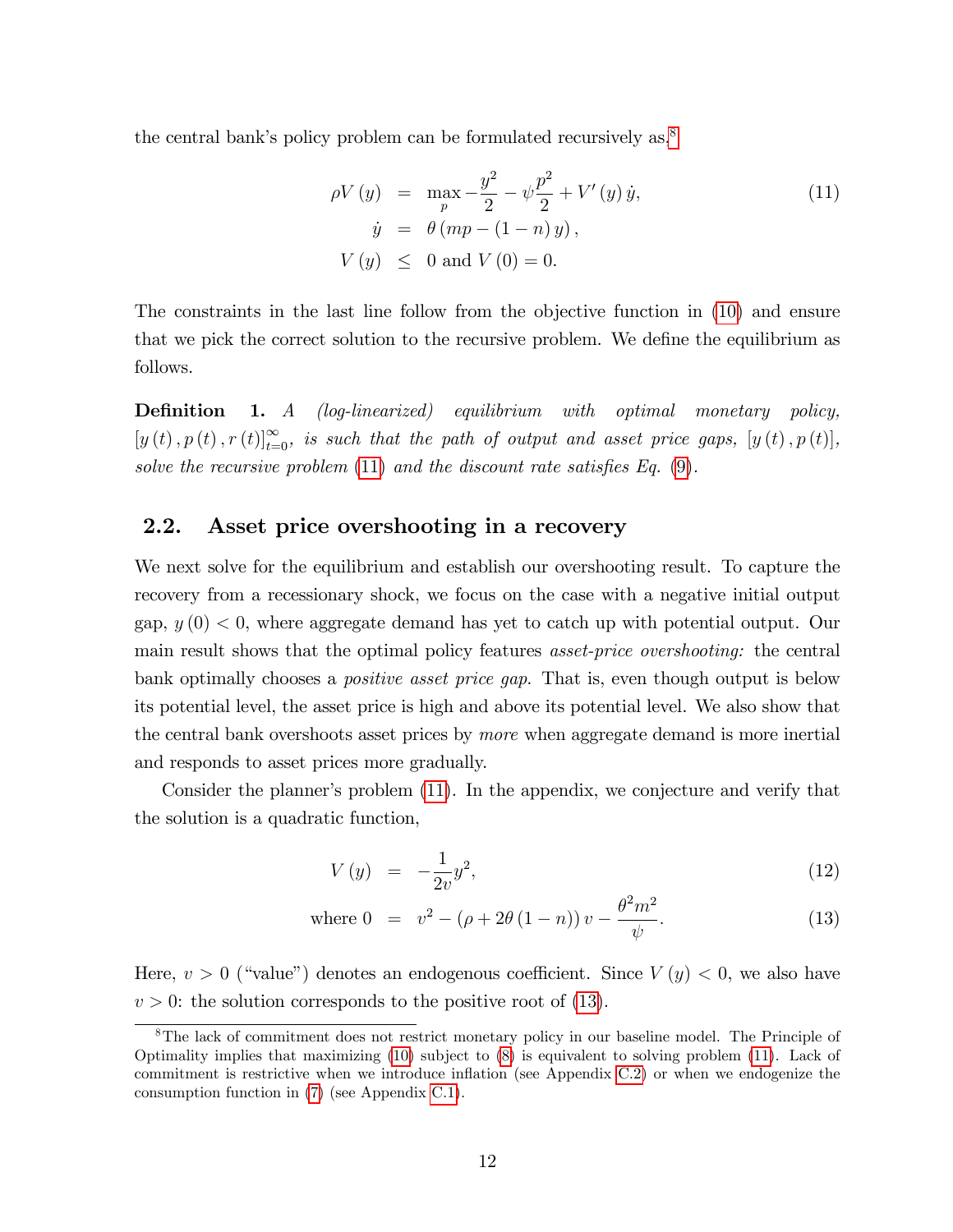Combining the value function in [\(12\)](#page-12-2) with the optimality condition, we solve for the optimal asset price as

<span id="page-13-0"></span>
$$
p = \frac{\theta m}{\psi} V'(y) \Longrightarrow p(t) = -\frac{\theta m}{\psi v} y(t).
$$
 (14)

This expression illustrates the overshooting of asset prices. Starting with a negative output gap, the optimal asset price is above its potential level.

Next consider the change in output gaps along the optimal path. Combining Eqs. [\(14\)](#page-13-0) and [\(8\)](#page-10-2), we obtain

<span id="page-13-1"></span>
$$
\dot{y}(t) = -\gamma y(t)
$$
, where  $\gamma \equiv \theta \left( \frac{\theta m^2}{\psi v} + 1 - n \right) > 0$ . (15)

The composite parameter,  $\gamma$ , captures the convergence rate. Starting with a negative output gap, and an associated positive asset price gap (in view of overshooting), both gaps monotonically converge to zero at rate  $\gamma$ .

Finally, consider the discount rate gap. Combining Eqs. $(9)$ ,  $(14)$ , and  $(15)$ , we obtain

<span id="page-13-2"></span>
$$
r(t) = \frac{\rho}{1+\rho} (y(t) - p(t)) + \frac{1}{1+\rho} \dot{p}(t)
$$
  
\n
$$
= \frac{\rho}{1+\rho} \left(1 + \frac{\theta m}{\psi v}\right) y(t) + \frac{1}{1+\rho} \frac{\theta m}{\psi v} \gamma y(t)
$$
  
\n
$$
= \mathcal{R} y(t),
$$
  
\nwhere  $\mathcal{R} \equiv \frac{\rho}{1+\rho} + \frac{\theta m}{\psi v} \left(\frac{\gamma + \rho}{1+\rho}\right).$  (16)

Hence, the discount rate gap is (positively) proportional to the output gap. Starting with a negative output gap, the discount rate gap starts below zero and gradually increases,  $r(0) < 0$  and  $\dot{r}(t) > 0$ . The following result summarizes this discussion.

<span id="page-13-3"></span>**Proposition 1.** The value function is given by  $(12)$ , where  $v > 0$  is the positive solution to [\(13\)](#page-12-2). The equilibrium path of the output, asset price, and discount rate gaps,  $[y(t), p(t), r(t)]_{t=0}^{\infty}$ , is characterized by Eqs. [\(14\)](#page-13-0), [\(15\)](#page-13-1), [\(16\)](#page-13-2). Starting with a negative output gap,  $y(0) < 0$ , the equilibrium features **asset price overshooting**: the asset price is above its potential,  $p(0) > 0$ , and the discount rate is below its potential,  $r(0) < 0$ . Over time, all gaps converge to zero at the exponential rate  $\gamma = v - (\rho + \theta (1 - n)) > 0$ .

Figure [2](#page-14-0) illustrates the equilibrium dynamics for a particular parameterization starting with a negative output gap. The equilibrium (the solid lines) features overshooting: the central bank sets a positive asset price gap and gradually closes the output gap. The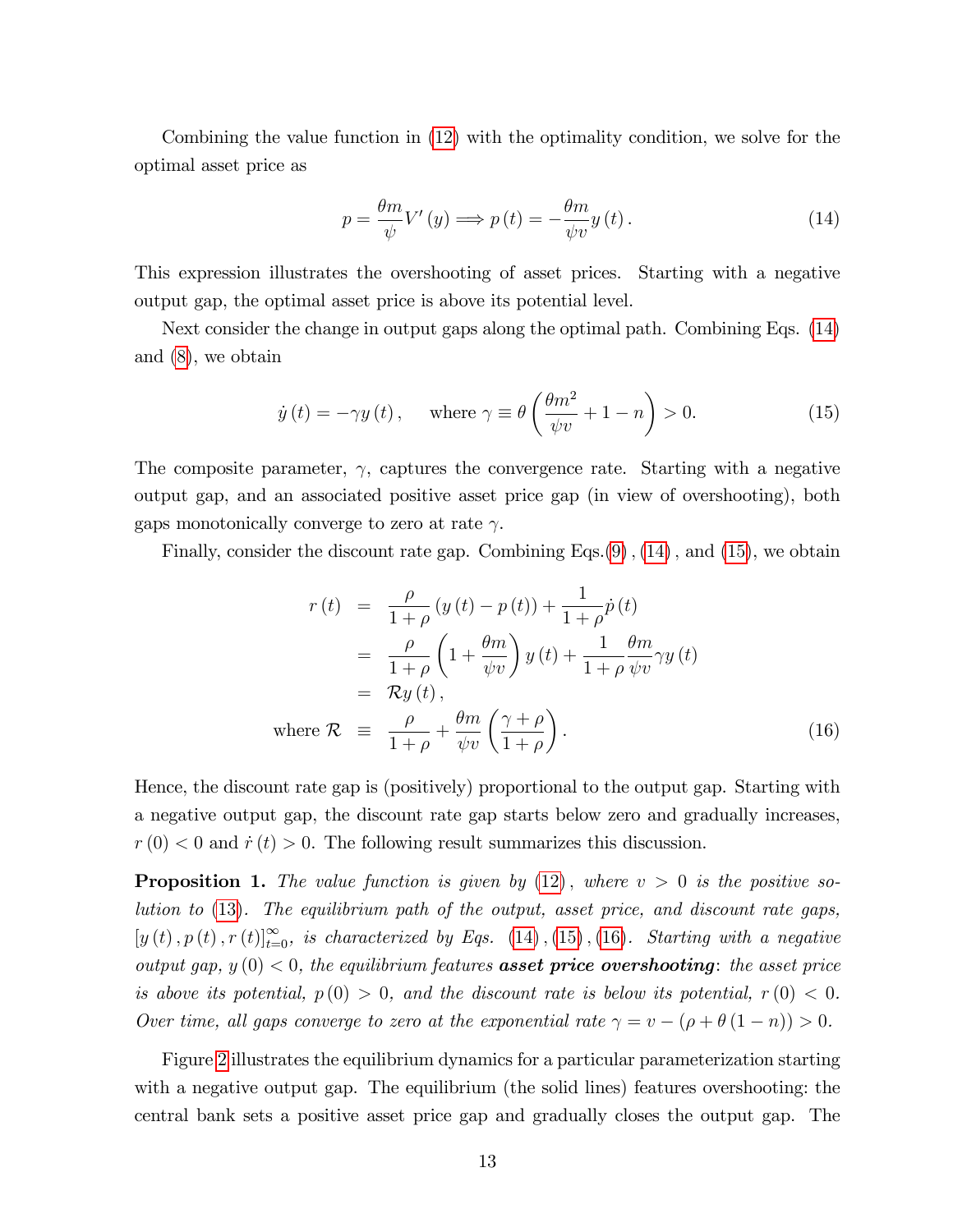

<span id="page-14-0"></span>Figure 2: A simulation of the equilibrium with low  $\psi$  (solid lines) and high  $\psi$  (dashed lines). The dotted lines correspond to the potential levels for the corresponding variables.

central bank achieves this outcome by starting with a low discount rate, and then gradually increasing the discount rate and reducing the asset price gap. The figure also illustrates the case without overshooting  $(\psi = \infty)$ , where the central bank sets the asset price equal to its potential. In this case, output gaps are closed more slowly and the economy operates below its potential for a longer time.

Why does the central bank overshoot asset prices? Intuitively, since only a fraction of stockholders adjust at any moment, the central bank sends a stronger "spend" signal to the adjusting stockholders to (partially) compensate for the depressed consumption of those that do not. This policy requires overshooting asset prices, which is costly, but it also accelerates the demand recovery and shrinks the negative output gaps. The following corollary reinforces this intuition by establishing the comparative statics of overshooting with respect to the adjustment hazard rate  $\theta$ . We measure asset price overshooting with the *cumulative* sum of expected asset price gaps,  $\int_0^\infty p(t) dt$ —the area under the asset price panel of Figure [2.](#page-14-0)

Corollary 1. The equilibrium features greater cumulative asset price overshooting per unit of negative output gap (greater  $\frac{\int_0^\infty p(t)dt}{-y(0)}$ ), when a smaller fraction of stockholders adjust at any moment (smaller  $\theta$ ). In the limit with very frequent adjustment, the cumulative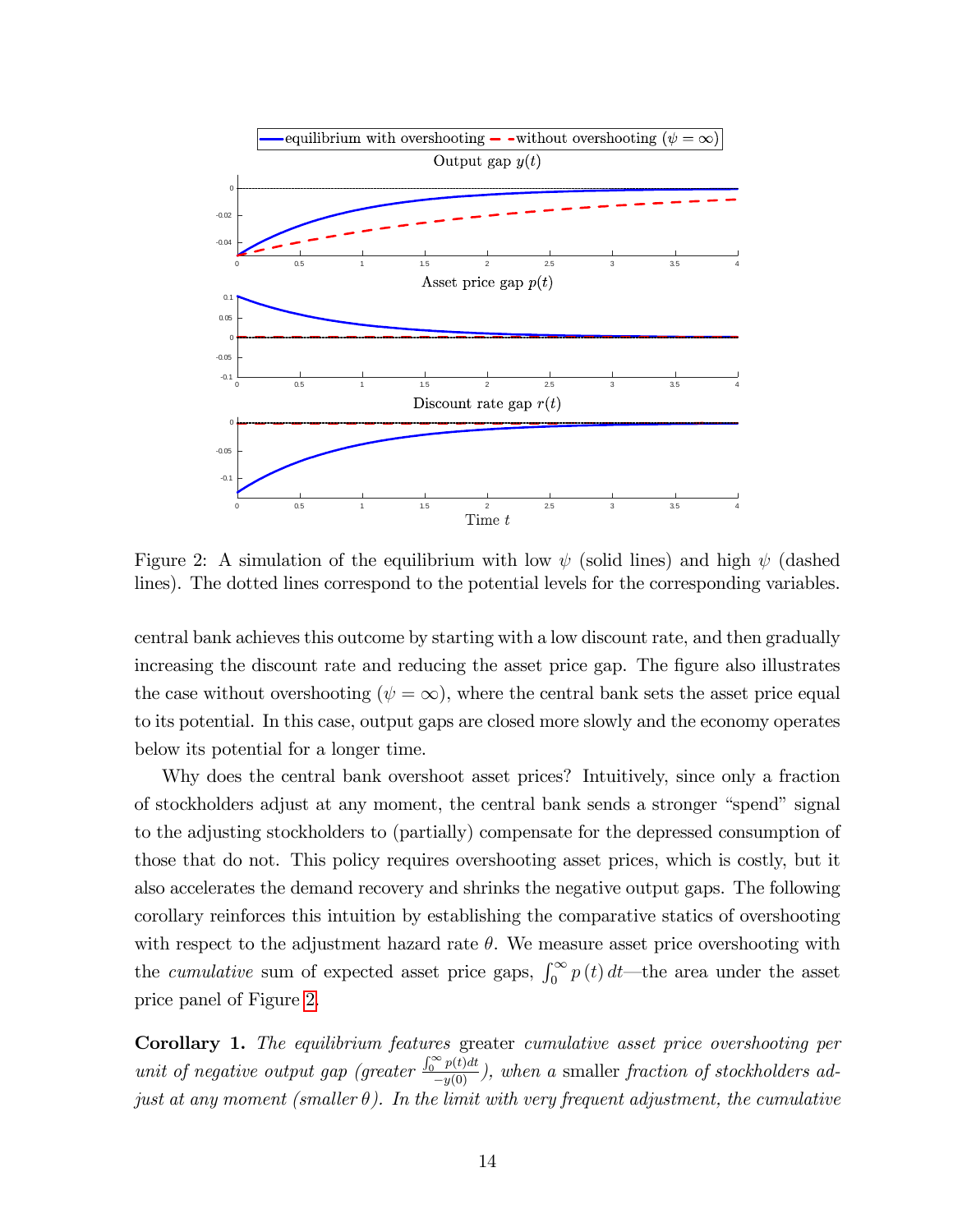asset price overshooting is zero,  $\lim_{\theta \to \infty} \frac{\int_0^\infty p(t)dt}{-y(0)} = 0$ .

When aggregate demand has more inertia, and therefore responds to asset prices more sluggishly, the central bank overshoots asset prices by more. This further highlights that the asset price overshooting illustrated in Figure [2](#page-14-0) is driven by our key friction: aggregate demand inertia. In fact, in the limit of no demand inertia, there is effectively no asset price overshooting: demand recovers immediately and asset prices remain at their potential level throughout (except for a vanishingly small initial period).

# 2.3. Overshooting in richer environments

Our main overshooting result extends to richer environments.

#### 2.3.1. Overshooting with growth

In our model, the asset price *level* declines over time (after an initial jump). This feature is not essential to the argument. The same result would still apply for the asset price gap in a variant with productivity growth. In this case, the potential asset price would also be increasing over time (at the growth rate), so overshooting would not necessarily imply a declining asset price level. It would only imply a frontloading of some of the future gains on the market portfolio.

#### <span id="page-15-0"></span>2.3.2. Overshooting with sophisticated stockholders

For simplicity, we assume that adjusting stockholders exogenously follow the rule in [\(7\)](#page-10-1). In Appendix [C.1,](#page-53-0) we consider the case with fully sophisticated stockholders who choose their consumption optimally, anticipating that they will readjust in the future with Poisson probability  $\theta$ . Proposition [5](#page-53-1) in the appendix shows that, as long as stockholders' adjustment is not too sluggish  $(\theta > \rho)$ , our main result still holds. Along the equilibrium path, the optimal consumption rule takes the form in  $(7)$  with endogenous coefficients:

$$
c^{s,adj}(t) = m(\gamma) p(t) + n(\gamma) y(t),
$$
  
where  $m(\gamma) = \frac{\theta - \rho}{\theta + \gamma} \in (0, 1)$  and  $n(\gamma) = \frac{\rho}{\theta + \gamma}$ .

Absent commitment (which is the case we focus on), the planner takes these coefficients as given, and our earlier analysis still applies. Also recall that the convergence rate  $\gamma$  depends on the coefficients of the consumption rule,  $m, n$ . Hence, with fully rational stockholders, the equilibrium corresponds to a fixed point that we characterize in the appendix.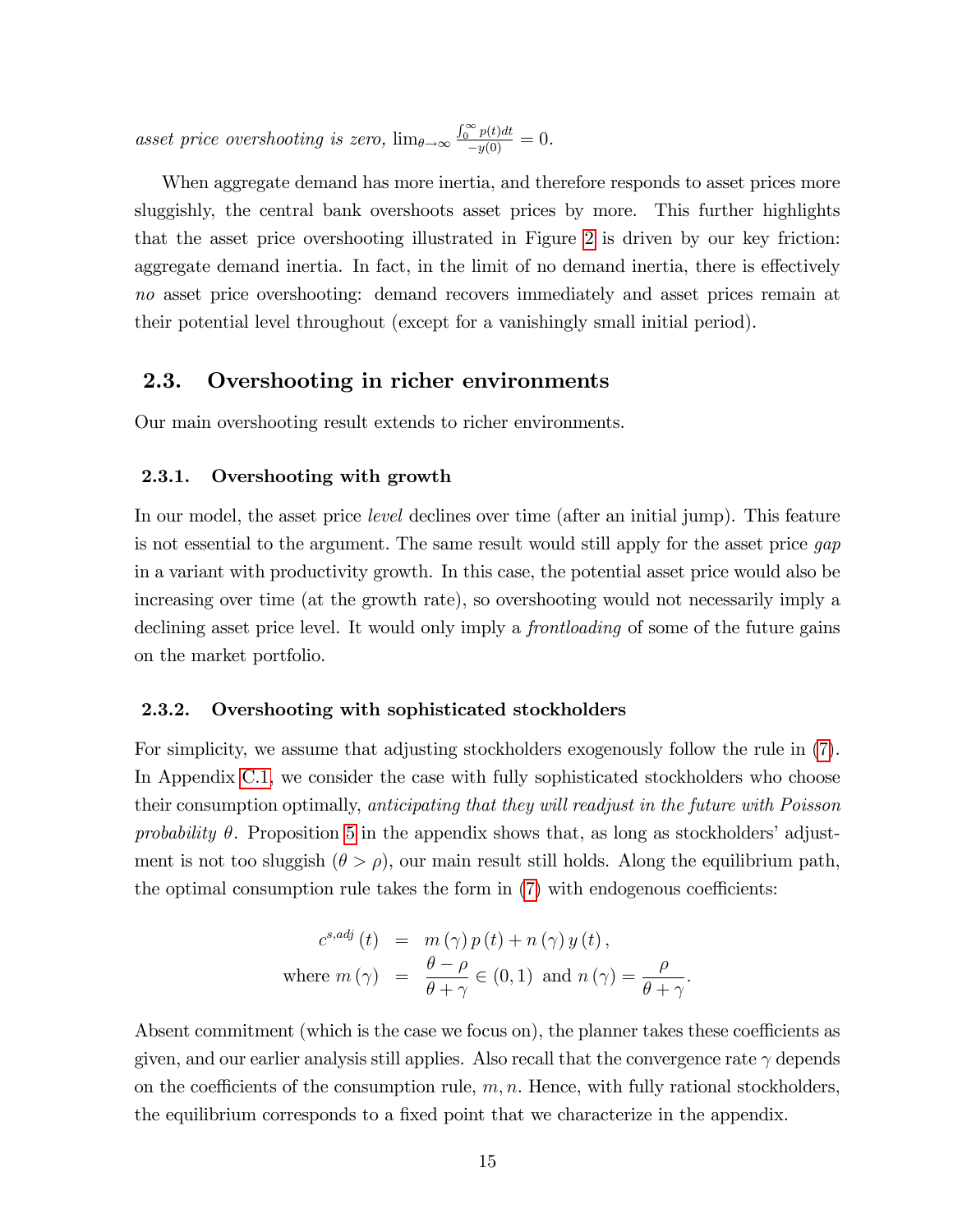#### 2.3.3. Overshooting with inflation

For simplicity, we assume fully sticky prices. In Appendix [C.2,](#page-60-0) we extend our analysis to allow for partially flexible prices. In this case, inflation is endogenous and determined by a New-Keynesian Phillips curve (see  $(C.15)$  $(C.15)$ ). Proposition [6](#page-62-0) in the appendix shows that inflation reinforces our main result. Starting with a negative output gap, the central bank still overshoots real asset prices. Moreover, when nominal prices are more flexible, the central bank overshoots real asset prices by more. When nominal prices are flexible, negative output gaps create disinflationary pressures: they reduce inflation below its target. These negative ináation gaps are costly and create an additional reason for the central bank to Öght negative output gaps. The central bank overshoots real asset prices by even more than in our baseline setting to close the output gaps more quickly.

#### 2.3.4. Preemptive overshooting and overheating

In the main text, we focus on a recovery scenario in which the output gap is negative and the central bankís main concern is to close it as quickly as possible. In Appendix [C.3,](#page-63-0) we extend our analysis to a situation in which the main concern is not the current output gap but the anticipation that the output gap will become negative in the near future. This situation may arise, for example, when the economy is experiencing a sharp but temporary decline in potential output, as in the Covid-19 recession. In the low-supply phase, potential output has experienced a deep contraction but is expected to recover according to a Poisson event—in which case the economy transitions to a high-supply phase (as in the main text). Proposition [7](#page-66-0) in the appendix shows that the recession features preemptive overshooting: The central bank boosts asset prices even if output is at its (depressed) potential level.

By preemptively overshooting asset prices, the central bank temporarily overheats the economy: It induces positive output gaps until the potential output recovers. The central bank anticipates that the high-supply phase will start with a large negative output gap due to aggregate demand inertia. Therefore, the central bank acts preemptively to boost asset prices and aggregate demand during the low-supply phase, to ensure that aggregate demand is not too depressed during the early stages of transition to high supply. This boost temporarily induces positive asset price and output gaps, which are costly, but it also shrinks the expected negative output gaps after the potential output recovers. In [Caballero and Simsek](#page-33-6)  $(2022)$ , we investigate this trade-off further by focusing on the implications for overheating and inflation—rather than on overshooting and asset prices.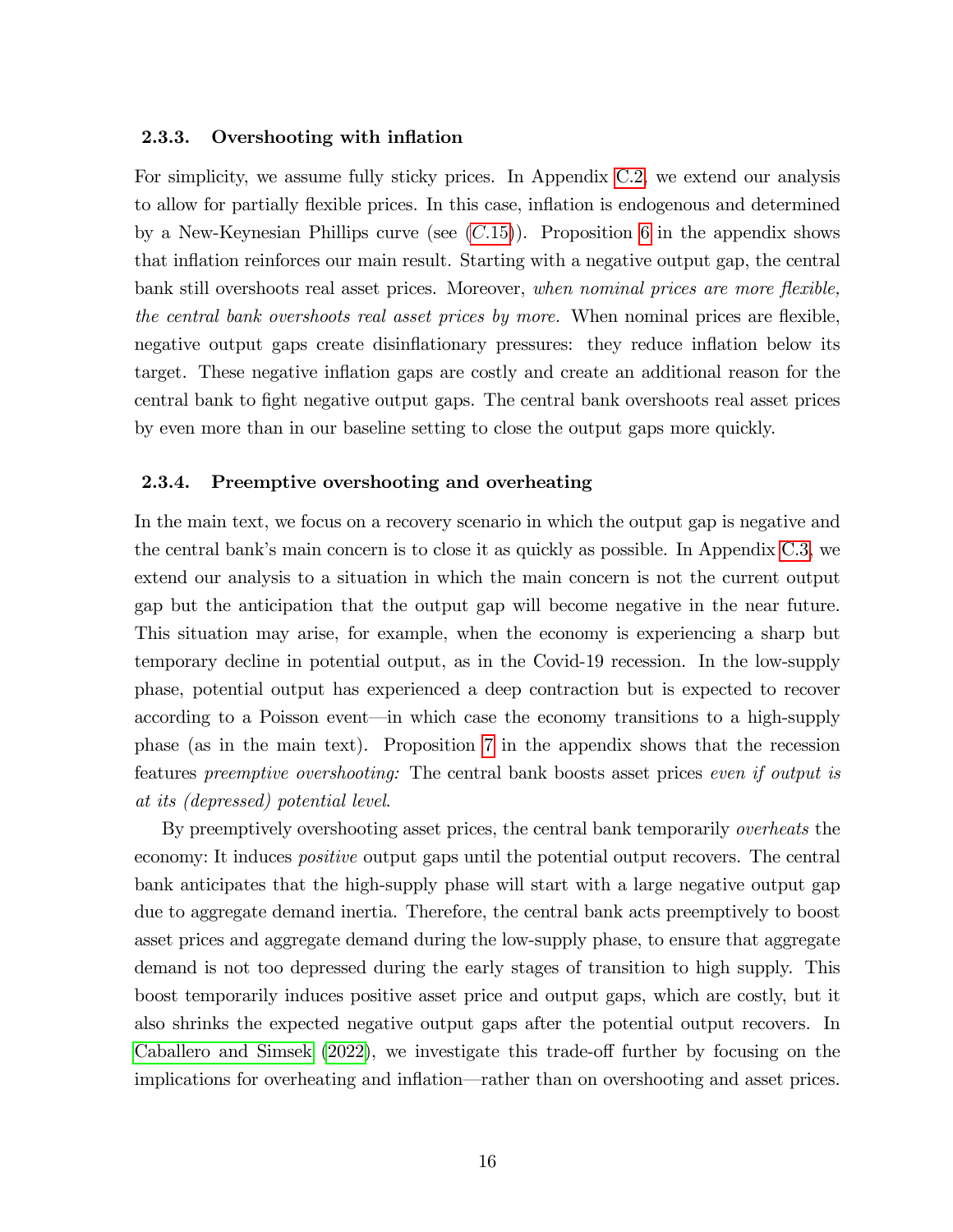#### <span id="page-17-1"></span>2.3.5. Overshooting with a time-varying risk premium

An important omission from our analysis is the lack of a risk premium. In practice, aggregate wealth is associated with a time-varying risk premium (see, e.g., [Cochrane](#page-33-12) [\(2011\)](#page-33-12)). We could incorporate a risk premium without changing our main conclusions. Suppose the discount rate on the market portfolio is given by  $r(t) = r^f(t) + \xi(t)$ , where  $r^f(t)$ is the risk-free rate and  $\xi(t)$  is the risk premium. As long as the elasticity of intertemporal substitution is equal to one, our analysis would still apply, but the central bank would target the discount rate on the market portfolio,  $r(t)$ , as opposed to the risk-free rate,  $r^{f}(t)$ . For instance, Eq. [\(14\)](#page-13-0) would apply: the optimal policy would still overshoot asset prices. Eq. [\(16\)](#page-13-2) would also apply and imply that the central bank should set the risk-free rate according to,  $r^f(t) = -\xi(t) + \mathcal{R}y(t)$ . If the risk premium is countercyclical (as suggested by empirical evidence),  $\xi(t) = \xi_0 - \xi_1 y(t)$ , then the risk-free rate becomes more procyclical than in our model  $r^f(t) = -\xi_0 + (\xi_1 + \mathcal{R}) y(t)$ . In a demand recession, the optimal policy cuts the risk-free rate aggressively to first "undo" the rise in the risk premium and then to overshoot asset prices as in our model.

The presence of a risk premium not only leaves our main result unchanged but it also expands the policies the central bank can use to affect the discount rate on the market portfolio,  $r(t)$ . Even if conventional monetary policy is constrained due to, e.g., an effective lower bound on the interest rate, the central bank can reduce the risk premium,  $\xi(t)$ , via unconventional policies. In [Caballero and Simsek](#page-33-0) [\(2021a\)](#page-33-0), we formalize this argument in a model without transmission lags. In that model, large-scale asset purchases can reduce the risk premium by transferring risk to the government's balance sheet. These policies are especially powerful after a large surprise shock, such as Covid-19, that damages the risk-tolerant agents' balance sheets and increases the risk premium. We discuss the role of different types of monetary policies in the Covid-19 recession in Section [4.](#page-23-0)

# <span id="page-17-0"></span>3. Constrained overshooting and the news effect on asset prices

So far, we have assumed that the central bank can achieve any desired level of overshooting by appropriately adjusting the discount rate. In this section, we analyze the optimal policy when there is a limit on how much the policy can reduce the discount rate.<sup>[9](#page-17-2)</sup> We find that, with a lower-bound constraint, overshooting is a concave and non-monotonic function of

<span id="page-17-2"></span><sup>&</sup>lt;sup>9</sup>We focus on a lower-bound constraint on the discount rate but interpret it more broadly as a limit on both conventional monetary policy and LSAPs.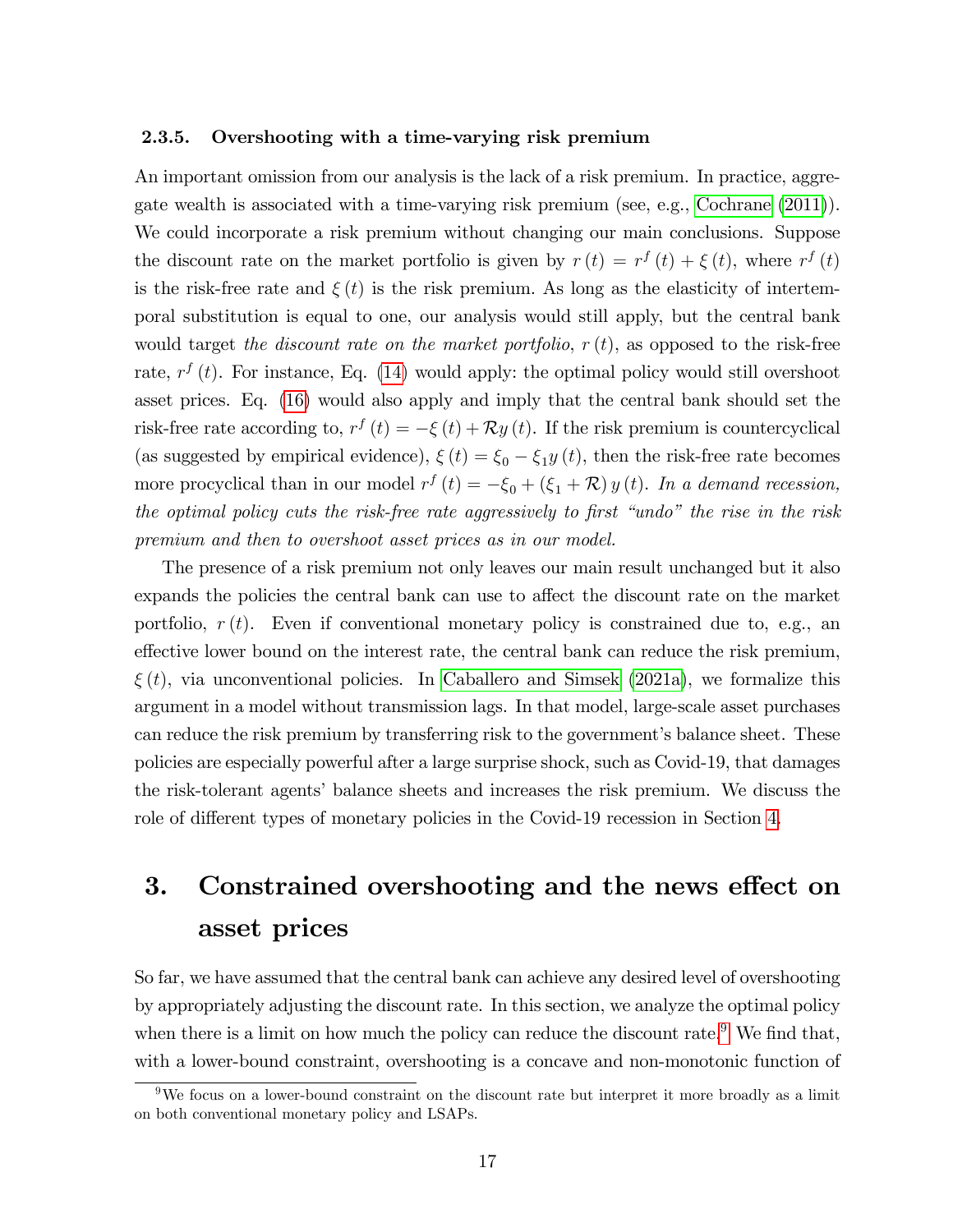the output gap: the asset price boost is low for a deeply negative initial output gap, grows as the output gap improves over a range, and shrinks toward zero as the output gap improves further. This pattern also implies that good macroeconomic news is better news for asset prices when the output gap is lower (more negative) and the economy is farther from full recovery.

### 3.1. Overshooting with an interest rate constraint

Consider the baseline model in Section [2,](#page-6-1) with the only difference that the central bank sets the discount rate subject to a lower-bound constraint,

$$
r(t) \ge \overline{r} \quad \text{ for each } t. \tag{17}
$$

The parameter,  $\bar{r}$  < 0, captures the severity of the constraint. Combining Eqs. [\(11\)](#page-12-1) and  $(9)$ , the central bank's recursive problem becomes

$$
\rho V(y) = \max_{p} -\frac{y^2}{2} - \psi \frac{p^2}{2} + V'(y) \dot{y},
$$
  
\n
$$
\dot{y} = \theta (mp - (1 - n) y)
$$
  
\n
$$
r(t) = \frac{\rho}{1 + \rho} (y(t) - p(t)) + \frac{1}{1 + \rho} \dot{p}(t) \ge \overline{r}
$$
\n(18)

As before, we assume the central bank sets the current policy *without* commitment. The planner takes future output and asset price gaps (as well as the price drift  $\dot{p}(t)$ ) as given and sets the instantaneous asset price,  $p(t)$ , subject to the lower-bound constraint.<sup>[10](#page-18-0)</sup>

Consider the solution corresponding to a negative initial output gap,  $y(0) < 0$ . Recall that when there is no lower-bound constraint the discount rate is increasing over time (see Figure [2\)](#page-14-0). With a lower-bound constraint, there exists a cutoff output gap,  $\overline{y} \leq 0$ , such that the discount rate constraint binds for  $y(t) < \overline{y}$  but not for  $y(t) \in (\overline{y}, 0)$ . When the constraint does not bind, the solution is exactly as in Section [2.2.](#page-12-3) In particular, the optimal asset price gap is given by [\(14\)](#page-13-0) and the corresponding discount rate is given by [\(16\)](#page-13-2). Setting  $r(t) = \overline{r}$ , we solve for the cutoff output and asset price gaps as follows,

<span id="page-18-1"></span>
$$
\overline{y} = \frac{\overline{r}}{\frac{\rho}{1+\rho} + \frac{\theta m}{\psi v} \frac{\gamma+\rho}{1+\rho}} < 0 \quad \text{and} \quad \overline{p} = -\frac{\frac{\theta m}{\psi v} \overline{r}}{\frac{\rho}{1+\rho} + \frac{\theta m}{\psi v} \frac{\gamma+\rho}{1+\rho}} > 0. \tag{19}
$$

<span id="page-18-0"></span> $10$ Unlike in Section [2,](#page-6-1) the no-comitment constraint binds in this section. The planner might want to promise low interest rates in the future so as to relax the current lower bound constraint. We abstract from these types of *forward guidance* policies as they are not our focus and their benefits are well understood (see, e.g., [Eggertsson and Woodford](#page-34-14) [\(2003\)](#page-34-14)).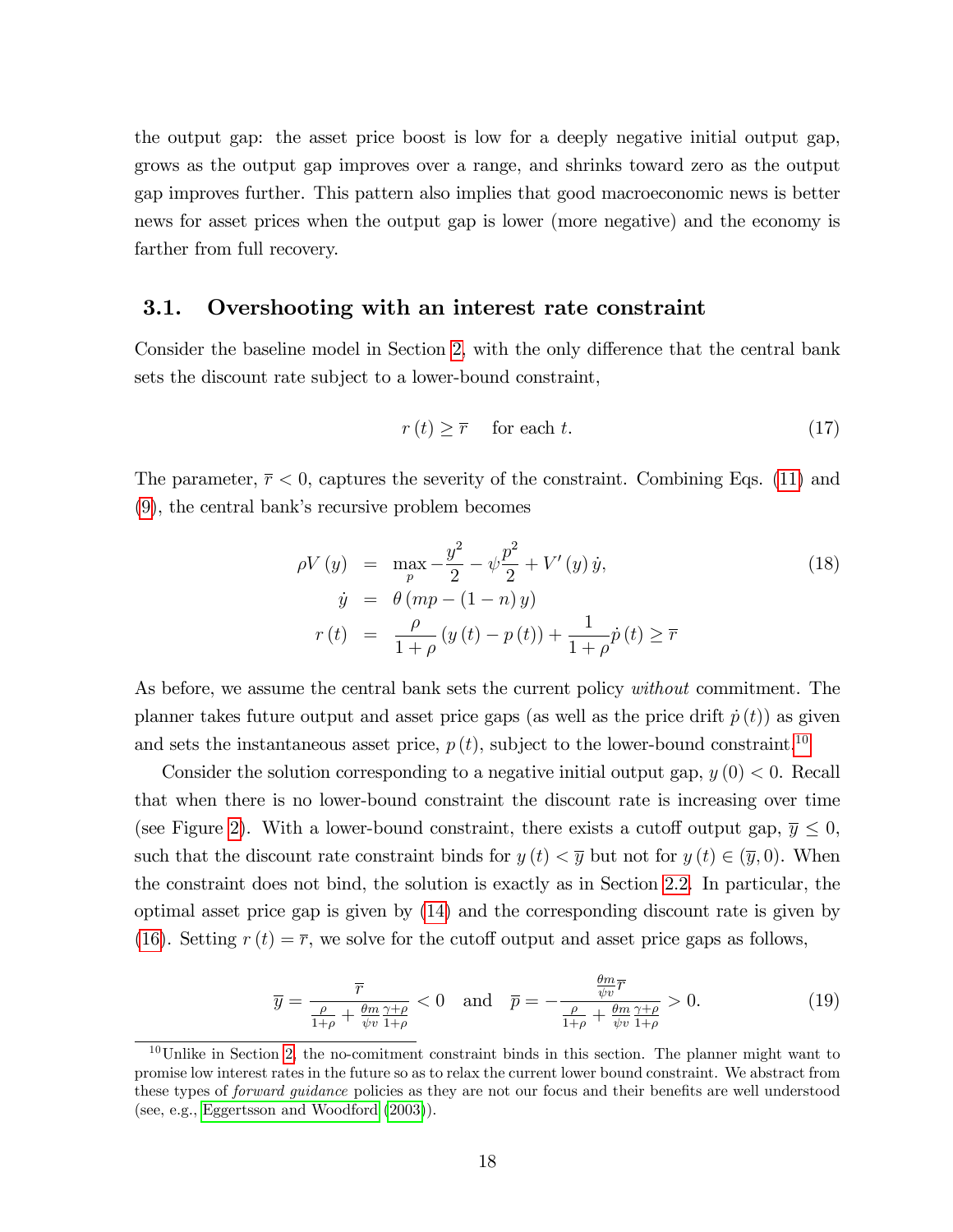When the discount rate constraint binds, the solution satisfies the following differential equation system over time in variables  $y(t)$ ,  $p(t)$ :

<span id="page-19-0"></span>
$$
\dot{y} = \theta (mp - (1 - n) y) \n\bar{r} = \frac{\rho}{1 + \rho} (y(t) - p(t)) + \frac{1}{1 + \rho} \dot{p}(t).
$$
\n(20)

Starting with the point,  $(\bar{y}, \bar{p})$ , we can uniquely solve this system *backward* over time. The resulting path describes the optimal asset price gap p corresponding to each output gap  $y \leq \overline{y}$ . Over time, the gaps travel along the solution path until they reach the point  $(\overline{y}, \overline{p})$ . Subsequently, the gaps follow the unconstrained solution.

Our next result characterizes the solution for the constrained range. The proof (in the appendix) relies on the phase diagram corresponding to the differential equation system in [\(20\)](#page-19-0). We assume the parameters satisfy a technical condition that ensures the system has two real eigenvalues and a unique steady-state.

<span id="page-19-1"></span>**Proposition 2.** Consider the model with a lower-bound on the discount rate  $\bar{r}$  < 0 for parameters that satisfy  $(\theta (1 - n) - \rho)^2 > 4\theta \rho (m - (1 - n)) \neq 0$ . Let  $\overline{y} < 0, \overline{p} > 0$  denote the output and asset price gap cutoffs given by  $(19)$ .

When  $y(0) \geq \overline{y}$ , the constraint does not bind and the solution is the same as in Proposition [1.](#page-13-3) The asset price gap is a function of the output gap,  $p = \mathbf{p}(y) = -\frac{\theta m}{\psi v}y$ .

When  $y(0) < \overline{y}$ , the constraint binds and the path,  $(y(t), p(t))$ , solves the system in [\(20\)](#page-19-0) and reaches  $(\overline{y}, \overline{p})$  in finite time. The output gap is increasing over time  $(\dot{y} (t) > 0)$ . There exists another cutoff  $y < \overline{y}$  such that the asset price gap is increasing over time  $(p(t) > 0)$  iff  $y \leq y$ . The asset price gap is a strictly concave function of the output gap,  $\mathbf{p}(y)$ , and it attains its maximum at the lower cutoff, y.

The asset price gap is a *concave and non-monotonic* function of the output gap,  $\mathbf{p}(y)$ : increasing below a cutoff level of the output gap  $(y)$  and decreasing for higher levels of the output gap. Consequently, below a cutoff output gap  $(y)$ , both the asset price and the output gap increase over time. Above the cutoff, the asset price gap decreases over time whereas the output gap continues to increase.

Figure [3](#page-20-0) illustrates the asset price function for a numerical example. Figure [4](#page-21-1) illustrates the dynamics of equilibrium for the same example. In this example, the discount rate stays at the lower-bound until time  $T \in [5, 6]$  at which point the gaps satisfy  $y(T) = \overline{y}$ and  $p(T) = \overline{p}$ . After time T, the discount rate "lifts off" above the lower-bound. Before time T the output gap improves over time (although more slowly than in the unconstrained case), and the asset price gap follows a non-monotonic path.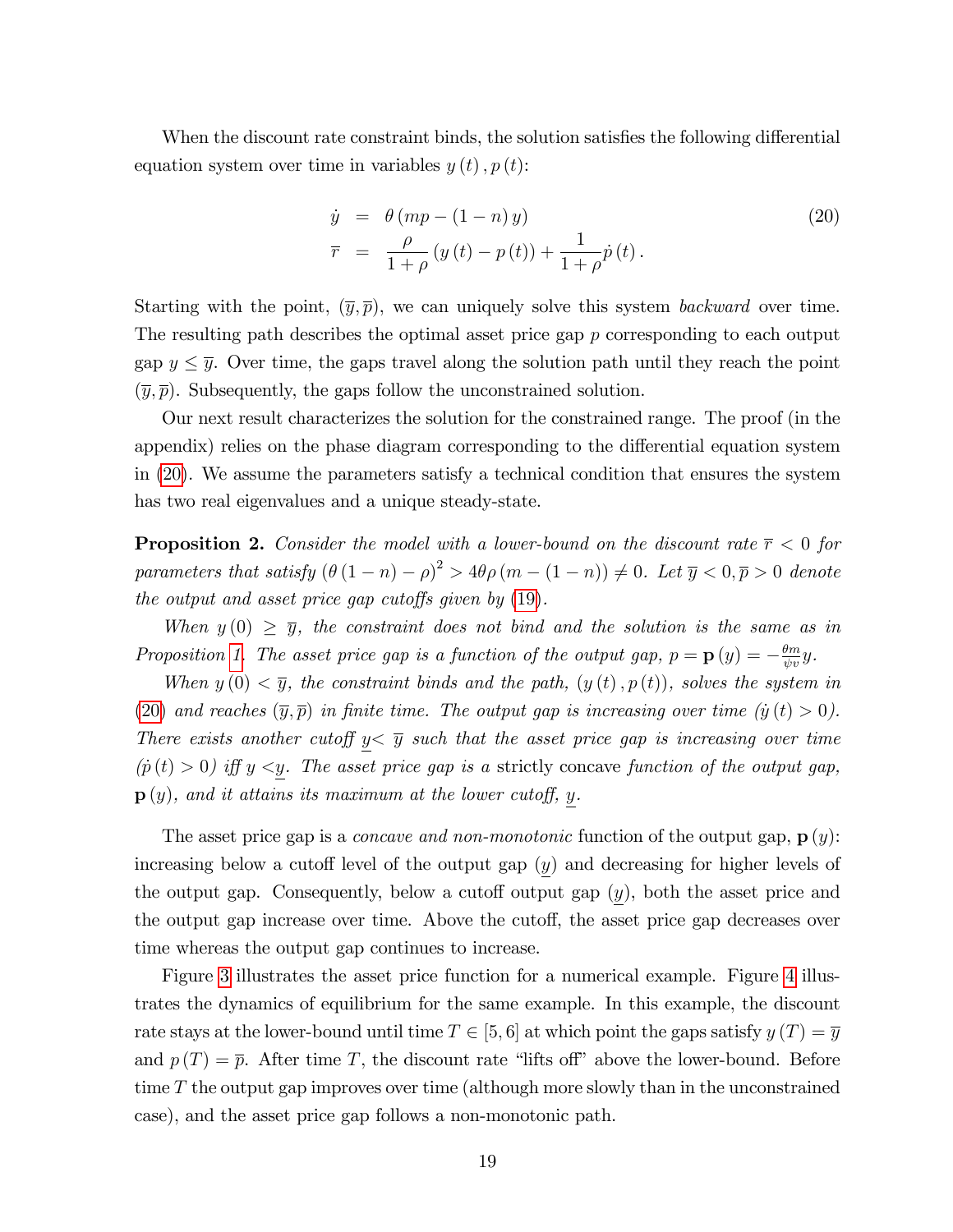

<span id="page-20-0"></span>Figure 3: Equilibrium with an interest rate lower bound (the solid curve) and without a lower bound (the dashed line).

Why is the asset price gap a concave and non-monotonic function of the output gap? For intuition, note that Eq. [\(9\)](#page-11-0) implies the present discounted value formula:

$$
p(t) = \int_{t}^{\infty} e^{-\rho(s-t)} \left[ \rho y(s) - (1+\rho) r(s) \right] ds.
$$

Consider an initial output gap slightly below  $\bar{y}$ , which corresponds to an initial time t slightly before the lift-off time  $T$ . In this range, the central bank is nearly unconstrained and effectively "sets" asset prices by adjusting the discount rates beyond  $T$ . As the output gap improves, the central bank optimally "tapers" the overshooting, as in the baseline model. While a higher output gap increases expected cash flows, it increases expected discount rates by even more so it results in a smaller asset price gap.

Now consider a lower initial output gap, e.g., closer to y, which corresponds to an initial time t farther from the lift-off time  $T$ . In this range, the central bank is more constrained: it would like a greater overshooting but cannot achieve it. A higher output gap still increases expected cash flows but it induces a smaller increase in expected discount rates than before. The cash flow and the discount rate effects roughly cancel each other, and the extent of overshooting is relatively insensitive to the output gap.

Finally consider a much lower initial output gap, e.g., to the left of y, which corresponds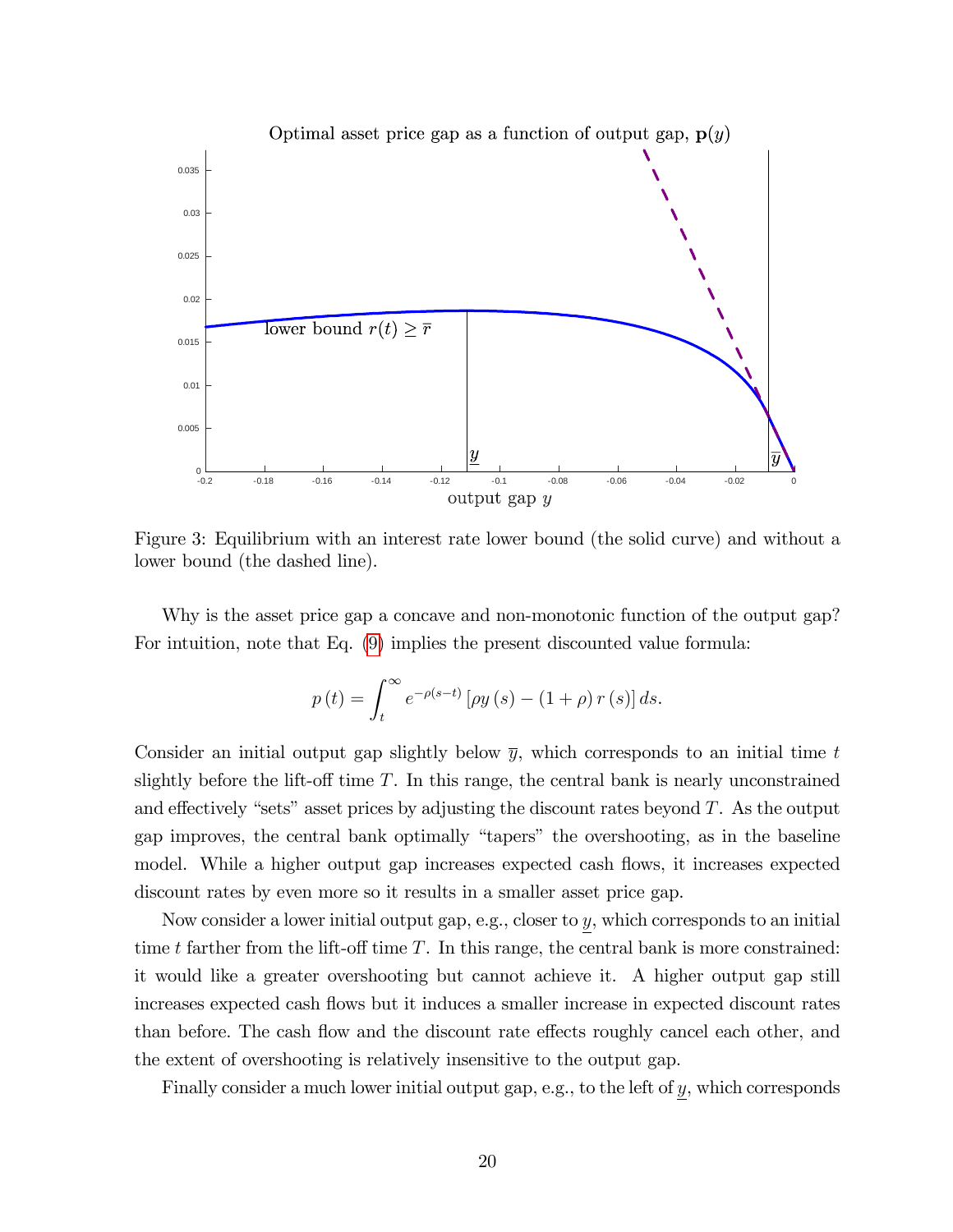

<span id="page-21-1"></span>Figure 4: A simulation of the equilibrium over time with an interest rate lower bound (solid lines) and no lower bound (dotted lines).

to an initial time t very far from the lift-off time  $T$ . In this range, the planner is severely constrained. A higher output gap induces an even smaller increase in expected discount rates than before. The cash flow effects dominate the discount rate effects, and the extent of overshooting is increasing in the output gap.

# <span id="page-21-0"></span>3.2. Macroeconomic news and asset prices

We next show that in our model good macroeconomic news is better news for asset prices when the output gap is lower (more negative) and the economy is farther from full recovery. This pattern is consistent with existing empirical evidence. For instance, [Law](#page-35-3) [et al.](#page-35-3) [\(2019\)](#page-35-3) show that stock prices react to macroeconomic news announcements more strongly when the output gap is sufficiently negative, and the relationship becomes weaker (and it can have a negative sign) when the output gap is closer to zero. In earlier work, [Boyd et al.](#page-33-2) [\(2005\)](#page-33-2) observe a similar pattern and attribute the cyclicality of the response to changes in the relative strength of the interest-rate and the cash-flow effects of news (see also [McQueen and Roley](#page-35-2) [\(1993\)](#page-35-2); [Andersen et al.](#page-32-0) [\(2007\)](#page-32-0)). Our model in this section provides an explanation for these findings.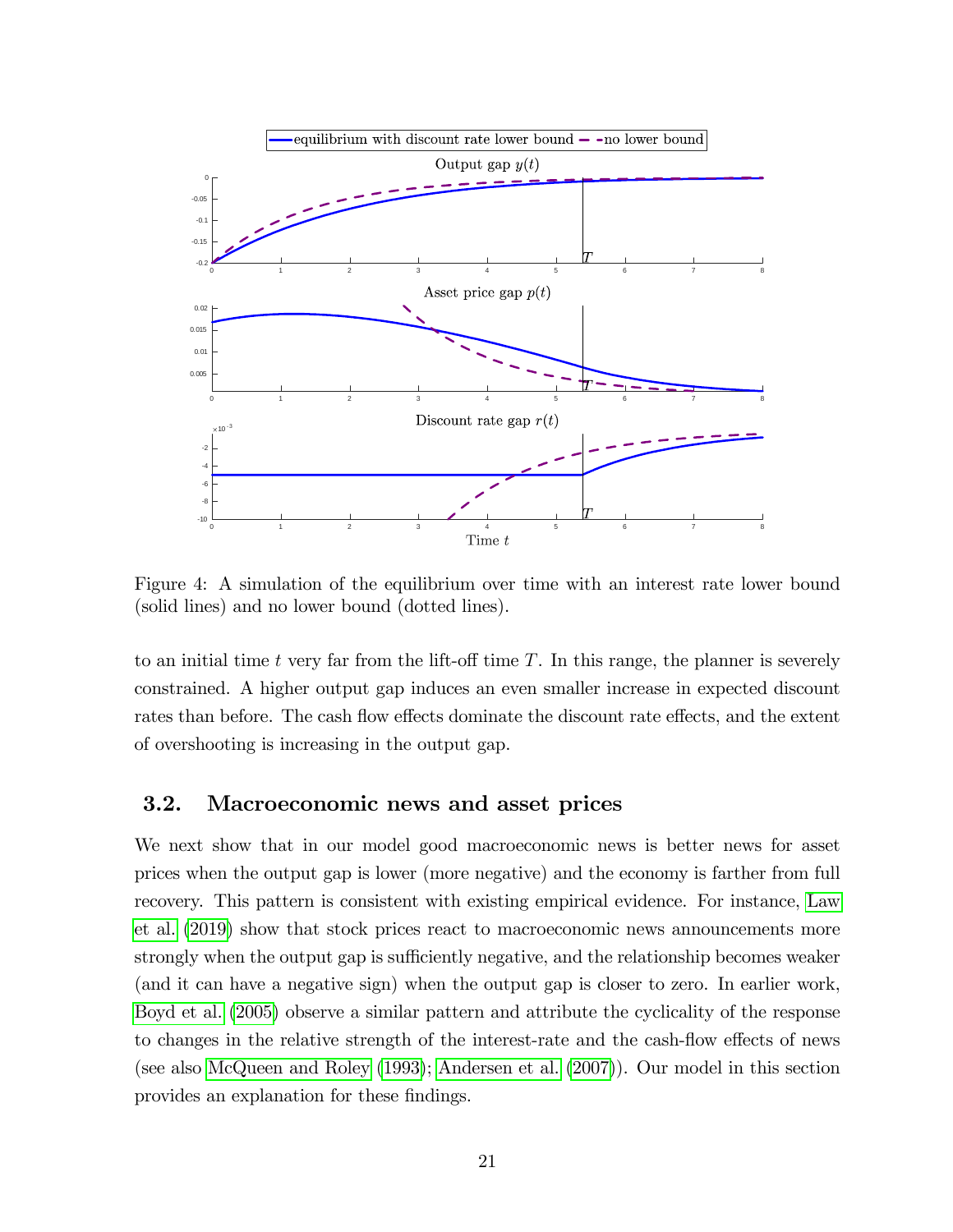Formally, let N denote a zero-mean random variable that captures macroeconomic news. For instance, N might correspond to the surprise component of a scheduled macroeconomic announcement such as nonfarm payrolls. Suppose initial and potential outputs are increasing functions of N:

<span id="page-22-0"></span>
$$
Y(0) = \tilde{Y}(0) \exp(aN) \text{ and } Y^* = \tilde{Y}^* \exp(bN).
$$
 (21)

Here,  $a, b > 0$  capture the impact of the news on output and potential output, respectively. A positive piece of news (e.g., nonfarm payrolls above expectations) implies stronger economic activity, which reflects both higher aggregate demand and aggregate supply. The news also affects the output gap, which is given by

$$
y(0) = \tilde{y}(0) + (a - b) N.
$$
 (22)

Here,  $\tilde{y}(0) = \log \left( \tilde{Y}(0) / \tilde{Y}^* \right)$  is the *expected* output gap. We assume  $a - b > 0$  so that good news improves the output gap. This assumption is natural since good macroeconomic news typically increases bond yields and forward interest rates (see [Andersen et al.](#page-32-0) [\(2007\)](#page-32-0)). In our model, a higher output gap implies higher future interest rates (see Figure [4\)](#page-21-1).

The news is realized at the beginning of the model. Once the news is realized, there is no further uncertainty and the setup is the same as in Section [3.](#page-17-0) Our next result shows that the asset price impact of news depends on the level of the output gap.

Proposition 3. Consider the setup in Proposition [2](#page-19-1) with a one-time macroeconomic news that affects both aggregate demand and aggregate supply according to [\(21\)](#page-22-0). Suppose  $a > b$ , so that good news improves the output gap. Then:

(i) The impact of the news on asset prices is given by

$$
\left. \frac{d \log P(0)}{dN} \right|_{N=0} = (a-b) \left. \frac{d \mathbf{p}(y)}{dy} \right|_{y=\tilde{y}(0)} + b,\tag{23}
$$

where  $p(y)$  is the function characterized in Proposition [2.](#page-19-1)

(ii) Good news has a greater impact on asset prices when the expected output gap is lower (more negative):

$$
\frac{d}{d\tilde{y}(0)} \left. \frac{d\log P\left(0\right)}{dN} \right|_{N=0} \le 0. \tag{24}
$$

The first part of the result characterizes the asset price impact of macroeconomic news. Good news affects the price of the market portfolio through two channels: by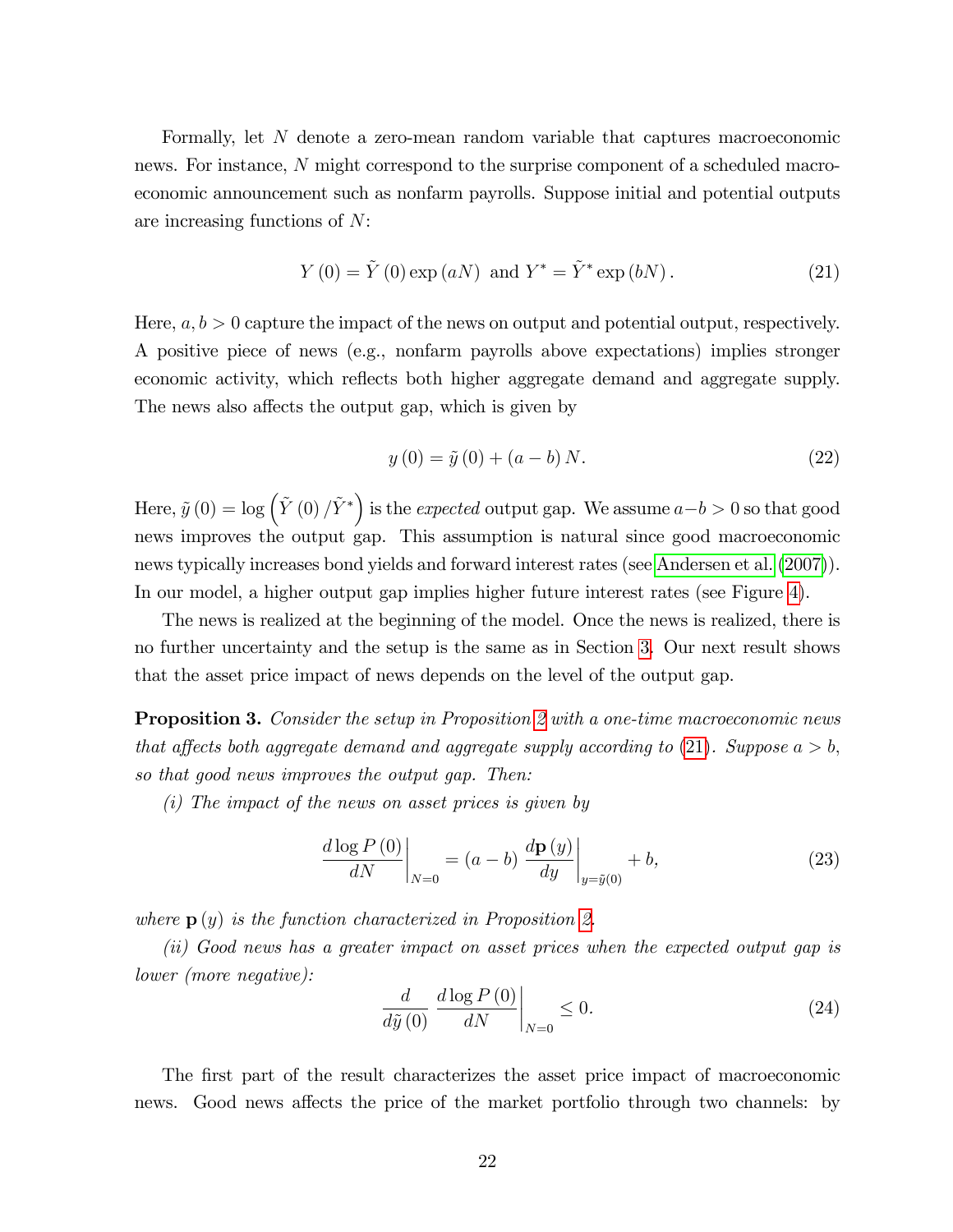increasing potential output, captured by  $b$ , and by changing the output gap, captured by  $(a-b)\frac{d\mathbf{p}(y)}{dy}$ dy  $\left| \bigcup_{y = \tilde{y}(0)}$ . Since  $\mathbf{p}(y)$  is a concave function, this second term becomes smaller as the output gap increases (see Figure [3\)](#page-20-0). The second part of the result uses this observation to show that the asset price impact of good news becomes smaller as the output gap increases.

While good news always raises the price of the market portfolio through its impact on aggregate supply, it induces competing effects through its impact on aggregate demand and the output gap. A higher output gap raises the expected cash flows but it also raises the expected discount rates. Therefore, a higher output gap is good news for asset prices when the discount rate is mostly constrained (the economy is far from the discount rate lift-off) and the central bank does not overturn the price impact of higher cash flows. Conversely, a higher output gap is bad news for asset prices when the discount rate is mostly unconstrained (the economy is close to the lift-off) and the central bank optimally overturns the price impact of higher cash flows by accelerating interest-rate hikes. Combining the supply and demand effects, good macroeconomic news is "better news" for the market when the output gap is lower (more negative).

# <span id="page-23-0"></span>4. Real interest rates and overshooting during the Covid-19 recovery

In this section, we document the magnitude of the asset market overshooting generated by the decline in real interest rates during the Covid-19 episode. We find that it was large and happened much sooner than during the Great Recession. A back-of-the-envelope calculation suggests that this overshooting had a sizeable impact on output in the Covid-19 recovery. Our analysis also suggests that the Fedís LSAPs for safe assets played an important role in driving the asset price overshooting in this episode.

We use an asset price decomposition that applies in different variants of our model. As Section [3](#page-17-0) illustrates, the magnitude and the dynamics of the optimal overshooting policy depends on the precise constraints faced by the central bank. In practice, these constraints are richer than in our stylized model (e.g., a rise in expected inflation can reduce the real interest rate and alleviate the lower-bound constraint). In addition, the central bank might deviate from the optimal overshooting policy for reasons outside our model. Therefore, we attempt to quantify the asset price overshooting by imposing a minimal theoretical structure.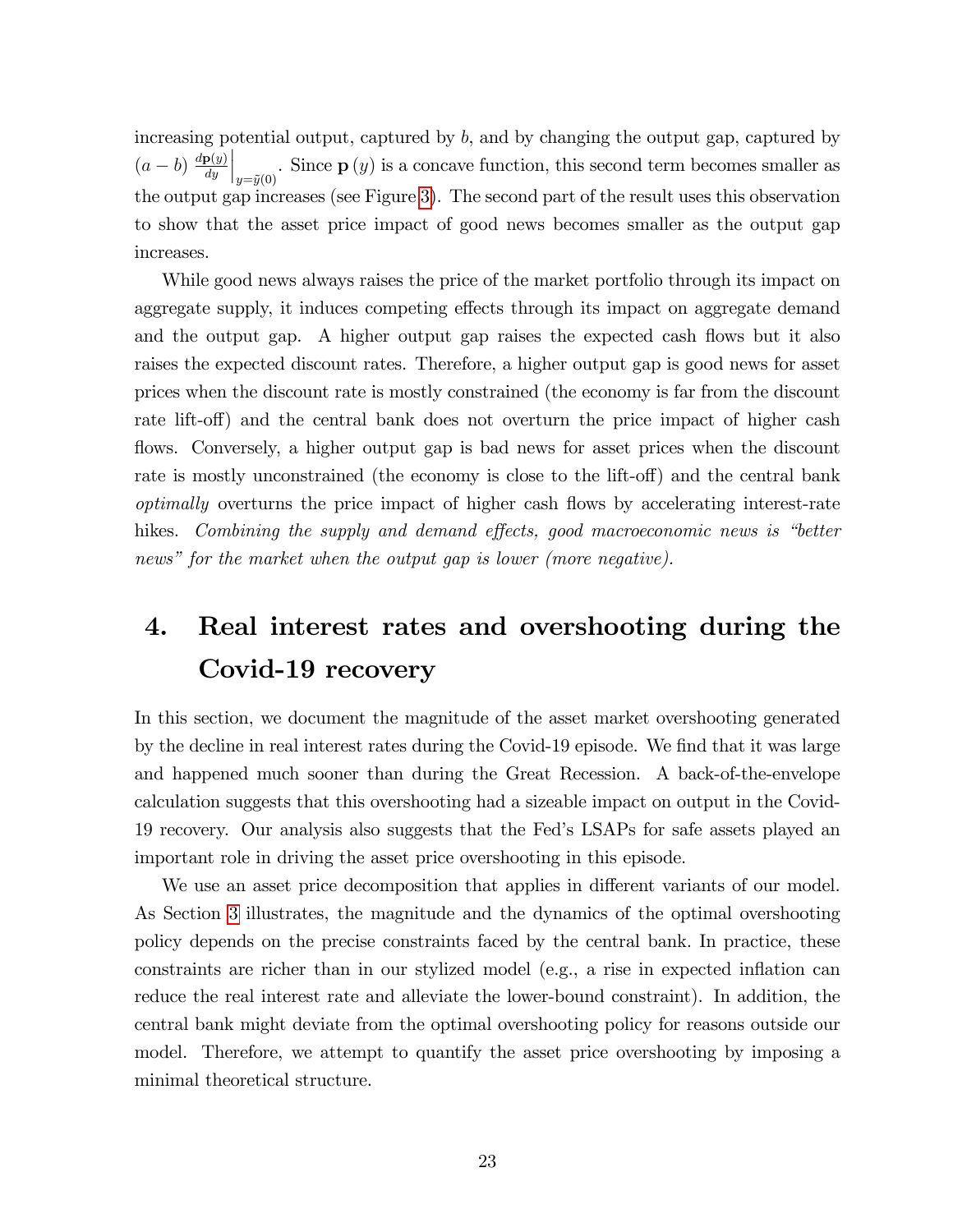# 4.1. A price decomposition based on the market-bond portfolio

To quantify the overshooting induced by the decline in risk-free rates, we decompose the market portfolio into a component driven by forward interest rates ("market-bond") portfolio") and a component driven by other factors ("residual/other"), along the lines of [Van Binsbergen](#page-36-1) [\(2020\)](#page-36-1); [Knox and Vissing-Jorgensen](#page-35-0) [\(2021\)](#page-35-0). The market-bond portfolio provides a measure of the policy support (on asset prices) that operates through risk-free rates.

To state our decomposition result, we define a fixed-income portfolio that matches the duration of the market portfolio strip-by-strip. Formally, consider a portfolio of zerocoupon bonds with face values that match the steady-state payoffs of the dividend strips of the market portfolio  $(\alpha Y^*)$ . We refer to this portfolio as the *market-bond portfolio* and denote its price with  $P^{MB}(t)$ . By no-arbitrage, this price satisfies

$$
P^{MB}(t) = \int_0^\infty P^{MB}(t,\mu) d\mu, \quad \text{where } P^{MB}(t,\mu) \equiv \alpha Y^* e^{-\int_t^{t+\mu} R(s)ds}.
$$
 (25)

 $P^{MB}(t,\mu)$  is the time-t price of the  $\mu$ -maturity strip of the market-bond portfolio. We also let  $p^{MB}(t) \equiv \log \frac{P^{MB}(t)}{P^{MB,*}}$  denote the log-linearized price of the market-bond portfolio;  $y\left(t,\mu\right)=\frac{\int_{t}^{t+\mu}R(s)ds}{\mu}$  $\frac{dS}{dt}$  denote the continuously compounded zero-coupon yield with maturity  $\mu$ ; and  $f(t, \mu) = R(t + \mu)$  denote the  $\mu$ -period-ahead instantaneous forward rate.

**Proposition 4.** Let  $[y(t), p(t), r(t)]_{t=0}^{\infty}$  denote a feasible path that satisfies Eqs.  $(8-9)$  $(8-9)$  $(8-9)$ along with the no-bubble condition,  $\lim_{t\to\infty} e^{-\rho t} p(t) = 0$ . The following identities hold up to a log-linear approximation:

(i) **Decomposition:** The log-price of the market portfolio satisfies

$$
p(t) = p^{MB}(t) + p^{O}(t),
$$
  
\nwhere  $p^{MB}(t) = -\int_{t}^{\infty} e^{-\rho(s-t)} (1+\rho) r(s) ds$   
\nand  $p^{O}(t) = \int_{t}^{\infty} e^{-\rho(s-t)} \rho y(s) ds.$  (26)

(ii) **Yield-based measurement:** The log-price change of the market-bond portfolio satisfies

<span id="page-24-0"></span>
$$
\dot{p}^{MB}(t) = -\int_0^\infty w_\mu \mu \frac{\partial y(t,\mu)}{\partial t} d\mu, \quad \text{where } w_\mu = \frac{P^{MB*}(\mu)}{P^{MB*}} = e^{-\rho \mu} \rho. \tag{27}
$$

(iii) **Forward-rate-based measurement:** The log-price change of the market-bond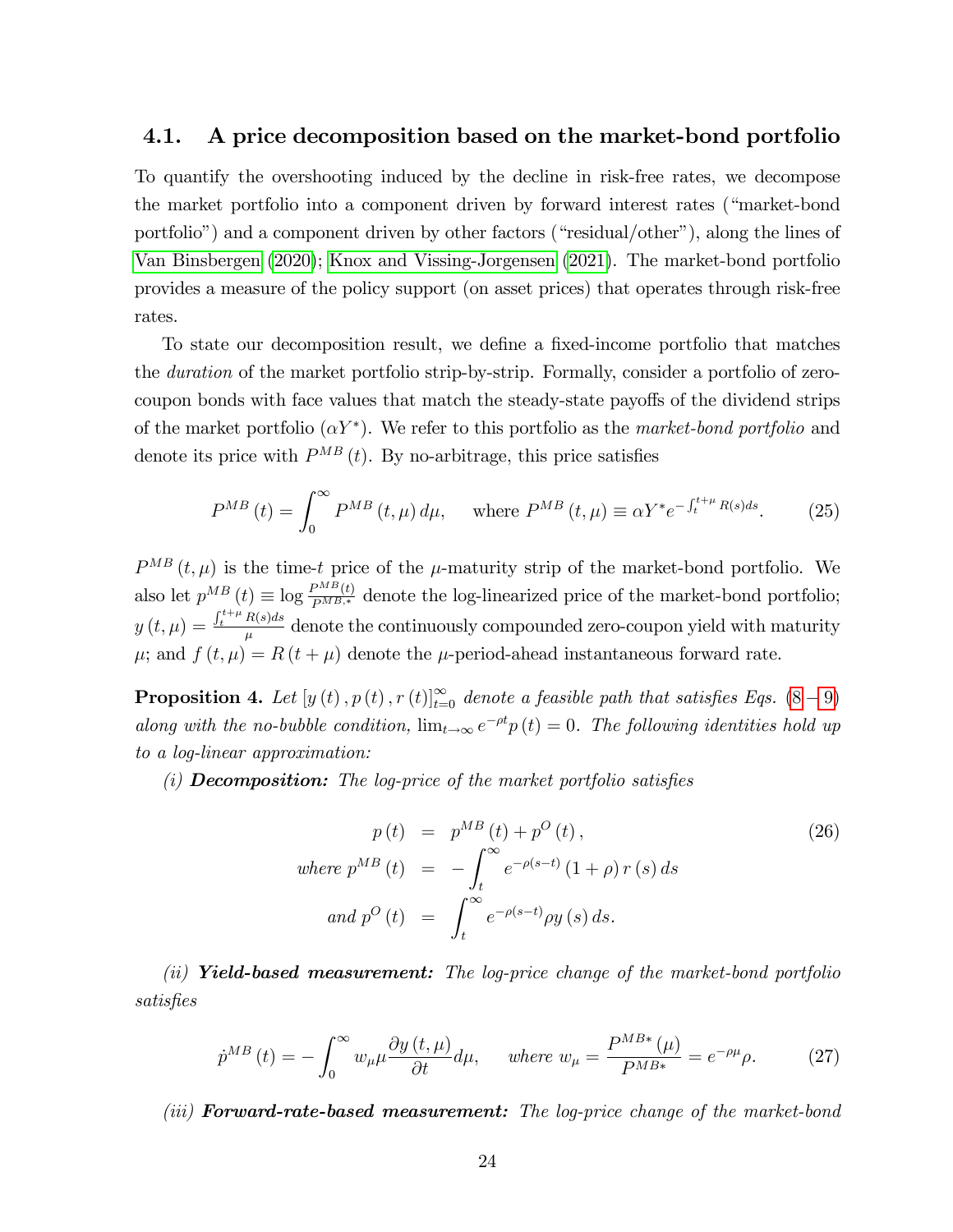portfolio also satisfies

<span id="page-25-0"></span>
$$
\dot{p}^{MB}(t) = -\int_0^\infty W_\mu \frac{\partial f(t,\mu)}{\partial t} d\mu, \quad \text{where } W_\mu = \int_\mu^\infty w_{\tilde{\mu}} d\tilde{\mu} = e^{-\rho \mu}.
$$
 (28)

The first part of the proposition decomposes the price of the market portfolio into the market-bond portfolio and a residual. The market-bond portfolio isolates asset price changes driven by the risk-free rates. In our model, monetary policy affects asset prices primarily through  $p^{MB}(t)$ : by changing the forward rates, the central bank has a direct effect on the valuation of cash flows. This change in asset prices also affects expected cash flows, creating indirect knock-on effects captured by  $p^{O}(t)$ . In general, monetary policy can affect asset prices through other channels, e.g., by changing the risk premium. We view the market-bond portfolio as capturing the asset price impact of monetary policy via risk-free rates, and the residual term as capturing other channels of monetary policy as well as other drivers of asset prices such as a time-varying risk premium.

The price of the market-bond portfolio can be measured from data on treasury yields or forwards. The last two parts of the proposition facilitate this measurement. Eq. [\(27\)](#page-24-0) shows that the price change of the portfolio depends inversely on the yield changes of the individual strips multiplied by the *weighted* duration,  $w_{\mu}\mu$ . The weights are proportional to the (steady-state) value of the corresponding strip,  $w_{\mu} = \frac{P^{MB*}(\mu)}{P^{MB*}}$ . Eq. [\(28\)](#page-25-0) expresses the price change in terms of forward rates. The price depends inversely on a cumulativeweighted-average of forward rates at all horizons  $\mu$ . The cumulative weights capture the weights of bond strips with maturity beyond  $\mu$ , that is,  $W_{\mu} = \int_{\mu}^{\infty} w_{\mu} d\tilde{\mu}$ . Intuitively, each forward rate affects the valuation of strips with maturities that exceed its horizon.

Since we do not observe yields or forward rates for distant horizons, we fix some  $\overline{\mu}$  and bunch the values of all bond strips with maturities beyond  $\bar{\mu}$  at the strip with maturity  $\bar{\mu}$ . This bunching procedure yields the following approximation to Eqs. [\(27\)](#page-24-0) and [\(28\)](#page-25-0):

<span id="page-25-1"></span>
$$
\dot{p}^{MB}(t) \simeq -\int_0^{\overline{\mu}} w_\mu \mu \frac{\partial y(t,\mu)}{\partial t} d\mu - W_{\overline{\mu}} \overline{\mu} \frac{\partial y(t,\mu)}{\partial t} \tag{29}
$$

$$
\simeq -\int_0^{\overline{\mu}} W_\mu \frac{\partial f(t,\mu)}{\partial t} d\mu,\tag{30}
$$

where recall that  $w_{\mu} = e^{-\rho \mu} \rho$  and  $W_{\mu} = e^{-\rho \mu}$ . Our bunching procedure and the resulting approximation are similar to the bond portfolio return analyzed by [Van Binsbergen](#page-36-1) [\(2020\)](#page-36-1).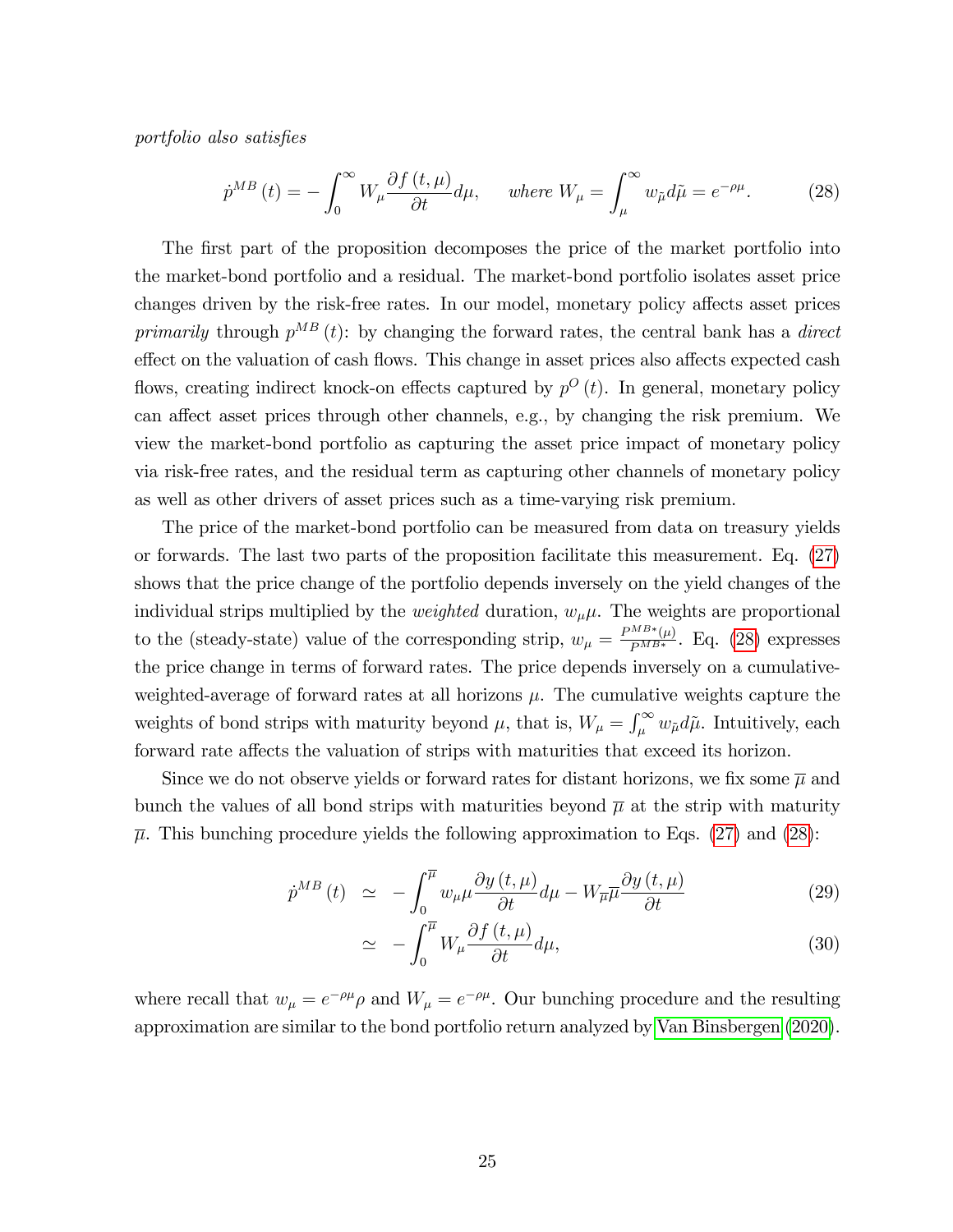

<span id="page-26-0"></span>Figure 5: The evolution of the log price of the market-bond portfolio,  $p^{MB}(t)$ , along with the log S&P500 index, log house price index, and log household net worth normalized by potential output according to the CBO. All series are normalized to zero on December 31, 2019.

# 4.2. Overshooting in the Covid-19 recovery via risk-free rates

We next use Eq.  $(29 - 30)$  $(29 - 30)$  $(29 - 30)$  to measure the policy support in the Covid-19 recovery through risk-free rates. We adopt a yearly calibration for the bond maturity ( $\mu$ ) and let  $\rho = 0.03 =$  $\frac{\alpha Y^*}{P^*}$  to roughly match the annual dividend-price ratio (and the inverse duration) of the stock market index. This choice generates bond-strip weights that are consistent with the available data from dividend futures (see [Van Binsbergen](#page-36-1) [\(2020\)](#page-36-1)). We focus on real (inflation-adjusted) prices and obtain daily one-year-ahead TIPS forward rates up to a 30-year horizon ( $\overline{\mu} = 30$ ) from the term structure data provided by the Federal Reserve, based on the approach by Gürkaynak et al.  $(2007)$ . We use the forward-rate-based measure in Eq. [\(30\)](#page-25-1) (see Appendix [D](#page-72-0) for details).

Magnitude of policy-induced overshooting. The blue line in the top panel of Figure [5](#page-26-0) illustrates the evolution of  $p^{MB}(t)$  from the end of 2019 until June 2022. The marketbond portfolio increased early in the Covid-19 recession and remained high through most of the recovery—the average value of  $p^{MB}(t)$  between July 1, 2020 and the end of 2021 is about 19 log points. However, the market-bond portfolio declined substantially once the output recovered close to its pre-Covid level and the economy showed clear signs of overheating. By May 2022,  $p^{MB}(t)$  was below its level at the end of 2019.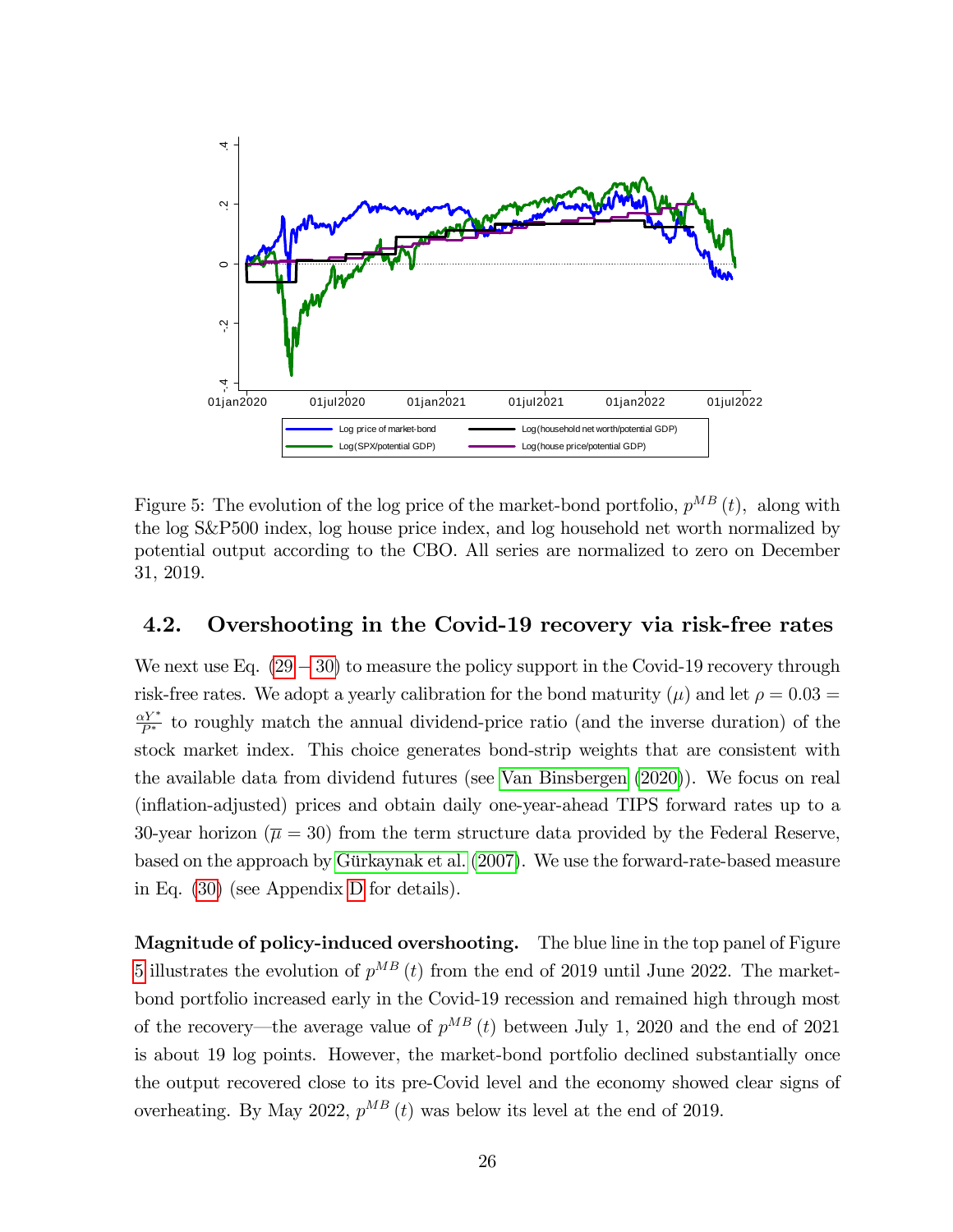

<span id="page-27-1"></span>Figure 6: The evolution of the log price of the market-bond portfolio,  $p^{MB}(t)$ , in the recovery from the Covid-19 recession (solid line) and from the Great Recession (dotted line).

The figure also plots the S&P500 index and the house price index, as well as household net worth (from the Federal Reserve), which aggregates various sources of wealth. We view these assets as proxies for  $p(t)$  in our model and normalize them by potential GDP (from the CBO) to adjust for inflation and growth. The figure illustrates that the stock and house prices boomed in the Covid-19 recovery along with the market-bond portfolio. Accordingly, household net worth increased by an unprecedented amount: from about  $$116.7$  trillion in 2019-Q4 to about \$149.8 trillion in 2021-Q4 (a 14 log points increase after normalizing by potential GDP). The figure also suggests that the high level of the stock and house prices throughout 2021 can be mostly attributed to the market-bond portfolio. Likewise, the decline in the stock prices in 2022 can be attributed to the decline in the market-bond portfolio. These observations suggest that, as in our model, monetary policy has been a key driver of the aggregate asset prices in the recovery from the Covid-19  $recession.<sup>11</sup>$  $recession.<sup>11</sup>$  $recession.<sup>11</sup>$ 

**Comparison with the Great Recession.** Figure [6](#page-27-1) compares the evolution of  $p^{MB}(t)$ in the last two recessions. While monetary policy also supported asset prices through risk-

<span id="page-27-0"></span><sup>&</sup>lt;sup>11</sup>In the stock market, the residual component dragged prices down earlier in the recession, arguably due to a spike in the risk premium, but this residual effect disappeard (and might have flipped sign) by early 2021. In fact, [Knox and Vissing-Jorgensen](#page-35-0) [\(2021\)](#page-35-0) provide a more detailed decomposition of the stock market returns and argue that the risk premium increased substantially earlier in the recession but had declined to close to its pre-shock level by the end of 2020.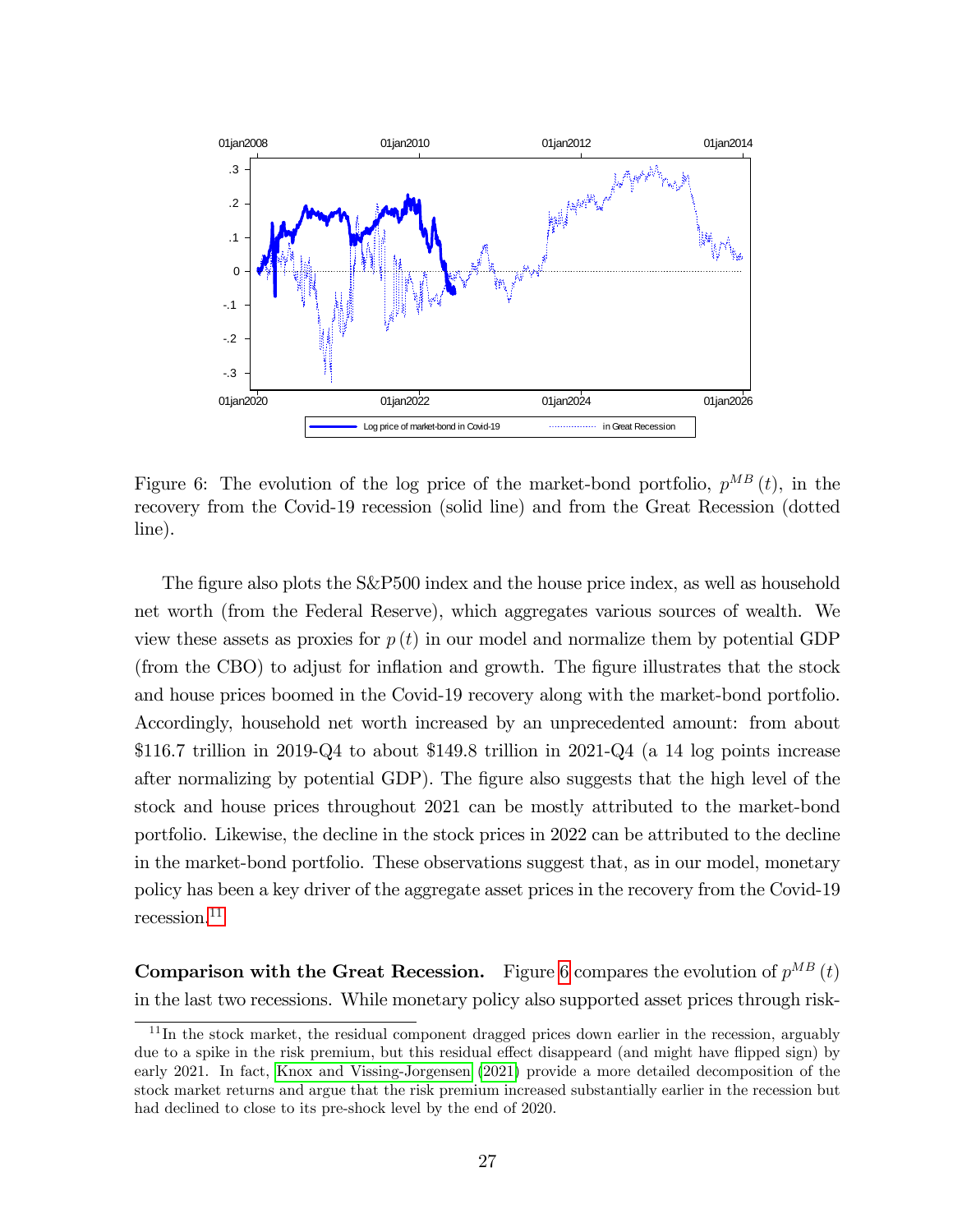

<span id="page-28-0"></span>Figure 7: The drivers of the market-bond portfolio in the Covid-19 episode: One-year TIPS forward rates at select horizons.

free rates in the Great Recession, the response was much more gradual: it took about five years for  $p^{MB}(t)$  to reach its peak. This is in sharp contrast with the Covid-19 recession, where the policy was swift and  $p^{MB}(t)$  increased immediately and remained close to its peak throughout the recovery.

Decomposition. Figure [7](#page-28-0) plots select TIPS forward rates to illustrate the drivers of  $p^{MB}(t)$  in the Covid-19 episode. Early in the recession, the shorter-term forward rates were compressed due to the lower bound on the nominal rates and expected disinflation. Nonetheless,  $p^{MB}(t)$  increased because the longer-term forward rates also declined (except for March 2020). During the recovery, the policy support for  $p^{MB}(t)$  gradually shifted from longer-term to shorter-term rates, which declined substantially due to an increase in expected inflation. In early 2022, when the economy showed clear signs of overheating,  $p^{MB}(t)$  declined because the short-term as well as the long-term rates recovered toward their pre-Covid levels.

The role of LSAPs. In our model, the optimal policy induces and then tapers overshooting by adjusting the short-term discount rates by a large amount and then quickly undoing this aggressive cut. This aspect of our model does not fully match the data: Figure [5](#page-26-0) suggests that in the Covid-19 recovery monetary policy partly operated through distant-horizon forward rates. These very long-term rate changes were in all likelihood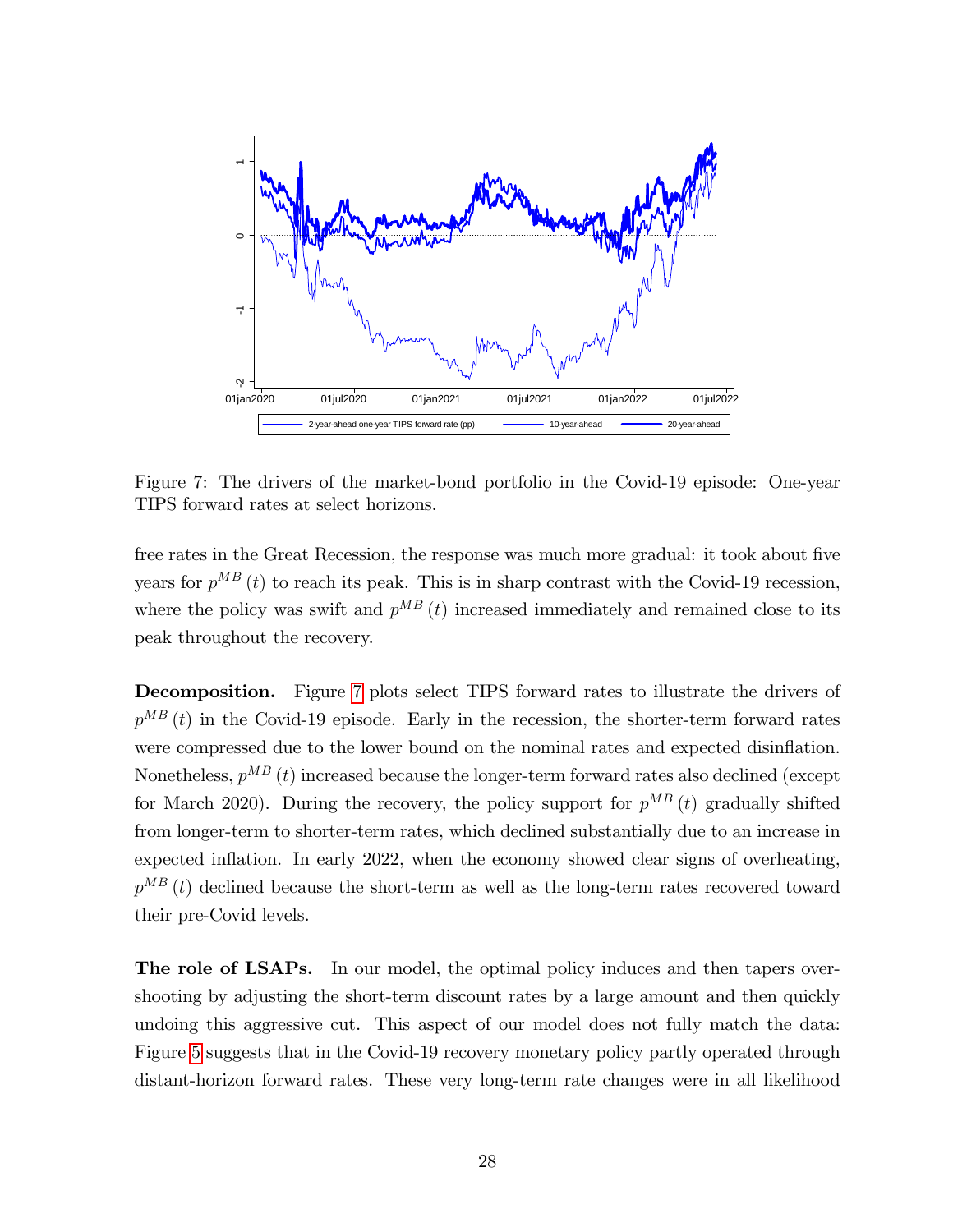driven by the large LSAP programs for safe assets the Fed implemented in this episode.<sup>[12](#page-29-0)</sup> The Fed purchased trillions of dollars of treasuries and agency mortgage-backed securities between March and June 2020; and about \$120 billion a month from mid-2020 until the end of 2021. The Fed started tapering its asset purchases in November 2021 and stopped expanding its balance sheet in March 2022.<sup>[13](#page-29-1)</sup>

Our model is stylized and does not have the appropriate frictions that make LSAPs operational, such as risk absorption by the government (e.g., [Caballero and Simsek](#page-33-0) [\(2021a\)](#page-33-0)) or segmented markets (e.g., [Vayanos and Vila](#page-36-6) [\(2021\)](#page-36-6); [Ray](#page-35-14) [\(2019\)](#page-35-14); [Sims et al.](#page-36-7) [\(forth](#page-36-7)[coming\)](#page-36-7)). Nonetheless, from the perspective of our model, we view LSAPs as a close substitute for conventional monetary policy, *conditional on them inducing the same im*pact on aggregate wealth,  $p(t)$ . In particular, the price of the market-bond portfolio also captures the wealth effect driven by long-term  $safe$  asset purchases typical of quantitative easing policies. These purchases can substitute for short-term rate cuts by reducing the long-term rates, e.g., by absorbing the duration risk and reducing the term premium.<sup>[14](#page-29-2)</sup>

# 4.3. Effect of overshooting on the recovery

We end this section with a back-of-the-envelope calculation to assess the likely impact of the observed asset price overshooting on output's recovery. Consider the discretized version of Eq. [\(8\)](#page-10-2) that describes output dynamics,

$$
y(t + \Delta t) \simeq y(t) + \theta [mp(t) - (1 - n) y(t)] \Delta t.
$$

Setting  $\Delta t = 1$  (interpreted as one year) and substituting  $x(t) \simeq \frac{X(t) - X^*}{X^*}$ , we write this

as

$$
\frac{Y(t+1)}{Y^*} \simeq \frac{Y(t)}{Y^*} + \theta m \frac{P(t) - P^*}{P^*} - \theta (1-n) \frac{Y(t) - Y^*}{Y^*}.
$$

The equation describes the output in year  $t + 1$  in terms of the output in year t and the asset prices in year t. Note also that, if there were no asset price overshooting in year  $t$ , then output would be given by a similar expression with  $P(t) = P^*$ . Thus, the impact of

<span id="page-29-0"></span> $12$ See [Hanson and Stein](#page-35-15) [\(2015\)](#page-35-15) for the puzzling finding that conventional monetary policy shocks also seem to affect *real long-term* interest rates. See also [Bianchi et al.](#page-32-7) [\(forthcoming\)](#page-32-7) for an explanation of these long lasting effects of monetary policy over real rates and asset prices based on a regime-switching model with sticky inflation expectations. Note, however, that the space for conventional monetary policy during the Covid-19 recovery was very limited, which suggests that LSAPs also played a central role in driving  $p^{MB}(t)$  in this episode.

<span id="page-29-2"></span><span id="page-29-1"></span><sup>&</sup>lt;sup>13</sup>For the Fed's response, see <https://www.brookings.edu/research/fed-response-to-covid19/>

<sup>&</sup>lt;sup>14</sup>There is an extensive empirical literature documenting that the LSAPs in recent years have been good substitutes for conventional monetary policy (see, e.g., [díAmico et al.](#page-33-13) [\(2012\)](#page-33-13); [Swanson and Williams](#page-36-8) [\(2014\)](#page-36-8); [Swanson](#page-36-9) [\(2018\)](#page-36-9); [Sims and Wu](#page-36-10) [\(2020,](#page-36-10) [2021\)](#page-36-11)).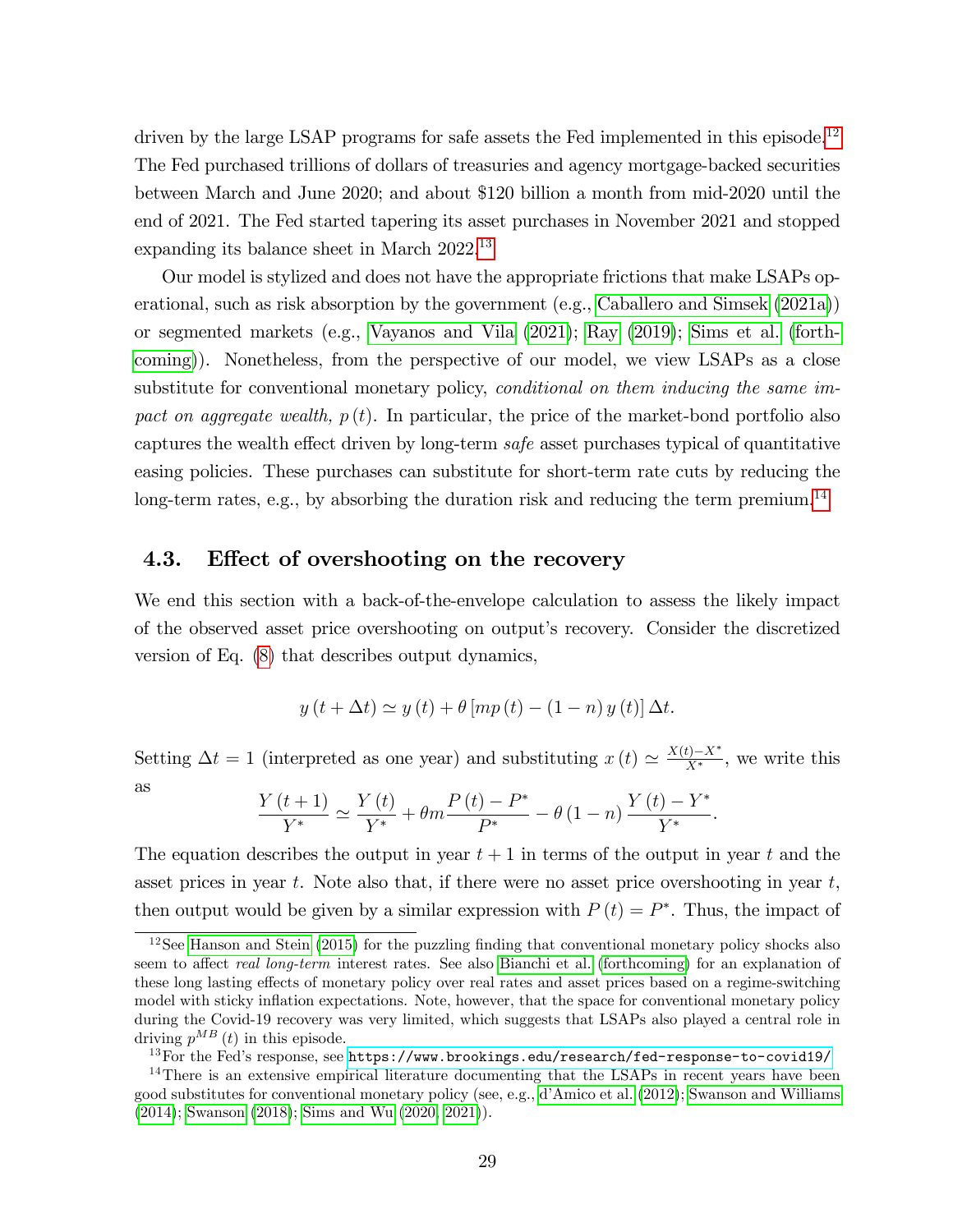asset price overshooting (relative to a no-overshooting benchmark) is:

$$
\frac{\Delta Y(t+1)}{Y^*} = \theta m \frac{P(t) - P^*}{P^*} = \frac{1}{\alpha} \theta M \frac{P(t) - P^*}{Y^*} \text{ where } M = m\rho.
$$
 (31)

The second equality substitutes  $\frac{Y^*}{P^*} = \frac{\rho}{\alpha}$  $\frac{\rho}{\alpha}$  from [\(5\)](#page-9-0). The parameter  $M = m\rho = m\frac{C^{s*}}{P^*}$  is the MPC out of stock wealth for the stockholders (see Eq.  $(7)$ ). The impact of asset price overshooting depends on the MPC,  $M$ ; the fraction of the stockholders that adjust their spending,  $\theta$ ; and the Keynesian multiplier,  $\frac{1}{\alpha}$  (see [\(3\)](#page-8-2)).

For a back-of-the-envelope calculation, we set  $M$  to target the (yearly) MPC out of wealth based on recent empirical estimates. [Chodorow-Reich et al.](#page-33-1) [\(2021\)](#page-33-1) estimate an MPC out of *stock* wealth equal to 3 cents, and [Mian et al.](#page-35-9) [\(2013\)](#page-35-9) estimate an MPC out of *housing* wealth equal to 5-7 cents. We set  $M = 0.04$ . [Chodorow-Reich et al.](#page-33-1) [\(2021\)](#page-33-1) also find that the response of spending to stock wealth is sluggish and stabilizes in about two years after the wealth shock. Based on this result, we set  $\theta = 0.5$ : half of the stockholders adjust their spending in a year. Finally, we set the Keynesian multiplier to a relatively conservative level,  $\frac{1}{\alpha} = 1.5^{15}$  $\frac{1}{\alpha} = 1.5^{15}$  $\frac{1}{\alpha} = 1.5^{15}$  Substituting these expressions, we obtain

<span id="page-30-1"></span>
$$
\frac{\Delta Y(t+1)}{Y^*(t)} = \underbrace{1.5 \times 0.5 \times 0.04}_{0.03} \frac{P(t) - P^*(t)}{Y^*(t)}.
$$
\n(32)

Each dollar of overshooting in a year, increases aggregate spending in the next year by about 3 cents. We index potential output and potential asset price with time,  $Y^*(t)$ ,  $P^*(t)$ , since these terms grow over time due to inflation and technological progress.

Consider the year  $t = 2021$  in which asset price overshooting was substantial and mostly driven by the market bond portfolio (see Figure [5\)](#page-26-0). Let  $P(2021)$  denote the average household net worth in 2021. Let  $P^*(2021) = P(2019Q4) \frac{Y^*(2021)}{Y^*(2019Q4)}$  denote the projected potential household net worth in 2021, based on the pre-Covid household net worth and the growth of potential output (we take the pre-Covid household net worth equal to potential). Substituting the data counterparts, we calculate:

$$
\frac{P(2021) - P^*(2021)}{Y^*(2021)} = \frac{\$143.4T - \$116.7T \times \frac{\$23.4T}{\$21.7T}}{\$23.4T} \simeq 0.75.
$$

<span id="page-30-0"></span><sup>&</sup>lt;sup>15</sup>The analysis in [Chodorow-Reich](#page-33-14) [\(2019\)](#page-33-14) suggests that the aggregate zero lower bound multiplier is at least 1.7 (it could be considerably greater than this level since the empirical estimates often identify a cross-sectional multiplier, and the aggregate zero lower bound multiplier exceeds the cross-sectional multiplier in standard models). Note also that our calibration of the multiplier implies a share of capital that is larger than the empirical estimates,  $\alpha = 0.66$ . This discrepancy is due to the stark assumptions of our model (e.g., stockholders earn no labor income).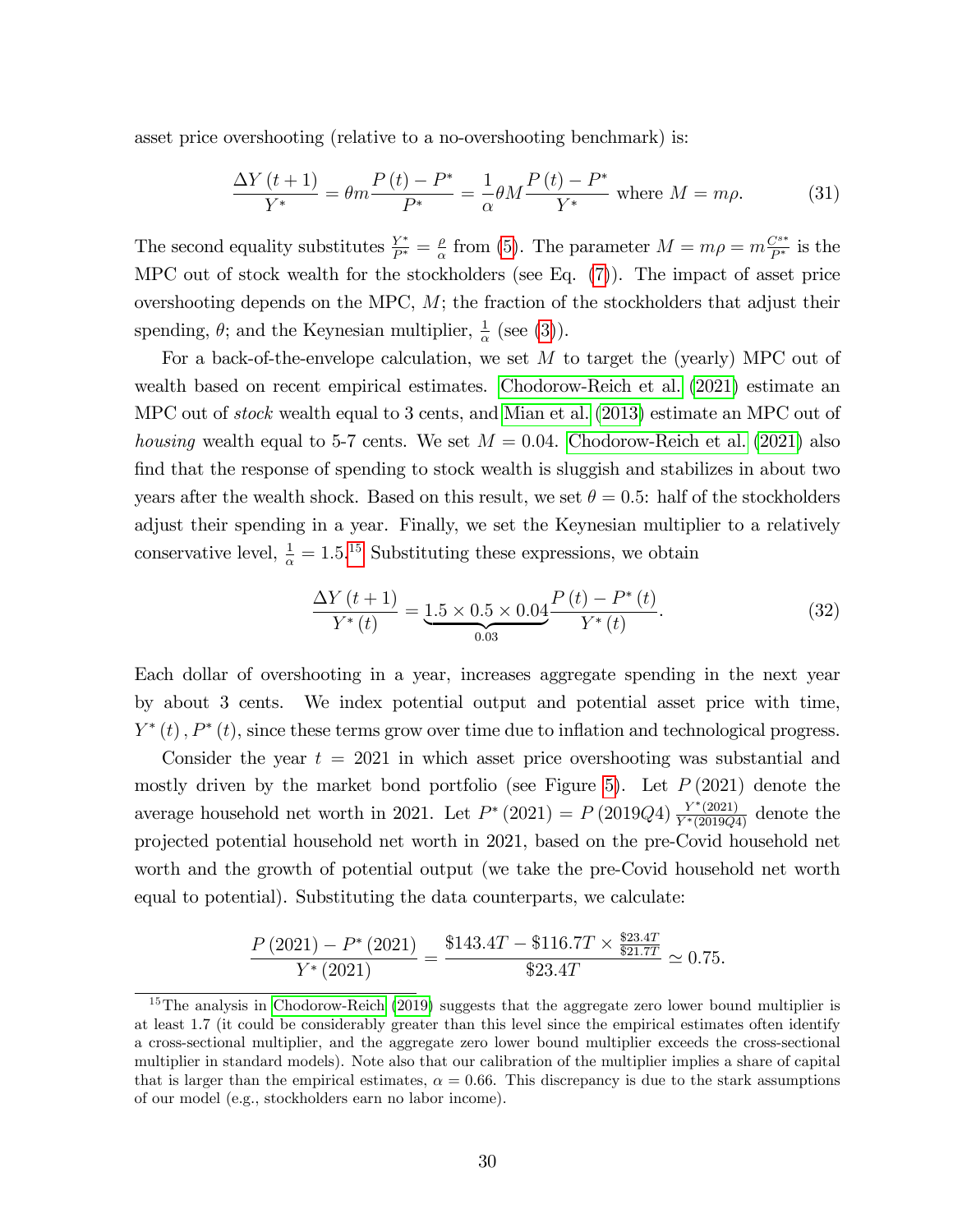In 2021, the household net worth exceeded its pre-Covid level by about \$26.7 trillion. After adjusting for the projected increase due to inflation and technological progress, this amounts to an asset price overshooting of about 75% of potential output. Combining this with  $(32)$ , we find that the asset price overshooting in 2021 increased output in 2022 by about  $2.3\%$  (0.03 $\times$ 0.75).

# <span id="page-31-0"></span>5. Final Remarks

**Summary.** We proposed a model to illustrate that when aggregate demand is below its potential and responds to asset prices with a lag, optimal monetary policy naturally generates large temporary gaps between the performance of financial markets and the real economy. The central bank boosts asset prices to close the output gap as fast as possible. We also showed that, when the central bank faces a lower-bound on the discount rate it can set, the overshooting becomes a concave and non-monotonic function of the output gap. Due to competing cash flow and interest rate effects, the asset price boost is low for a deeply negative initial output gap, grows as the output gap improves over a range, and shrinks toward zero as the output gap improves further. This result also implies that good macroeconomic news is better news for asset prices when the output gap is lower (more negative), which is consistent with the empirical literature on the news effect on asset prices (see, e.g., [Law et al.](#page-35-3) [\(2019\)](#page-35-3)).

While we do not explicitly model fiscal policy, our analysis of the price impact of news suggests that Öscal policy is likely to complement monetary policy when the output gap is signiÖcantly negative, and substitute for it when the output gap is closer to zero. When the output is significantly below its potential, fiscal policy increases asset prices an outcome that the central bank desires but cannot achieve due to the discount rate constraint. When the output is close to its potential, fiscal policy induces the central bank to accelerate the interest-rate hikes sufficiently to *decrease* asset prices.

We estimate a large policy-induced overshooting in the Covid-19 recovery driven by risk-free rates. To facilitate this exercise, we decomposed the aggregate asset price in our setting into a "market-bond portfolio"—driven by expected interest rate changes, and a *i*residual<sup>"</sup>—driven by expected cash flows and other factors. The market-bond portfolio increased substantially in the Covid-19 recovery—a rise sufficient to explain the high levels of stock and house prices in 2021. A back-of-the-envelope calculation suggests that this asset price overshooting in 2021 increased output in 2022 by about 2.3%.

**Observations.** While we demonstrated that the broad features of asset markets during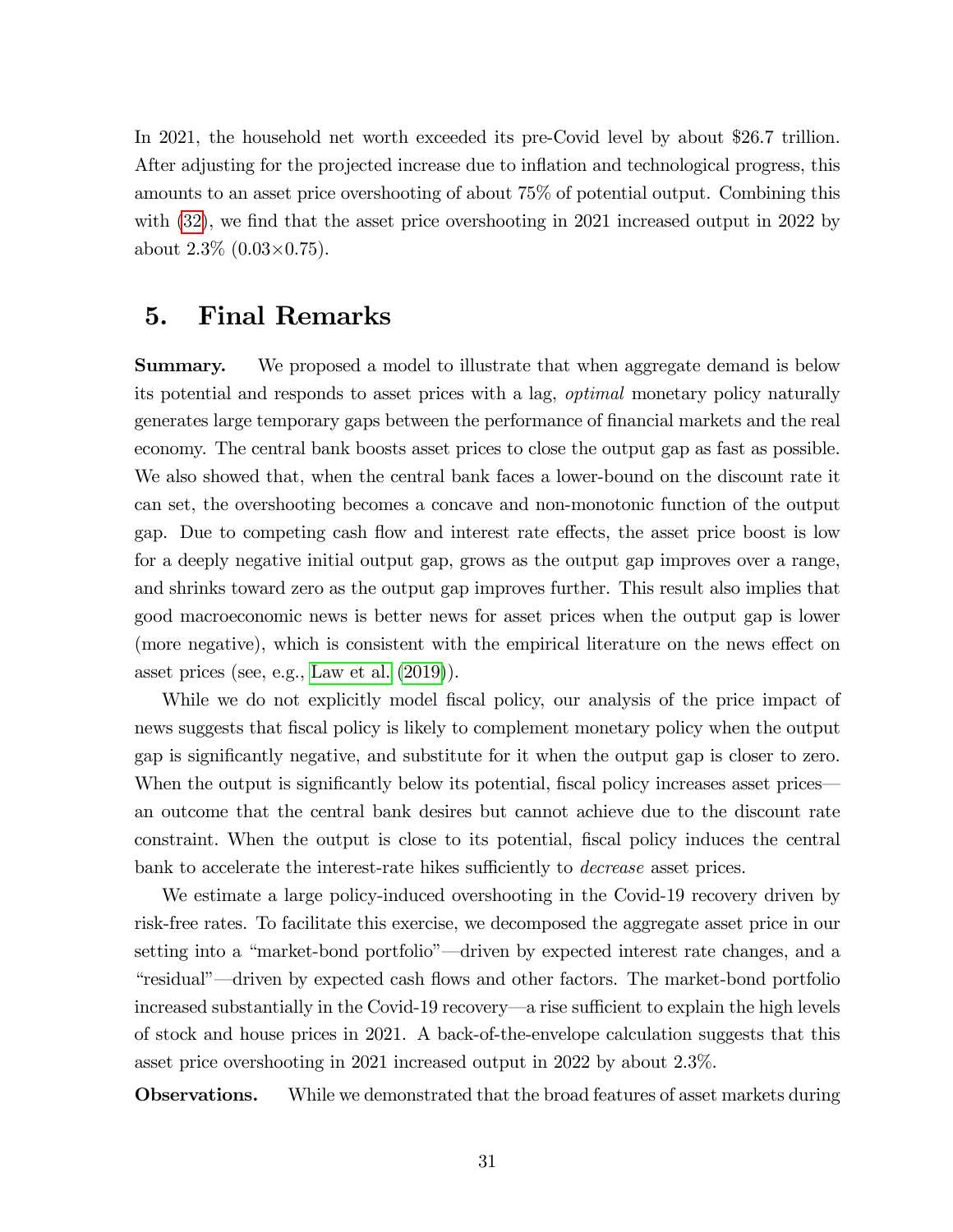the Covid-19 episode are consistent with a well managed monetary policy framework, we do not wish to imply that there were no anomalies or pockets of irrational exuberance in some markets. Having said this, the logic of the model suggests that experiencing an episode of irrational exuberance during the recovery from a deep recession has a positive dimension, since it reduces the burden on the central bank to engineer an overshooting.

Finally, we note that adding heterogeneity in productivity (a central feature of the Covid-19 episode, not present in our model) does not change our main results, but it introduces a large dispersion in asset prices across firms. In particular, firms whose relative productivity is positively affected by the recession shock see their shares' value rise by even more since they benefit from the central bank's attempt to boost asset prices without suffering from a decline in productivity. In the Covid-19 episode, this provides a rationale for the extraordinary performance of indices such as the Nasdaq 100, whose main components consist of "Covid-sheltered" firms.

# References

- <span id="page-32-1"></span>Amato, J. D., Laubach, T., 2004. Implications of habit formation for optimal monetary policy. Journal of Monetary Economics 51 $(2)$ , 305–325.
- <span id="page-32-0"></span>Andersen, T. G., Bollerslev, T., Diebold, F. X., Vega, C., 2007. Real-time price discovery in global stock, bond and foreign exchange markets. Journal of international Economics  $73$   $(2)$ ,  $251-277$ .
- <span id="page-32-3"></span>Arslan, Y., Drehmann, M., Hofmann, B., et al., 2020. Central bank bond purchases in emerging market economies. Bank for International Settlements Bulletins 20.
- <span id="page-32-6"></span>Baker, S. R., Bloom, N., Davis, S. J., Kost, K., Sammon, M., Viratyosin, T., 2020. The unprecedented stock market reaction to COVID-19. The Review of Asset Pricing Studies  $10(4)$ , 742–758.
- <span id="page-32-5"></span>Bauer, M. D., Swanson, E. T., 2020. The Fedís response to economic news explains the Fed information effect'. NBER working paper No. 27013.
- <span id="page-32-4"></span>Bernanke, B. S., Kuttner, K. N., 2005. What explains the stock market's reaction to Federal Reserve policy? The Journal of Finance  $60(3)$ , 1221–1257.
- <span id="page-32-2"></span>Bertola, G., Caballero, R. J., 1990. Kinked adjustment costs and aggregate dynamics. NBER macroeconomics annual 5, 237–288.
- <span id="page-32-7"></span>Bianchi, F., Lettau, M., Ludvigson, S. C., forthcoming. Monetary policy and asset valuation. The Journal of Finance.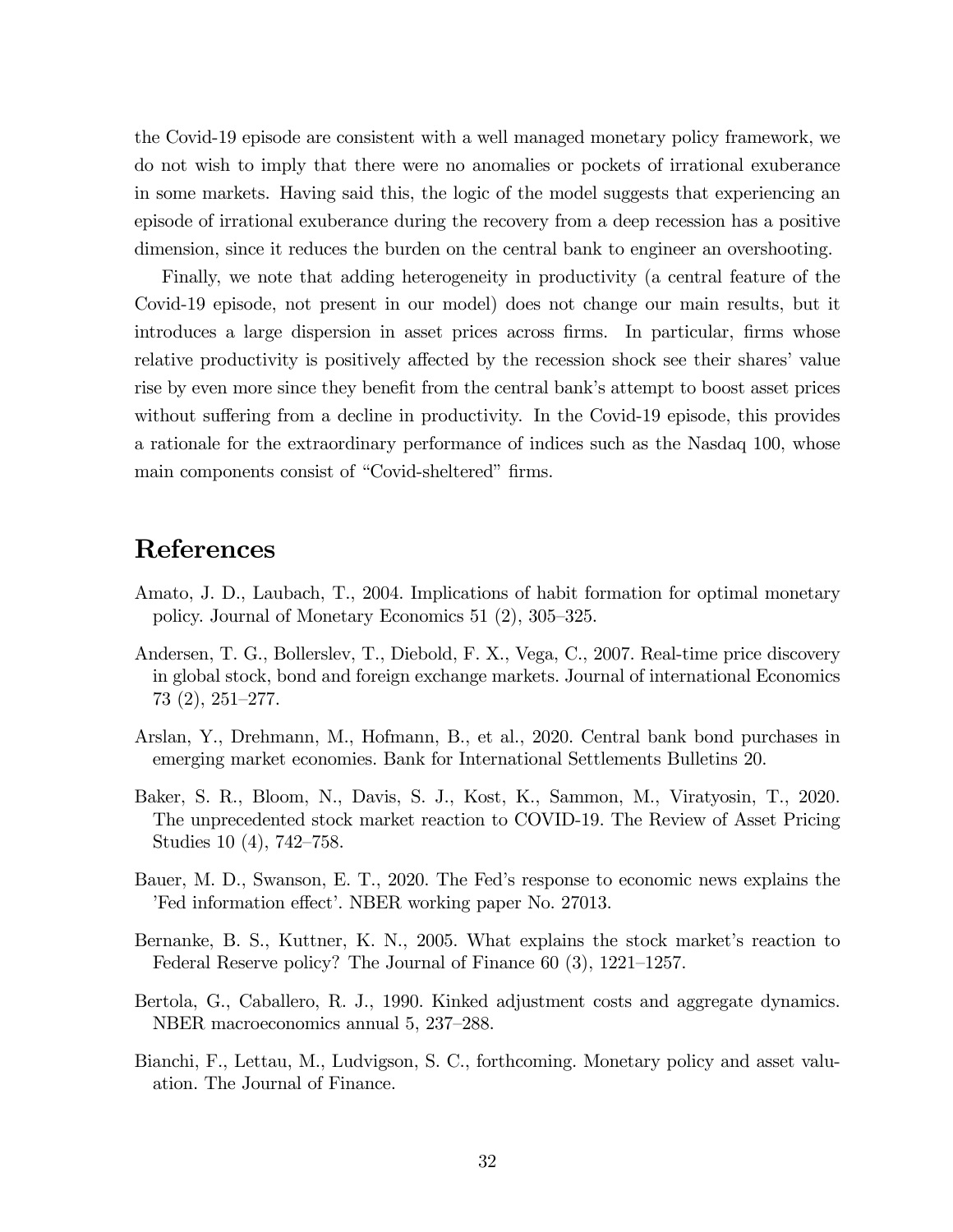- <span id="page-33-2"></span>Boyd, J. H., Hu, J., Jagannathan, R., 2005. The stock market's reaction to unemployment news: Why bad news is usually good for stocks. The Journal of Finance  $60(2)$ ,  $649-672$ .
- <span id="page-33-5"></span>Brayton, F., Laubach, T., Reifschneider, D. L., et al., 2014. The frb/us model: A tool for macroeconomic policy analysis.
- <span id="page-33-7"></span>Caballero, R. J., 1995. Near-rationality, heterogeneity and aggregate consumption. Journal of Money, Credit & Banking  $27(1)$ ,  $29-49$ .
- <span id="page-33-3"></span>Caballero, R. J., Simsek, A., 2020. A risk-centric model of demand recessions and speculation. The Quarterly Journal of Economics  $135(3)$ ,  $1493-1566$ .
- <span id="page-33-0"></span>Caballero, R. J., Simsek, A., 2021a. A model of endogenous risk intolerance and LSAPs: Asset prices and aggregate demand in a "COVID-19" shock. The Review of Financial Studies  $34$  (11),  $5522 - 5580$ .
- <span id="page-33-4"></span>Caballero, R. J., Simsek, A., 2021b. Prudential monetary policy. NBER working paper no. 25977.
- <span id="page-33-6"></span>Caballero, R. J., Simsek, A., 2022. A note on temporary supply shocks with aggregate demand inertia. CEPR working paper no. 16814.
- <span id="page-33-9"></span>Carroll, C. D., Otsuka, M., Slacalek, J., 2011. How large are housing and financial wealth effects? A new approach. Journal of Money, Credit and Banking  $43$  (1),  $55-79$ .
- <span id="page-33-10"></span>Case, J. M. Q., Shiller, R. J., 2013. Wealth effects revisited: 1975–2012. NBER Working Paper No. 18667.
- <span id="page-33-8"></span>Cavallino, P., De Fiore, F., 2020. Central banksí response to Covid-19 in advanced economies. Bank for International Settlements Bulletin 21.
- <span id="page-33-14"></span>Chodorow-Reich, G., 2019. Geographic cross-sectional fiscal spending multipliers: What have we learned? American Economic Journal: Economic Policy 11  $(2)$ , 1–34.
- <span id="page-33-1"></span>Chodorow-Reich, G., Nenov, P. T., Simsek, A., 2021. Stock market wealth and the real economy: A local labor market approach. American Economic Review 111 (5), 1613–57.
- <span id="page-33-11"></span>Cieslak, A., Vissing-Jorgensen, A., 2020. The economics of the Fed put. The Review of Financial Studies.
- Clarida, R., Gali, J., Gertler, M., 1999. The science of monetary policy: a new keynesian perspective. Journal of economic literature  $37(4)$ ,  $1661-1707$ .
- <span id="page-33-12"></span>Cochrane, J. H., 2011. Presidential address: Discount rates. The Journal of finance 66  $(4)$ , 1047-1108.
- <span id="page-33-13"></span>d'Amico, S., English, W., López-Salido, D., Nelson, E., 2012. The federal reserve's large-scale asset purchase programmes: rationale and effects. The Economic Journal  $122(564), F415–F446.$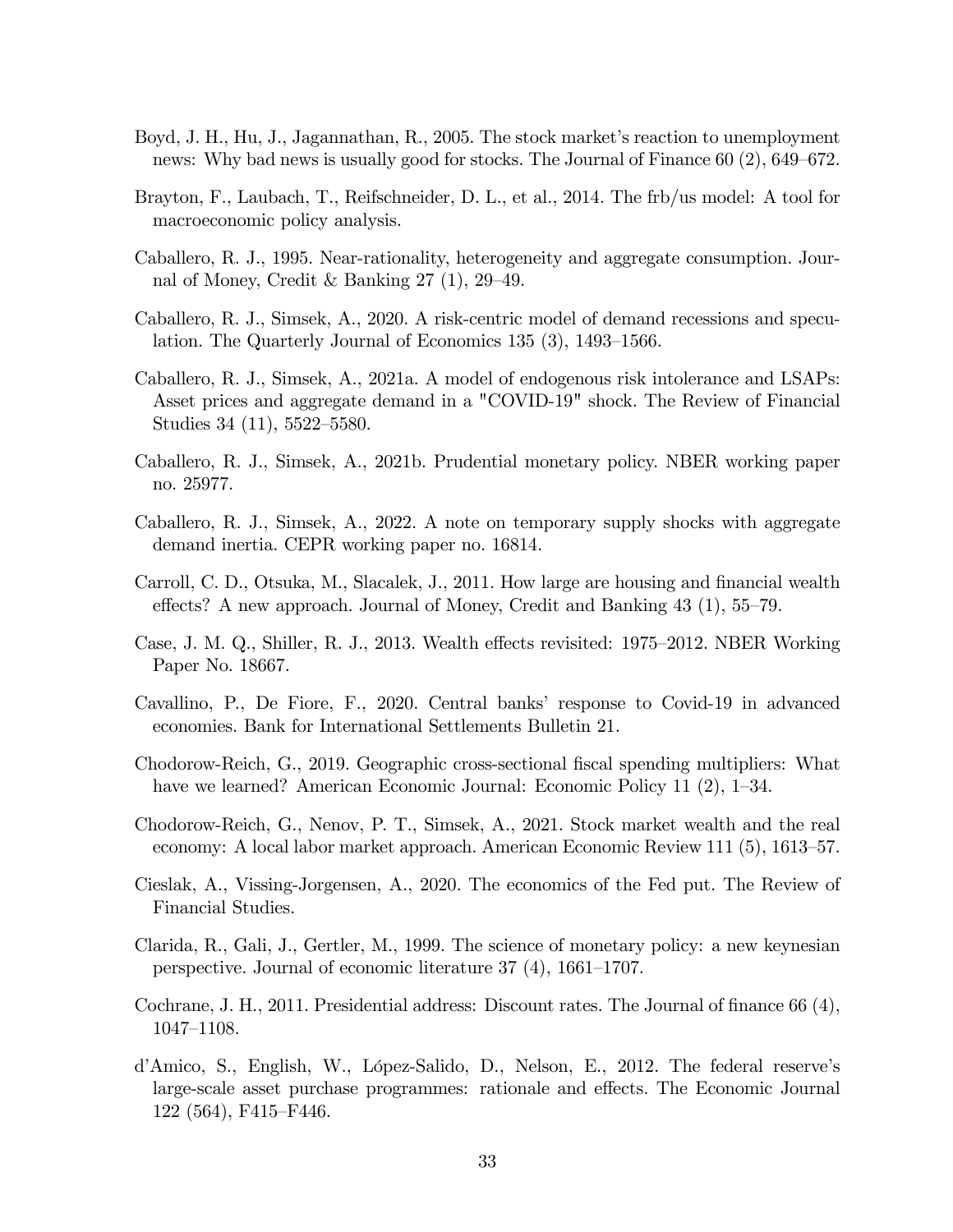- <span id="page-34-7"></span>Davis, M. A., Palumbo, M. G., 2001. A primer on the economics and time series econometrics of wealth effects. Vol. 9. Divisions of Research  $\&$  Statistics and Monetary Affairs, Federal Reserve Board.
- <span id="page-34-13"></span>Davis, S. J., Hansen, S., Seminario-Amez, C., 2021a. Firm-level risk exposures and stock returns in the wake of COVID-19. NBER working paper No. 27867.
- <span id="page-34-12"></span>Davis, S. J., Liu, D., Sheng, X. S., 2021b. Stock prices, lockdowns, and economic activity in the time of coronavirus. NBER working paper No. 28320.
- <span id="page-34-10"></span>Di Maggio, M., Kermani, A., Majlesi, K., 2020. Stock market returns and consumption. The Journal of Finance  $75(6)$ ,  $3175-3219$ .
- <span id="page-34-8"></span>Dynan, K. E., Maki, D. M., 2001. Does stock market wealth matter for consumption? FEDS working paper.
- <span id="page-34-14"></span>Eggertsson, G. B., Woodford, M., 2003. Optimal monetary policy in a liquidity trap. NBER working paper No. 9968.
- <span id="page-34-6"></span>Ehrmann, M., Fratzscher, M., 2004. Taking stock: Monetary policy transmission to equity markets. J. Money Credit Bank.  $36(4)$ ,  $719-737$ .
- <span id="page-34-4"></span>Fed, 2020. Financial stability report (May). Publications by the Board of Governors of the Federal Reserve System.
- <span id="page-34-1"></span>Fuhrer, J. C., 2000. Habit formation in consumption and its implications for monetarypolicy models. American economic review  $90(3)$ ,  $367-390$ .
- <span id="page-34-2"></span>Gabaix, X., Laibson, D., 2001. The 6D bias and the equity-premium puzzle. NBER macroeconomics annual 16,  $257-312$ .
- <span id="page-34-0"></span>Galí, J., 2015. Monetary policy, inflation, and the business cycle: an introduction to the new Keynesian framework and its applications. Princeton University Press.
- <span id="page-34-9"></span>Gilchrist, S., Zakrajšek, E., 2012. Credit spreads and business cycle fluctuations. American Economic Review 102  $(4)$ , 1692–1720.
- <span id="page-34-3"></span>Gormsen, N. J., Koijen, R. S., 2020. Coronavirus: Impact on stock prices and growth expectations. The Review of Asset Pricing Studies  $10(4)$ , 574–597.
- <span id="page-34-11"></span>Guren, A. M., McKay, A., Nakamura, E., Steinsson, J., 2021. Housing wealth effects: The long view. The Review of Economic Studies  $88(2)$ ,  $669-707$ .
- <span id="page-34-15"></span>Gürkaynak, R. S., Sack, B., Wright, J. H., 2007. The US treasury yield curve: 1961 to the present. Journal of monetary Economics  $54$   $(8)$ ,  $2291-2304$ .
- <span id="page-34-5"></span>Haddad, V., Moreira, A., Muir, T., 2021. When selling becomes viral: Disruptions in debt markets in the COVID-19 crisis and the fedís response. The Review of Financial Studies.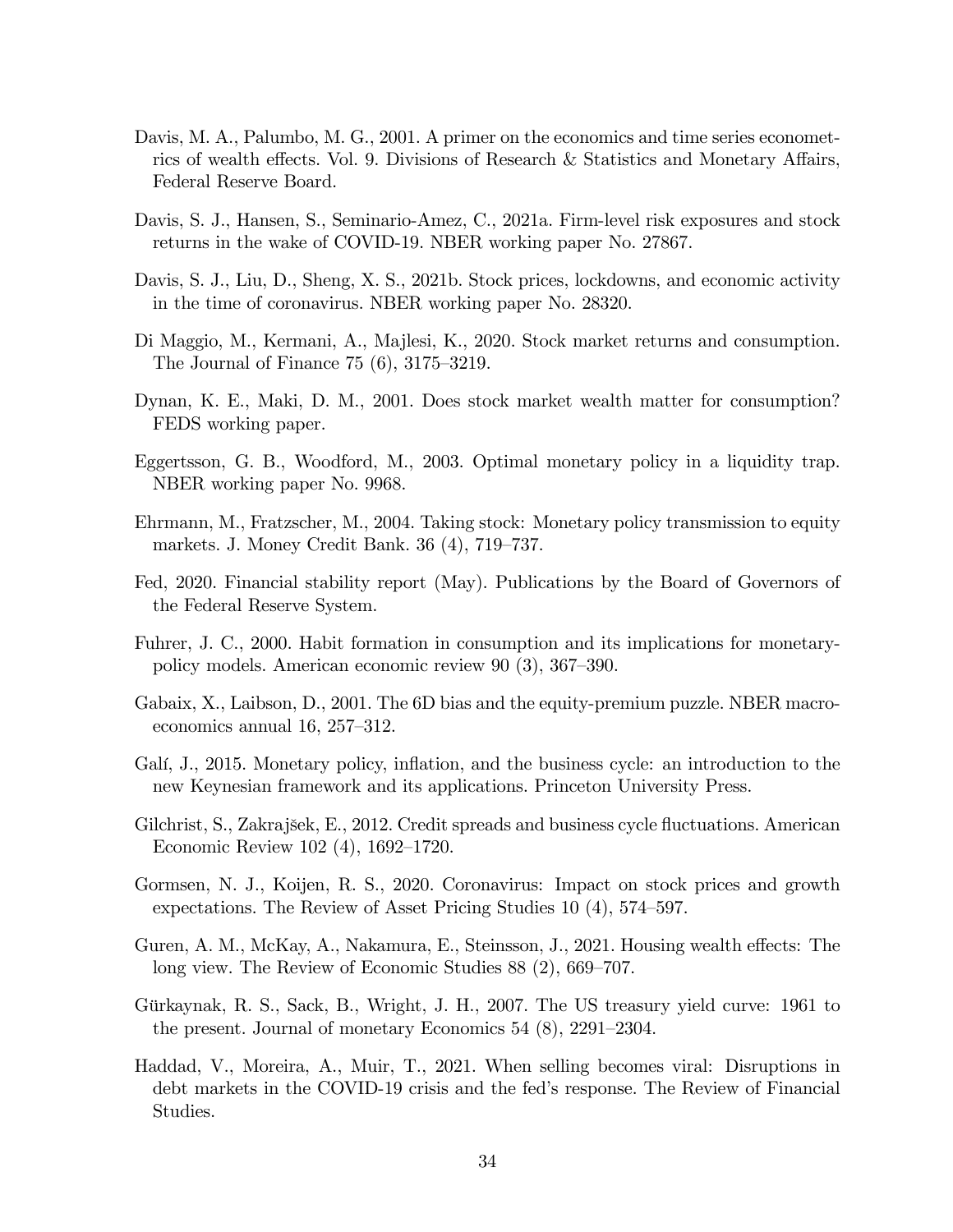- <span id="page-35-15"></span>Hanson, S. G., Stein, J. C., 2015. Monetary policy and long-term real rates. Journal of Financial Economics 115  $(3)$ , 429–448.
- <span id="page-35-8"></span>Jensen, G. R., Mercer, J. M., 2002. Monetary policy and the cross-section of expected stock returns. Journal of Financial Research  $25(1)$ ,  $125-139$ .
- <span id="page-35-7"></span>Jensen, G. R., Mercer, J. M., Johnson, R. R., 1996. Business conditions, monetary policy, and expected security returns. Journal of Financial Economics  $40$   $(2)$ ,  $213-237$ .
- <span id="page-35-0"></span>Knox, B., Vissing-Jorgensen, A., 2021. A stock return decomposition using observables. working paper.
- <span id="page-35-10"></span>Kyungmin, K., Laubach, T., Wei, M., 2020. The macroeconomic effects of large-scale asset purchases: New evidence. Finance and Economics Discussion Series.
- <span id="page-35-13"></span>Landier, A., Thesmar, D., 2020. Earnings expectations in the Covid crisis. NBER working paper No. 27160.
- <span id="page-35-3"></span>Law, T.-H., Song, D., Yaron, A., 2019. Fearing the Fed: How wall street reads main street.
- <span id="page-35-11"></span>Lettau, M., Ludvigson, S. C., 2004. Understanding trend and cycle in asset values: Reevaluating the wealth effect on consumption. American Economic Review 94  $(1)$ , 276–299.
- <span id="page-35-5"></span>Lynch, A. W., 1996. Decision frequency and synchronization across agents: Implications for aggregate consumption and equity return. The Journal of Finance  $51$  (4), 1479–1497.
- <span id="page-35-6"></span>Marshall, D. A., Parekh, N. G., 1999. Can costs of consumption adjustment explain asset pricing puzzles? The Journal of Finance  $54$  (2),  $623-654$ .
- <span id="page-35-2"></span>McQueen, G., Roley, V. V., 1993. Stock prices, news, and business conditions. The review of financial studies 6 (3),  $683-707$ .
- <span id="page-35-9"></span>Mian, A., Rao, K., Sufi, A., 2013. Household balance sheets, consumption, and the economic slump. The Quarterly Journal of Economics  $128(4)$ ,  $1687-1726$ .
- <span id="page-35-1"></span>Powell, J., 2020. New economic challenges and the fedís monetary policy review. In: remarks delivered at "Navigating the Decade Ahead: Implications for Monetary Policy," an economic policy symposium sponsored by the Federal Reserve Bank of Kansas City, Jackson Hole, Wyoming (via webcast), https://www.federalreserve.gov/newsevents/speech/powell20200827a.htm.
- <span id="page-35-12"></span>Ramelli, S., Wagner, A. F., 2020. Feverish stock price reactions to covid-19. The Review of Corporate Finance Studies  $9(3)$ , 622–655.
- <span id="page-35-14"></span>Ray, W., 2019. Monetary policy and the limits to arbitrage: Insights from a new keynesian preferred habitat model. working paper.
- <span id="page-35-4"></span>Reis, R., 2006. Inattentive consumers. Journal of monetary Economics 53  $(8)$ , 1761–1800.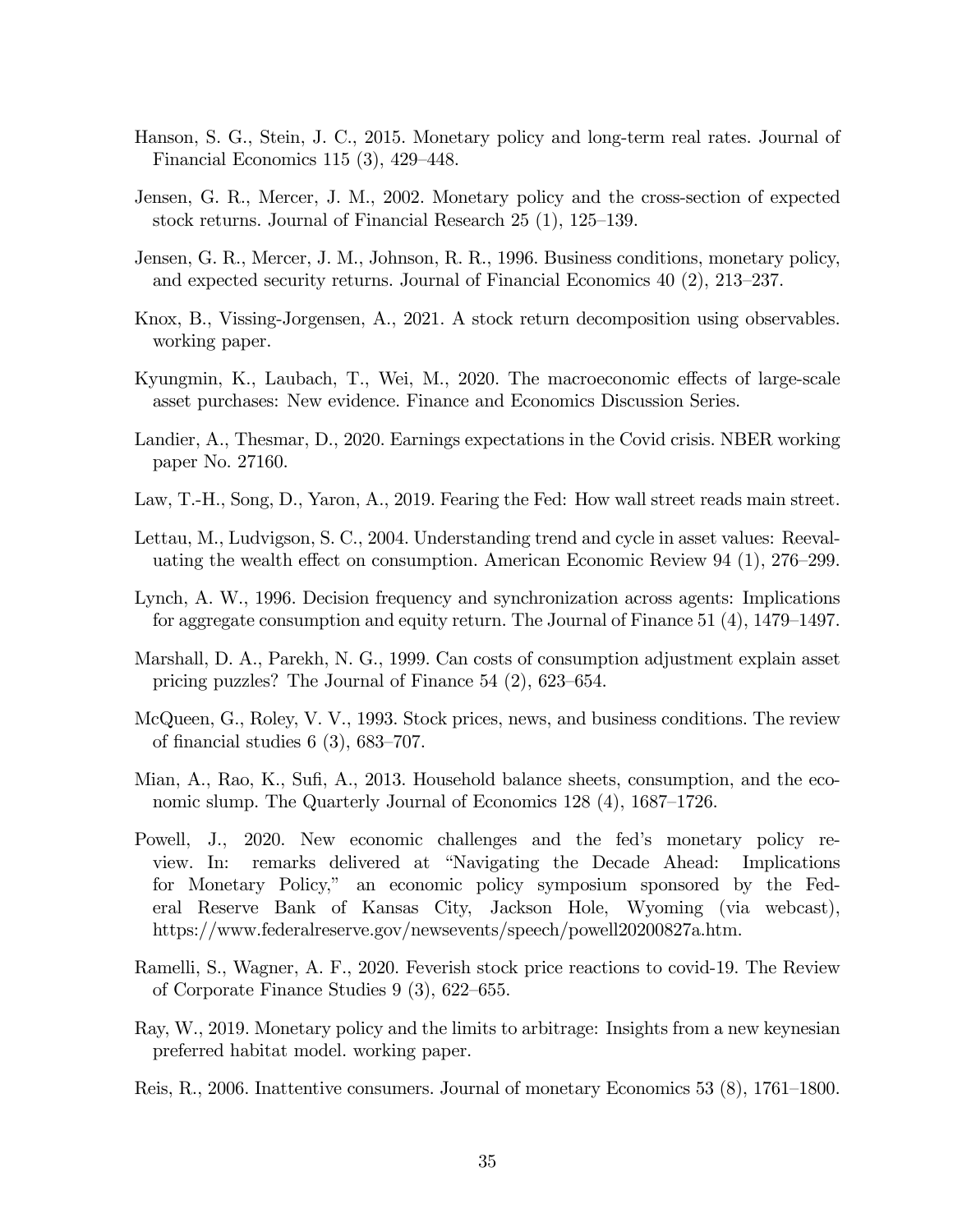- Rigobon, R., Sack, B., 2004. The impact of monetary policy on asset prices. Journal of Monetary Economics 51  $(8)$ , 1553–1575.
- Sims, E., Wu, C., 2020. Are QE and conventional monetary policy substitutable? International Journal of Central Banking  $16(1)$ ,  $195-230$ .
- Sims, E., Wu, J. C., 2021. Evaluating central banks' tool kit: Past, present, and future. Journal of Monetary Economics 118, 135–160.
- Sims, E. R., Wu, J. C., Zhang, J., forthcoming. The four equation new keynesian model. The Review of Economics and Statistics.
- Svensson, L. E., 2003. What is wrong with Taylor rules? using judgment in monetary policy through targeting rules. Journal of Economic Literature 41  $(2)$ , 426–477.
- Svensson, L. E., Woodford, M., 2007. Implementing optimal policy through inflationforecast targeting. In: Bernanke, B. S., Woodford, M. (Eds.), The Ináation-Targeting Debate. University of Chicago Press.
- Swanson, E. T., 2018. The Federal Reserve is not very constrained by the lower bound on nominal interest rates. Brookings Papers on Economic Activity  $2018(2)$ , 555–572.
- Swanson, E. T., Williams, J. C., 2014. Measuring the effect of the zero lower bound on medium-and longer-term interest rates. American economic review  $104$  (10),  $3154-85$ .
- Thorbecke, W., 1997. On stock market returns and monetary policy. The Journal of Finance 52 $(2)$ , 635–654.
- Van Binsbergen, J. H., 2020. Duration-based stock valuation: Reassessing stock market performance and volatility. NBER working paper No. 27367.
- Vayanos, D., Vila, J.-L., 2021. A preferred-habitat model of the term structure of interest rates. Econometrica 89, 77–112.
- Woodford, M., 2005. Interest and Prices. Princeton University Press.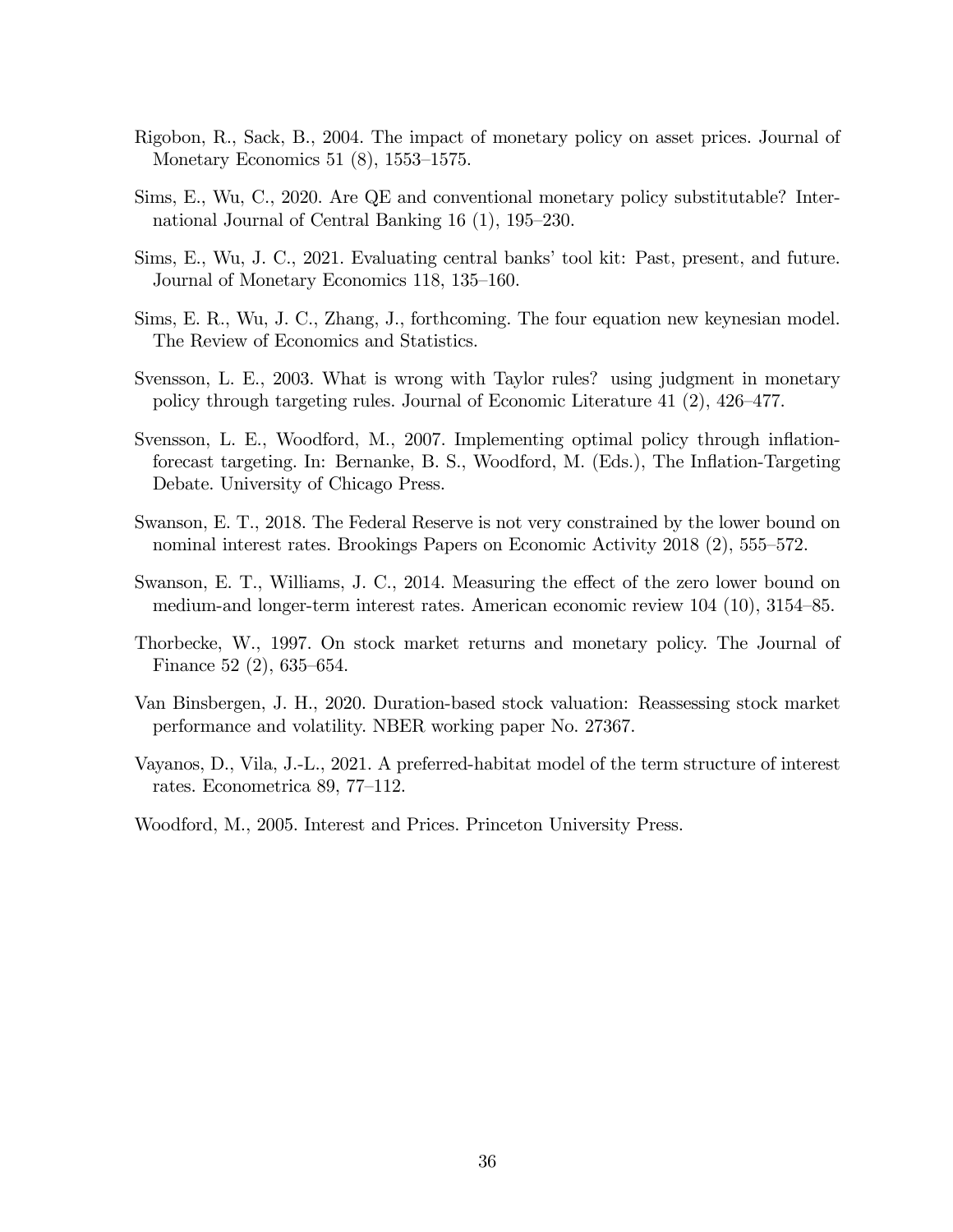### Online Appendices: Not for Publication

The appendices present the analytical derivations and proofs omitted from the main text. Appendix [A](#page-37-0) provides the microfoundations for the nominal rigidities. Appendix [B](#page-44-0) contains the proofs of the results presented in the main text. Appendix [C](#page-53-0) contains extensions of the baseline model. Appendix [D](#page-72-0) contains the data details and sources.

# <span id="page-37-0"></span>A. Appendix: Microfoundations for the supply side

This appendix provides the microfoundations for the supply side with nominal rigidities that we describe in Section [2](#page-6-0) and Appendix [C.2.](#page-60-0)

There are two types of agents denoted by superscript  $i = s$  ("stockholders") and  $i = h$  $("hand-to-month").$  There is a single factor, labor.

Hand-to-mouth households supply labor according to relatively standard intra-period preferences. They do not hold Önancial assets and spend all of their income. We write the hand-to-mouth agents' problem as,

<span id="page-37-1"></span>
$$
\max_{L(t)} \log C^{h}(t) - \chi \frac{L(t)^{1+\varphi}}{1+\varphi}
$$
\n(A.1)\n  
\n
$$
Q(t) C^{h}(t) = W(t) L(t) + T(t).
$$

Here,  $\varphi$  denotes the Frisch elasticity of labor supply,  $Q(t)$  denotes the nominal price for the final good,  $W(t)$  denotes the nominal wage, and  $T(t)$  denotes lump-sum transfers to labor (described subsequently). Using the optimality condition for problem  $(A.1)$ , we obtain a standard labor supply curve,

<span id="page-37-2"></span>
$$
\frac{W(t)}{Q(t)} = \chi L(t)^{\varphi} C^{h}(t).
$$
\n(A.2)

Stockholders own (and trade) the market portfolio and they supply no labor. We analyze these agents' consumption-savings problem in the main text as well as in Appendix [C.1.](#page-53-1) They receive the profits from the production firms that we will describe subsequently.

Production is otherwise similar to the standard New Keynesian model. There is a continuum of monopolistically competitive firms, denoted by  $\nu \in [0, 1]$ . These firms produce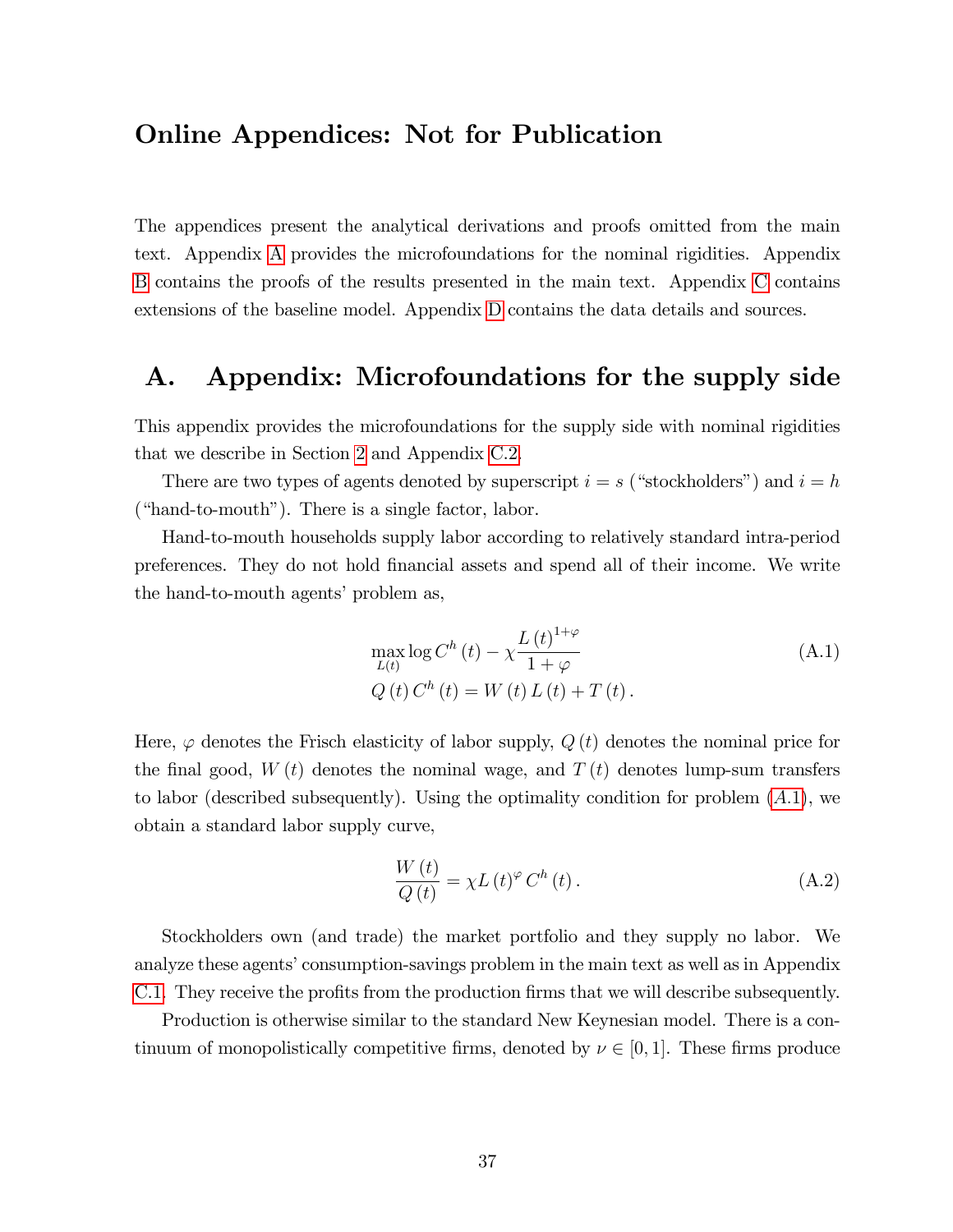differentiated intermediate goods,  $Y(t, \nu)$ , subject to the Cobb-Douglas technology,

<span id="page-38-4"></span>
$$
Y(t,\nu) = AL(t,\nu)^{1-\alpha}.
$$
 (A.3)

Here,  $1 - \alpha$  denotes the share of labor in production and A is a productivity shifter.

A competitive Önal goods producer combines the intermediate goods according to the CES technology,

<span id="page-38-3"></span>
$$
Y(t) = \left(\int_0^1 Y(t,\nu)^{\frac{\varepsilon-1}{\varepsilon}} d\nu\right)^{\varepsilon/(\varepsilon-1)},\tag{A.4}
$$

for some  $\varepsilon > 1$ . This implies the price of the final consumption good is determined by the ideal price index,

<span id="page-38-1"></span>
$$
Q\left(t\right) = \left(\int_0^1 Q\left(t,\nu\right)^{1-\varepsilon} d\nu\right)^{1/(1-\varepsilon)},\tag{A.5}
$$

and the demand for intermediate good firms satisfies,

$$
Y(t,\nu) \leq \left(\frac{Q(t,\nu)}{Q(t)}\right)^{-\varepsilon} Y(t). \tag{A.6}
$$

Here,  $Q(t, \nu)$  denotes the nominal price set by the intermediate good firm  $\nu$ .

Labor market clearing condition is

<span id="page-38-5"></span>
$$
\int_{0}^{1} L(t, \nu) d\nu = L(t).
$$
 (A.7)

Goods market clearing condition is

<span id="page-38-2"></span>
$$
Y(t) = C^{s}(t) + C^{h}(t).
$$
 (A.8)

Finally, to simplify the distribution of output across factors, we assume the government taxes part of the profits lump-sum and redistributes to workers to ensure they receive their production share of output. Specifically, each intermediate firm pays lump-sum taxes determined as follows:

$$
T(t) = (1 - \alpha) Q(t) Y(t) - W(t) L(t).
$$
 (A.9)

This ensures that in equilibrium hand-to-mouth households receive and spend their production share of output,  $(1 - \alpha) Q(t) Y(t)$ , and consume [see (A.1)]

<span id="page-38-0"></span>
$$
C^{h}(t) = (1 - \alpha) Y(t).
$$
 (A.10)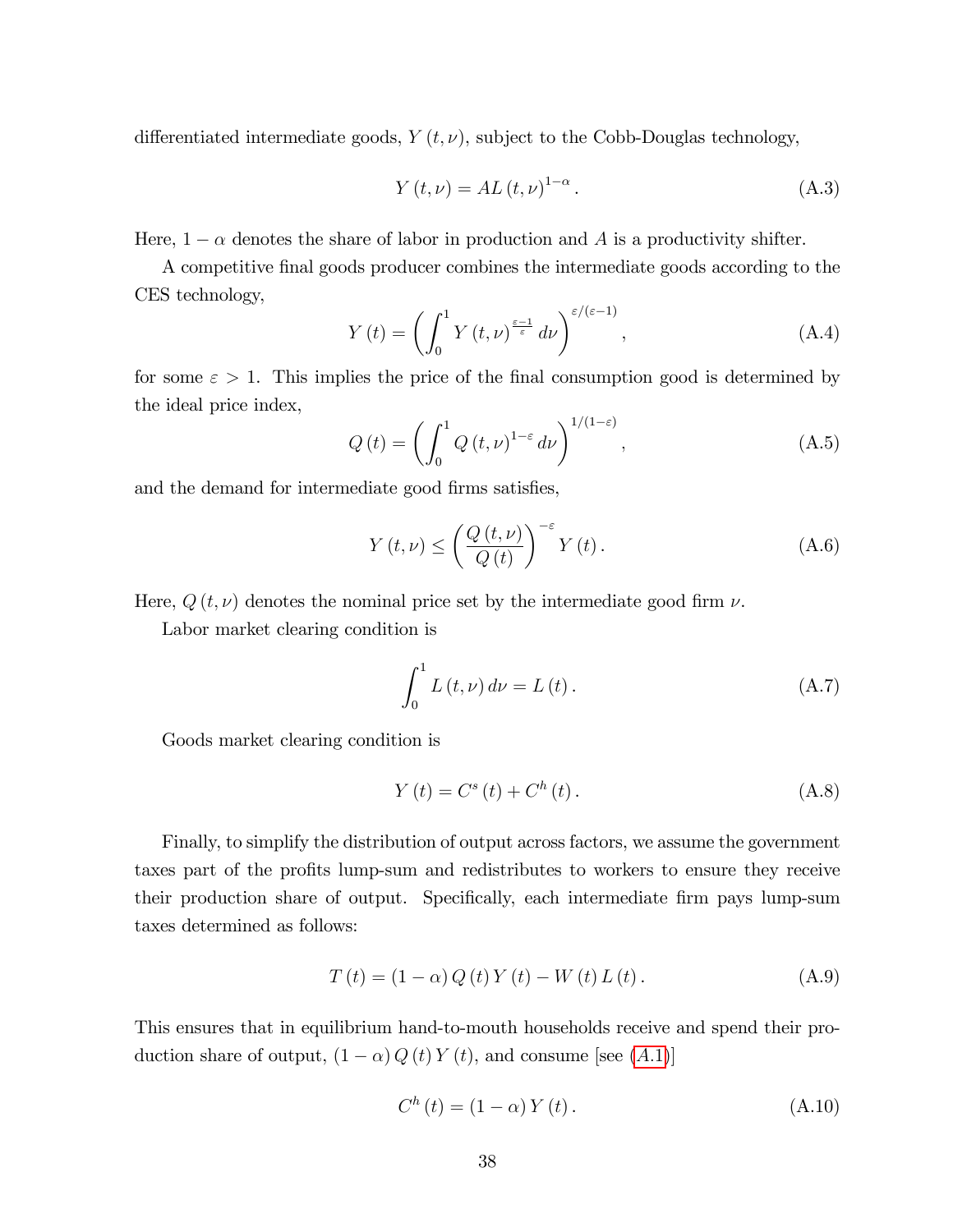Stockholders receive the total profits from the intermediate good firms, which amounts to the residual share of output,  $\Pi(t) \equiv \int_0^1 \Pi(t, \nu) d\nu = \alpha Q(t) Y(t)$ .

Flexible-price benchmark and the potential output. To characterize the equilibrium, it is useful to start with a benchmark setting without nominal rigidities. In this benchmark, an intermediate good firm  $\nu$  solves the following problem,

<span id="page-39-1"></span>
$$
\Pi = \max_{Q,L} QY - W(t) L - T(t)
$$
\n(A.11)

\nwhere  $Y = AL^{1-\alpha} = \left(\frac{Q}{Q(t)}\right)^{-\varepsilon} Y(t)$ 

The firm takes as given the aggregate price, wage, and output,  $Q(t)$ ,  $W(t)$ ,  $Y(t)$ , and chooses its price, labor input, and output  $Q, L, Y$ .

The optimal price is given by

<span id="page-39-0"></span>
$$
Q = \frac{\varepsilon}{\varepsilon - 1} W(t) \frac{1}{(1 - \alpha) A L^{-\alpha}}.
$$
 (A.12)

Intuitively, the firm sets an optimal markup over marginal costs of output, where the marginal cost depends on the wage and (inversely) on the marginal product of labor.

In equilibrium, all firms choose the same prices and allocations,  $Q(t) = Q$  and  $L(t) =$ L. Substituting this into (A.[12\)](#page-39-0), and using  $Y = AL^{1-\alpha}$ , we obtain a labor demand equation,

$$
\frac{W(t)}{Q(t)} = \frac{\varepsilon - 1}{\varepsilon} (1 - \alpha) A L^{-\alpha}.
$$
 (A.13)

Combining this with the labor supply equation  $(A.2)$ , and substituting the hand-to-mouth consumption  $(A.10)$  $(A.10)$ , we obtain the equilibrium labor as the solution to,

$$
\chi(L^*)^{\varphi}(1-\alpha) Y^* = \frac{\varepsilon - 1}{\varepsilon} (1-\alpha) A(L^*)^{-\alpha}.
$$

In equilibrium, output is given by  $Y^* = A(L^*)^{1-\alpha}$ . Therefore, the equilibrium condition simplifies to,

$$
\chi(L^*)^{1+\varphi} = \frac{\varepsilon - 1}{\varepsilon}.
$$

We refer to  $L^*$  as the potential labor supply and  $Y^* = A(L^*)^{1-\alpha}$  as the potential output.

Fully sticky prices. We next describe the equilibrium with nominal rigidities for the baseline case with full price stickiness. In particular, intermediate good firms have a preset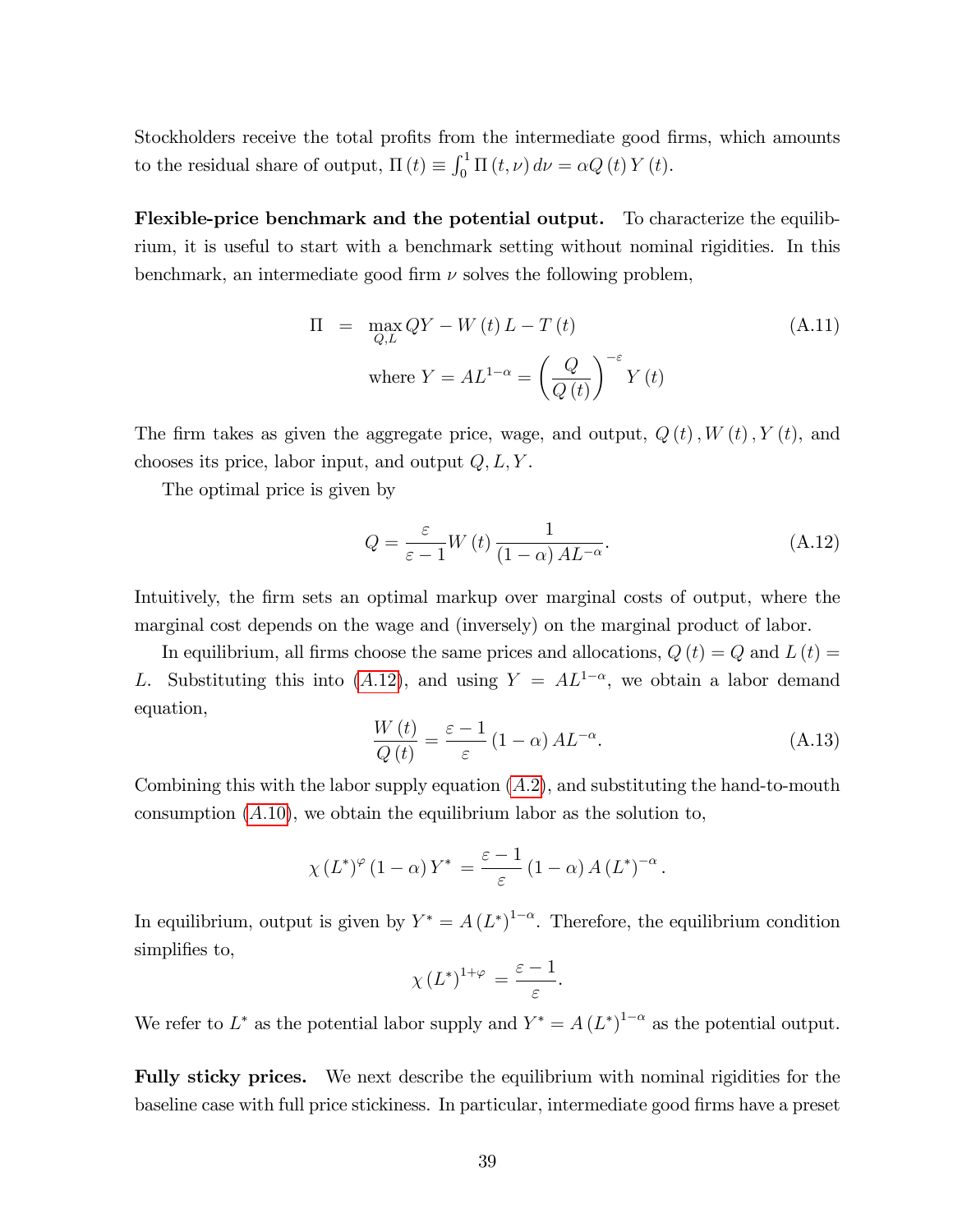nominal price that remains fixed over time,  $Q(t, \nu) = Q^*$ . This implies the nominal price for the final good is also fixed and given by  $Q(t) = Q^*$  [see  $(A.5)$ ]. Then, each intermediate good firm  $\nu$  at time t solves the following version of problem  $(A.11)$  $(A.11)$ ,

$$
\Pi = \max_{L} QY - W(t) L - T(t)
$$
\nwhere  $Y = AL^{1-\alpha} \le Y(t)$ . (A.14)

Here, we dropped the index,  $(t, \nu)$ , from firm-specific variables to simplify the notation. By symmetry, each firm chooses the same allocation. For small aggregate demand shocks (which we assume) each firm optimally chooses to meet the demand for its goods,  $Y =$  $AL^{1-\alpha} = Y(t)$ . Therefore, each firm's output is determined by aggregate demand, which is equal to spending by stockholders and hand-to-mouth households [see  $(A.8)$ ],

$$
Y(t) = C^{s}(t) + C^{h}(t).
$$

This establishes Eq. [\(1\)](#page-7-0) in the main text.

Finally, recall that hand-to-mouth agents' spending is given by  $C^h(t) = (1 - \alpha) Y(t)$ [see Eq. (A.[10\)](#page-38-0)]. Combining this with  $Y(t) = C^{s}(t) + C^{h}(t)$ , the aggregate demand for goods is determined by the stockholders' spending,

$$
Y(t) = \frac{C^s(t)}{\alpha}.
$$

This establishes Eq. [\(3\)](#page-8-0) in the main text.

Partially flexible prices and the New-Keynesian Phillips curve. We next con-sider the case with partially flexible prices that we describe in Section [2.3.3](#page-16-0) and analyze in Appendix [C.2.](#page-60-0) Specifically, at each instant, a random fraction of intermediate good firms adjusts their price, with constant hazard  $\zeta$ . Their prices remain unchanged until the next time they have a chance to adjust. We characterize the optimal price for an adjusting firm. We then characterize the dynamics of inflation and derive the New-Keynesian Phillips curve.

Consider the firms that adjust their price in period  $t$ . These firms' optimal price,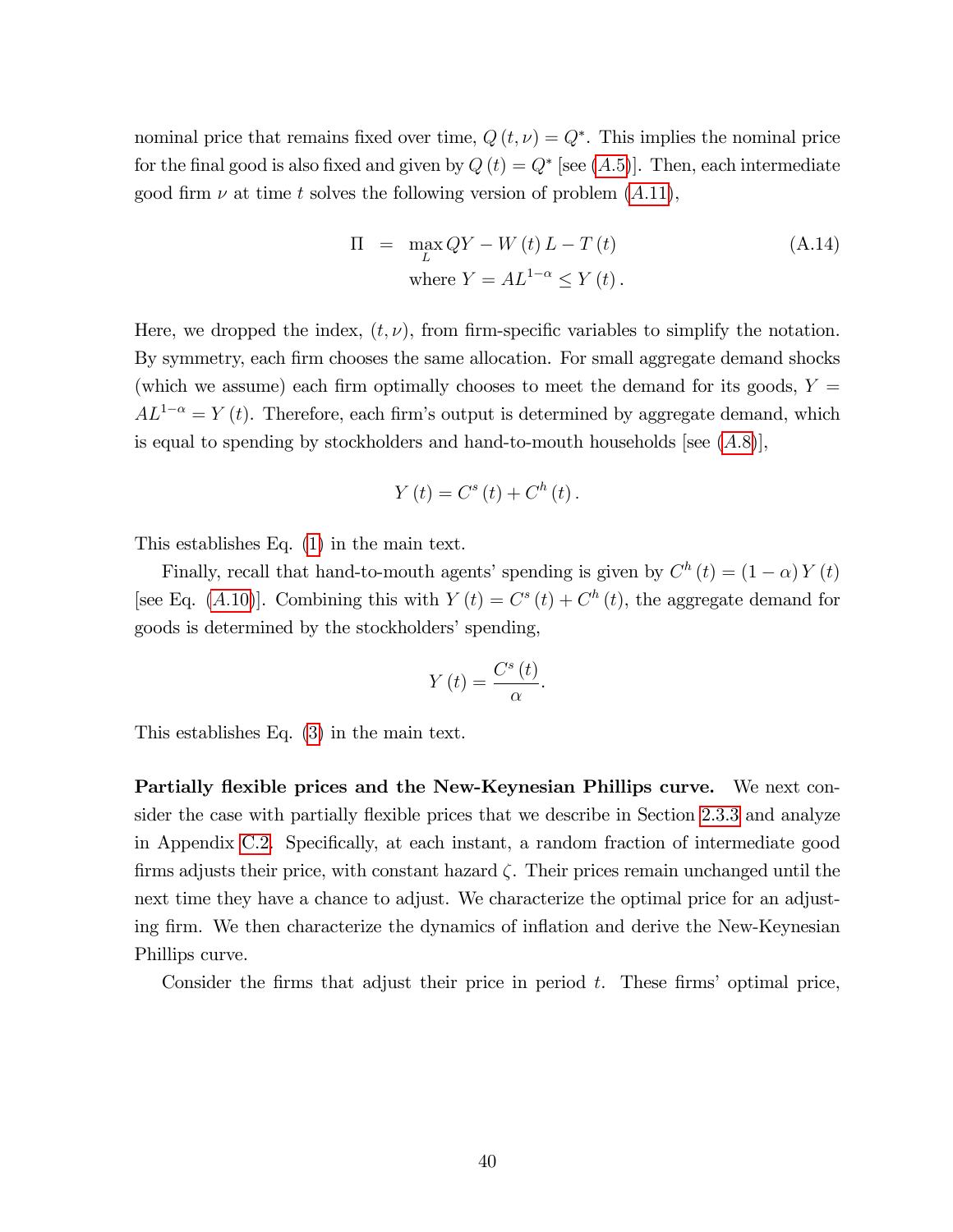$Q^{adj}(t)$ , solves

$$
\max_{Q^{adj}(t)} \int_{T=t}^{\infty} e^{-\zeta(T-t)} e^{-\int_{t}^{T} R(s)ds} \left( Q^{adj}(t) Y(T|t) - W(T) L(T|t) \right) dT \quad (A.15)
$$
\n
$$
\text{where } Y(T|t) = AL(T|t)^{1-\alpha} = \left( \frac{Q^{adj}(t)}{Q(T)} \right)^{-\varepsilon} Y(T).
$$

The integral captures the sum of expected profits over histories at which the firm's price remains unchanged. At time  $T$ , the price set at time  $t$  remains unchanged with probability  $e^{-\zeta(T-t)}$ . Since there is no aggregate risk, the firm discounts the profits at time T according to the discount rate between times t and T. The terms,  $L(T|t)$ ,  $Y(T|t)$ , denote the input and the output of the firm at time  $T$  (for a firm that reset its price at time t). We dropped the lump-sum taxes from the expression since they do not affect the firm's optimal pricing decision.

The optimality condition is given by,

<span id="page-41-0"></span>
$$
\int_{T=t}^{\infty} e^{-\zeta(T-t)} e^{-\int_{t}^{T} R(s)ds} Q(T)^{\epsilon} Y(T) \left( \frac{Q^{adj}(t)}{-\frac{\varepsilon}{\varepsilon - 1} \frac{W(T)}{(1 - \alpha)AL(T|t)^{-\alpha}}} \right) dT = 0 \quad \text{(A.16)}
$$
  

$$
L(T|t) = \left( \frac{Q^{adj}(t)}{Q(T)} \right)^{\frac{-\varepsilon}{1 - \alpha}} \left( \frac{Y(T)}{A} \right)^{\frac{1}{1 - \alpha}}.
$$

Here, we have substituted  $\frac{Y(T|t)}{Q^{adj}(t)} = Q^{adj}(t)^{-(1+\varepsilon)} Q(T)^{\varepsilon} Y(T)$  and dropped  $Q^{adj}(t)^{-(1+\varepsilon)}$ since it is common across all of the terms inside the integral.

We next combine Eq.  $(A.16)$  $(A.16)$  with the remaining equilibrium conditions to derive the New-Keynesian Phillips curve. Specifically, we log-linearize the equilibrium around the allocation that features potential real outcomes and zero nominal inflation, that is,  $L_t = L^*, Y_t = Y^*$  and  $Q_t = Q^*$  for each t. Recall that we use the notation  $x(t) = \log \frac{X(t)}{X^*}$ to denote the log-deviation of the corresponding variable  $X(t)$  from its potential.

We first log-linearize the labor supply Eq.  $(A.2)$  (after substituting  $(A.10)$  $(A.10)$ ) to obtain

<span id="page-41-1"></span>
$$
w(t) - q(t) = \varphi l(t) + y(t).
$$
 (A.17)

Likewise, we log-linearize Eqs.  $(A.4 - A.3)$  and  $(A.7)$ , to obtain

$$
y(t) = (1 - \alpha) l(t). \tag{A.18}
$$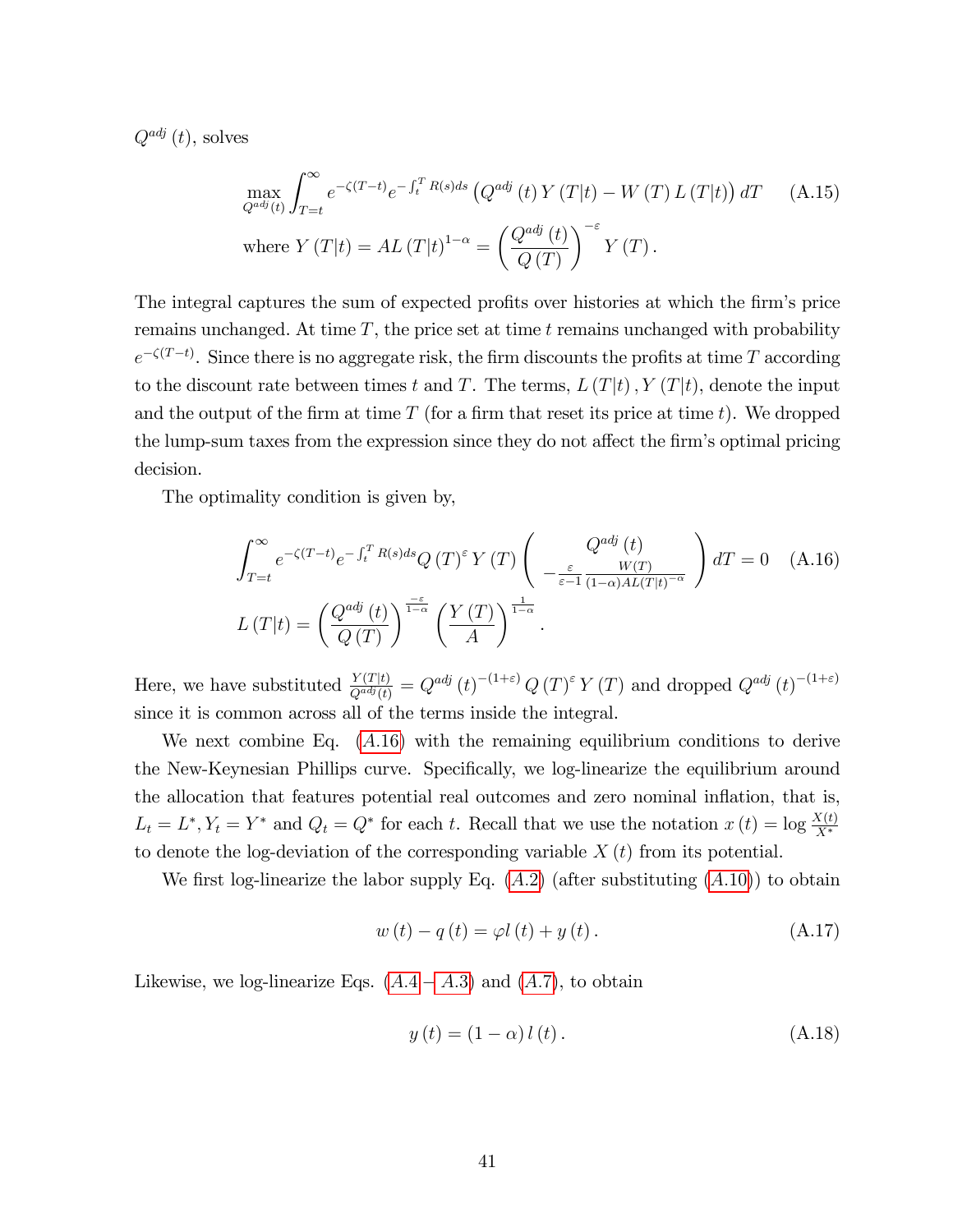Finally, we log-linearize the optimality condition  $(A.16)$  $(A.16)$  to obtain,

$$
\int_{T=t}^{\infty} e^{-(\rho+\zeta)(T-t)} \left[ \begin{array}{c} \left(\varepsilon q\left(T\right)+y\left(T\right)\right)\left(Q^*\right)^{\varepsilon} Y^*\left(Q^*-\frac{\varepsilon}{\varepsilon-1}\frac{W^*}{\left(1-\alpha\right)A\left(L^*\right)^{-\alpha}}\right) \\ +\left(Q^*\right)^{\varepsilon} Y^*\left(Q^*q^{adj}\left(t\right)-\frac{\varepsilon}{\varepsilon-1}\frac{W^*}{\left(1-\alpha\right)A\left(L^*\right)^{-\alpha}}\left(w\left(t\right)+\alpha l\left(T\right|t\right)\right) \end{array}\right] dT
$$

After substituting  $Q^* = \frac{\varepsilon}{\varepsilon}$  $\varepsilon$ -1  $W^*$  $\frac{W^*}{(1-\alpha)A(L^*)^{-\alpha}}$  [see Eq.  $(A.12)$  $(A.12)$ ] and calculating  $l(T|t)$  [see  $(A.16)$  $(A.16)$ ] we obtain

<span id="page-42-0"></span>
$$
\int_{T=t}^{\infty} e^{-(\rho+\zeta)(T-t)} \left( q^{adj}(t) - \left( w(T) + \alpha l(T|t) \right) \right) dT = 0
$$
\nwhere  $l(T|t) = \frac{-\varepsilon}{1-\alpha} \left( q^{adj}(t) - q(T) \right) + l(T).$ 

\n(A.19)

Here, the second line uses  $\frac{1}{1-\alpha}y(T) = l(T)$ .

We next combine Eqs.  $(A.17 - A.19)$  $(A.17 - A.19)$  to express the optimality condition in terms of the firm's price,  $q^{adj}(t)$ , the aggregate price after each history,  $q(T)$ , and the aggregate labor after each history,  $l(T)$ :

$$
\int_{T=t}^{\infty} e^{-(\rho+\zeta)(T-t)} \left( \left( q^{adj} \left( t \right) - q \left( T \right) \right) \frac{1-\alpha+\varepsilon\alpha}{1-\alpha} - \frac{\varphi+1}{1-\alpha} y \left( T \right) \right) dT = 0.
$$

After rearranging terms, we obtain an expression for the optimal price of an adjusting Örm,

$$
q^{adj}(t) = (\rho + \zeta) \int_{T=t}^{\infty} e^{-(\rho + \zeta)(T-t)} (\Theta y(T) + q(T)) dT
$$
  
where  $\Theta = \frac{1 + \varphi}{1 - \alpha + \varepsilon \alpha}$ .

Since the expression is recursive, we can also write it as a differential equation

<span id="page-42-2"></span>
$$
(\rho + \zeta) q^{adj} (t) = (\rho + \zeta) (\Theta y (t) + q (t)) + \dot{q}^{adj} (t).
$$
 (A.20)

Next, we consider the aggregate price index  $(A.5)$ . Log-linearizing the expression around  $Q^*$ , we obtain  $q(t) = \int q(t, \nu) d\nu$ . Differentiating over time and using the observation that firms adjust their prices with constant hazard  $\zeta$ , we obtain,

<span id="page-42-1"></span>
$$
\pi(t) \equiv \dot{q}(t) = \zeta \left( q^{adj}(t) - q(t) \right). \tag{A.21}
$$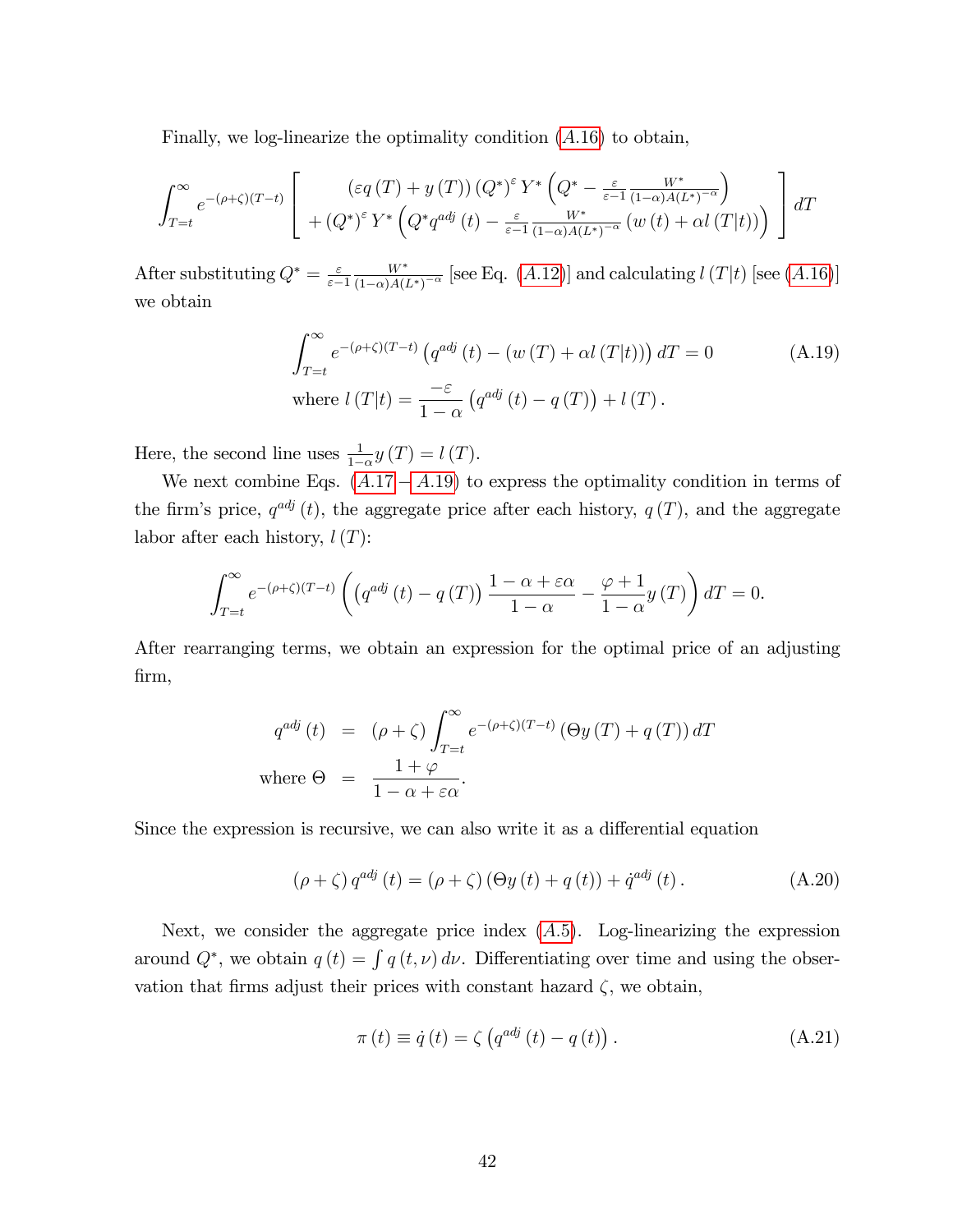Differentiating this, we also have

<span id="page-43-0"></span>
$$
\dot{\pi}(t) = \zeta \left( \dot{q}^{adj} \left( t \right) - \dot{q} \left( t \right) \right). \tag{A.22}
$$

Substituting Eqs.  $(A.21 - A.22)$  $(A.21 - A.22)$  into  $(A.20)$  $(A.20)$ , we obtain the New-Keynesian Phillips curve

$$
\rho \pi(t) = \kappa y(t) + \dot{\pi}(t)
$$
\nwhere  $\kappa = \zeta(\rho + \zeta) \frac{1 + \varphi}{1 - \alpha + \varepsilon \alpha}$ .

\n(A.23)

This completes the microfoundations for the supply side.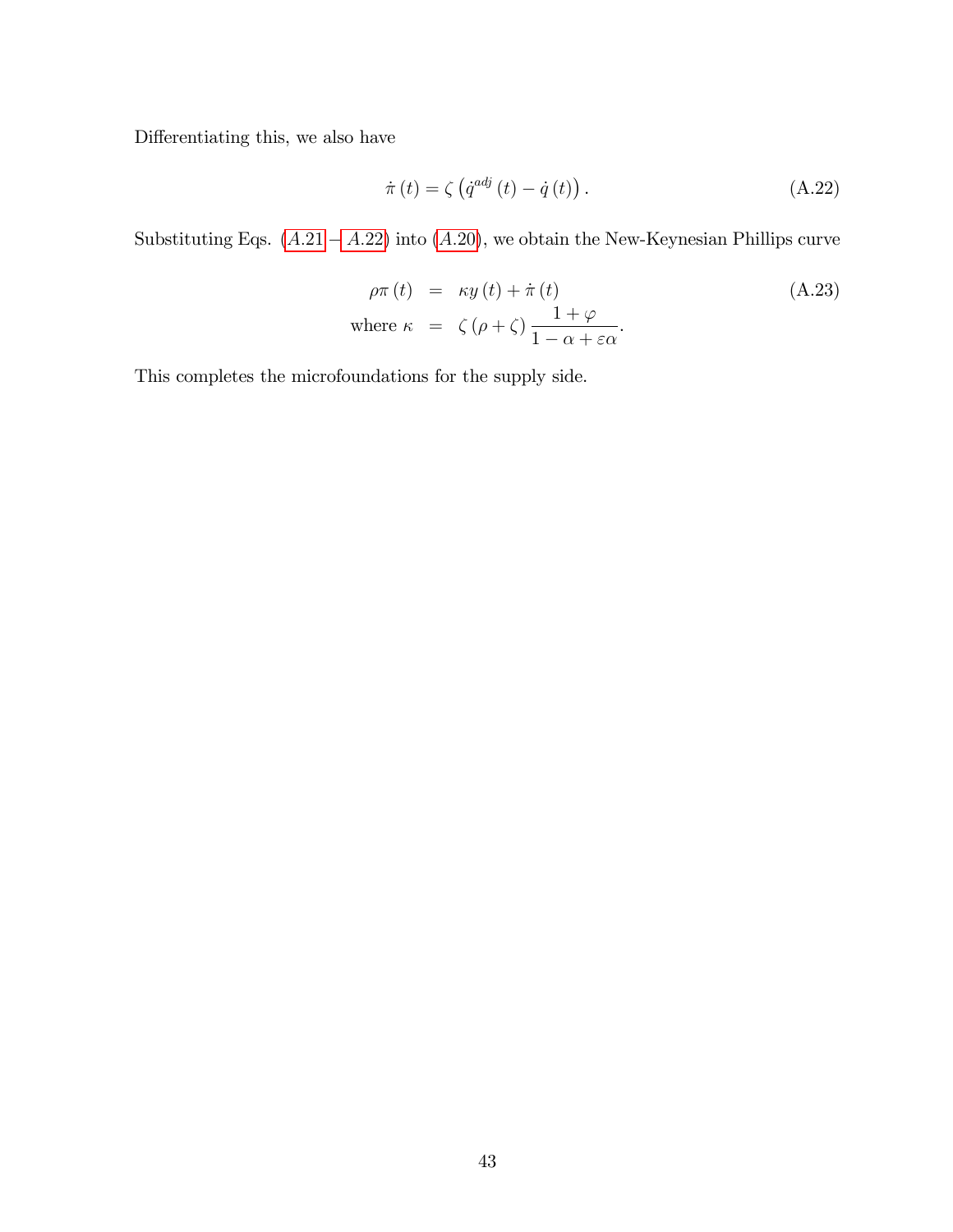## <span id="page-44-0"></span>B. Appendix: Omitted proofs

This appendix contains the proofs omitted from the main text.

Proof of Proposition [1.](#page-13-0) Most of the analysis is presented in the main text. Here, we verify that the value function is a quadratic function as in [\(12\)](#page-12-0) and we characterize the endogenous coefficient,  $v > 0$ .

We first consider the optimality condition for problem  $(11)$ ,

<span id="page-44-1"></span>
$$
p = \frac{\theta m}{\psi} V'(y). \tag{B.1}
$$

We then differentiate Eq.  $(11)$  with respect to y and use the Envelope Theorem to obtain

<span id="page-44-2"></span>
$$
(\rho + \theta (1 - n)) V'(y) = -y + V''(y) \theta (mp - (1 - n)y).
$$
 (B.2)

Eqs.  $(B.1)$  and  $(B.2)$  correspond to a second order ODE that characterizes the value function. We conjecture that the solution is a quadratic function [see Eq.  $(12)$ ]

$$
V(y) = -\frac{1}{2v}y^2.
$$

Substituting the conjecture together with  $p = \frac{\theta m}{\phi}$  $\frac{\partial^m w}{\partial y}V'(y)$  into  $(B.2)$ , we obtain:

$$
(\rho + 2\theta (1 - n)) \frac{y}{v} = y - \frac{\theta^2 m^2}{\psi} \frac{y}{v^2}.
$$

After canceling y's from both sides and rearranging terms, we obtain the quadratic Eq. [\(13\)](#page-12-0):

$$
P(v) \equiv v^{2} - (\rho + 2\theta (1 - n)) v - \frac{\theta^{2} m^{2}}{\psi} = 0.
$$

This quadratic equation has one positive root and one negative root. The solution corresponds to the positive root,  $v > 0$ , since we require  $V(y) = -\frac{1}{2v}$  $\frac{1}{2v}y^2 \leq 0$ . This root has the following closed form solution:

<span id="page-44-3"></span>
$$
v = \frac{\rho + 2\theta (1 - n) + \sqrt{(\rho + 2\theta (1 - n))^{2} + 4\frac{\theta^{2} m^{2}}{\psi}}}{2}.
$$
 (B.3)

The rest of the analysis is in the main text. Note that Eq. [\(13\)](#page-12-0) implies the convergence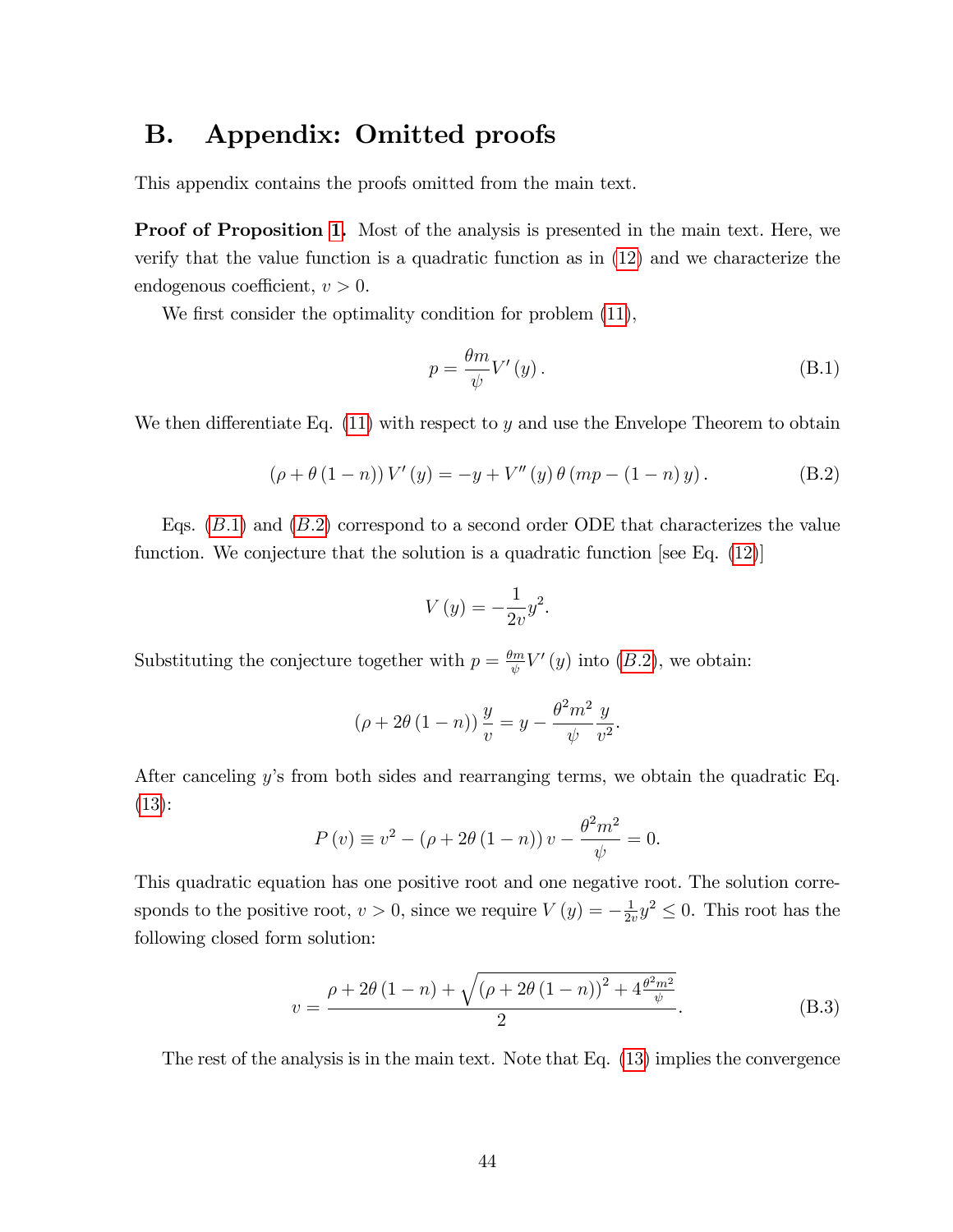rate in Eq.  $(15)$  also satisfies

<span id="page-45-1"></span>
$$
\gamma \equiv \theta \left( \frac{\theta m^2}{\psi v} + 1 - n \right) = v - (\rho + \theta (1 - n)) > 0. \tag{B.4}
$$

Combining this with Eq.  $(B.3)$ , we can also calculate the convergence rate in closed form as follows:

<span id="page-45-0"></span>
$$
\gamma = \frac{\sqrt{\left(\rho + 2\theta \left(1 - n\right)\right)^2 + 4\frac{\theta^2 m^2}{\psi}} - \rho}{2}.
$$
\n(B.5)

This completes the proof.

**Proof of Corollary [1.](#page-14-0)** Using the characterization in Section [2.2,](#page-12-2) we calculate the cumulative overshooting as:

$$
\int_0^\infty p(t) dt = \int_0^\infty -\frac{\theta m}{\psi v} y(t) dt = -\frac{\theta m}{\psi v} y(0) \int_0^\infty \exp(-\gamma t) dt = -\frac{\theta m}{\psi v \gamma} y(0).
$$

Here, the first equality substitutes  $p(t) = y(t) \frac{\theta_m}{\psi v}$  from [\(14\)](#page-13-2) and the second equality substitutes the definition of the convergence rate,  $\gamma$  (see [\(15\)](#page-13-1)). After substituting  $\gamma =$  $\theta\left(\frac{\theta m^2}{\psi v} + 1 - n\right)$  from [\(15\)](#page-13-1), we further obtain

$$
\frac{\int_0^\infty p(t) dt}{-y(0)} = \frac{\theta m}{\psi v \gamma} = \frac{m}{\psi v \left(\frac{\theta m^2}{\psi v} + 1 - n\right)} = \frac{1}{\theta m + \frac{1 - n}{m} \psi v}.
$$

Note from Eq. (B.3) that increasing  $\theta$  increases v. It follows that increasing  $\theta$  increases  $\frac{\int_0^\infty p(t)dt}{-y(0)}$ . We also obtain  $\lim_{\theta \to \infty} \frac{\int_0^\infty p(t)dt}{-y(0)} = 0$ , completing the proof.  $\Box$ 

**Proof of Proposition [2.](#page-19-0)** The characterization for the unconstrained region is presented in the main text. Consider the constrained region  $y(0) < \overline{y}$ . In this region, the equilibrium corresponds to the solution to the differential equation system in  $(20)$ , which we write as

$$
\begin{bmatrix} \dot{y} \\ \dot{p} \end{bmatrix} = A \begin{bmatrix} y \\ p \end{bmatrix} + b
$$
  
where  $A = \begin{bmatrix} -\theta(1-n) & \theta m \\ -\rho & \rho \end{bmatrix}$  and  $b = \begin{bmatrix} 0 \\ \overline{r}(1+\rho) \end{bmatrix}$ .

 $\Box$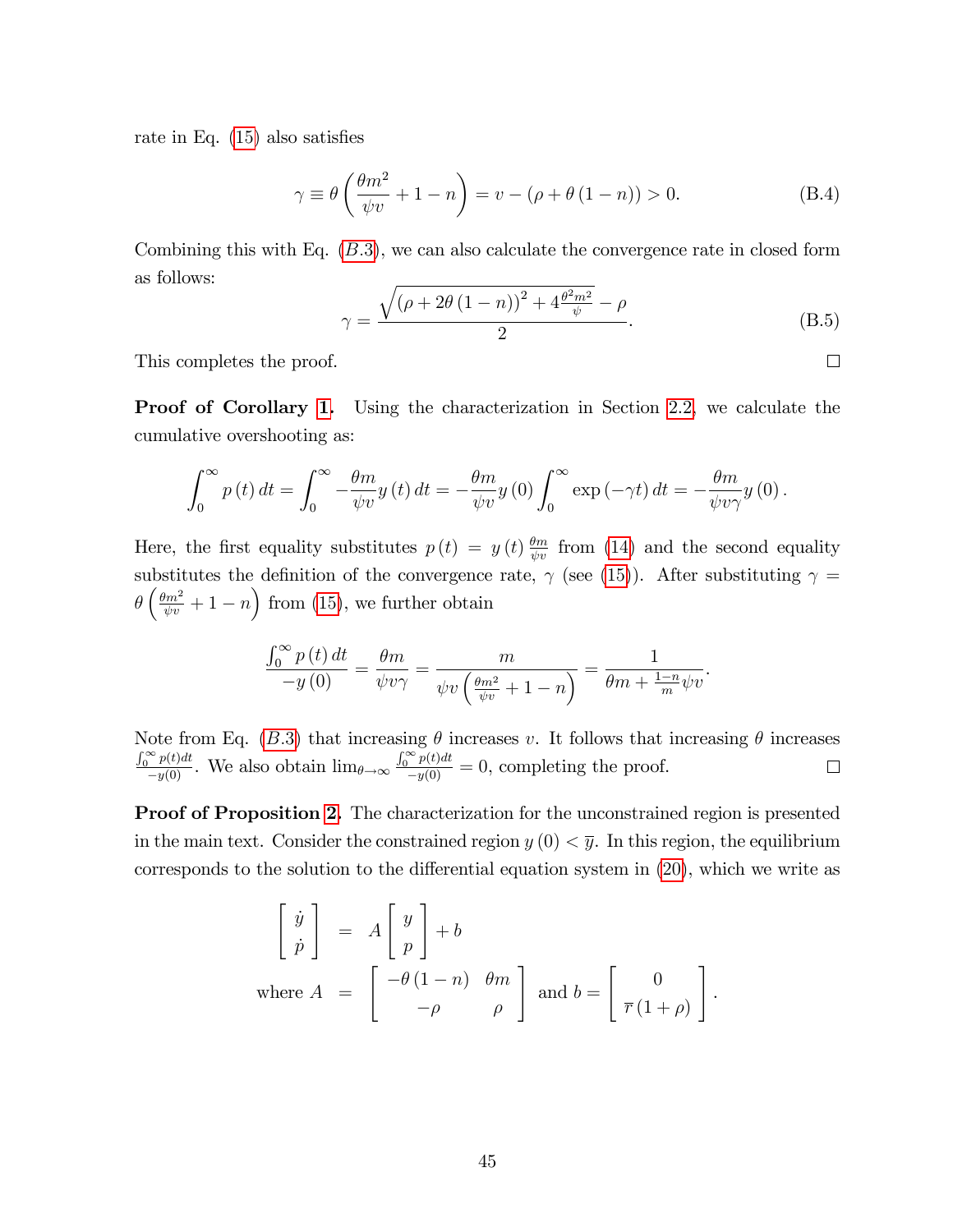In view of the parametric condition, this system has a unique steady-state given by,

<span id="page-46-0"></span>
$$
\begin{bmatrix} y^* \\ p^* \end{bmatrix} = \begin{bmatrix} \zeta m \\ \zeta (1 - n) \end{bmatrix} \text{ where } \zeta = \frac{\overline{r} (1 + \rho)}{\rho (m - (1 - n))}. \tag{B.6}
$$

Away from the steady-state, the qualitative behavior of the system is governed by the eigenvalues of the matrix, A, which correspond to the zeros of the polynomial,

<span id="page-46-1"></span>
$$
P(\lambda) = \lambda^2 + \lambda \left( \theta \left( 1 - n \right) - \rho \right) + \theta \rho \left( m - (1 - n) \right). \tag{B.7}
$$

Under the parametric condition, there are two real eigenvalues,  $\lambda_1 < \lambda_2$ , with corresponding eigenvectors given by

<span id="page-46-2"></span>
$$
e_1 = \begin{bmatrix} \lambda_1 - \rho \\ -\rho \end{bmatrix} \text{ and } e_2 = \begin{bmatrix} \lambda_2 - \rho \\ -\rho \end{bmatrix}.
$$
 (B.8)

We denote the eigenmatrix with  $E = [e_1, e_2]$ . Given a generic vector  $\begin{bmatrix} y - y^* \\ y - y^* \end{bmatrix}$  $p - p^*$ 1 (measured in deviation from the steady-state), we find the corresponding eigencoordinates by solving  $\left[\begin{array}{c} z_1 \end{array}\right]$  $z_2$ 1  $= E^{-1}$  $\int y - y^*$  $p - p^*$ Given an initial vector with eigencoordinates  $\begin{bmatrix} z_1(0) \\ z_2(0) \end{bmatrix}$ , the solution is given by

<span id="page-46-3"></span>
$$
\begin{bmatrix} y(t) - y^* \\ p(t) - p^* \end{bmatrix} = E \begin{bmatrix} z_1(t) \\ z_2(t) \end{bmatrix} \text{ where } \begin{bmatrix} z_1(t) \\ z_2(t) \end{bmatrix} = \begin{bmatrix} z_1(0) e^{\lambda_1 t} \\ z_2(0) e^{\lambda_2 t} \end{bmatrix}.
$$
 (B.9)

To characterize the solution further, we consider two cases depending on the sign of the term,  $m - (1 - n)$ .

**Case (i)**  $m - (1 - n) > 0$ . In this case,  $\zeta < 0$  so the steady-state lies in the lowerleft quadrant in the  $y - p$  space [see (B.6)]. Moreover, Eqs. (B.7 – B.8) (together with parametric condition) imply that both eigenvalues are negative  $\lambda_1 < \lambda_2 < 0$  and that both eigenvectors,  $e_1, e_2$ , have a strictly positive slope in the  $y - p$  space. Moreover, the eigenvector  $e_1$  corresponding to the smaller (more negative) eigenvalue  $\lambda_1$  has a smaller slope. Figure [8](#page-47-0) illustrates the steady-state, the eigenvalues, and the eigenvectors for to this case.

Now consider a generic initial vector in the upper-left quadrant in the eigenspace: that is, with eigencoordinates  $z_1(0) < 0 < z_2(0)$ . For such vectors, Eq. (B.9) together with the fact that  $\lambda_1 < \lambda_2 < 0$  implies  $\lim_{t\to\infty} \frac{z_1(t)}{z_2(t)} = 0$ . Hence, as we solve the equation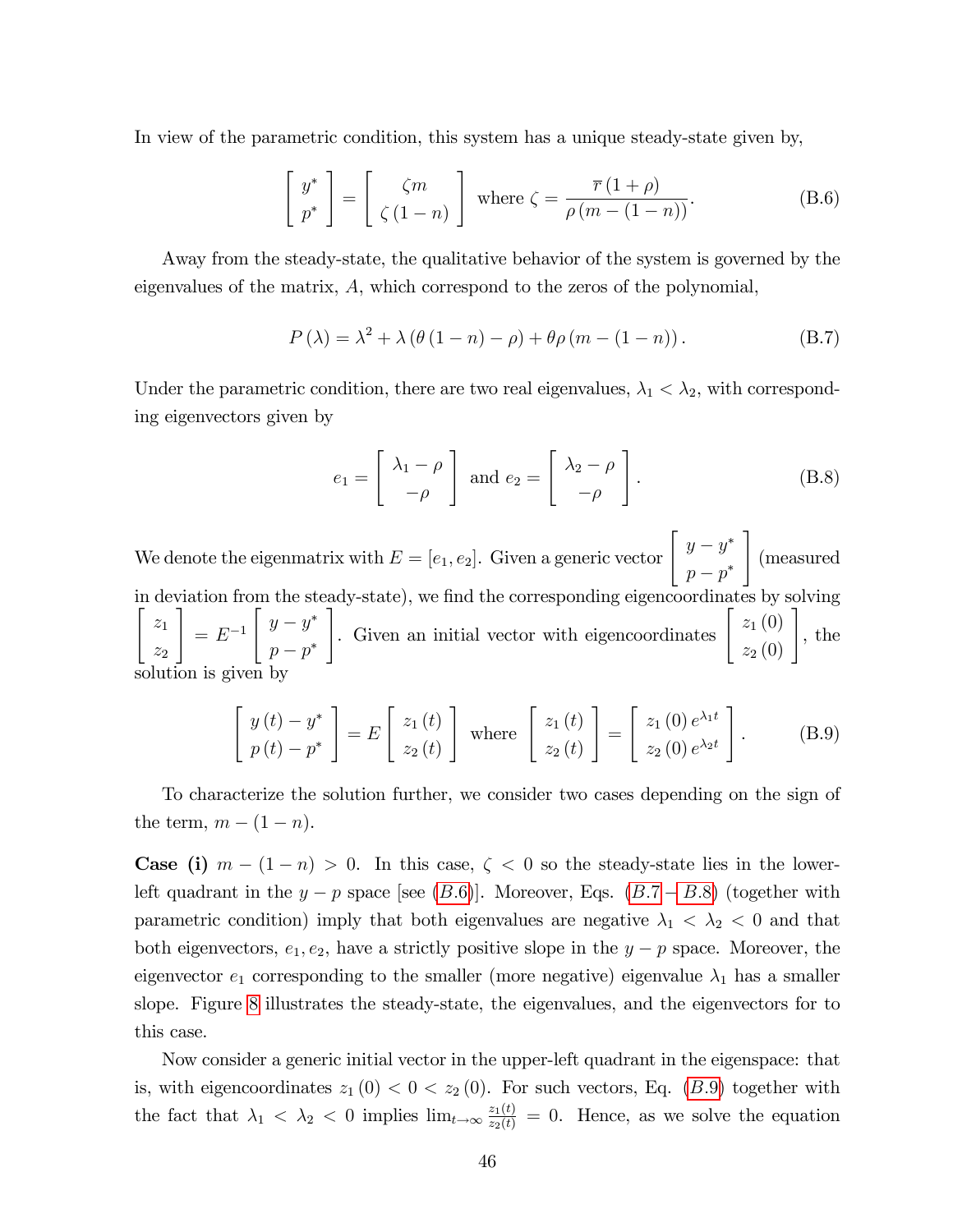

<span id="page-47-0"></span>Figure 8: Phase diagram for the system in [\(20\)](#page-19-1) when  $m - (1 - n) > 0$ .

forward, the solution becomes qualitatively similar to the paths along the eigenvector  $e_2$ . Conversely, we have  $\lim_{t\to-\infty}\frac{z_2(t)}{z_1(t)}=0$ . As we solve the equation backward, the solution becomes qualitatively similar to the paths along the eigenvector  $e_1$ . Combining the two cases, a generic solution path for the upper-left quadrant in the eigenspace has the shape illustrated in Figure [8.](#page-47-0) In particular,  $\dot{y} (t) > 0$ ,  $\dot{p} (t) > 0$  when t is sufficiently small and negative, whereas  $\dot{y}(t) < 0, \dot{p}(t) < 0$  when t is sufficiently large and positive.

Now consider the vector  $(\overline{y}, \overline{p})$  at which the discount rate constraint starts to bind. Since the discount rate is effectively unconstrained, our analysis in Section [2.2](#page-12-2) implies  $y(t) > 0$  and  $p(t) < 0$  (this can also be seen from [\(20\)](#page-19-1)). Combining this observation with Figure [8,](#page-47-0) the vector,  $(\bar{y}, \bar{p})$ , must be in the upper-left quadrant in the eigenspace. Moreover,  $(\overline{y}, \overline{p})$  must lie on the part of a solution path where  $\dot{p}(t)$  has become strictly negative but  $\dot{y}(t)$  has not yet become negative. These observations establish most of the claims in the proposition for this case (except for the concavity of  $\mathbf{p}(y)$ ). As illustrated in Figure [8,](#page-47-0) the function  $p(y)$  corresponds to the solution path over the range,  $y < \overline{y}$ , and the cutoff y corresponds to the maximum of the function  $p(y)$ . It remains to verify the concavity of  $p(y)$ .

**Case (ii)**  $m - (1 - n) < 0$ . In this case,  $\zeta > 0$  so the steady-state lies in the upper-right quadrant in the  $y-p$  space [see (B.6)]. Moreover, Eq. (B.7) implies that one eigenvalue is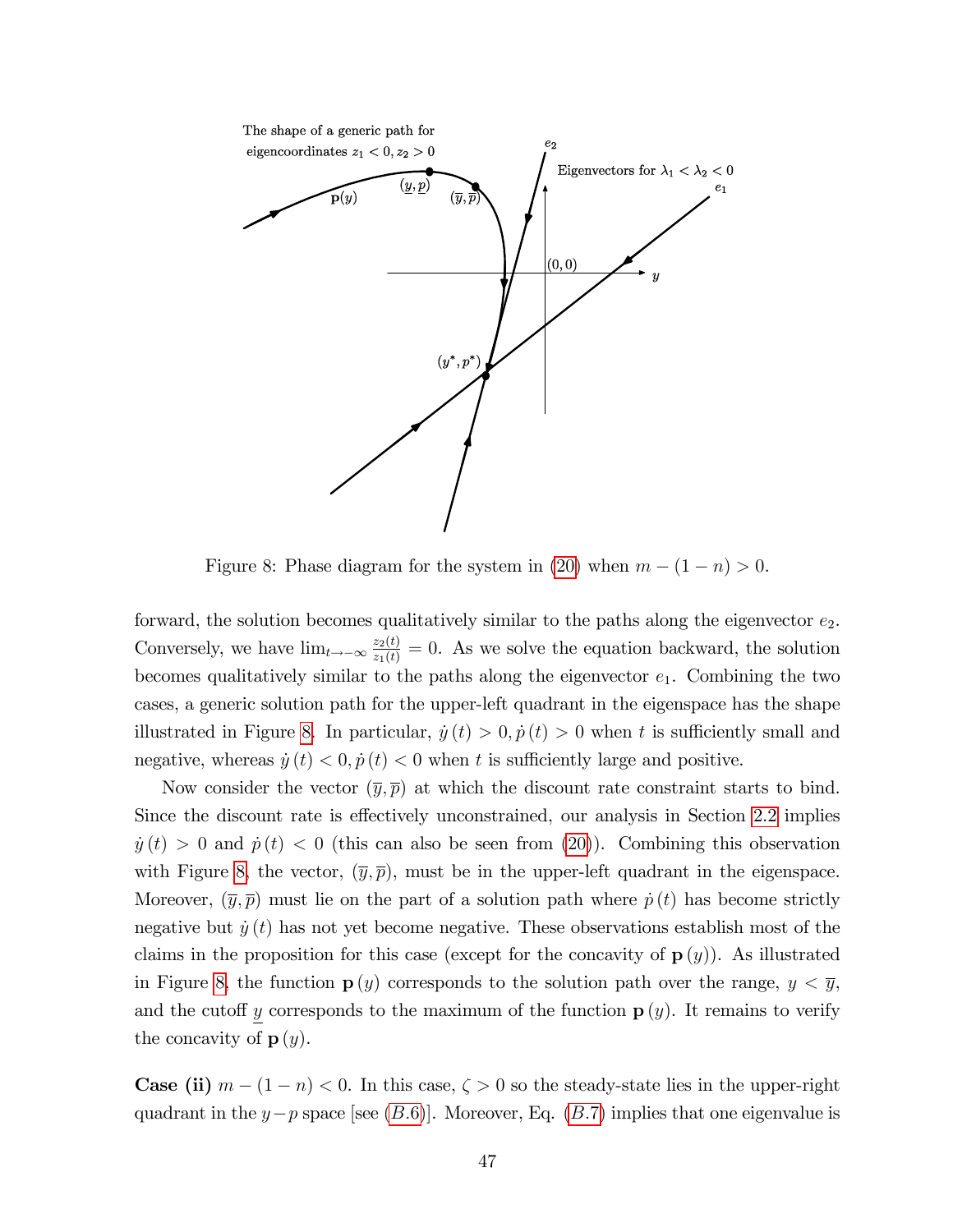

<span id="page-48-0"></span>Figure 9: Phase diagram for the system in [\(20\)](#page-19-1) when  $m - (1 - n) < 0$ .

strictly negative while the other one is strictly positive  $\lambda_1 < 0 < \lambda_2$  and that the positive eigenvalue satisfies,  $\lambda_2 < \rho$ . Therefore, Eq. (B.8) still implies that both eigenvectors have a positive slope and the eigenvector  $e_1$  corresponding to the smaller (negative) eigenvalue  $\lambda_1$  has a smaller slope. Figure [9](#page-48-0) illustrates the steady-state, the eigenvalues, and the eigenvectors corresponding to this case.

Now consider a generic initial vector in the lower-left quadrant in the eigenspace: that is, with eigencoordinates  $z_1(0) < 0$ ,  $z_2(0) < 0$ . For such vectors, Eq. (B.9) together with the fact that  $\lambda_1 < 0 < \lambda_2$  implies  $\lim_{t \to \infty} z_1(t) = 0$  and  $\lim_{t \to \infty} z_2(t) = -\infty$ . Hence, as we solve the equation forward, the solution moves away from the steady-state at an exponential rate along the eigenvector  $e_2$ . Conversely, we also have  $\lim_{t\to-\infty} z_1(t) = -\infty$ and  $\lim_{t\to\infty} z_2 (t) = 0$ . Hence, as we solve the equation backward, the solution moves away from the steady-state at an exponential rate along the eigenvector  $e_1$ . Combining the two cases, a generic solution path in the lower-left quadrant in the eigenspace has the shape illustrated in Figure [9.](#page-48-0) In particular,  $\dot{y} (t) > 0$ ,  $\dot{p} (t) > 0$  when t is sufficiently small and negative whereas  $\dot{y} (t) < 0$ ,  $\dot{p} (t) < 0$  when t is sufficiently large and positive.

Now consider the vector  $(\overline{y}, \overline{p})$  at which the discount rate constraint starts to bind. As before, this vector satisfies  $\dot{y}(t) > 0$  and  $\dot{p}(t) < 0$ . Combining this observation with Figure [9](#page-48-0) implies that  $(\overline{y}, \overline{p})$  must be in the lower-left quadrant in the eigenspace. Moreover, it must lie on the part of a solution path where  $\dot{p}(t)$  has become strictly negative but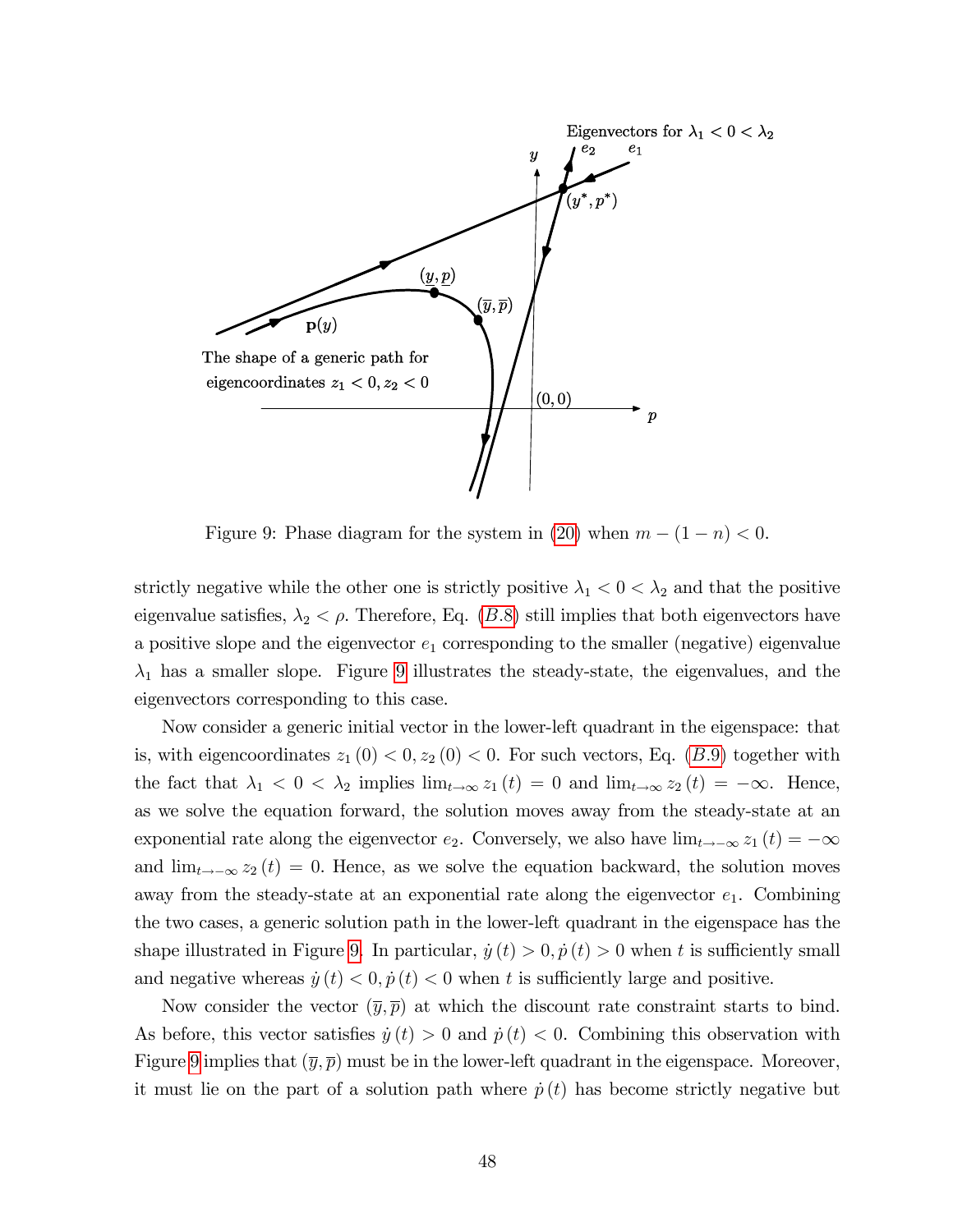$\dot{y}(t)$  has not yet become negative. These observations establish most of the claims in the proposition for this case (except for the concavity of  $p(y)$ ). As illustrated in Figure [9,](#page-48-0) the function,  $\mathbf{p}(y)$ , corresponds to the solution path over the range,  $y < \overline{y}$ , and the cutoff y corresponds to the output gap where  $p(y)$  is maximized.

Numerical solution for the asset price function. To facilitate the numerical solution, we also write the function,  $p(y)$ , as a solution to a differential equation in y-domain. Observing that  $\frac{dp}{dy} = \frac{dp}{dt} \left/ \frac{dy}{dt} \right$ , we combine the two differential equations in [\(20\)](#page-19-1) to obtain,

$$
\frac{d\mathbf{p}(y)}{dy} = \frac{(1+\rho)\,\overline{r} + \rho\left(\mathbf{p}(y) - y\right)}{\theta\left(m\mathbf{p}(y) - (1-n)\,y\right)}\text{ with } \mathbf{p}\left(\overline{y}\right) = \overline{p}.\tag{B.10}
$$

We can obtain the functions  $p(y)$  illustrated in Figures [8](#page-47-0) – [9](#page-48-0) by solving this differential equation backward in  $y$ -domain.

Strict concavity of the asset price function. To complete the proof, it remains to verify that  $\frac{d^2 \mathbf{p}(y)}{d^2 y}$  $\frac{\mathbf{P}(y)}{d^2y} < 0$  over the constrained range  $y < \overline{y}$ . Note that

$$
\frac{d^2\mathbf{p}\left(y\right)}{d^2y} = \frac{dy}{dt}\frac{d}{dt}\left(\frac{dp/dt}{dy/dt}\right).
$$

Since  $dy/dt > 0$  (over the relevant range), it suffices to show

<span id="page-49-0"></span>
$$
\frac{d}{dt}\left(\frac{dp/dt}{dy/dt}\right) < 0 \text{ over } y < \overline{y}.\tag{B.11}
$$

To prove this claim, recall from  $(B.8)$  and  $(B.9)$  that we have a closed-form solution for the output gap and the asset price gap (when  $y < \overline{y}$ ):

$$
y(t) = y^* + (\lambda_1 - \rho) z_1(0) e^{\lambda_1 t} + (\lambda_2 - \rho) z_2(0) e^{\lambda_2 t}
$$
  

$$
p(t) = p^* - \rho z_1(0) e^{\lambda_1 t} - \rho z_2(0) e^{\lambda_2 t}.
$$

Recall that  $\lambda_1 < \lambda_2$  are the eigenvalues of the polynomial (B.7). Using this solution, we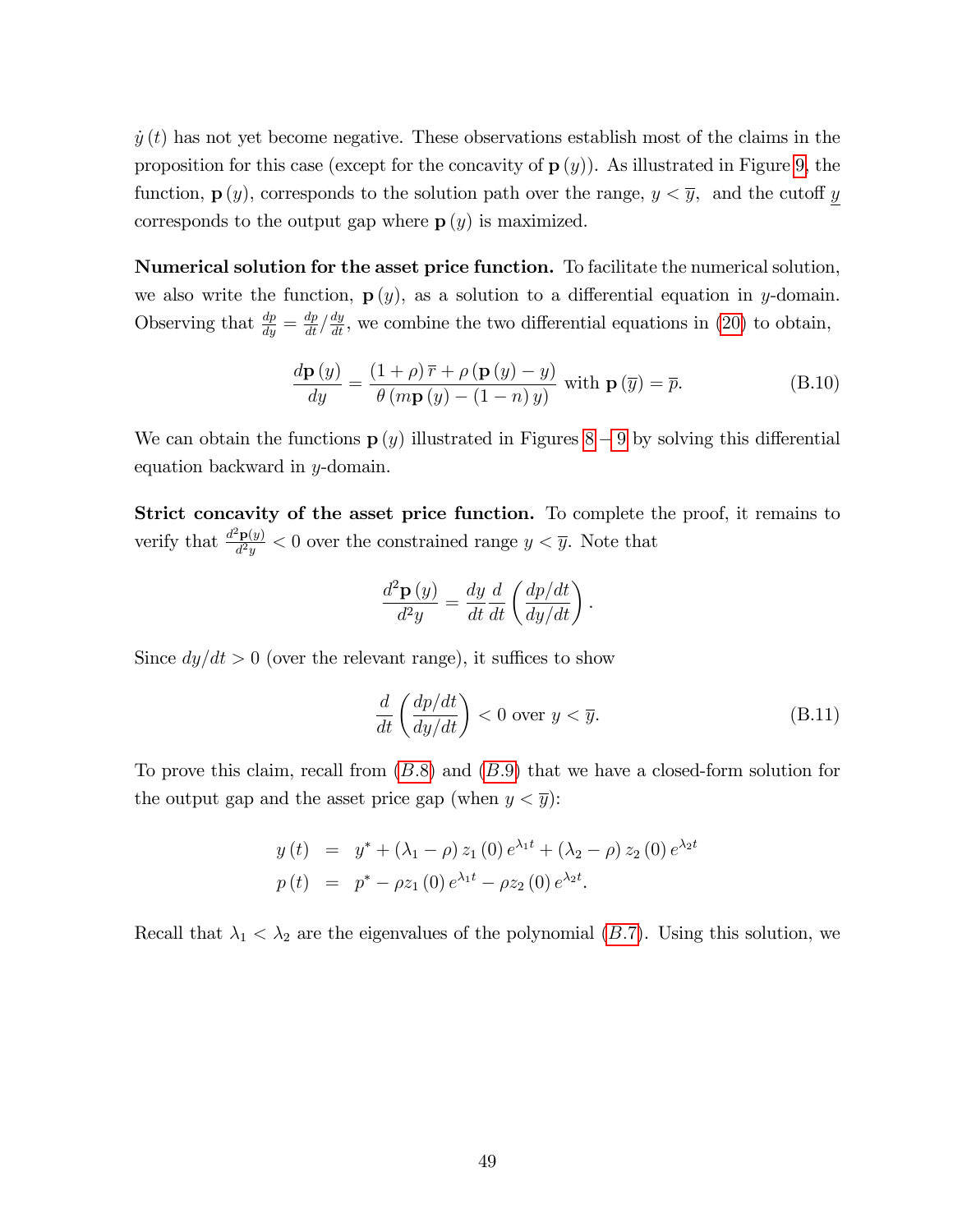calculate

$$
\frac{\dot{p}}{\dot{y}} = \frac{Ae^{(\lambda_1 - \lambda_2)t} + B}{Ce^{(\lambda_1 - \lambda_2)t} + D} = \frac{A}{C} + \frac{B - \frac{AD}{C}}{Ce^{(\lambda_1 - \lambda_2)t} + D}
$$
\nwhere\n
$$
A = -\rho \lambda_1 z_1(0)
$$
\n
$$
B = -\rho \lambda_2 z_2(0)
$$
\n
$$
C = (\lambda_1 - \rho) \lambda_1 z_1(0)
$$
\n
$$
D = (\lambda_2 - \rho) \lambda_2 z_2(0).
$$

This in turn implies

<span id="page-50-0"></span>
$$
\frac{d}{dt}\left(\frac{dp/dt}{dy/dt}\right) = \frac{\left(BC - AD\right)\left(\lambda_2 - \lambda_1\right)}{\left(Ce^{\left(\lambda_1 - \lambda_2\right)t} + D\right)^2}.\tag{B.12}
$$

Note that  $\lambda_2 - \lambda_1 > 0$ . Note also that

$$
BC - AD = (\lambda_2 - \lambda_1) \rho \lambda_1 \lambda_2 z_1 (0) z_2 (0).
$$

It is easy to check that  $BC - AD < 0$  in both cases analyzed earlier. In case (i), we have  $\lambda_1 < \lambda_2 < 0$  and  $z_1(0) < 0, z_2(0) > 0$ . In case (ii), we have  $\lambda_1 < 0 < \lambda_2$  and  $z_1(0) < 0, z_2(0) < 0.$  In either case,  $BC - AD < 0.$  Combining this observation with  $(B.12)$ , we establish  $(B.11)$  $(B.11)$  and complete the proof of Proposition [2.](#page-19-0)  $\Box$ 

Proof of Proposition [3.](#page-22-0) The log price of the market portfolio is given by

$$
\log P(0) = p(0) + \log P^*
$$
  
=  $p(0) + \log \frac{\alpha Y^*}{\rho}$   
=  $p(0) + bN + \log \frac{\alpha \tilde{Y}^*}{\rho}$   
=  $\mathbf{p}(y(0)) + bN + \log \frac{\alpha \tilde{Y}^*}{\rho}$ 

The first line uses the definition of the asset price gap, the second line substitutes  $P^*$ from  $(5)$ , the third line substitutes  $Y^*$  from  $(21)$ , and the last line substitutes the function  $p(y)$  from Proposition [2.](#page-19-0) Differentiating with respect to N (and evaluating at  $N = 0$ ),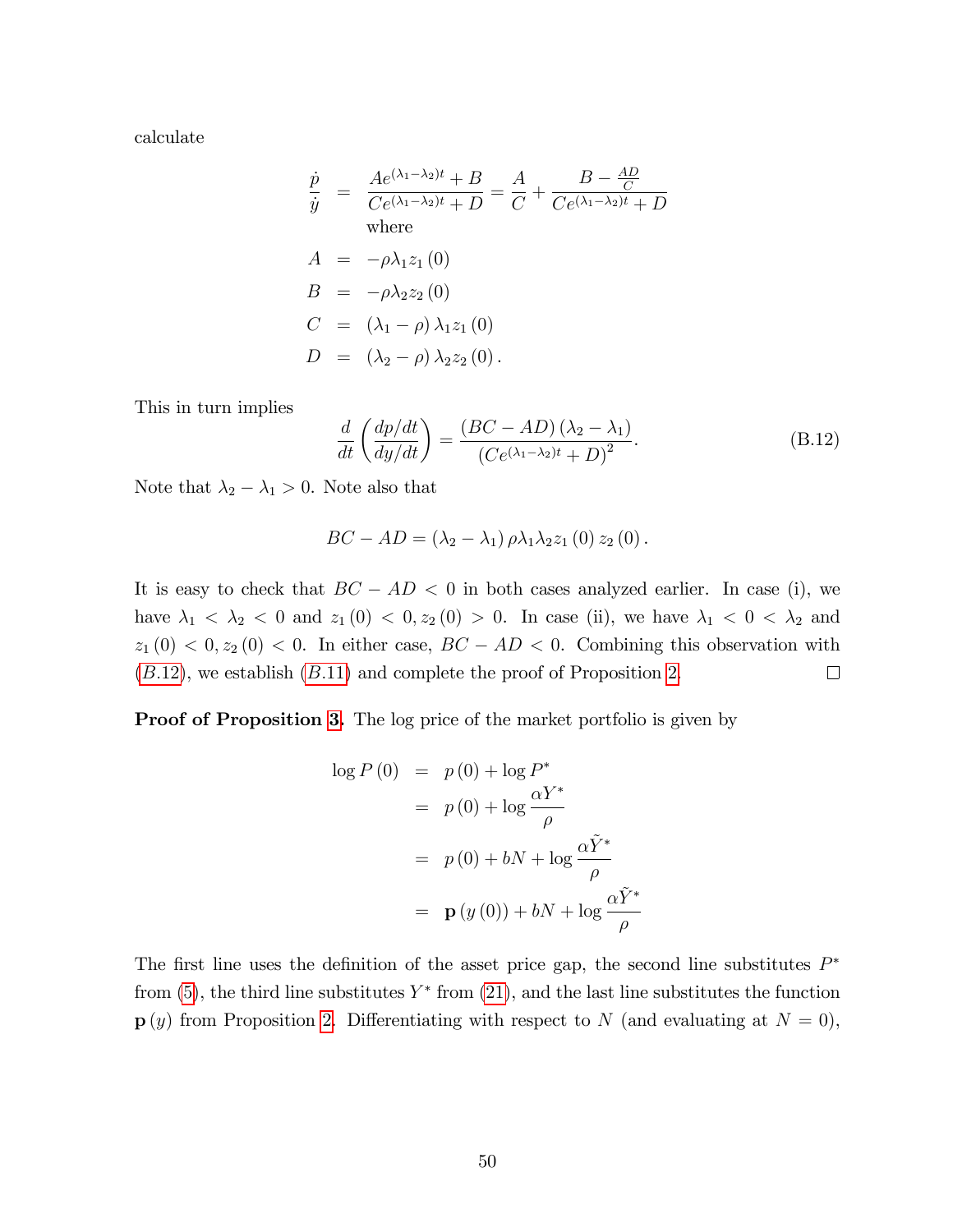we obtain,

$$
\frac{d \log P(0)}{dN} \bigg|_{N=0} = \frac{dy(0)}{dN} \frac{d\mathbf{p}(y(0))}{dy(0)} \bigg|_{N=0} + b
$$

$$
= (a - b) \frac{d\mathbf{p}(y)}{dy} \bigg|_{y=\tilde{y}(0)} + b.
$$

This proves [\(23\)](#page-22-2).

For the second part, note that  $\frac{d^2 \mathbf{p}(y)}{d^2 y}$  $\frac{d^2\mathbf{p}(y)}{d^2y} = 0$  over the unconstrained range  $y > \overline{y}$  and  $d^2\mathbf{p}(y)$  $\frac{dP(y)}{d^2y} < 0$  for the constrained range  $y < \overline{y}$ . Combining this with the first part, we obtain  $\Big|_{N=0} \leq 0$ , completing the proof.  $d \log P(0)$ d  $\Box$  $d\tilde{y}(0)$  $dN$ 

**Proof of Proposition [4.](#page-24-0)** Consider part (i). We first integrate Eq.  $(9)$  forward and use  $\lim_{t\to\infty} e^{-\rho t} p(t) = 0$  to obtain a present discounted value formula:

<span id="page-51-0"></span>
$$
p(t) = \int_{t}^{\infty} e^{-\rho(s-t)} \left[ \rho y(s) - (1+\rho) r(s) \right] ds.
$$
 (B.13)

We then log-linearize Eq. [\(25\)](#page-24-1) to obtain:

<span id="page-51-1"></span>
$$
p^{MB}(t) = \int_0^\infty \frac{P^{MB*}(\mu)}{P^{MB*}} \log \frac{P^{MB}(t, \mu)}{P^{MB*}(\mu)} d\mu
$$
\n
$$
= -\int_0^\infty e^{-\rho\mu} \rho \int_t^{t+\mu} (R(s) - \rho) d\mu
$$
\n
$$
= -\int_0^\infty \int_t^{t+\mu} e^{-\rho\mu} \rho (1 + \rho) r(s) ds d\mu
$$
\n
$$
= -\int_t^\infty \left( \int_{s-t}^\infty \rho e^{-\rho\mu} d\mu \right) (1 + \rho) r(s) ds
$$
\n
$$
= -\int_t^\infty e^{-\rho(s-t)} r(s) (1 + \rho) ds.
$$
\n(B.14)

Here, the second line uses  $P^{MB*} = \frac{\alpha Y^*}{g}$  $\frac{Y^*}{\rho}$  and  $P^{MB*}(\mu) = \alpha Y^* e^{-\rho\mu}$  along with Eq. [\(25\)](#page-24-1). The third line substitutes  $r(s) \simeq \frac{R(s)-\rho}{1+\rho}$ . The fourth line uses Fubini's Theorem to switch the order of integration; and the last step simplifies the expression. Combining the final expression with Eq.  $(B.13)$ , we establish Eq.  $(26)$ .

Differentiating the second line in  $(B.14)$  $(B.14)$  with respect to time, we obtain

$$
\dot{p}^{MB}(t) = \int_0^\infty e^{-\rho\mu} \rho \left( -\frac{d}{dt} \left( \int_t^{t+\mu} R(s) \, ds \right) \right) d\mu.
$$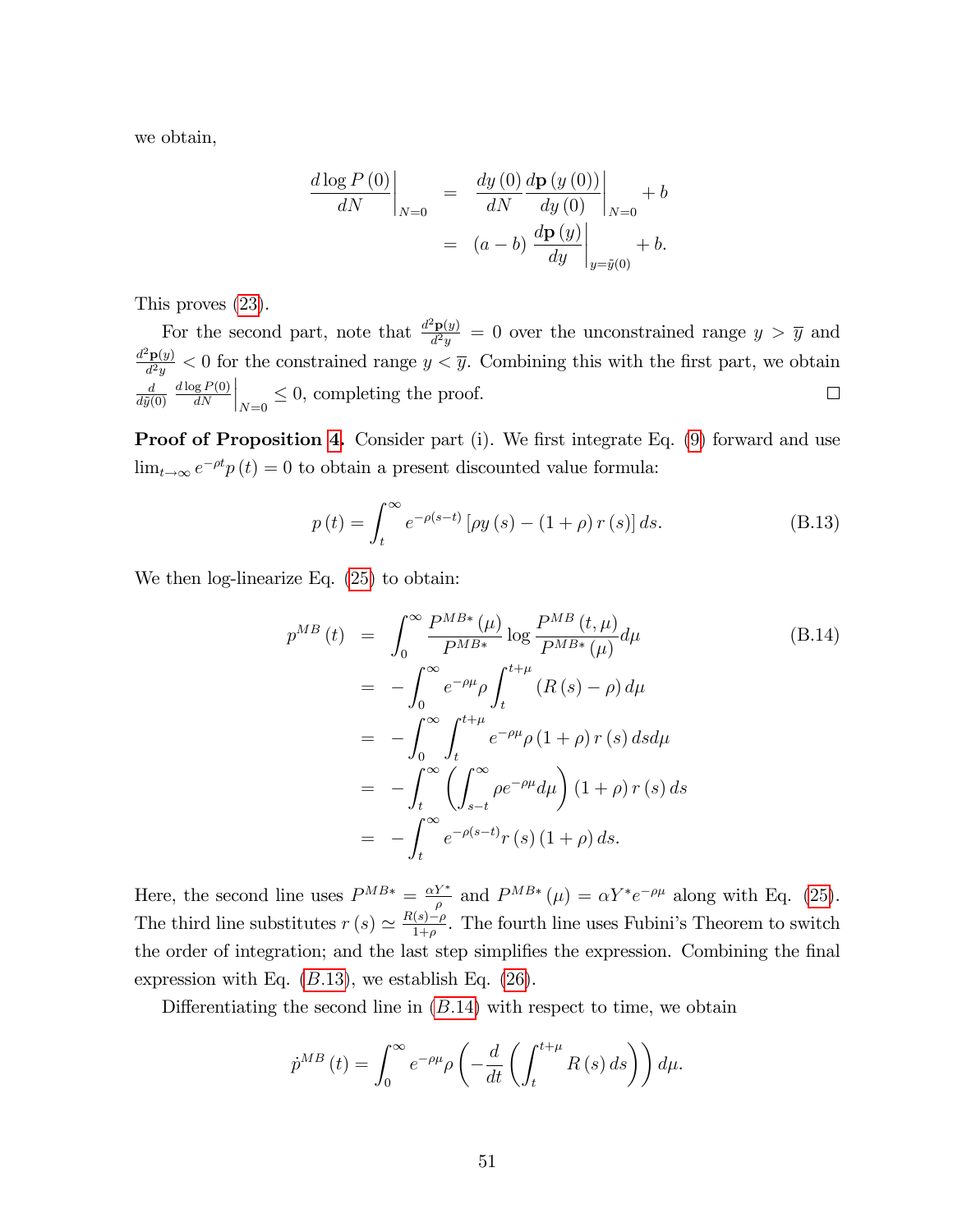After substituting the definition of the zero-coupon yield,  $y(t,\mu) = \frac{\int_t^{t+\mu} R(s) ds}{\mu}$  $\frac{n(s)ds}{\mu}$ , we establish Eq. [\(27\)](#page-24-3).

Finally consider part (iii). Note that the last line in  $(B.14)$  $(B.14)$  implies

$$
p^{MB}(t) = -\int_0^\infty e^{-\rho\mu} \left( R(t+\mu) - \rho \right) d\mu.
$$

Here, we have substituted  $r(s) (1 + \rho) \simeq R(s) - \rho$  and applied the change-of-variables,  $\mu = s - t$ . After differentiating the expression with respect to time, and substituting the definition of the forward rate,  $f(t, \mu) = R(t + \mu)$ , we establish Eq. [\(28\)](#page-25-0). This completes the proof of the proposition.  $\Box$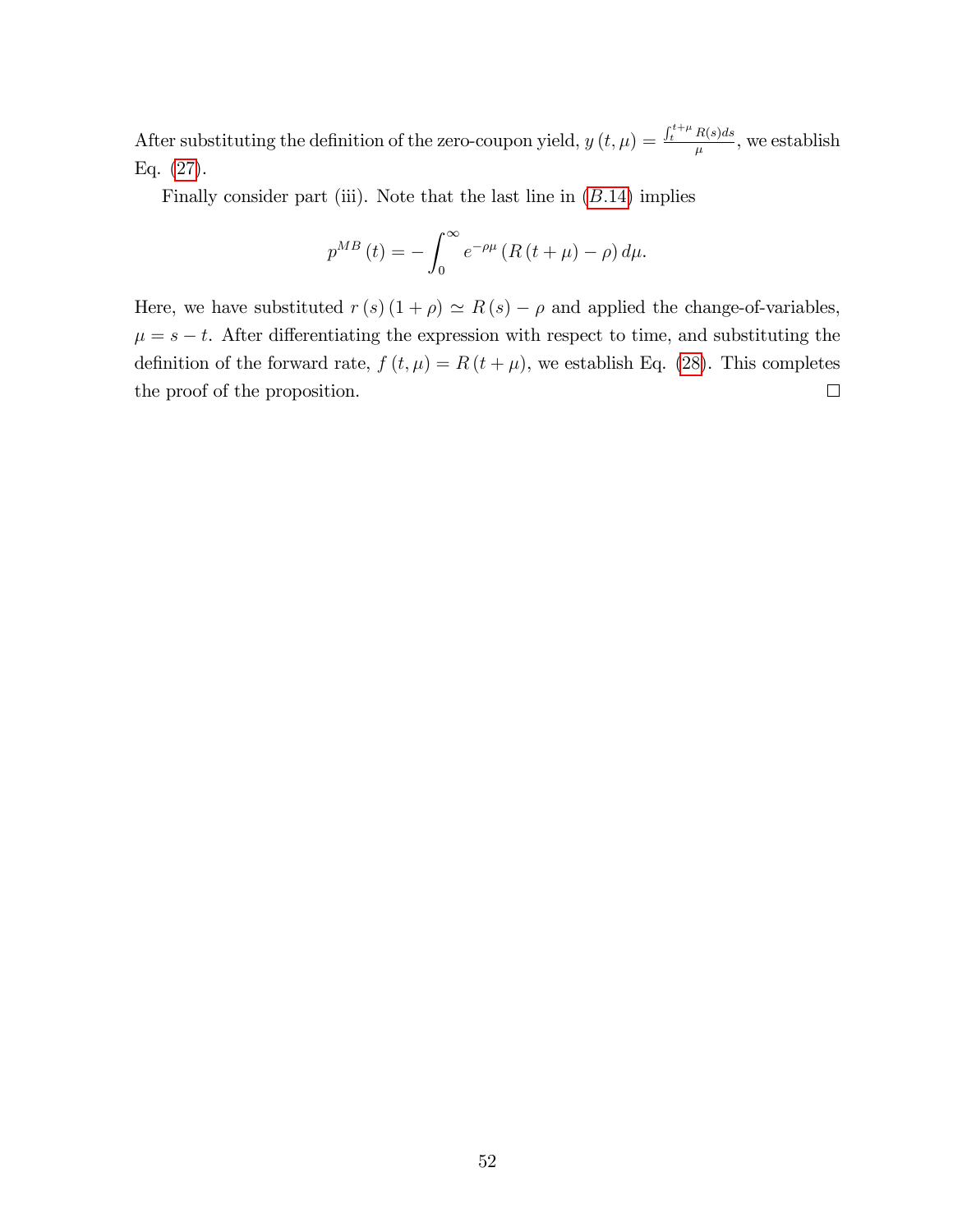## <span id="page-53-0"></span>C. Appendix: Omitted extensions

This appendix presents the extensions of the baseline model omitted from the main text. We first generalize the analysis to the case in which adjusting stockholders are fully rational and incorporate the fact that they will infrequently readjust in future periods (see Section [2.3.2\)](#page-15-0). We then consider the case in which prices are partially flexible and inflation is endogenous (see Section [2.3.3\)](#page-16-0). Finally, we consider a scenario in which the output gap is not negative at the moment but anticipated to turn negative in the near future (see Section [2.3.4\)](#page-16-1).

### <span id="page-53-1"></span>C.1. Overshooting with sophisticated stockholders

Consider the baseline model analyzed in Section [2.](#page-6-0) In the main text, we assume adjusting stockholders exogenously follow the rule in [\(7\)](#page-10-0) with coefficients  $m > 0, n \in (0, 1)$ . In this appendix, we generalize the analysis to the case with fully sophisticated adjusting stockholders that incorporate the fact that they will get to readjust in the future according to a Poisson process with intensity  $\theta$ . Specifically, our main result in this section shows that there exists an equilibrium in which the sophisticated consumers follow the rule in  $(7)$  with *endogenous* coefficients, that is:

<span id="page-53-2"></span>
$$
c^{s,adj}(t) = m(\gamma) p(t) + n(\gamma) y(t)
$$
  
where  $m(\gamma) = \frac{\theta - \rho}{\theta + \gamma}$  and  $n(\gamma) = \frac{\rho}{\theta + \gamma}$  (C.1)

<span id="page-53-4"></span>**Proposition 5.** Consider the baseline model with fully rational stockholders. When  $\theta > \rho$ , there exists an equilibrium in which the linearized optimal consumption rule for adjusting stockholders satisfies

<span id="page-53-3"></span>
$$
c^{s,adj}(t) = (1 - \eta) p(t) + \eta \frac{\rho y(t)}{\rho + \gamma} \quad \text{where} \quad \eta = \frac{\rho + \gamma}{\theta + \gamma}.
$$
 (C.2)

Equivalently, the equilibrium consumption rule is given by Eq.  $(7)$  with the endogenous coefficients in (C.1) that satisfy  $m(\gamma)$ ,  $n(\gamma) \in (0,1)$ . The equilibrium path,  $[y(t), p(t), r(t)]_{t=0}^{\infty}$ , is characterized by Proposition [1](#page-13-0) given the coefficients  $m(\gamma)$ ,  $n(\gamma)$ . In particular, the equilibrium with fully rational stockholders also features asset **price overshooting.** The equilibrium convergence rate,  $\gamma > 0$ , solves:

<span id="page-53-5"></span>
$$
\gamma = F(\gamma) \equiv \frac{\sqrt{\left(\rho + 2\theta \left(1 - n\left(\gamma\right)\right)\right)^2 + 4\frac{\theta^2 m(\gamma)^2}{\psi}} - \rho}{2}.
$$
 (C.3)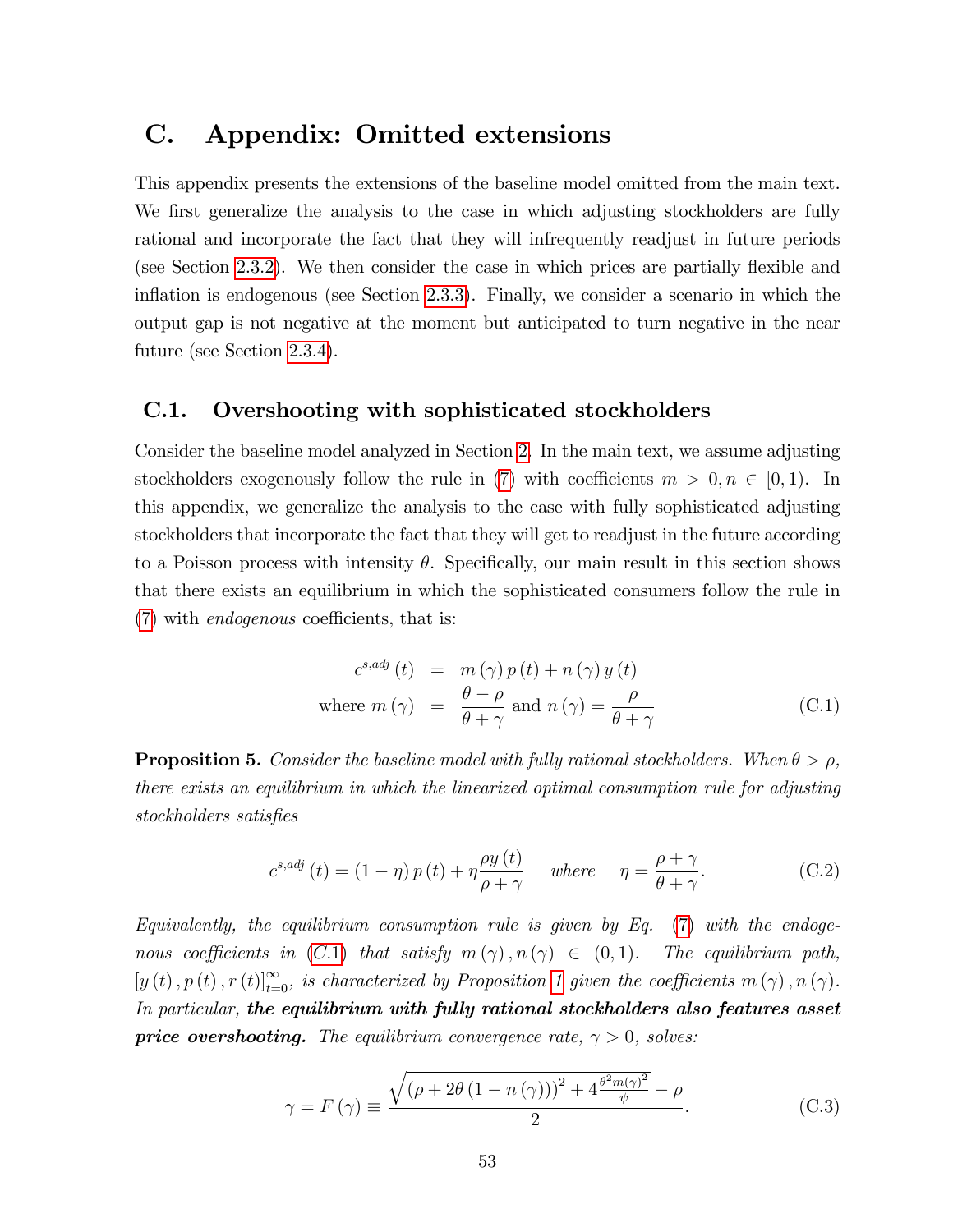Eq.  $(C.2)$  characterizes the optimal linearized consumption rule along a path in which the linearized equilibrium variables converge to zero at a constant rate  $\gamma > 0$ . The remaining equilibrium variables are then characterized by Proposition [1](#page-13-0) given the endogenous coefficients  $m(\gamma)$ ,  $n(\gamma)$ . Recall from our earlier analysis that the convergence rate,  $\gamma$ , depends on the coefficients, m, n. Since the endogenous coefficients also depend on  $\gamma$ , the equilibrium convergence rate corresponds to a fixed point.

Before we prove Proposition [5,](#page-53-4) we discuss the intuition behind the consumption rule in (C.2). Note that  $\frac{\rho y(t)}{\rho + \gamma}$  captures the log wealth change driven by the consumer's fixed-rate wealth: the present value of her lifetime income discounted at the steady-state discount rate  $\rho$  (along the equilibrium path with convergence rate  $\gamma$ ). Hence, Eq. (C.2) says that log consumption reacts to a weighted average of the log actual wealth change,  $p(t)$ , and the log fixed-rate wealth change,  $\frac{\rho y(t)}{\rho + \gamma}$ . When asset prices increase because current income increases, the two wealth measures increase by the same amount and log consumption reacts one-to-one to log wealth changes. However, when asset prices increase because of a discount rate cut, log consumption reacts less than one-to-one to log wealth change ( $m <$ 1). Hence, the consumer does react to wealth changes induced by discount rate changes, but less so than when she can adjust continuously. As expected,  $\theta \to \infty$  implies  $\eta \to 0$ : when consumption adjustment is sufficiently rapid, we recover the usual consumption rule.

Why does a sophisticated consumer react to the interest-rate driven wealth changes relatively less? As we show below, this is because interest-rate-driven wealth changes are associated with net income effects that mitigate the wealth effect. Intuitively, since the consumer cannot reoptimize in the future (in some states), the substitution effect becomes relatively weak. Therefore, despite log preferences, the substitution and income effects do not net out. Instead, the income effect dominates and implies that—keeping wealth constant—decreasing the discount rate decreases spending. Equivalently, lower discount rates make it costlier to finance a fixed consumption stream until the next adjustment opportunity.

We next prove Proposition [5](#page-53-4) in three steps. First, we characterize the (log-linearized) optimal consumption rule for an arbitrary path of (log-linearized) future income and discount rate gaps,  $[y(t), r(t)]_{t=0}^{\infty}$ . Second, we show that, along the equilibrium path in which  $y(t)$  and  $r(t)$  converge to zero at an exponential rate  $\gamma > 0$ , the consumption rule is given by  $(C.2)$ . Third, we show there exists a convergence rate that solves the fixed point equation ([C:](#page-53-5)3) and prove Proposition [5.](#page-53-4)

Optimal consumption with Poisson adjustment. We establish optimal consumption rule for  $t = 0$ . Since the model is stationary, the results also apply for other times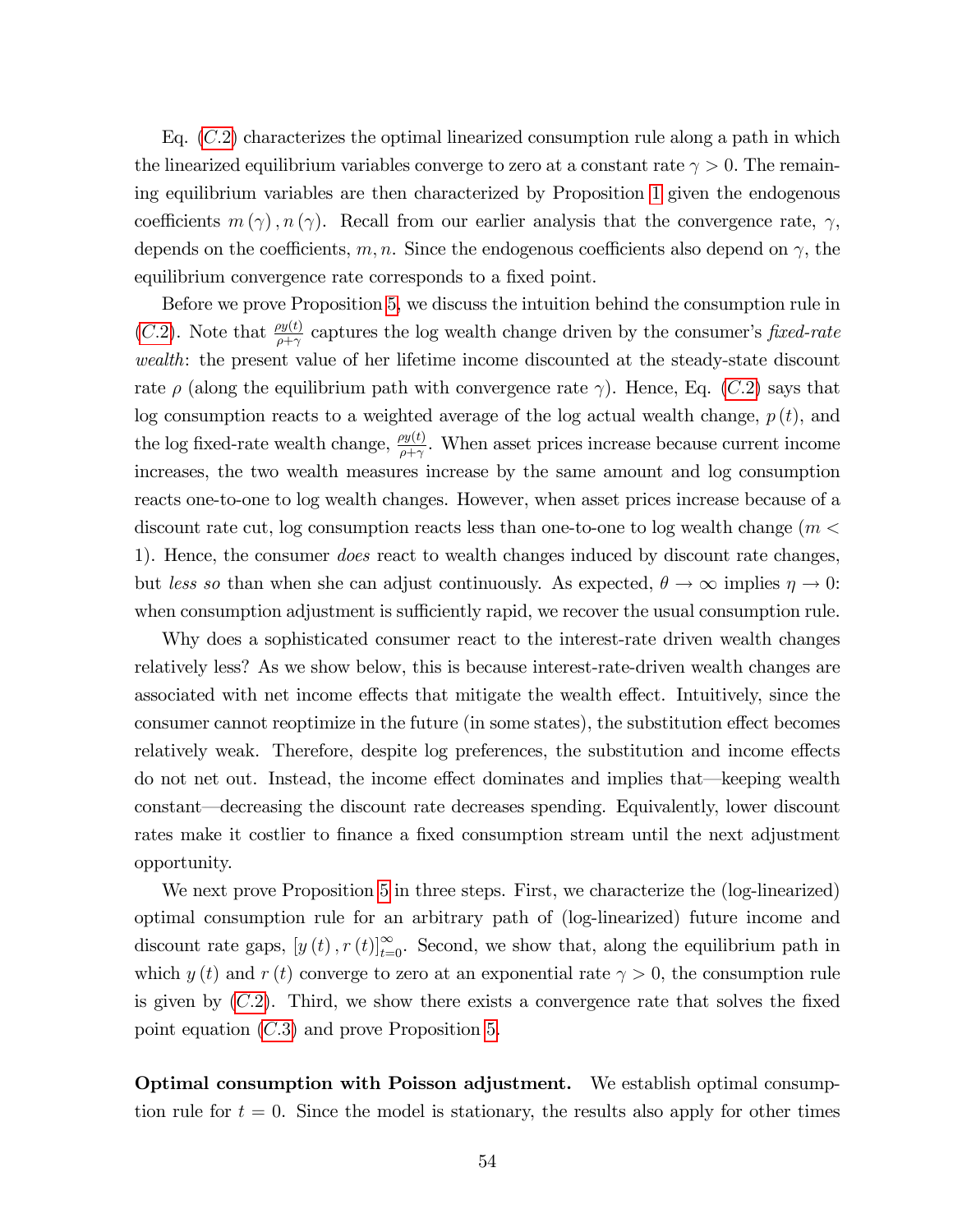$t > 0$ . Consider a stockholder with assets  $A(0)$  that gets to adjust her consumption. For now, we take the initial asset level as exogenous (from the discount rate) and endogenize it subsequently. The stockholder's recursive problem is given by:

<span id="page-55-0"></span>
$$
V(A(0)) = \max_{C} \int_{0}^{\infty} \theta e^{-\theta T} \left[ \int_{0}^{T} e^{-\rho t} \log C dt + e^{-\rho T} V(A(T)) \right] dT \qquad (C.4)
$$
  

$$
= \max_{C} \int_{0}^{\infty} \theta e^{-\theta T} \left[ \frac{1 - e^{-\rho T}}{\rho} \log C + e^{-\rho T} V(A(T)) \right] dT
$$
  
where  $\dot{A}(t) = R(t) A(t) - C$ 

Here, we write the stockholder's problem as an integral over adjustment times  $T$ . The probability that adjustment takes place at time T is  $\theta e^{-\theta T}$ . Conditional on adjustment at time  $T$ , the stockholder receives the utility in the brackets.

Suppose consumption is strictly positive along the optimal path (this will be the case since we focus on small deviations from the steady-state). Then, the value function has the homogeneity property:

$$
V(A(t)) = \frac{\log A(t)}{\rho} + V(1).
$$

Note also that we can integrate the budget constraint forward to solve for the value of assets at time T. In particular, the present value of  $A(T)$  is equal to the initial assets net of the present value of the fixed consumption path until time  $T$ :

$$
\frac{A(T)}{\exp\left(\int_0^T R(s) ds\right)} = A(0) - C \int_0^T \exp\left(-\int_0^t R(s) ds\right) dt
$$

Substituting this into  $(C.4)$ , we obtain the following optimality condition:

$$
\int_0^\infty \theta e^{-\theta T} \left[ \frac{1 - e^{-\rho T}}{C\rho} - \frac{\exp\left(-\rho T\right)}{\rho} \frac{\int_0^T \exp\left(-\int_0^t R\left(s\right) ds\right) dt}{A\left(0\right) - C \int_0^T \exp\left(-\int_0^t R\left(s\right) ds\right) dt} \right] dT = 0.
$$

After rearranging terms, we have:

$$
\frac{1}{C}\frac{1}{\theta+\rho} = \int_0^\infty \frac{\theta}{\rho} e^{-(\theta+\rho)T} \frac{\int_0^T \exp\left(-\int_0^t R(s) \, ds\right) dt}{A(0) - C \int_0^T \exp\left(-\int_0^t R(s) \, ds\right) dt} dT.
$$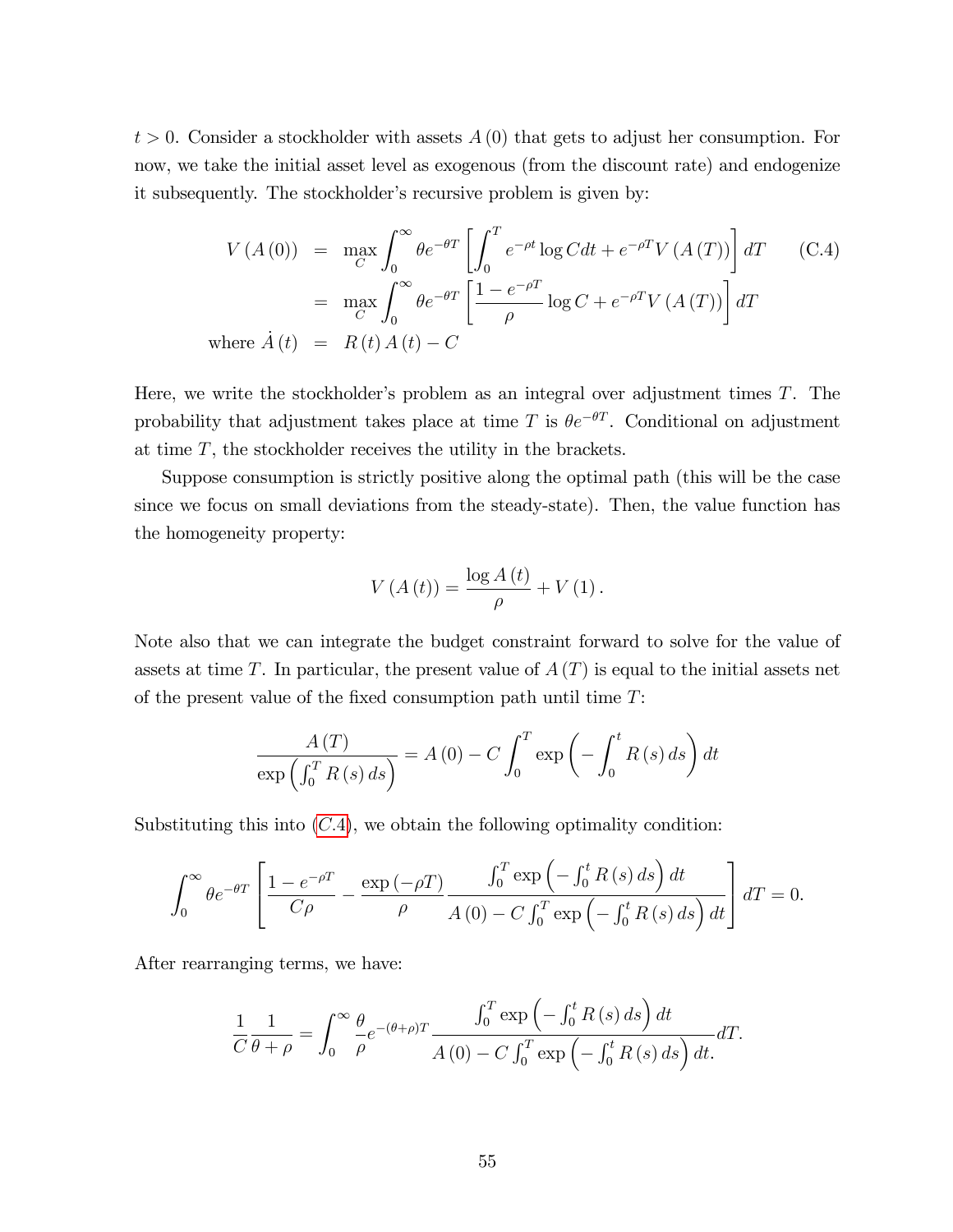The solution scales with initial wealth. Thus it can be written as

$$
C = \rho X(0) A(0) \tag{C.5}
$$

for some  $X(0) > 0$ . After substituting, we further obtain

<span id="page-56-0"></span>
$$
\frac{1}{X(0)} = \int_0^\infty \theta(\theta + \rho) e^{-(\theta + \rho)T} \frac{\int_0^T \exp\left(-\int_0^t R(s) ds\right) dt}{1 - \rho X(0) \int_0^T \exp\left(-\int_0^t R(s) ds\right) dt} dT.
$$
 (C.6)

Consider the potential steady-state,  $R^*(t) = \rho$  for each t. In this case, it is easy to check  $X^*(0) = 1$  and thus  $C = \rho A(0)$ . Consider also the special case  $\theta \to \infty$ . It can be checked that this also gives the same solution  $X(0) = 1$  and  $C = \rho A(0)$ .

Beyond these special cases, the solution is complicated. In particular,  $X(0)$  depends on the whole future path of discount rates. To make progress, we log-linearize Eq.  $(C.6)$ around the potential steady-state. Specifically, we define the log-deviation terms  $x(0) =$  $\log \frac{X(0)}{X^*(0)}$  and  $r(t) = \log \frac{1+R(t)}{1+\rho}$ . Substituting these variables into (C.6) and using the approximation  $r(s) \simeq \frac{R(s)-\rho}{1+\rho}$  along with  $X^*(0) = 1$ , we obtain:

$$
\frac{1}{\exp(x(0))} = \int_0^\infty \theta(\theta + \rho) e^{-(\theta + \rho)T} \frac{\int_0^T \exp(-\rho t) \exp\left(-\int_0^t (1 + \rho) r(s)\right) ds dt}{1 - \rho \exp(x(0)) \int_0^T \exp(-\rho t) \exp\left(-\int_0^t (1 + \rho) r(s)\right) dt} dT.
$$

Linearizing this expression around  $x(0) = r(t) = 0$ , we further obtain:

$$
x(0) = \int_0^{\infty} \theta(\theta + \rho) e^{-(\theta + \rho)T} \begin{cases} -\rho x(0) \int_0^T e^{-\rho t} dt \frac{\int_0^T e^{-\rho t} dt}{(1 - \rho \int_0^T e^{-\rho t} dt)^2} + \\ -\int_0^T e^{-\rho t} \left( -\int_0^t (1 + \rho) r(s) ds \right) dt \frac{1}{1 - \rho \int_0^T e^{-\rho t} dt} \\ -\rho \int_0^T e^{-\rho t} \left( -\int_0^t (1 + \rho) r(s) ds \right) dt \frac{\int_0^T e^{-\rho t} dt}{(1 - \rho \int_0^T e^{-\rho t} dt)^2} \end{cases} dT
$$
  
= 
$$
\int_0^{\infty} \theta(\theta + \rho) e^{-(\theta + \rho)T} \left\{ -x(0) \frac{(1 - e^{-\rho T})^2}{\rho (e^{-\rho T})^2} + \frac{\int_0^T e^{-\rho t} \int_0^t (1 + \rho) r(s) ds dt}{(e^{-\rho T})^2} \right\} dT.
$$

Here, the first line uses the chain rule to evaluate the derivatives and cancels the constant terms from both sides (since the equation holds for  $x(0) = r(t) = 0$ ). The second line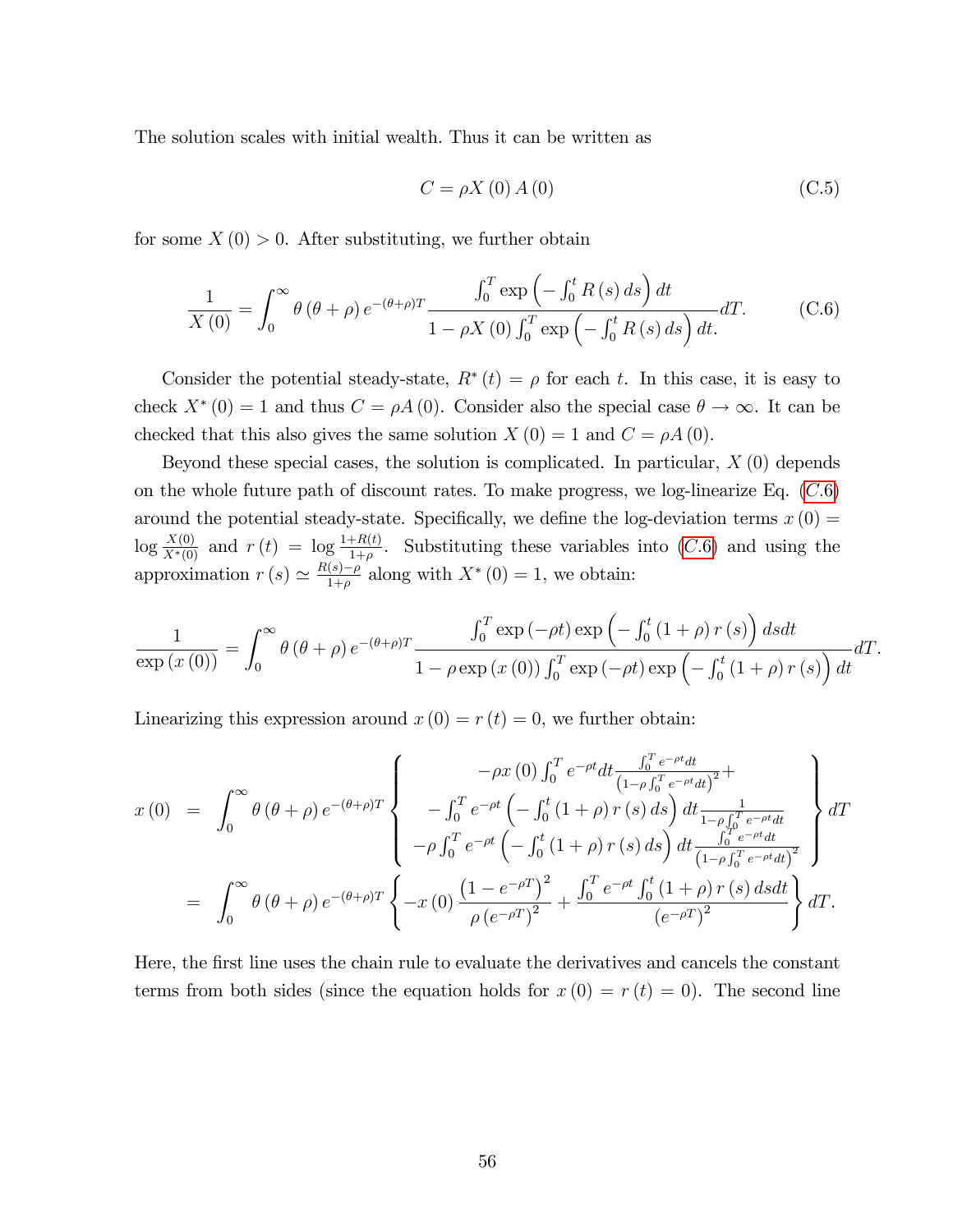calculates the integrals. After rearranging terms, we further obtain

$$
x(0) \left[ 1 + \int_0^\infty \frac{\theta(\theta + \rho)}{\rho} e^{-(\theta - \rho)T} \left( 1 - e^{-\rho T} \right)^2 dT \right]
$$

$$
= \int_0^\infty \theta(\theta + \rho) e^{-(\theta - \rho)T} \int_0^T e^{-\rho t} \int_0^t (1 + \rho) r(s) ds dt dT
$$

Calculating the integrals and simplifying further, we obtain:

<span id="page-57-0"></span>
$$
x(0)\left(\frac{\theta+\rho}{\theta-\rho}\right) = \int_0^\infty \theta\left(\theta+\rho\right)e^{-(\theta-\rho)T} \int_0^T e^{-\rho t} \int_0^t \left(1+\rho\right) r\left(s\right) ds dt dT. \tag{C.7}
$$

Recall that  $C = X(0) \rho A(0)$  where  $X(0) \simeq X^*$  exp $(x(0))$ . Hence, Eq. (C.7) illustrates that the slope of the consumption function deviates from the usual slope iff the discount rates are different from their steady-state levels. As long as  $\theta > \rho$  (which we assume), keeping current wealth constant, greater discount rate increases (resp. decreases) spending. Intuitively, since the stockholder cannot reoptimize in the future (in some states), the substitution effect becomes weaker. Therefore, despite log preferences, the substitution and income effects do not net out. Instead, the income effect dominates and implies—keeping the wealth constant—increasing the discount rate increases spending. A higher discount rate makes it cheaper to finance a steady consumption stream  $(C)$ , which induces the stockholder to spend more.

As before, there is also a wealth effect once we endogenize the initial wealth  $A(0)$ . In particular, note that the wealth of the representative adjusting stockholder is equal to the price of the market portfolio,  $A(0) = P(0)$ . This implies:

<span id="page-57-1"></span>
$$
C^{s,adj}(0) = X(0) \rho P(0)
$$
  
where  $P(0) = \int_0^\infty \alpha Y(t) e^{-\int_0^t R(s)ds} dt$ . (C.8)

Log-linearizing the price of the market portfolio around the potential steady-state and using  $r(s) \simeq \frac{R(s)-\rho}{1+\rho}$ , we obtain

<span id="page-57-2"></span>
$$
p(0) = \int_0^\infty e^{-\rho t} \rho y(t) dt - \int_0^\infty \int_0^t e^{-\rho t} \rho r(s) (1 + \rho) ds dt
$$
  
\n
$$
= \int_0^\infty e^{-\rho t} \rho y(t) dt - \int_0^\infty \left( \int_s^\infty e^{-\rho t} \rho dt \right) r(s) (1 + \rho) ds
$$
  
\n
$$
= \int_0^\infty e^{-\rho t} (\rho y(t) - (1 + \rho) r(t)) dt.
$$
 (C.9)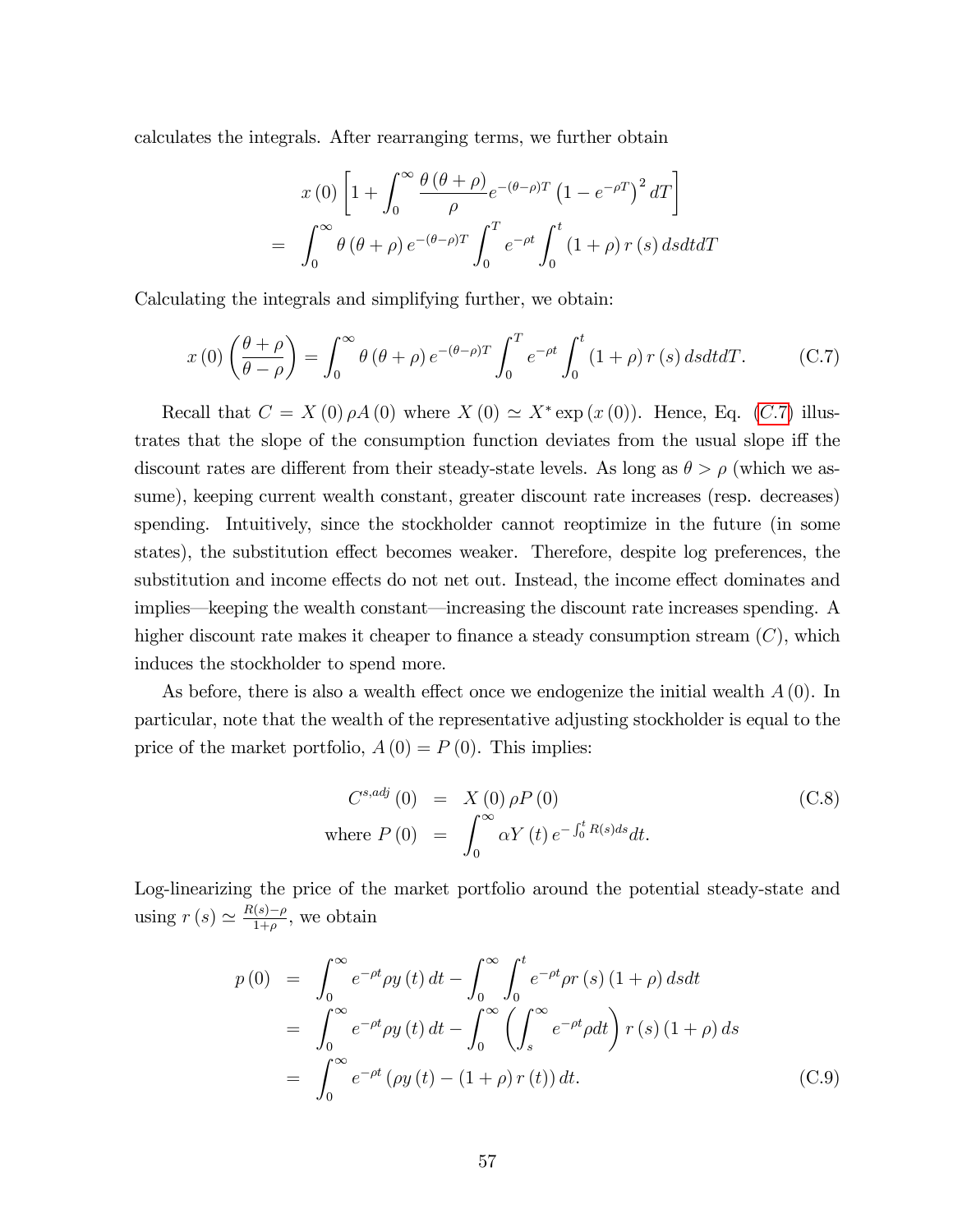Here, the second line switches the order of integration and the last line collects the terms (see Eq.  $(B.13)$  in the main text for an alternative derivation). As usual, increasing the discount rate reduces the value of the market portfolio. All else equal, this reduces spending.

Finally, log-linearizing Eq.  $(C.8)$  around the potential steady-state, we conclude that the optimal consumption rule is approximately,

<span id="page-58-0"></span>
$$
c^{s,adj}(0) = x(0) + p(0),
$$
\n(C.10)

where  $x(0)$  is given by Eq.  $(C.7)$  and  $p(0)$  is given by  $(C.9)$ .

Optimal consumption along the equilibrium path. We next calculate consumption along the equilibrium path and prove Eq. [\(7\)](#page-10-0). In equilibrium, we have:

$$
y(t) = y(0) e^{-\gamma t}
$$
 and  $r(t) = r(0) e^{-\gamma t}$ .

Substituting these expressions in  $(C.9)$ , we solve for the asset price along the equilibrium path:

<span id="page-58-1"></span>
$$
p(0) = \frac{\rho y(0) - (1 + \rho) r(0)}{\rho + \gamma}.
$$
 (C.11)

As expected a greater initial output increases the price and a greater initial discount rate decreases the price.

Next, we define  $\eta$  such that:

<span id="page-58-2"></span>
$$
x(0) = \frac{(1+\rho)r(0)}{\rho+\gamma}\eta.
$$
\n(C.12)

This normalization is useful to simplify consumption function. Specifically, combining this with Eqs.  $(C.10)$  $(C.10)$  and  $(C.11)$  $(C.11)$ , we obtain:

<span id="page-58-3"></span>
$$
c^{s,adj}(0) = \frac{(1+\rho) r (0)}{\rho + \gamma} \eta + p(0)
$$
\n
$$
= \left(\frac{\rho y(0)}{\rho + \gamma} - p(0)\right) \eta + p(0)
$$
\n
$$
= (1-\eta) p(0) + \eta \frac{\rho}{\rho + \gamma} y(0)
$$
\n(C.13)

Here, the second line substitutes  $\frac{(1+\rho)r(0)}{\rho+\gamma} = \frac{\rho y(0)}{\rho+\gamma} - p(0)$  from Eq. (C.[11\)](#page-58-1) to express the consumption function in terms of  $y(0)$ ,  $p(0)$  (instead of  $r(0)$ ,  $p(0)$ ).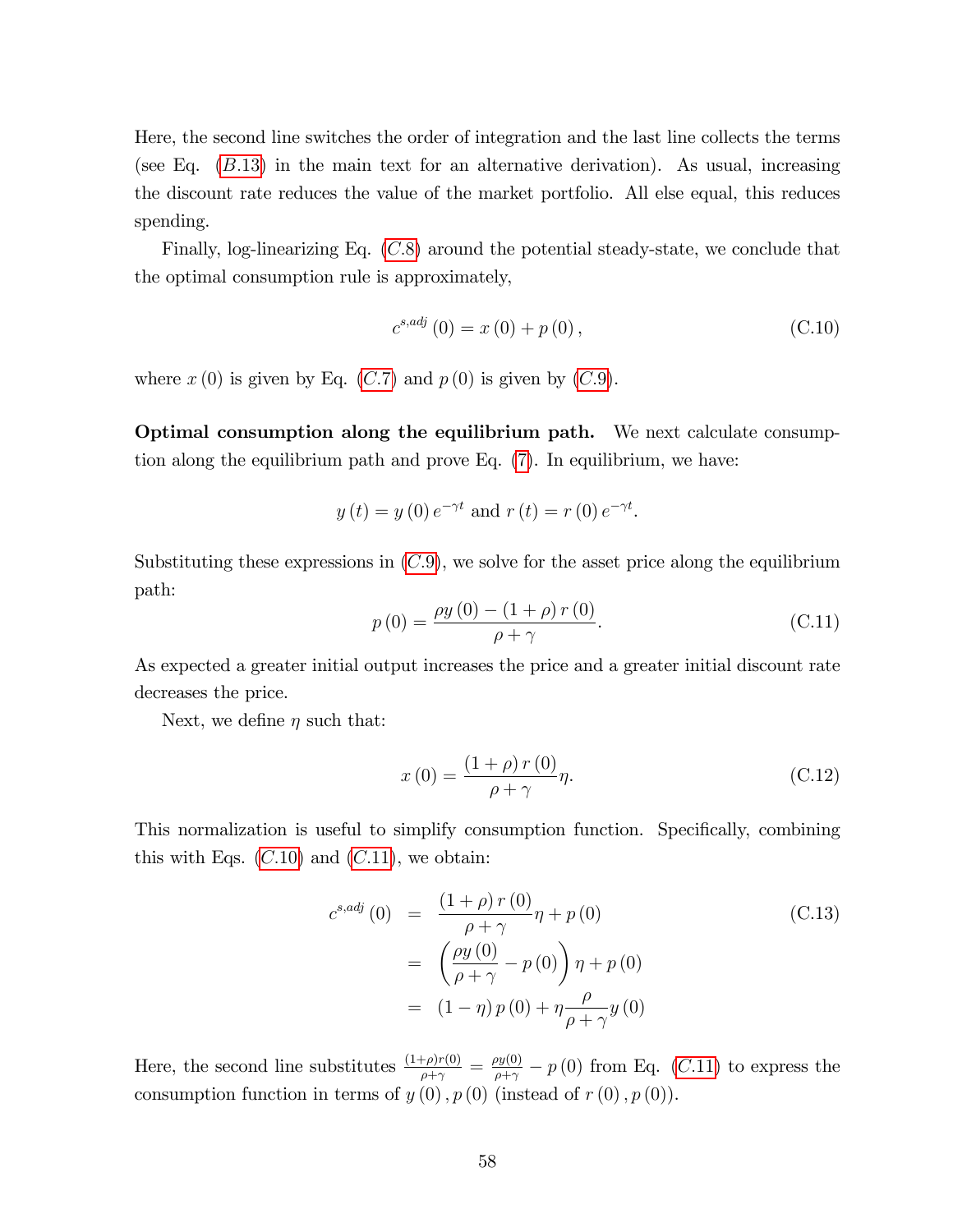It remains to solve for  $\eta$  along the equilibrium path. Combining Eqs. (C.7) and (C.[12\)](#page-58-2), and substituting  $r(s) = r(0) e^{-\gamma s}$ , we calculate:

<span id="page-59-0"></span>
$$
\eta = \frac{(\rho + \gamma)(\theta - \rho)}{\theta + \rho} \int_0^\infty \theta (\theta + \rho) e^{-(\theta - \rho)T} \int_0^T e^{-\rho t} \frac{1 - e^{-\gamma t}}{\gamma} dt dT
$$
  
\n
$$
= \frac{(\rho + \gamma)(\theta - \rho) \theta}{\gamma} \int_0^\infty e^{-(\theta - \rho)T} \left[ \frac{1 - e^{-\rho T}}{\rho} - \frac{1 - e^{-(\rho + \gamma)T}}{\rho + \gamma} \right] dT
$$
  
\n
$$
= \frac{(\rho + \gamma)(\theta - \rho) \theta}{\gamma} \left\{ \frac{1}{\rho} \left( \frac{1}{\theta - \rho} - \frac{1}{\theta} \right) - \frac{1}{\rho + \gamma} \left( \frac{1}{\theta - \rho} - \frac{1}{\theta + \gamma} \right) \right\}
$$
  
\n
$$
= \frac{(\rho + \gamma)(\theta - \rho) \theta}{\gamma} \left\{ \frac{1}{(\theta - \rho) \theta} - \frac{1}{(\theta - \rho)(\theta + \gamma)} \right\}
$$
  
\n
$$
= \frac{\rho + \gamma}{\theta + \gamma}.
$$
 (C.14)

The final expression has intuitive comparative statics. For instance, as  $\theta \to \infty$ , we have  $\eta \rightarrow 0$ . That is, when the stockholder adjusts very rapidly, we recover the standard rule.

Combining Eqs.  $(C.13)$  $(C.13)$  and  $(C.14)$  $(C.14)$ , we prove the consumption rule in Eq.  $(C.2)$ . This rule also implies the consumption rule in Eq.  $(7)$  with the endogenous coefficients in  $(C.1)$ since

$$
m(\gamma) = 1 - \eta = \frac{\theta - \rho}{\theta + \gamma}
$$
 and  $n(\gamma) = \eta \frac{\rho}{\rho + \gamma} = \frac{\rho}{\theta + \gamma}$ .

Note that  $m, n \in (0, 1)$  since we assume  $\theta > \rho$ .

**The equilibrium convergence rate.** Note that the slope coefficients depend on the equilibrium convergence rate, that is,  $m = m(\gamma)$  and  $n = n(\gamma)$ . Conversely, Proposition [1](#page-13-0) shows that the convergence rate,  $\gamma$ , depends on m and n. Specifically, Eq. (B.5) shows the convergence rate solves the fixed point equation  $(C.3)$ . We next complete the proof of Proposition [5.](#page-53-4)

**Proof of Proposition [5.](#page-53-4)** It remains to show that when  $\theta > \rho$  there exists a solution to the fixed point equation  $(C.3)$ , which we replicate here:

$$
\gamma = F(\gamma) \equiv \frac{\sqrt{(\rho + 2\theta (1 - n(\gamma)))^2 + 4\frac{\theta^2 m(\gamma)^2}{\psi}} - \rho}{2},
$$
  
where  $m(\gamma) = \frac{\theta - \rho}{\theta + \gamma}$  and  $n(\gamma) = \frac{\rho}{\theta + \gamma}$ .

We claim there is a solution that satisfies  $\gamma \in (0, \overline{\gamma})$  where  $\overline{\gamma} = \theta \left(1 + \frac{1}{\sqrt{3}}\right)$  $\overline{\psi}$ .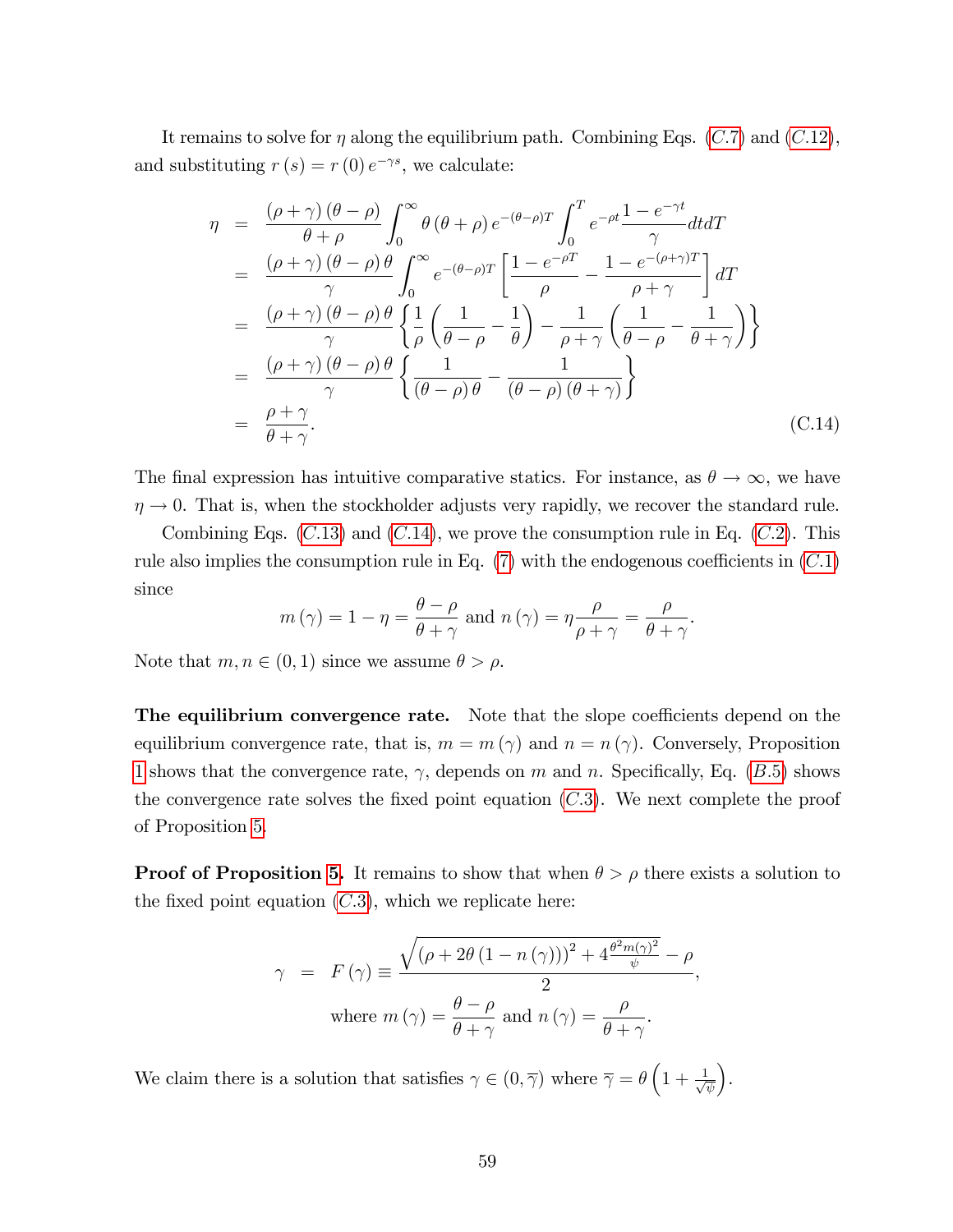First note that

$$
F(\gamma = 0) \ge \frac{\sqrt{(\rho + 2\theta (1 - n(0)))^2} - \rho}{2} = \theta (1 - n(0)) = \theta - \rho > 0.
$$

Here, the inequality follows since  $\theta > \rho$ . Next note that

$$
F(\gamma) \leq \frac{\sqrt{\left(\rho + 2\theta (1 - n(\gamma)) + 2\frac{\theta m(\gamma)}{\sqrt{\psi}}\right)^2} - \rho}{2}
$$
  
=  $\theta \left(1 - n(\gamma) + \frac{m(\gamma)}{\sqrt{\psi}}\right)$   
<  $\theta \left(1 + \frac{1}{\sqrt{\psi}}\right) = \overline{\gamma}$ 

Here, the last equality uses  $n(\gamma)$ ,  $m(\gamma) \in (0,1)$ . In particular,  $F(\overline{\gamma}) < \overline{\gamma}$ . It follows that Eq. (C.3) has a solution that satisfies  $\gamma \in (0, \overline{\gamma})$ . This establishes the existence of a fixed point and completes the proof.  $\Box$ 

### <span id="page-60-0"></span>C.2. Overshooting with endogenous inflation

In the main text, we focus on a setup with fully sticky prices. We next extend the analysis to partially flexible prices and endogenous inflation. We show that the central bank overshoots by more than in our baseline model. This happens because in this case the central bank also needs to fight the disinflationary forces induced by a negative output gap.

Consider the same model as in Section [2](#page-6-0) with the difference that intermediate firms' nominal prices are partially flexible. We adopt the standard Calvo setup: at each instant a randomly selected fraction of Örms reset their nominal price, with constant hazard. This price remains unchanged until the firm gets to adjust again. In Appendix [A,](#page-37-0) we characterized the Örmís optimal price setting decision. We log-linearize the equilibrium around a zero-inflation benchmark and obtain the New-Keynesian Phillips curve,

<span id="page-60-1"></span>
$$
\rho \pi(t) = \kappa y(t) + \dot{\pi}(t) \implies \pi(t) = \kappa \int_{t}^{\infty} e^{-\rho(s-t)} y(s) ds.
$$
 (C.15)

Here,  $\pi(t) = \dot{q}(t)$  denotes inflation—the growth rate of nominal prices (the variable,  $q(t)$ , is the log-deviation of the nominal price level from its steady-state level). The parameter,  $\kappa$ , is a composite price flexibility parameter that depends on the rate of price adjustment along with other parameters. We also express inflation as a discounted sum of future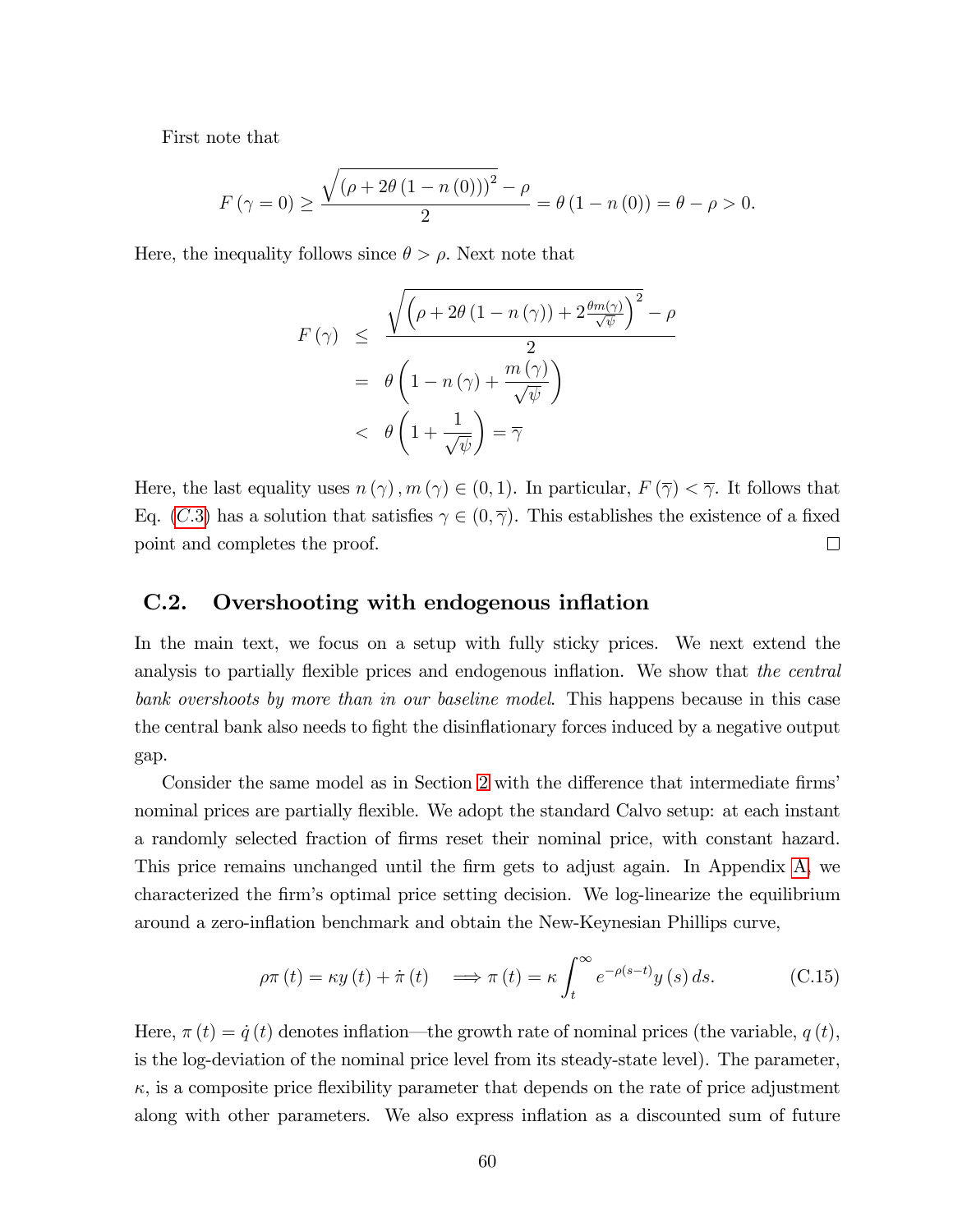output gaps (assuming ináation is bounded, which is the case in equilibrium).

Since the economy features inflation, the nominal and the real rates are no longer the same. We denote the log-linearized nominal and real discount rates with  $r^n(t)$  and  $r(t) = r^{n}(t) - \pi(t)$ . The planner effectively "chooses" the real discount rate by setting the nominal rate appropriately, given its implemented inflation path. We now assume the planner maximizes a value function that incorporates the costs of inflation [see  $(10)$ ],

$$
V(0, y(0)) = \int_0^\infty e^{-\rho t} \left( -\frac{y(t)^2}{2} - \phi \frac{\pi (t)^2}{2} - \psi \frac{p(t)^2}{2} \right) dt.
$$
 (C.16)

The parameter,  $\phi \geq 0$ , captures the planner's weight on inflation relative to output gaps. We assume the planner sets the discount rate *without commitment*.<sup>[16](#page-61-0)</sup>

In this setting, the equilibrium is a fixed point of an inflation function,  $\pi(y)$ , and an asset price *policy function*,  $\mathbf{p}(y)$ . Given the policy function, and the implied path for the output gap, inflation satisfies  $(C.15)$  $(C.15)$ . Given the inflation function, the asset price policy is optimal for the planner. That is, it solves the following analogue of problem [\(11\)](#page-12-1):

$$
\rho V(y; \pi) = \max_{p} -\frac{y^2}{2} - \phi \frac{\pi (y)^2}{2} - \psi \frac{p^2}{2} + \frac{dV(y; \pi)}{dy} \dot{y},
$$
  
\n
$$
\dot{y} = \theta (mp - (1 - n) y),
$$
  
\n
$$
V(y) \le 0 \text{ and } V(0) = 0.
$$

The equilibrium has the same structure as in the previous section. In particular, the output gap converges to zero at a constant, endogenous rate,  $y(s) = y(t) e^{-\gamma(s-t)}$ . Substituting this into Eq.  $(C.15)$  $(C.15)$ , the inflation function has a closed-form solution,

<span id="page-61-1"></span>
$$
\boldsymbol{\pi}(y) = \frac{\kappa}{\rho + \gamma} y. \tag{C.17}
$$

Output gaps translate into more inflation when prices are more flexible (greater  $\kappa$ ) and when the gaps converge more slowly (smaller  $\gamma$ ).

<span id="page-61-0"></span><sup>16</sup>Unlike in Section [2,](#page-6-0) the no-comitment constraint binds in this section. The planner might want to promise to Öght ináation more aggressively in the future in order to ináuence current ináation expectations. We abstract from these types of commitment policies since they are not our focus and their benefits are well understood (see, e.g., [Clarida et al.](#page-33-0) [\(1999\)](#page-33-0)).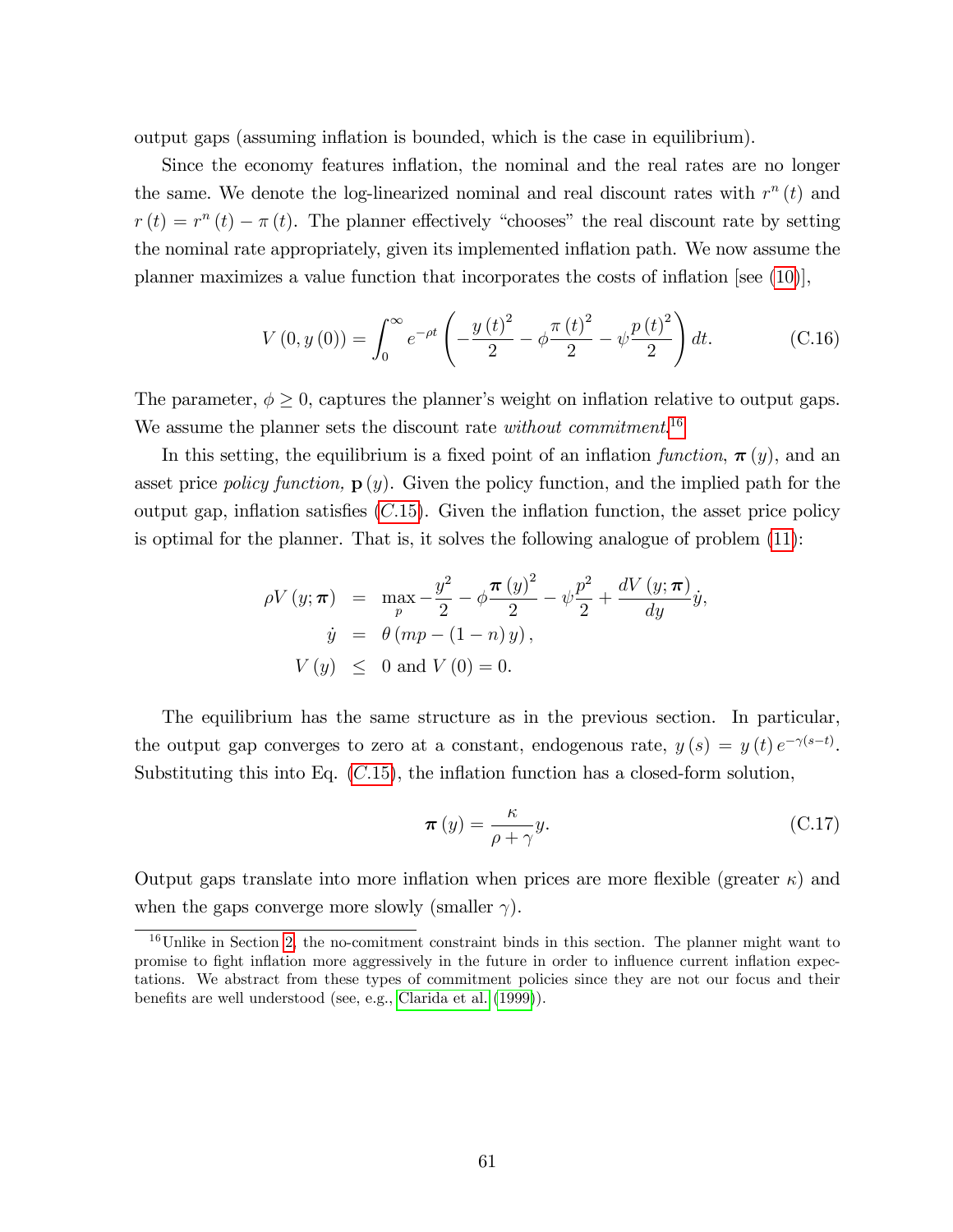After substituting the inflation function, the planner's recursive problem becomes

<span id="page-62-0"></span>
$$
\rho V(y; \boldsymbol{\pi}) = \max_{p} - \left(1 + \phi \left(\frac{\kappa}{\rho + \gamma}\right)^2\right) \frac{y^2}{2} - \psi \frac{p^2}{2} + \frac{dV(y; \boldsymbol{\pi})}{dy} \dot{y} \qquad (C.18)
$$
  
where  $\dot{y} = \theta (mp - (1 - n) y)$ 

As before, we conjecture a quadratic value function  $V(y; \pi) = -\frac{1}{2v(y)}$  $\frac{1}{2v(\gamma)}y^2$ . The coefficient,  $v(\gamma)$ , depends on the growth rate  $\gamma$  through the inflation function. The optimality condition implies a similar policy function as before [see [\(14\)](#page-13-2)],

<span id="page-62-3"></span>
$$
\mathbf{p}(y) = \frac{\theta m}{\psi} \frac{dV(y; \pi)}{dy} = \frac{-\theta m}{\psi v(\gamma)} y.
$$
 (C.19)

Differentiating Eq.  $(C.18)$  $(C.18)$  with respect to y and using the Envelope Theorem, we obtain

$$
(\rho + \theta (1 - n)) \frac{dV(y; \pi)}{dy} = -\left(1 + \phi \left(\frac{\kappa}{\rho + \gamma}\right)^2\right) y + \frac{d^2V(y; \pi)}{dy^2} \theta (m \mathbf{p}(y) - (1 - n) y).
$$

After substituting the functional form for the value function and the optimal policy,  $\mathbf{p}(y)$ , we obtain the following analogue of the quadratic in [\(13\)](#page-12-0),

<span id="page-62-2"></span>
$$
0 = v(\gamma)^2 \left( 1 + \phi \left( \frac{\kappa}{\rho + \gamma} \right)^2 \right) - v(\gamma) \left( \rho + 2\theta (1 - n) \right) - \frac{\theta^2 m^2}{\psi}.
$$
 (C.20)

As before the coefficient,  $v(\gamma)$ , corresponds to the positive root of this quadratic. Using the shape of the quadratic, it is easy to check that  $v'(\gamma) > 0$ . Note also that  $v(\infty)$ corresponds to the solution in the benchmark with fully sticky prices.

Next note that Eq. [\(8\)](#page-10-1) implies

<span id="page-62-1"></span>
$$
\gamma \equiv \frac{-\dot{y}(t)}{y(t)} = \theta \left( \frac{\theta m^2}{\psi v(\gamma)} + 1 - n \right). \tag{C.21}
$$

The left side of this expression is an increasing function of  $\gamma$  whereas the right side is a decreasing function. There exists a unique fixed point over the range  $\gamma \in (0, \infty)$ , which corresponds to the equilibrium convergence rate. The following result summarizes this discussion and establishes the comparative statics of this equilibrium.

<span id="page-62-4"></span>**Proposition 6.** Consider the model with endogenous inflation. In equilibrium, the output gap converges to zero at a constant rate,  $\gamma > 0$ . The convergence rate corresponds to the fixed point of Eq. (C.[21\)](#page-62-1), where  $v(\gamma)$  is the positive solution to Eq. (C.[20\)](#page-62-2). Inflation and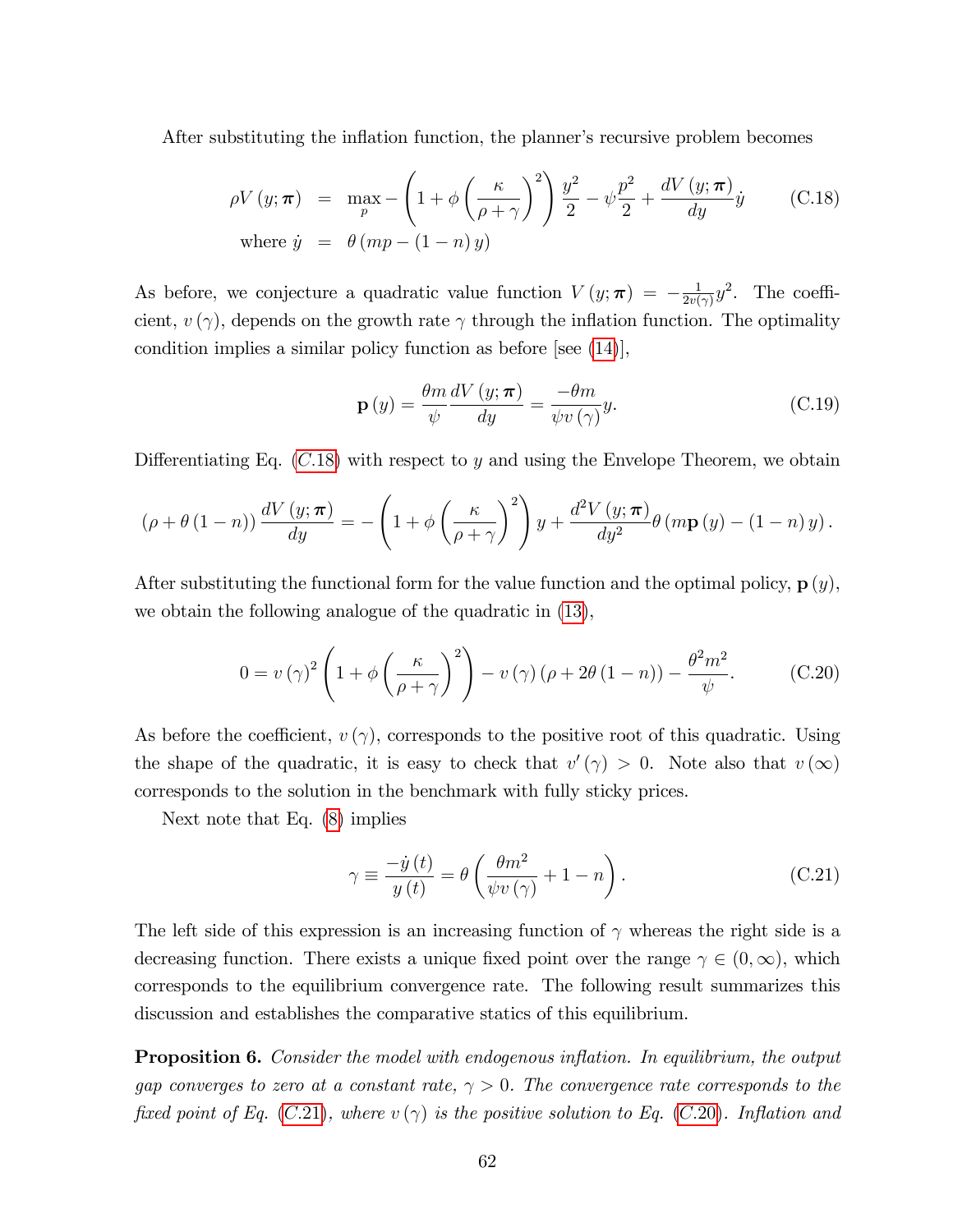output are linear functions of the output gap given by Eqs.  $(C.17)$  $(C.17)$  and  $(C.19)$  $(C.19)$ .

Starting with a negative output gap,  $y(0) < 0$ , the equilibrium features **asset price overshooting**: the asset price is above its potential,  $p(0) > 0$ . Moreover, when prices are more flexible (greater  $\kappa$ ), the equilibrium features greater cumulative asset price overshooting per unit of negative output gap (greater  $\frac{\int_0^\infty p(t)dt}{-y(0)}$ ), along with smaller value for a given output gap (smaller  $v(\gamma)$ ) and faster convergence to potential outcomes (greater  $\gamma$ ).

The planner also overshoots asset prices in this case. In fact, *greater price flexibility* induces greater (cumulative) overshooting. Intuitively, greater price flexibility makes output gaps costlier due to the endogenous ináation response. This induces the planner to overshoot asset prices by more to close the output gaps more quickly.

**Proof of Proposition [6.](#page-62-4)** We establish the comparative statics of the equilibrium with respect to the price flexibility parameter,  $\kappa$ . Eq. (*C*.[20\)](#page-62-2) implies  $\frac{\partial v(\gamma)}{\partial \kappa} < 0$ : all else equal, greater price flexibility induces smaller value coefficient. Intuitively, with more flexible prices, the planner obtains a lower value due to the endogenous response of ináation to output gaps. The observation,  $\frac{\partial v(\gamma)}{\partial \kappa} < 0$ , implies that increasing  $\kappa$  shifts the function on the right side of Eq. (C.[21\)](#page-62-1) upward. This increases the fixed point,  $\frac{d\gamma}{d\kappa} > 0$ , and decreases the value coefficient corresponding to the fixed point,  $\frac{dv(\gamma)}{d\kappa} < 0$ . Intuitively, the endogenous increase in the convergence rate,  $\gamma$ , mitigates but does not overturn the decline in the planner's value induced by greater  $\kappa$ .

Finally, following the same steps as in the proof of Corollary [1,](#page-14-0) we calculate the cumulative overshooting per unit of the output gap as:

$$
\frac{\int_0^\infty p(t) dt}{-y(0)} = \frac{\theta m}{\psi v(\gamma) \gamma} = \frac{m}{\psi v(\gamma) \left(\frac{\theta m^2}{\psi v(\gamma)} + 1 - n\right)} = \frac{1}{\theta m + \frac{1-n}{m} \psi v(\gamma)}.
$$

Since  $\frac{dv(\gamma)}{d\kappa} < 0$ , we also have  $\frac{d}{d\kappa} \left( \frac{\int_0^\infty p(t)dt}{-y(0)} \right) > 0$ . This completes the proof.  $\Box$ 

### C.3. Preemptive asset price overshooting

In the main text, we focus on a recovery scenario in which the output gap is negative and the central bank's concern is to close the output gap as quickly as possible. We next extend the analysis to a case when the output gap is not currently negative but the central bank anticipates that it will turn negative in the near future. This situation may arise, for example, when the economy is experiencing a sharp but temporary decline in potential output that drags aggregate demand down with it, as in the Covid-19 recession. Our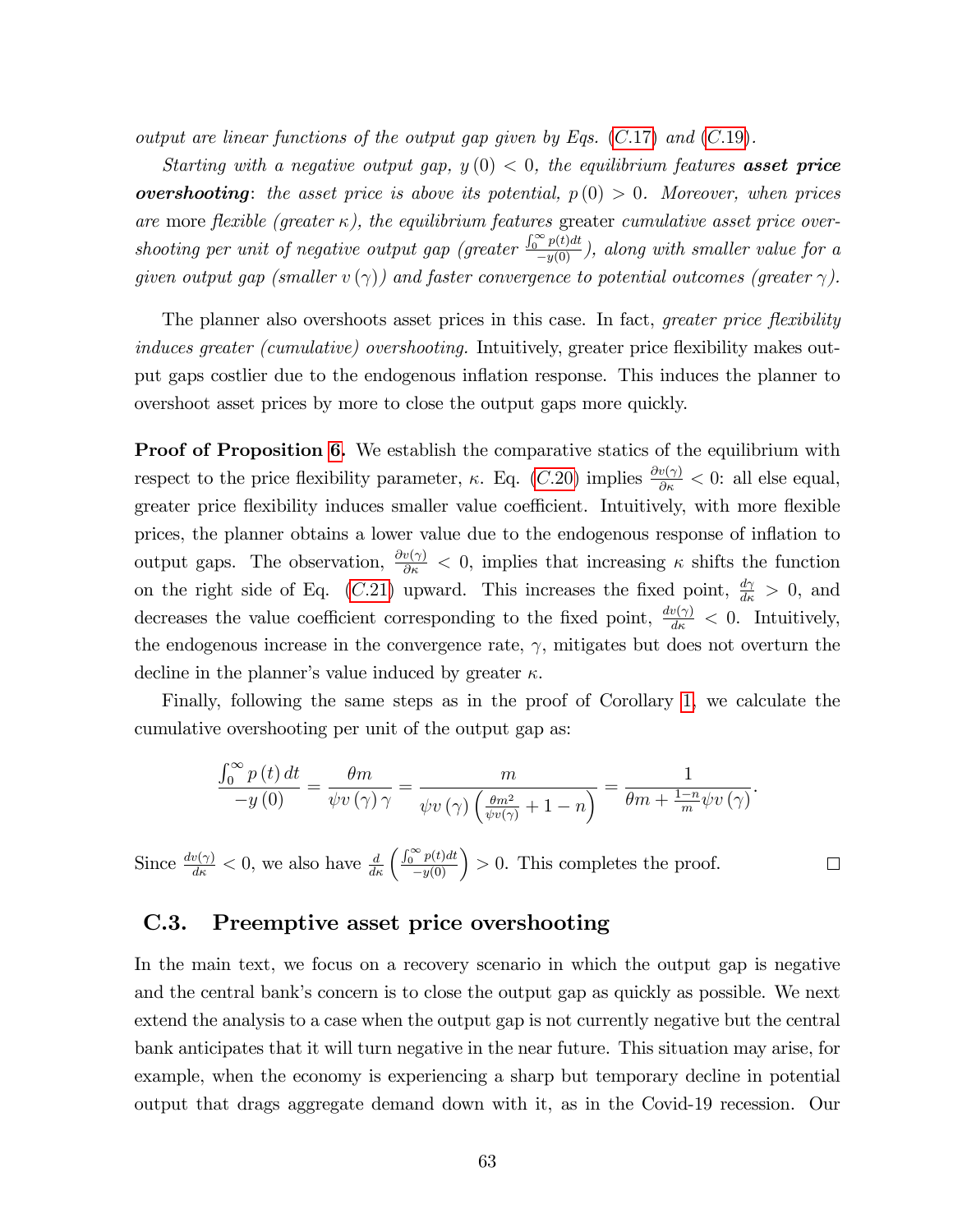main result in this section shows that the central bank may find it optimal to *preemptively* overshoot asset prices also in this scenario.

Specifically, now there are two aggregate states denoted by subscript  $s \in \{1, 2\}$ . State  $s = 2$  (the "high-supply state") corresponds to our analysis up to now. In particular, potential output is given by  $Y_2^*(t) = Y^*$ . State  $s = 1$  (the "low-supply state") corresponds to an earlier period in which potential output is lower,  $Y_1^*(t) = \exp(-k) Y^*$  for some  $k > 0$ . The economy starts in the low-supply state  $s = 1$  and transitions to the highsupply state  $s = 2$  according to a Poisson process with intensity  $\lambda > 0$ . Once the economy transitions, it remains in state  $s = 2$  forever.<sup>[17](#page-64-0)</sup>

We use the notation  $y_s = \log \frac{Y_s}{Y^*}, p_s = \log \frac{P_s}{P^*}, r_s = \log \frac{1+R_s}{1+\rho}$  to denote normalized log variables: their difference from potential levels in the high-supply state [see  $(5)$ ]. We use  $\tilde{y}_s = \log \frac{Y_s}{Y_s^*}, \tilde{p}_s = \log \frac{P_s}{P_s^*}$  to denote the log output and the log asset price gaps: their difference from potential levels within the corresponding state. For the high-supply state, the normalized and the gap variables are the same,  $y_2 = \tilde{y}_2, p_2 = \tilde{p}_2$ ; but for the low-supply state they are different,  $y_1 \leq \tilde{y}_1, p_1 \leq \tilde{p}_1$  (since the potential levels are lower).

We make three additional simplifying assumptions. First, stockholders have Epstein-Zin preferences with discount rate  $\rho$ , EIS equal to one, and RRA equal to 0. Hence, stockholders effectively have log utility with respect to consumption-saving decisions as before, but they are risk neutral with respect to portfolio decisions. This ensures that the asset pricing side of the model is the same as before, and the discount rate is the same as the expected return on the market portfolio. Thus, the log-linearized return is given by [\(9\)](#page-11-0) in state  $s = 2$  and by the following expression in state  $s = 1$ <sup>[18](#page-64-1)</sup>

<span id="page-64-2"></span>
$$
r_{1}(t) = \frac{\rho}{1+\rho} \left( y_{1}(t) - p_{1}(t) \right) + \frac{\dot{p}_{1}(t) + \lambda \left( p_{2}(t) - p_{1}(t) \right)}{1+\rho}.
$$
 (C.22)

The expected return on the market portfolio accounts for the change in the asset price when there is a transition.

Second, adjusting stockholders follow the rule in [\(7\)](#page-10-0) in both the high-supply and the

$$
1 + R_1(t) = 1 + \frac{\alpha Y_1(t) + \dot{P}_1(t) + \lambda (P_2(t) - P_1(t))}{P_1(t)}.
$$

<span id="page-64-0"></span><sup>&</sup>lt;sup>17</sup>Our analysis is robust to the exact parametric change that induces the decline in potential output. For concreteness, suppose we only change the total factor productivity (TFP): that is,  $A_1(t) = A \exp(-k)$ and  $A_2(t) = A$ , and the remaining parameters are the same across states (see Appendix [A\)](#page-37-0).

<span id="page-64-1"></span><sup>&</sup>lt;sup>18</sup>We obtain  $(C.22)$  $(C.22)$  by log-linearizing the following equation that describes the interest rate (around the potential levels in the high-supply state  $(Y^*, P^* = \frac{\alpha Y^*}{\rho}, R^* = \rho)$ :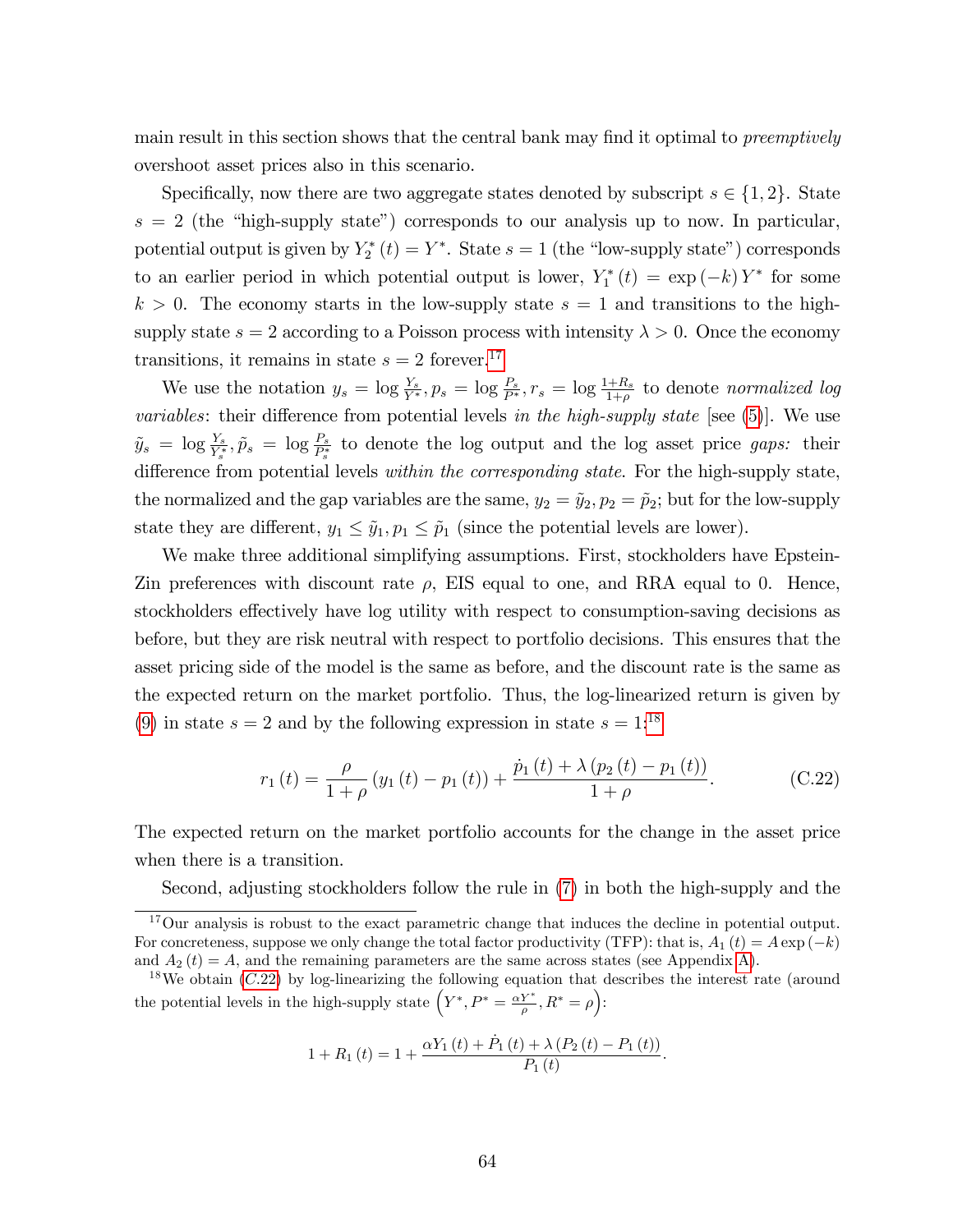low-supply states.[19](#page-65-0) Thus, normalized output follows the same dynamics in the low-supply state [see [\(8\)](#page-10-1)]:

<span id="page-65-1"></span>
$$
\dot{y}_1 = \theta (m p_1 - (1 - n) y_1).
$$
 (C.23)

Finally, we let the central bank solve the following version of problem [\(11\)](#page-12-1) in state 1:

<span id="page-65-2"></span>
$$
\rho V_1(y_1) = \max_{p_1} -\frac{\tilde{y}_1^2}{2} - \psi \frac{\tilde{p}_1^2}{2} + V_1'(y_1) \dot{y}_1 + \lambda (V_2(y_1) - V_1(y_1)), \qquad (C.24)
$$
  
where  $\tilde{y}_1 = y_1 - y_1^*$  with  $y_1^* = -k < 0$ ,  
and  $\tilde{p}_1 = p_1 - p_1^*$  with  $p_1^* = -k(1 - n)/m < 0$ .

Given current normalized output  $y_1$ , the central bank solves a gap-minimizing problem as before. However, the gaps in state  $s = 1$  are no longer equal to the normalized variables. The potential output,  $y_1^*$ , is lower (recall that  $Y_1^* = \exp(-k) Y^*$ ). The potential asset price,  $p_1^*$ , is also lower and reflects the lower potential output. If stockholders adjusted instantaneously  $(\theta = \infty)$ , then keeping the asset price at its potential would ensure that output is also at its potential [see  $(C.23)$  $(C.23)$ ]. The value function also accounts for the expected transition to the high-supply state. In particular,  $V_2(\cdot)$  denotes the high-supply value function that we characterized in Section [2.2.](#page-12-2)

We define the equilibrium with optimal monetary policy as before. In the low-supply state, output and asset prices solve problem  $(C.24)$  $(C.24)$  given  $(C.23)$  $(C.23)$ , and the discount rate is given by  $(C.22)$  $(C.22)$ . After transition to the high-supply state, the equilibrium is given by Definition [1.](#page-12-3)

To analyze the equilibrium, note that Eq.  $(C.23)$  $(C.23)$  also holds in terms of the gaps:

<span id="page-65-4"></span>
$$
\frac{d\tilde{y}_1}{dt} = \theta \left( m\tilde{p}_1 - (1 - n)\tilde{y}_1 \right). \tag{C.25}
$$

Thus, problem  $(C.24)$  $(C.24)$  has a similar structure to the earlier problem  $(11)$ . The solution also has a similar form [see [\(12\)](#page-12-0) in the proof]:

<span id="page-65-3"></span>
$$
V_1 = a + b\tilde{y}_1 - \frac{1}{2v}\tilde{y}_1^2, \tag{C.26}
$$

where 
$$
b = \frac{\lambda}{\lambda + \rho + \gamma} \frac{k}{v} > 0.
$$
 (C.27)

<span id="page-65-0"></span> $19$ When consumers are fully rational, the optimal consumption rule would take this form with possibly state-dependent coefficients  $m_s$ ,  $n_s$ . We assume the same rule for both states to keep the notation simple, although our results would qualitatively apply in the more general case (as long as  $m_s, n_s \in (0, 1)$  for both states).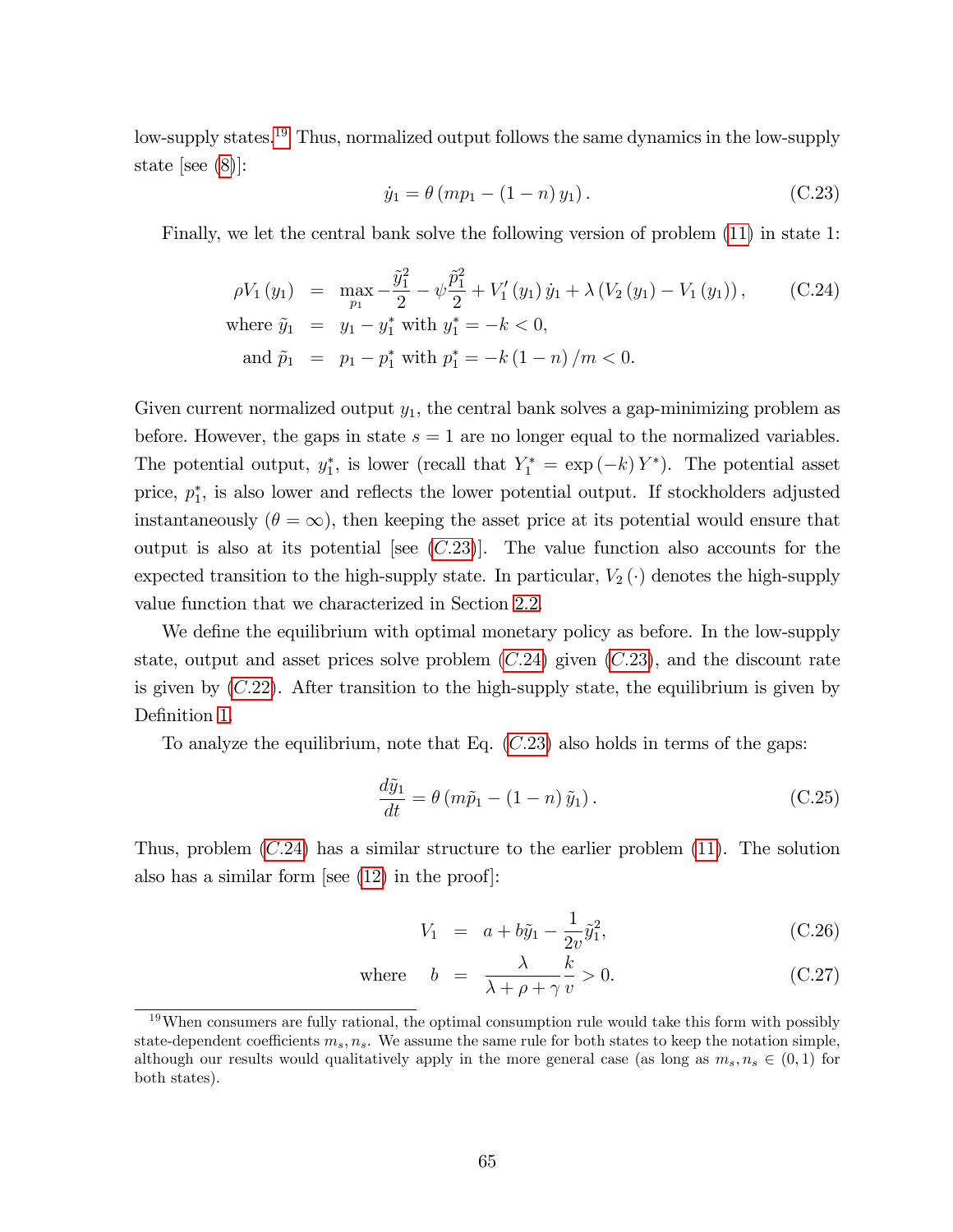Here,  $v, \gamma > 0$  are the same as before. In the low-supply state the value function features an additional linear component,  $a + b\tilde{y}_1$ , with  $b > 0$ . In particular, a positive output gap,  $\tilde{y}_1 > 0$ , increases the value function relative to the high-supply state since  $b\tilde{y}_1 > 0$ .

A positive gap is now less costly since it will reduce the size of the output gap once potential output recovers. This suggests that the central bank might preemptively induce positive gaps in the low-supply state. We next state our main result in this section, which completes the characterization and verifies that the equilibrium features *preemptive* overshooting.

<span id="page-66-1"></span>**Proposition 7.** (i) In the low-supply state  $s = 1$ , the value function is given by (C.[26\)](#page-65-3), where a is a constant and  $b > 0$  is given by  $(C.27)$  $(C.27)$ . Absent a transition, the optimal asset price and output gaps follow the dynamics

$$
\tilde{p}_1(t) = \frac{\theta m}{\psi} \left( b - \frac{1}{v} \tilde{y}_1(t) \right),
$$
  

$$
\frac{d\tilde{y}_1(t)}{dt} = \frac{\theta^2 m^2}{\psi} b - \gamma \tilde{y}_1(t).
$$

These gaps monotonically converge to **strictly positive steady-state levels** given by

<span id="page-66-0"></span>
$$
\tilde{y}_1(\infty) \equiv \frac{\gamma - \theta}{\gamma} \frac{\lambda}{\lambda + \rho + \gamma} k > 0 \quad and \quad \tilde{p}_1(\infty) = \frac{1 - n}{m} \tilde{y}_1(\infty) > 0.
$$
 (C.28)

The normalized output and asset price  $y_1(t)$ ,  $p_1(t)$  converge to corresponding steady-states  $y_1(\infty) = \tilde{y}_1(\infty) + y_1^*$  and  $p_1(\infty) = \tilde{p}_1(\infty) + p_1^*$ . The steady-state output exceeds its potential in the low-supply state but remains below its potential in the high-supply state,  $y_1(\infty) \in (-k, 0)$  (equivalently,  $\tilde{y}_1(\infty) \in (0, k)$ ).

(ii) Suppose the normalized output is initially not too high,  $y_1(0) < y_1(\infty)$  (e.g., it is at potential  $y_1(0) = y_1^* = -k$ ). Before transition, the equilibrium features **preemptive asset price overshooting**: The normalized asset price starts above its steady-state level as well as its potential,  $p_1(0) > p_1(\infty) > p_1^*$ . Absent a transition, the normalized output monotonically increases toward  $y_1(\infty)$ , and the normalized asset price monotonically decreases toward  $p_1(\infty)$ . At the moment of the transition to high-supply (time t'), **asset** price overshooting increases: the normalized output remains unchanged but the output gap becomes negative,  $\tilde{y}_2(t') = y_2(t') = y_1(t') < 0$ , and the normalized asset price level as well as its gap jump upward,  $\tilde{p}_2(t') = p_2(t') > \tilde{p}_1(t') > p_1(t')$ .

Figure [10](#page-67-0) simulates the equilibrium (the solid lines) for a particular parameterization in which the economy starts with a zero output gap. We set  $k = 0.05$  so that the low-supply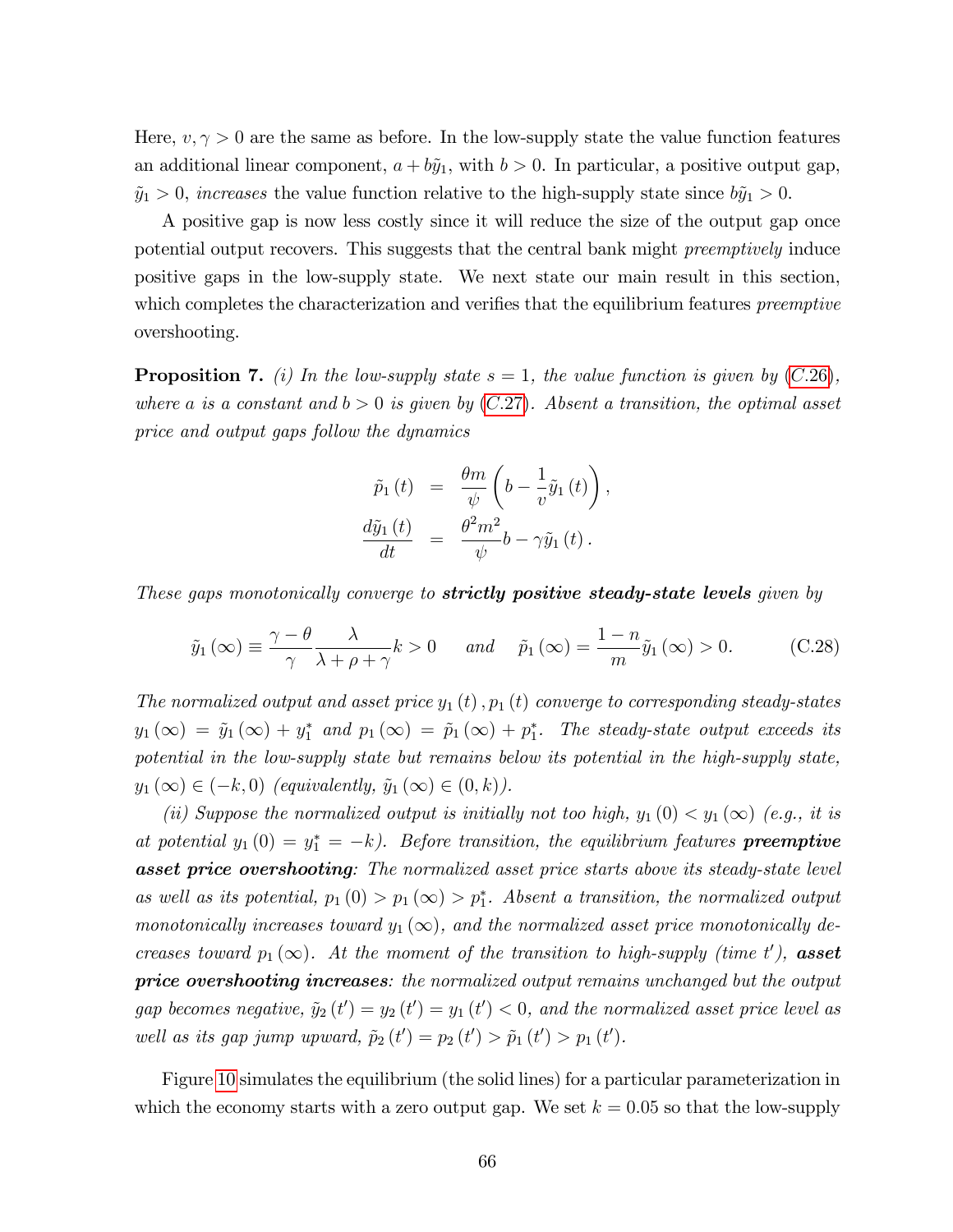

<span id="page-67-0"></span>Figure 10: A simulation of the equilibrium variables starting in the low-supply state  $s = 1$ with overshooting (solid lines) and with extreme aversion to overshooting ( $\psi = \infty$ , dashed lines). The dotted lines correspond to the within-state potential output and asset price.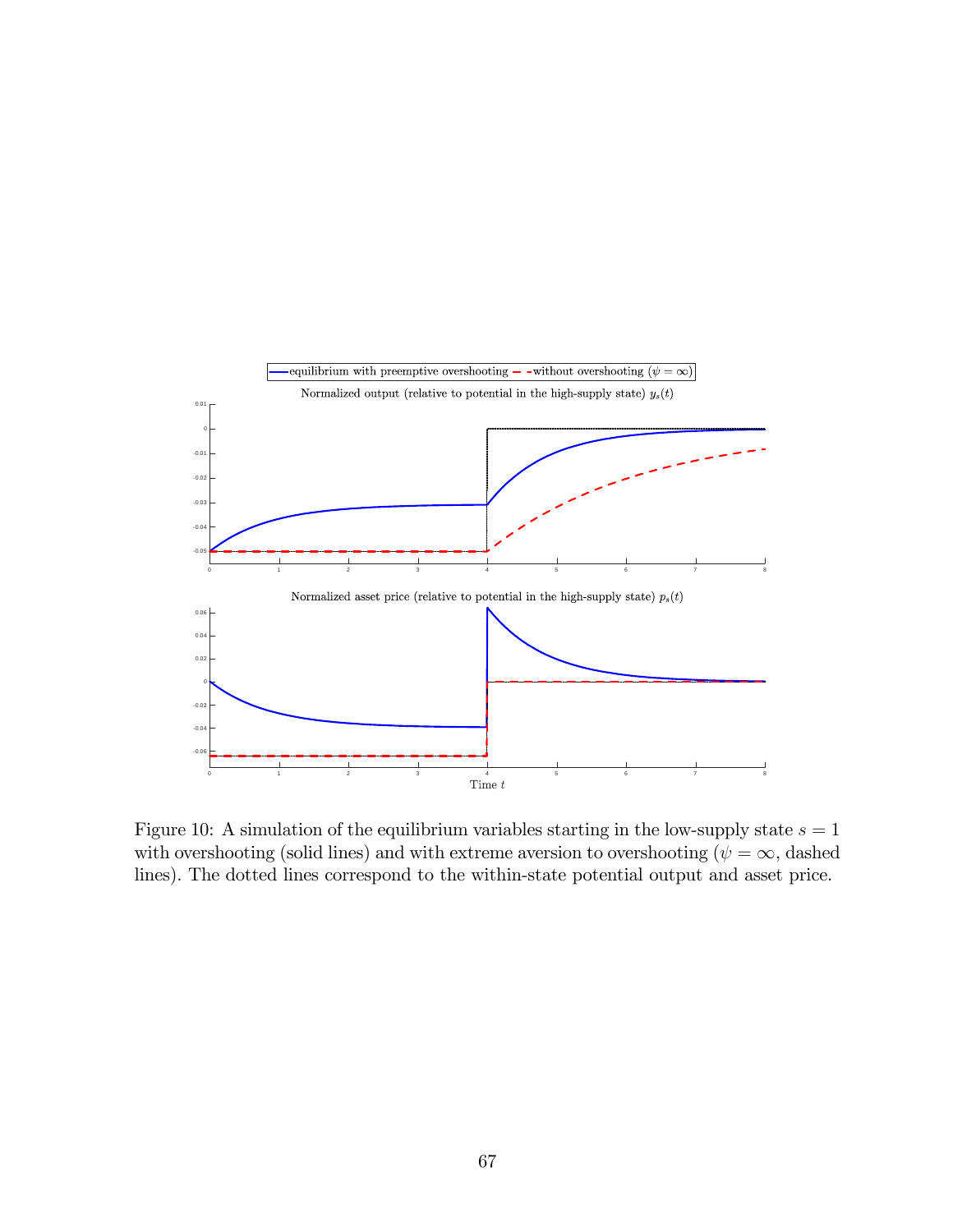state corresponds to a 5% decline in potential output. The dotted lines illustrate the within-state potential levels (the gaps are the distance from these lines). The equilibrium features preemptive overshooting: the central bank sets a positive asset price gap, which gradually induces a positive output gap. After transition, the central bank overshoots the asset price even more, which helps close the negative output gap. For comparison, the figure also illustrates what happens when the aversion to overshooting is extreme ( $\psi = \infty$ ) so that the central bank always keeps the asset price at its potential. In this case, output does not start to recover until productivity actually recovers. As a result, the economy enters the high-supply state with a smaller aggregate demand gap and closes this gap more slowly [cf. Figure [2\]](#page-14-1).

Figure [11](#page-69-0) illustrates the effect of increasing  $\lambda$ —the expected transition rate to high supply. The solid lines plot the equilibrium when the expected transition rate is higher  $({\tilde{\lambda}} > \lambda)$ . In this case, preemptive overshooting is stronger: asset prices increase by more and the output in the low-supply state converges to a level closer to its potential in the high-supply state [see  $(C.28)$  $(C.28)$ ]. Intuitively, since the central bank expects the supply to recover soon, it engages in considerable overshooting in the low-supply state. In fact, the figure highlights that, by frontloading much of the overshooting to the low-supply state, the central bank might do less overshooting when the supply finally recovers (compared to the early stages of the low-supply state).

**Proof of Proposition [7,](#page-66-1) Part (i).** First consider the value function that solves problem (C:[24\)](#page-65-2). After changing the variables to log-deviations, and using [\(8\)](#page-10-1), we can rewrite the problem as:

$$
\rho V_1(\tilde{y}_1) = \max_{\tilde{p}_1} -\frac{\tilde{y}_1^2}{2} - \psi \frac{\tilde{p}_1^2}{2} + V_1'(\tilde{y}_1) \theta (m\tilde{p}_1 - (1 - n)\tilde{y}_1) + \lambda (V_2(\tilde{y}_1 - k) - V_1(\tilde{y}_1)).
$$
\n(C.29)

Here, with a slight abuse of notation, we continue to use  $V_1(\cdot)$  to denote the value function defined over the output gap  $\tilde{y}_1$  instead of the normalized output level  $y_1$ . After transition to high supply, the log output gap declines by  $k$  even though the normalized output remains unchanged (since log potential output increases by  $k$ ).

Using the optimality conditions, we obtain analogues of Eqs.  $(B.1)$  and  $(B.2)$ :

<span id="page-68-0"></span>
$$
\tilde{p}_1 = \frac{\theta m}{\psi} V_1' (\tilde{y}_1) \tag{C.30}
$$

$$
\left(\begin{array}{c}\n\rho + \\
\theta(1-n) + \lambda\n\end{array}\right) V_1'(\tilde{y}_1) = -\tilde{y}_1 - \frac{\lambda}{v} (\tilde{y}_1 - k) + V_1''(y_1) \theta \left(\begin{array}{c}\nm\tilde{p}_1 - \\
(1-n)\,y_1\n\end{array}\right). (C.31)
$$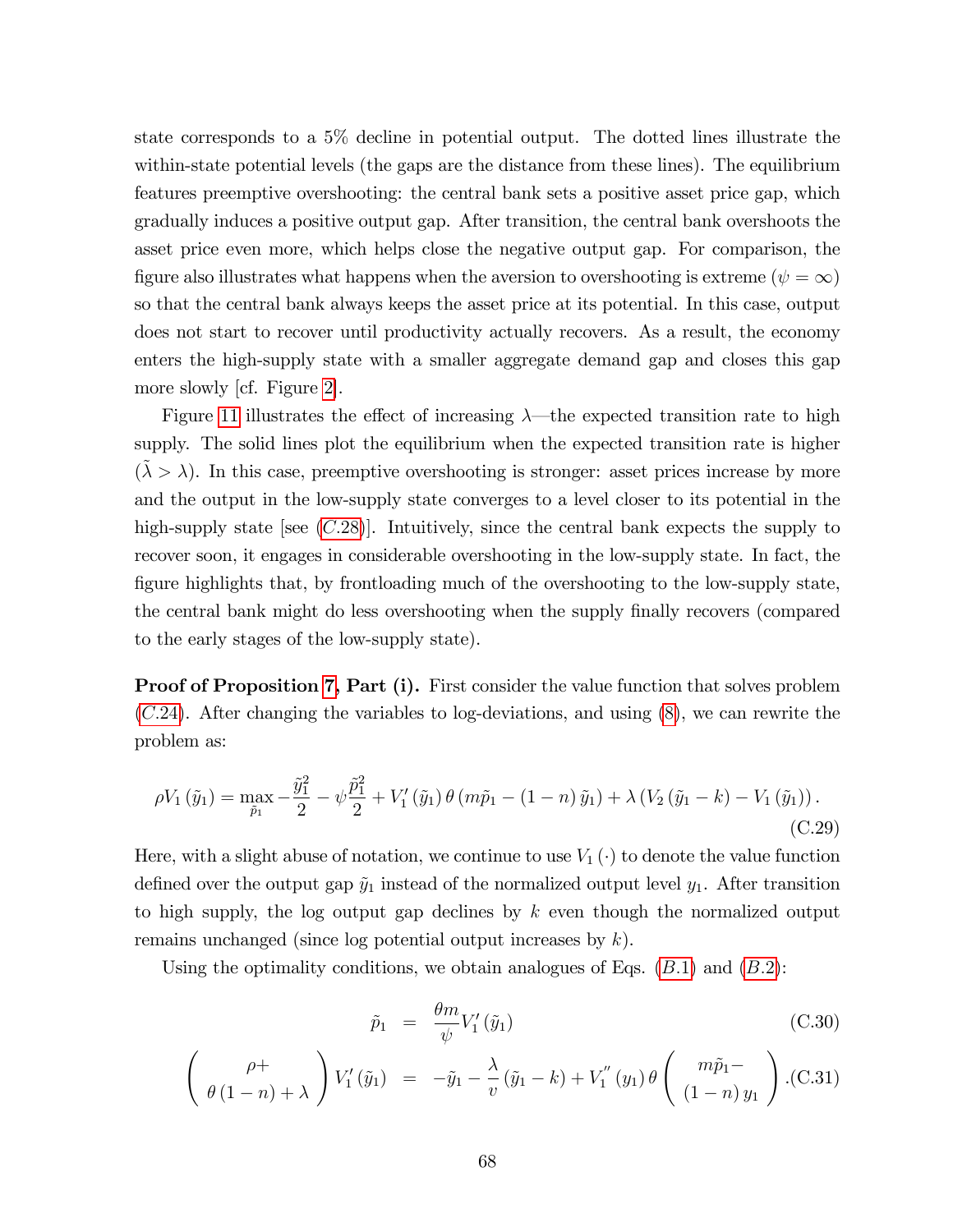

<span id="page-69-0"></span>Figure 11: Equilibrium with a greater expected transition rate to the high-supply state  $(\tilde{\lambda} > \lambda, \text{ solid lines})$  and with the baseline rate  $(\lambda, \text{ dashed lines})$ .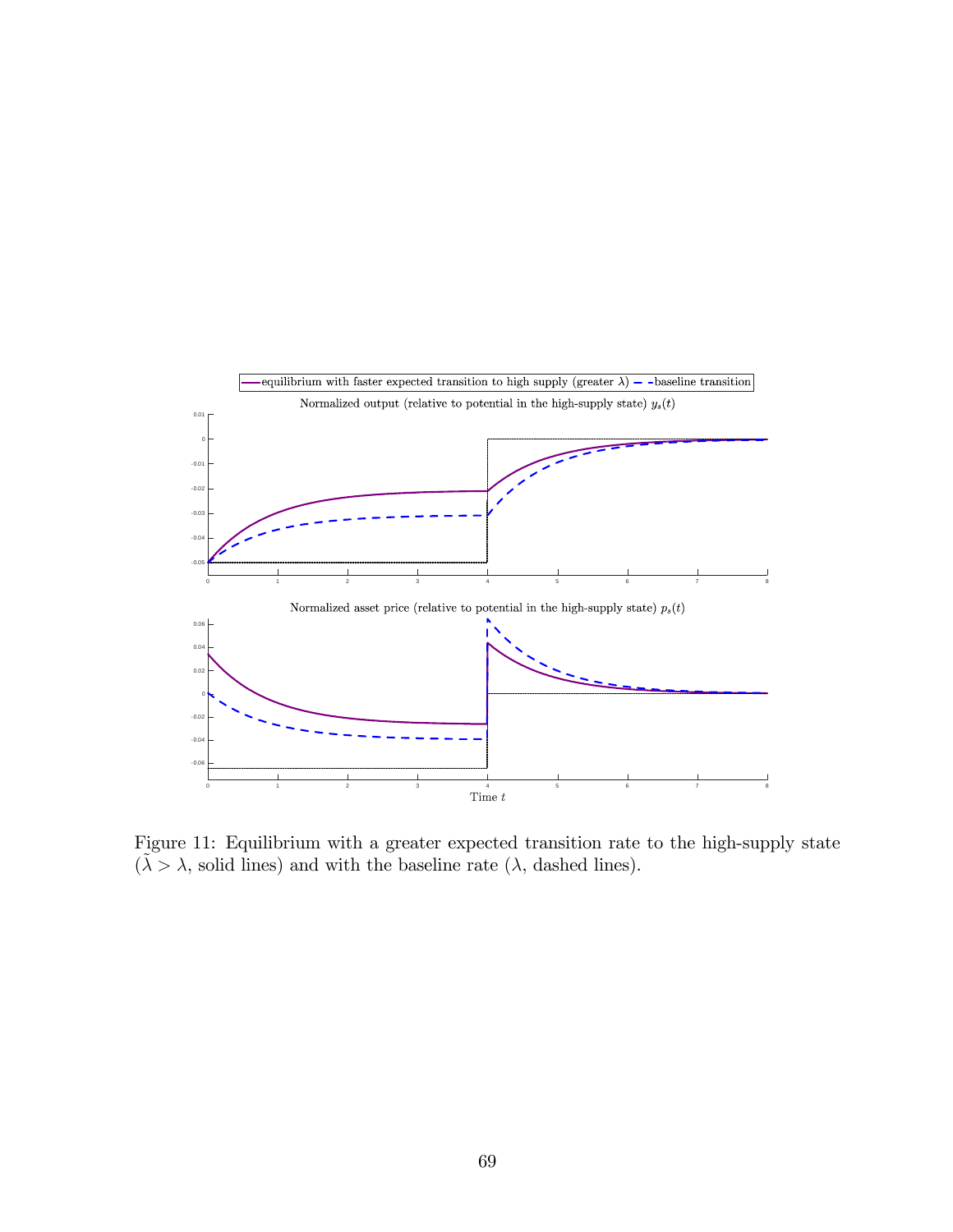Here, the second line uses [\(12\)](#page-12-0) to substitute for  $V_2'(\tilde{y}_1 - k)$ .

We conjecture that the solution has the form in  $(C.26)$  $(C.26)$ :

$$
V_1(\tilde{y}_1) = a + b\tilde{y}_1 - \frac{1}{2v}\tilde{y}_1^2,
$$

Combining this conjecture with Eq.  $(C.31)$  $(C.31)$ , and using  $y = \tilde{y}_1$  to denote gaps, we obtain:

$$
(\rho + \theta (1 - n) + \lambda) \left(b - \frac{1}{v}y\right) = -y - \lambda \frac{1}{v}(y - k) - \frac{1}{v} \frac{\theta^2 m^2}{\psi} \left(b - \frac{1}{v}y\right) + \frac{1}{v} \theta (1 - n) y.
$$

Collecting the terms with  $y$ , we obtain:

$$
-\frac{1}{v}(\rho + \theta(1 - n) + \lambda) y = -y - \frac{1}{v}\lambda y + \frac{1}{v^2}\frac{\theta^2 m^2}{\psi}y + \frac{1}{v}\theta(1 - n) y.
$$

After canceling  $-\frac{1}{v}$  $\frac{1}{v} \lambda y$  from both sides, and dropping y, we obtain the same quadratic  $(13)$ . Hence, v is the same as before.

Likewise, collecting the terms without  $y$ , we obtain:

$$
(\rho + \theta (1 - n) + \lambda) b = \frac{\lambda k}{v} - \frac{1}{v} \frac{\theta^2 m^2}{\psi} b.
$$

After rearranging terms, we solve:

$$
b = \frac{\frac{\lambda k}{v}}{\rho + \theta (1 - n) + \lambda + \frac{1}{v} \frac{\theta^2 m^2}{\psi}} = \frac{\lambda}{\rho + \lambda + \gamma} \frac{k}{v}
$$

Here, the second equality substitutes for  $\gamma$  from (B.4). This proves the value function takes the form in  $(C.26)$  $(C.26)$  with the coefficient  $b > 0$  given by  $(C.27)$  $(C.27)$ .

Next consider the solution. Substituting the value function into Eq.  $(C.30)$  $(C.30)$ , we obtain:

<span id="page-70-1"></span>
$$
\tilde{p}_1(t) = \frac{\theta m}{\psi} \left( b - \frac{1}{v} \tilde{y}_1(t) \right). \tag{C.32}
$$

Combining this with  $(C.25)$  $(C.25)$ , and using  $(B.4)$  to substitute  $\gamma$ , we obtain:

<span id="page-70-0"></span>
$$
\frac{d\tilde{y}_1(t)}{dt} = \frac{\theta^2 m^2}{\psi} b - \gamma \tilde{y}_1(t).
$$
\n(C.33)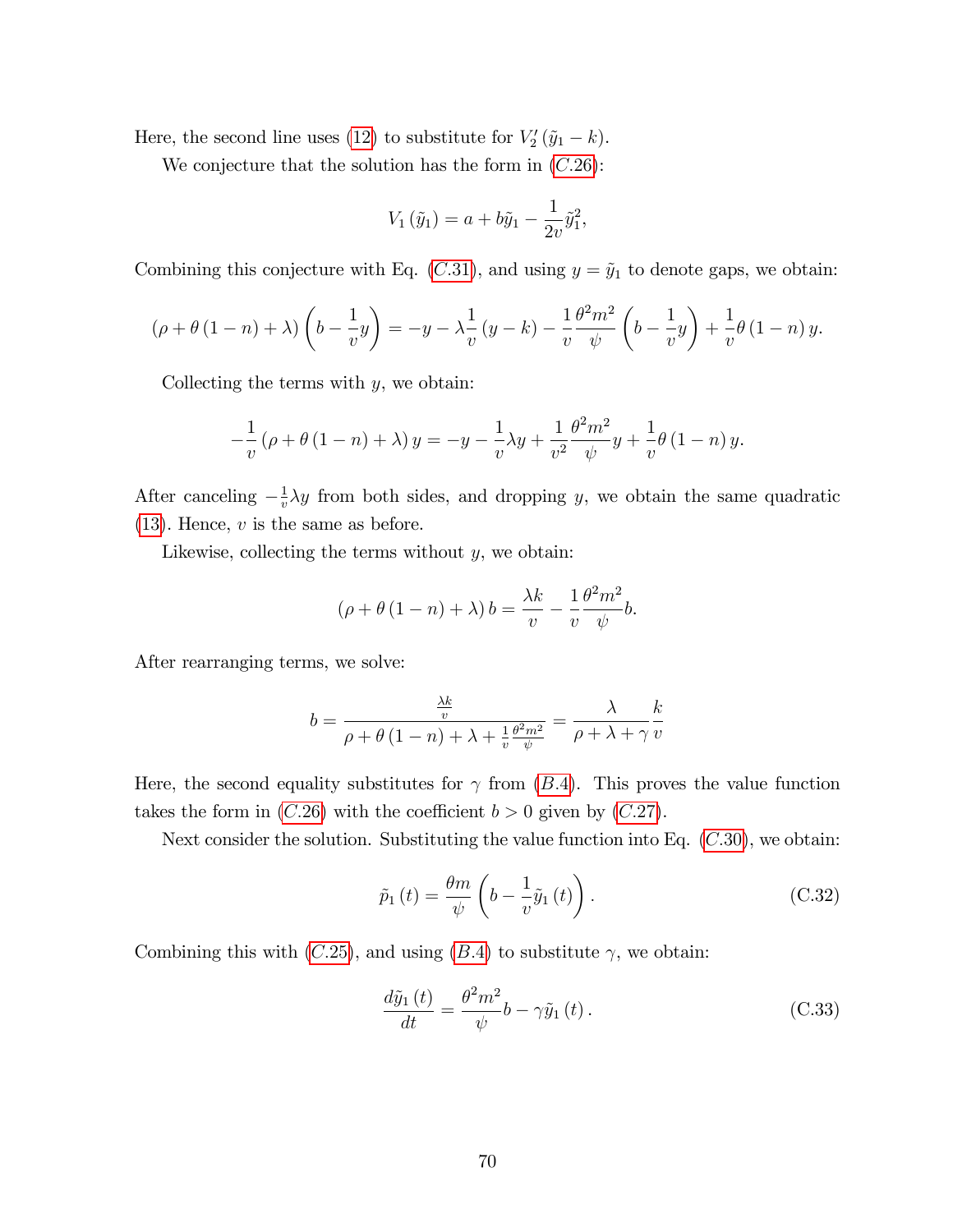This equation implies that the output gap converges to a steady-state given by:

$$
\tilde{y}_1(\infty) = \frac{\theta^2 m^2}{\psi} \frac{b}{\gamma} = \frac{\gamma - \theta (1 - n)}{\gamma} \frac{\lambda}{\rho + \lambda + \gamma} k.
$$

Here, we have substituted for b [see (C.[27\)](#page-65-3)] as well as  $\frac{\theta^2 m^2}{\psi v} = \gamma - \theta (1 - n)$  [see (B.4)]. Note that this also implies  $\tilde{y}_1(\infty) \in (0, k)$ . Then, Eq. (C.[25\)](#page-65-4) implies the asset price gap converges to a steady-state given by:

$$
\tilde{p}_1(\infty) = \frac{1-n}{m}\tilde{y}_1(\infty) > 0.
$$

This establishes Eq.  $(C.28)$  $(C.28)$  completes the proof of the first part.

**Part (ii).** Suppose  $y_1(0) \le y_1(\infty)$ , which implies the output gap starts below its steady-state,  $\tilde{y}_1(0) < \tilde{y}_1(\infty)$ . Absent transition, Eq. (C.[33\)](#page-70-0) implies that the output gap monotonically increases toward its steady-state. Combining this with Eq.  $(C.32)$  $(C.32)$ , we also obtain that the asset price gap starts above its steady-state,  $\tilde{p}_1(0) > \tilde{p}_1(\infty)$ , and monotonically declines toward its steady-state. This also implies the normalized output  $y_1(0)$  monotonically increases towards its steady-state  $y_1(\infty)$ ; and the normalized asset price monotonically decreases toward its steady-state.

Next consider the time  $t'$  at which the economy transitions to the high-supply state (starting with  $y_1(0) < y_1(\infty)$ ). Normalized output remains unchanged. It is below its new potential because,  $y_2(t') = y_1(t') < y_1(\infty) < 0$ . The asset price gap after transition is given by Eq.  $(14)$  whereas the asset price gap before transition is given by Eq.  $(C.32)$  $(C.32)$ . That is:

$$
\tilde{p}_2(t') = p_2(t') = -\frac{\theta m}{\psi v} y_1(t')
$$

$$
\tilde{p}_1(t') = \frac{\theta m}{\psi} \left( b - \frac{1}{v} (y_1(t') - y_1^*) \right)
$$

After taking the difference, and substituting  $y_1^* = -k$ , we obtain:

$$
\tilde{p}_2(t') - \tilde{p}_1(t') = \frac{\theta m}{\psi} \left(\frac{k}{v} - b\right) = \frac{\theta m}{\psi} \frac{k}{v} \frac{\rho + \gamma}{\rho + \lambda + \gamma} > 0.
$$

Here, the second equality substitutes b from  $(C.27)$  $(C.27)$ . Since  $p_1^* < 0$ , we also have  $\tilde{p}_1(t') >$  $p_1(t')$ . Thus, we obtain  $\tilde{p}_2(t') = p_2(t') > \tilde{p}_1(t') > p_1(t')$ . At the time of transition, the normalized asset price as well as its gap increases. This completes the proof.  $\Box$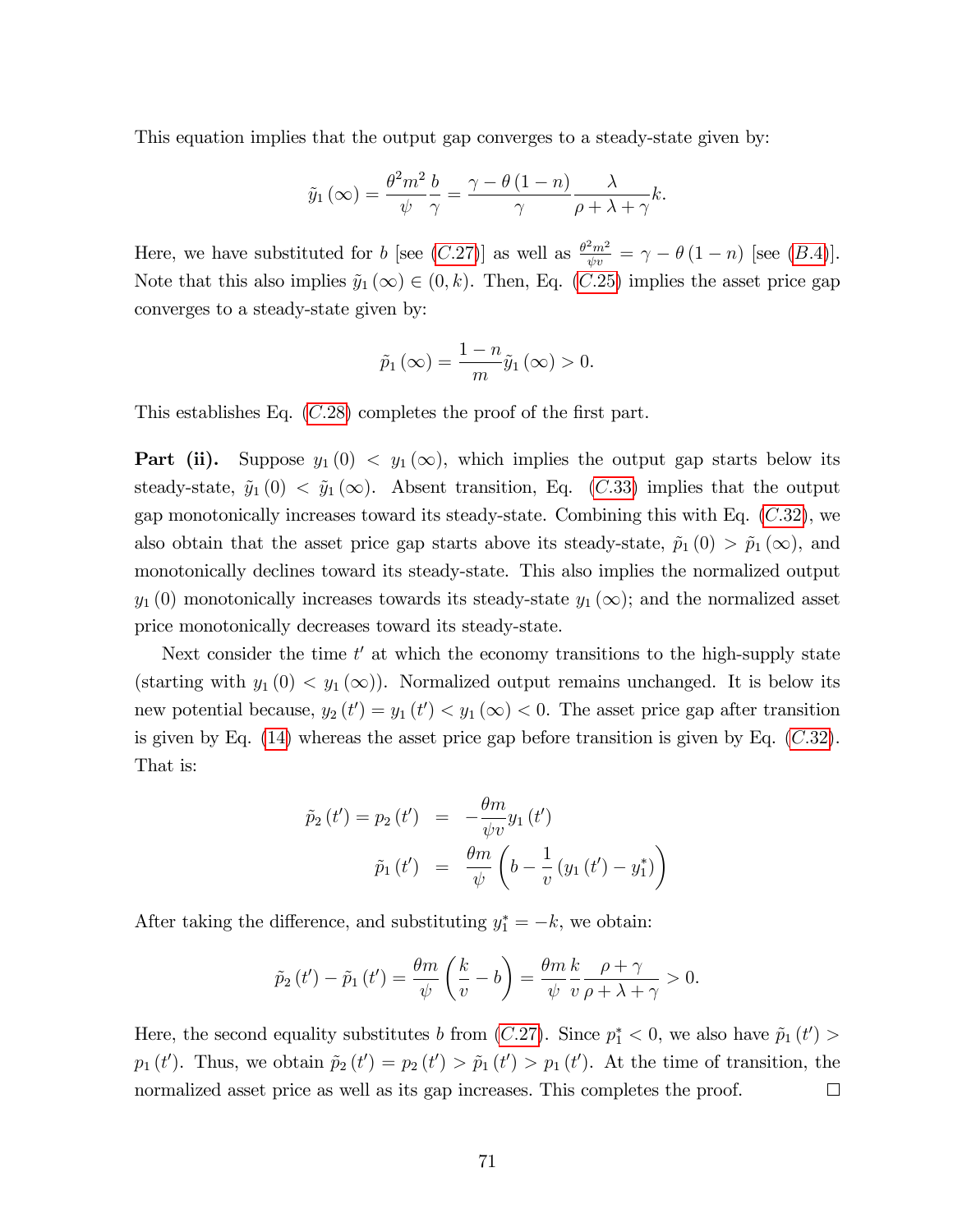## D. Appendix: Data sources

This appendix presents the data sources and variable construction used in the main text.

S&P 500 Index and GDP. Data for the S&P 500 index and the GDP used in Figures [1](#page-3-0) and [5](#page-26-0) is taken from the St. Louis Fedís online database of Federal Reserve Economic Data (FRED) (available at [https://fred.stlouisfed.org/series/SP500\)](https://fred.stlouisfed.org/series/SP500). The GDP series is nominal, quarterly, annualized, and seasonally adjusted.

Potential GDP. Data for potential GDP used in Figures [1](#page-3-0) and [5](#page-26-0) is taken from the Congressional Budget Office (CBO) (available at [https://www.cbo.gov/data/budget](https://www.cbo.gov/data/budget-economic-data#11)[economic-data#11\)](https://www.cbo.gov/data/budget-economic-data#11). We use the projections made in May 2022. The series is nominal, quarterly, and annualized.

Household Net Worth. Data for household net worth used in Figure [5](#page-26-0) is taken from the Federal Reserve (available at [https://www.federalreserve.gov/releases/z1/dataviz/z1/balance\\_sheet/table/\)](https://www.federalreserve.gov/releases/z1/dataviz/z1/balance_sheet/table/). The series is nominal and quarterly.

House Price Index. Data for house price index used in Figure [5](#page-26-0) is taken from the Federal Housing Finance Agency (FHFA) (available at [https://www.fhfa.gov/DataTools/Downloads/Pages/House-Price-Index-](https://www.fhfa.gov/DataTools/Downloads/Pages/House-Price-Index-Datasets.aspx#mpo)[Datasets.aspx#mpo\)](https://www.fhfa.gov/DataTools/Downloads/Pages/House-Price-Index-Datasets.aspx#mpo). The series is nominal and monthly.

Real Yields and One-Year-Ahead Forward Rates. To construct the forward rates in [7](#page-28-0) and the market-bond portfolio in Figures [5](#page-26-0) and [6,](#page-27-0) we use the estimated TIPS term structure data provided by the Federal Reserve, based on the approach by Gürkaynak et al.  $(2007)$  (available at https://www.federalreserve.gov/data/tips-yield-curve-and-inflation[compensation.htm\)](https://www.federalreserve.gov/data/tips-yield-curve-and-inflation-compensation.htm).

Specifically, Gürkaynak et al. [\(2007\)](#page-34-0) estimate the TIPS term structure by properly tuning the parameters of the Nelson-Siegel-Svensson yield curve to approximate actual TIPS yield data. In order to estimate real yields of maturity beyond what is already included in the data set, we use the Nelson-Siegel-Svensson yield curve formula:

$$
y(t,\mu) = \frac{\beta_0 + \beta_1 \left( \frac{1-\exp(-\frac{\mu}{\tau_1})}{\frac{\mu}{\tau_1}} \right) + \beta_2 \left( \frac{1-\exp(-\frac{\mu}{\tau_1})}{\frac{\mu}{\tau_1}} - \exp\left(-\frac{\mu}{\tau_1}\right) \right)}{+\beta_3 \left( \frac{1-\exp(-\frac{\mu}{\tau_2})}{\frac{\mu}{\tau_2}} - \exp\left(-\frac{\mu}{\tau_2}\right) \right)}.
$$